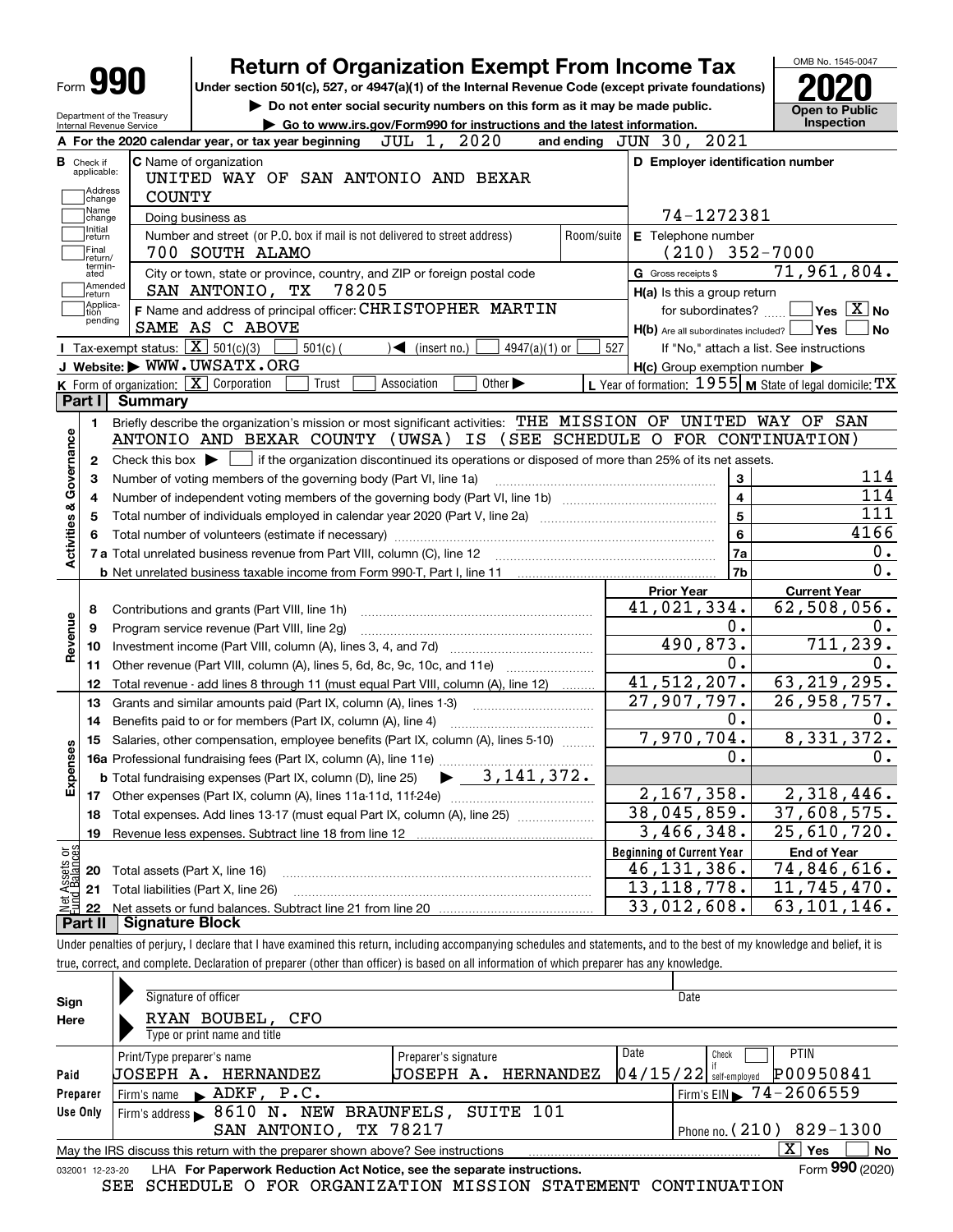|              | Part III   Statement of Program Service Accomplishments                                                                                                                                                                |
|--------------|------------------------------------------------------------------------------------------------------------------------------------------------------------------------------------------------------------------------|
|              | $\overline{\mathbf{X}}$                                                                                                                                                                                                |
| 1.           | Briefly describe the organization's mission:<br>THE MISSION OF UNITED WAY OF SAN ANTONIO AND BEXAR COUNTY (UWSA) IS TO                                                                                                 |
|              | UNITE THE COMMUNITY TO IDENTIFY AND SOLVE OUR MOST CRITICAL ISSUES.                                                                                                                                                    |
|              |                                                                                                                                                                                                                        |
| $\mathbf{2}$ | Did the organization undertake any significant program services during the year which were not listed on the                                                                                                           |
|              | $\blacksquare$ Yes $\boxed{\mathrm{X}}$ No<br>prior Form 990 or 990-EZ?                                                                                                                                                |
|              | If "Yes," describe these new services on Schedule O.                                                                                                                                                                   |
| 3            | Did the organization cease conducting, or make significant changes in how it conducts, any program services? $\ldots$ $\ldots$ $\ldots$ $\blacksquare$ Yes $[X]$ No<br>If "Yes," describe these changes on Schedule O. |
| 4            | Describe the organization's program service accomplishments for each of its three largest program services, as measured by expenses.                                                                                   |
|              | Section 501(c)(3) and 501(c)(4) organizations are required to report the amount of grants and allocations to others, the total expenses, and<br>revenue, if any, for each program service reported.                    |
| 4a           | 30,744,636. including grants of \$26,434,949. ) (Revenue \$<br>) (Expenses \$<br>(Code:                                                                                                                                |
|              | COMMUNITY IMPACT - WE BELIEVE THAT EVERY MAN, WOMAN, AND CHILD DESERVE                                                                                                                                                 |
|              | AN OPPORTUNITY FOR A GOOD LIFE. IN 2006, UWSA BEGAN WORK IN FOUR FOCUS                                                                                                                                                 |
|              | AREAS. CURRENTLY, AND THROUGHOUT THE NEXT SEVERAL YEARS, WE ARE                                                                                                                                                        |
|              | ALIGNING OUR FUNDING RECEIVED THROUGH THE ANNUAL CAMPAIGN AND GRANTS TO                                                                                                                                                |
|              | FOCUS MORE STRATEGICALLY IN THOSE FOUR AREAS. WE ARE UTILIZING A                                                                                                                                                       |
|              | RESULTS BASED ACCOUNTABILITY (RBA) PROCESS TO CREATE, DEFINE,                                                                                                                                                          |
|              | IMPLEMENT, AND REPORT ON RESULTS, INDICATORS, AND STRATEGIES ACROSS ALL<br>OF OUR WORK AND INVESTMENTS.                                                                                                                |
|              |                                                                                                                                                                                                                        |
|              | SEE SCHEDULE O FOR CONTINUATION                                                                                                                                                                                        |
|              |                                                                                                                                                                                                                        |
| 4b           | (Expenses \$<br>(Code:                                                                                                                                                                                                 |
|              | COMMUNITY SERVICES                                                                                                                                                                                                     |
|              | 2-1-1 TEXAS - INFORMATION AND REFERRAL (ALAMO AREA INFORMATION CENTER)                                                                                                                                                 |
|              | GRANT: A FREE, CONFIDENTIAL HEALTH AND HUMAN SERVICES HOTLINE THAT<br>HELPS PEOPLE FIND LOCAL INFORMATION AND RESOURCES. 2-1-1 TEXAS-ALAMO                                                                             |
|              | REGION IS ONE OF 24 AREA INFORMATION CENTERS IN TEXAS OPERATING                                                                                                                                                        |
|              | 24/7/365, WITH BILINGUAL (SPANISH) CALL SPECIALISTS, AND SERVES BEXAR                                                                                                                                                  |
|              | AND ELEVEN SURROUNDING COUNTIES. IN 2020, 2-1-1 HANDLED 286,845                                                                                                                                                        |
|              | CALLERS/WEBSITE VISITORS. TOP CALLER NEEDS INCLUDED UTILITY ASSISTANCE,                                                                                                                                                |
|              | FOOD INSECURITY, AND RENT ASSISTANCE.                                                                                                                                                                                  |
|              | SEE SCHEDULE O FOR CONTINUATION                                                                                                                                                                                        |
| 4c           | 993, 587. including grants of \$ 523, 808. ) (Revenue \$<br>(Expenses \$<br>(Code:                                                                                                                                     |
|              | COMMUNITY ENGAGEMENT                                                                                                                                                                                                   |
|              | WOMEN UNITED (WU): THE WOMEN'S LEADERSHIP COUNCIL WAS CREATED IN 1999                                                                                                                                                  |
|              | AND LATER REBRANDED AS WOMEN UNITED. WU MEMBERS ENGAGE IN THE WORK ON                                                                                                                                                  |
|              | UWSA BY VOLUNTEERING, PARTICIPATING IN WU EVENTS, SEMINARS, DISCUSSIONS                                                                                                                                                |
|              |                                                                                                                                                                                                                        |
|              | ON WOMEN'S HEALTH AND COMMUNITY ISSUES. IN FY21, WU HAD OVER 4,000                                                                                                                                                     |
|              | MEMBERS. WU SIGNATURE CAUSE, THE UNITED WAY CHILDCARE SCHOLARSHIP                                                                                                                                                      |
|              | PROGRAM, ENABLES PARENTS AND CHILDREN TO FURTHER THEIR EDUCATION AND                                                                                                                                                   |
|              | ULTIMATELY REDUCE THE CYCLE OF POVERTY. IN FY21, WU AWARDED AND FUNDED                                                                                                                                                 |
|              | 56 SCHOLARSHIPS AND PROVIDED QUALITY CHILDCARE FOR THEIR 76 CHILDREN.                                                                                                                                                  |
|              | NINETEEN SCHOLARS GRADUATED WITH EITHER AN ASSOCIATE DEGREE OR                                                                                                                                                         |
|              | BACHELOR'S DEGREE OR COMPLETED A JOB TRAINING PROGRAM.<br>SEE SCHEDULE O FOR CONTINUATION                                                                                                                              |
|              | 4d Other program services (Describe on Schedule O.)                                                                                                                                                                    |
|              | (Expenses \$<br>(Revenue \$<br>including grants of \$                                                                                                                                                                  |
|              | 33, 308, 543.<br>4e Total program service expenses $\blacktriangleright$<br>Form 990 (2020)<br>SEE SCHEDULE O FOR CONTINUATION(S)                                                                                      |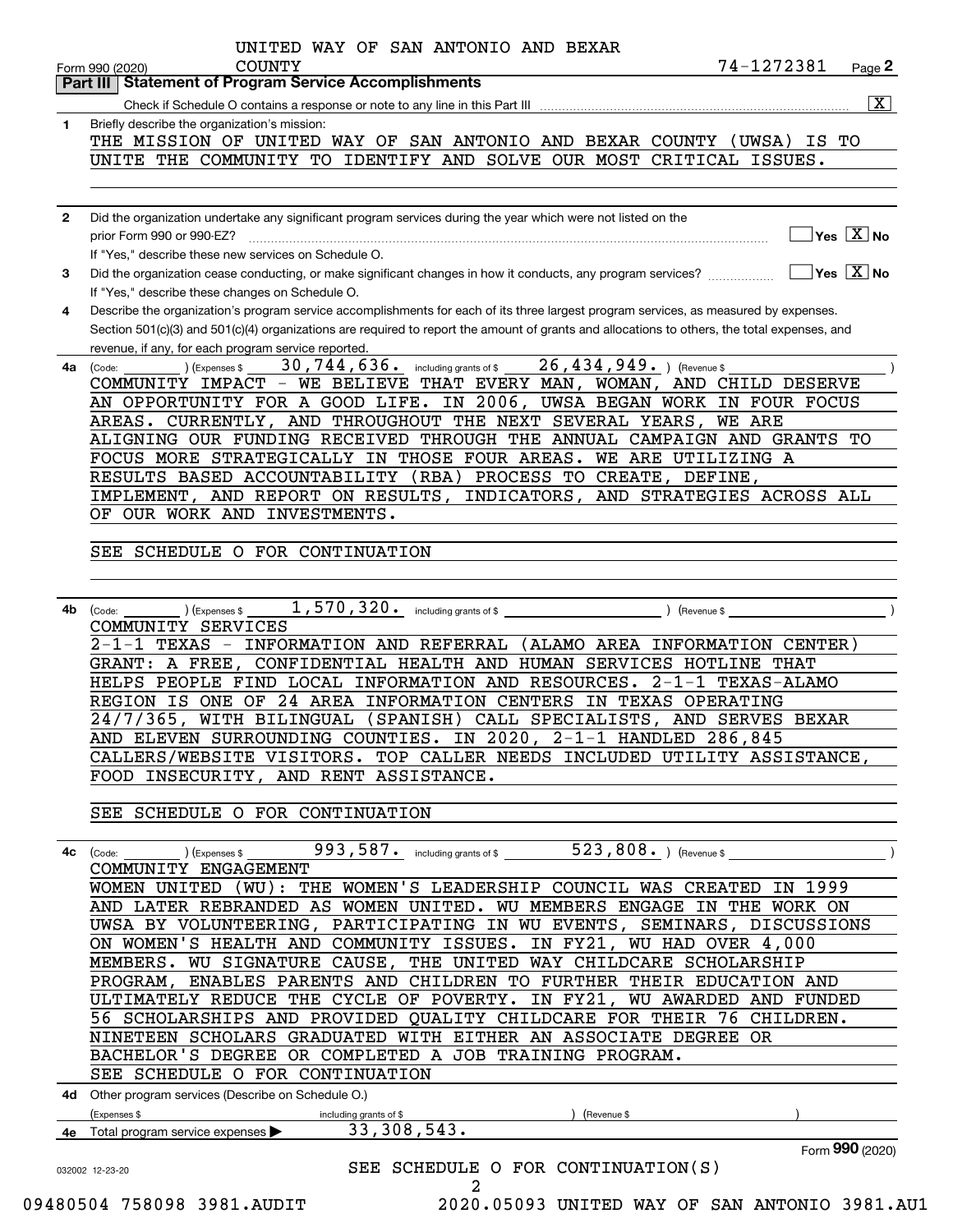|     |                                                                                                                                                                                                                                                           |                 | Yes                     | No                      |
|-----|-----------------------------------------------------------------------------------------------------------------------------------------------------------------------------------------------------------------------------------------------------------|-----------------|-------------------------|-------------------------|
| 1   | Is the organization described in section $501(c)(3)$ or $4947(a)(1)$ (other than a private foundation)?                                                                                                                                                   |                 |                         |                         |
|     |                                                                                                                                                                                                                                                           | 1               | X                       |                         |
| 2   |                                                                                                                                                                                                                                                           | $\overline{2}$  | $\overline{\mathbf{x}}$ |                         |
| 3   | Did the organization engage in direct or indirect political campaign activities on behalf of or in opposition to candidates for                                                                                                                           |                 |                         |                         |
|     |                                                                                                                                                                                                                                                           | 3               |                         | x                       |
| 4   | Section 501(c)(3) organizations. Did the organization engage in lobbying activities, or have a section 501(h) election in effect                                                                                                                          |                 |                         |                         |
|     |                                                                                                                                                                                                                                                           | 4               |                         | x                       |
| 5   | Is the organization a section 501(c)(4), 501(c)(5), or 501(c)(6) organization that receives membership dues, assessments, or                                                                                                                              | 5               |                         | x                       |
| 6   |                                                                                                                                                                                                                                                           |                 |                         |                         |
|     | Did the organization maintain any donor advised funds or any similar funds or accounts for which donors have the right to<br>provide advice on the distribution or investment of amounts in such funds or accounts? If "Yes," complete Schedule D, Part I | 6               |                         | x                       |
| 7   | Did the organization receive or hold a conservation easement, including easements to preserve open space,                                                                                                                                                 |                 |                         |                         |
|     |                                                                                                                                                                                                                                                           | $\overline{7}$  |                         | X                       |
| 8   | Did the organization maintain collections of works of art, historical treasures, or other similar assets? If "Yes," complete                                                                                                                              |                 |                         |                         |
|     |                                                                                                                                                                                                                                                           | 8               |                         | X                       |
| 9   | Did the organization report an amount in Part X, line 21, for escrow or custodial account liability, serve as a custodian for                                                                                                                             |                 |                         |                         |
|     | amounts not listed in Part X; or provide credit counseling, debt management, credit repair, or debt negotiation services?                                                                                                                                 |                 |                         |                         |
|     |                                                                                                                                                                                                                                                           | 9               |                         | x                       |
| 10  | Did the organization, directly or through a related organization, hold assets in donor-restricted endowments                                                                                                                                              |                 |                         |                         |
|     |                                                                                                                                                                                                                                                           | 10              | x                       |                         |
| 11  | If the organization's answer to any of the following questions is "Yes," then complete Schedule D, Parts VI, VII, VIII, IX, or X                                                                                                                          |                 |                         |                         |
|     | as applicable.                                                                                                                                                                                                                                            |                 |                         |                         |
| a   | Did the organization report an amount for land, buildings, and equipment in Part X, line 10? If "Yes," complete Schedule D.                                                                                                                               |                 |                         |                         |
|     |                                                                                                                                                                                                                                                           | 11a             | X                       |                         |
| b   | Did the organization report an amount for investments - other securities in Part X, line 12, that is 5% or more of its total                                                                                                                              |                 |                         |                         |
|     |                                                                                                                                                                                                                                                           | 11b             |                         | x                       |
| c   | Did the organization report an amount for investments - program related in Part X, line 13, that is 5% or more of its total                                                                                                                               |                 |                         |                         |
|     |                                                                                                                                                                                                                                                           | 11c             |                         | x                       |
|     | d Did the organization report an amount for other assets in Part X, line 15, that is 5% or more of its total assets reported in                                                                                                                           |                 |                         |                         |
|     |                                                                                                                                                                                                                                                           | 11d             |                         | х                       |
| е   | Did the organization report an amount for other liabilities in Part X, line 25? If "Yes," complete Schedule D, Part X                                                                                                                                     | 11e             |                         | $\overline{\mathbf{X}}$ |
| f   | Did the organization's separate or consolidated financial statements for the tax year include a footnote that addresses                                                                                                                                   |                 |                         |                         |
|     | the organization's liability for uncertain tax positions under FIN 48 (ASC 740)? If "Yes," complete Schedule D, Part X                                                                                                                                    | 11f             | x                       |                         |
|     | 12a Did the organization obtain separate, independent audited financial statements for the tax year? If "Yes," complete                                                                                                                                   |                 |                         | X                       |
|     | <b>b</b> Was the organization included in consolidated, independent audited financial statements for the tax year?                                                                                                                                        | 12a             |                         |                         |
|     | If "Yes," and if the organization answered "No" to line 12a, then completing Schedule D, Parts XI and XII is optional                                                                                                                                     | 12 <sub>b</sub> | X                       |                         |
| 13  |                                                                                                                                                                                                                                                           | 13              |                         | X                       |
| 14a | Did the organization maintain an office, employees, or agents outside of the United States?                                                                                                                                                               | 14a             |                         | X                       |
| b   | Did the organization have aggregate revenues or expenses of more than \$10,000 from grantmaking, fundraising, business,                                                                                                                                   |                 |                         |                         |
|     | investment, and program service activities outside the United States, or aggregate foreign investments valued at \$100,000                                                                                                                                |                 |                         |                         |
|     |                                                                                                                                                                                                                                                           | 14b             |                         | x                       |
| 15  | Did the organization report on Part IX, column (A), line 3, more than \$5,000 of grants or other assistance to or for any                                                                                                                                 |                 |                         |                         |
|     |                                                                                                                                                                                                                                                           | 15              |                         | x                       |
| 16  | Did the organization report on Part IX, column (A), line 3, more than \$5,000 of aggregate grants or other assistance to                                                                                                                                  |                 |                         |                         |
|     |                                                                                                                                                                                                                                                           | 16              |                         | x                       |
| 17  | Did the organization report a total of more than \$15,000 of expenses for professional fundraising services on Part IX,                                                                                                                                   |                 |                         |                         |
|     |                                                                                                                                                                                                                                                           | 17              |                         | x                       |
| 18  | Did the organization report more than \$15,000 total of fundraising event gross income and contributions on Part VIII, lines                                                                                                                              |                 |                         |                         |
|     |                                                                                                                                                                                                                                                           | 18              |                         | x                       |
| 19  | Did the organization report more than \$15,000 of gross income from gaming activities on Part VIII, line 9a? If "Yes."                                                                                                                                    |                 |                         |                         |
|     |                                                                                                                                                                                                                                                           | 19              |                         | X                       |
| 20a |                                                                                                                                                                                                                                                           | 20a             |                         | X                       |
|     | b If "Yes" to line 20a, did the organization attach a copy of its audited financial statements to this return?                                                                                                                                            | 20 <sub>b</sub> |                         |                         |
| 21  | Did the organization report more than \$5,000 of grants or other assistance to any domestic organization or                                                                                                                                               |                 |                         |                         |
|     |                                                                                                                                                                                                                                                           | 21              | Х                       |                         |
|     | 032003 12-23-20                                                                                                                                                                                                                                           |                 |                         | Form 990 (2020)         |

3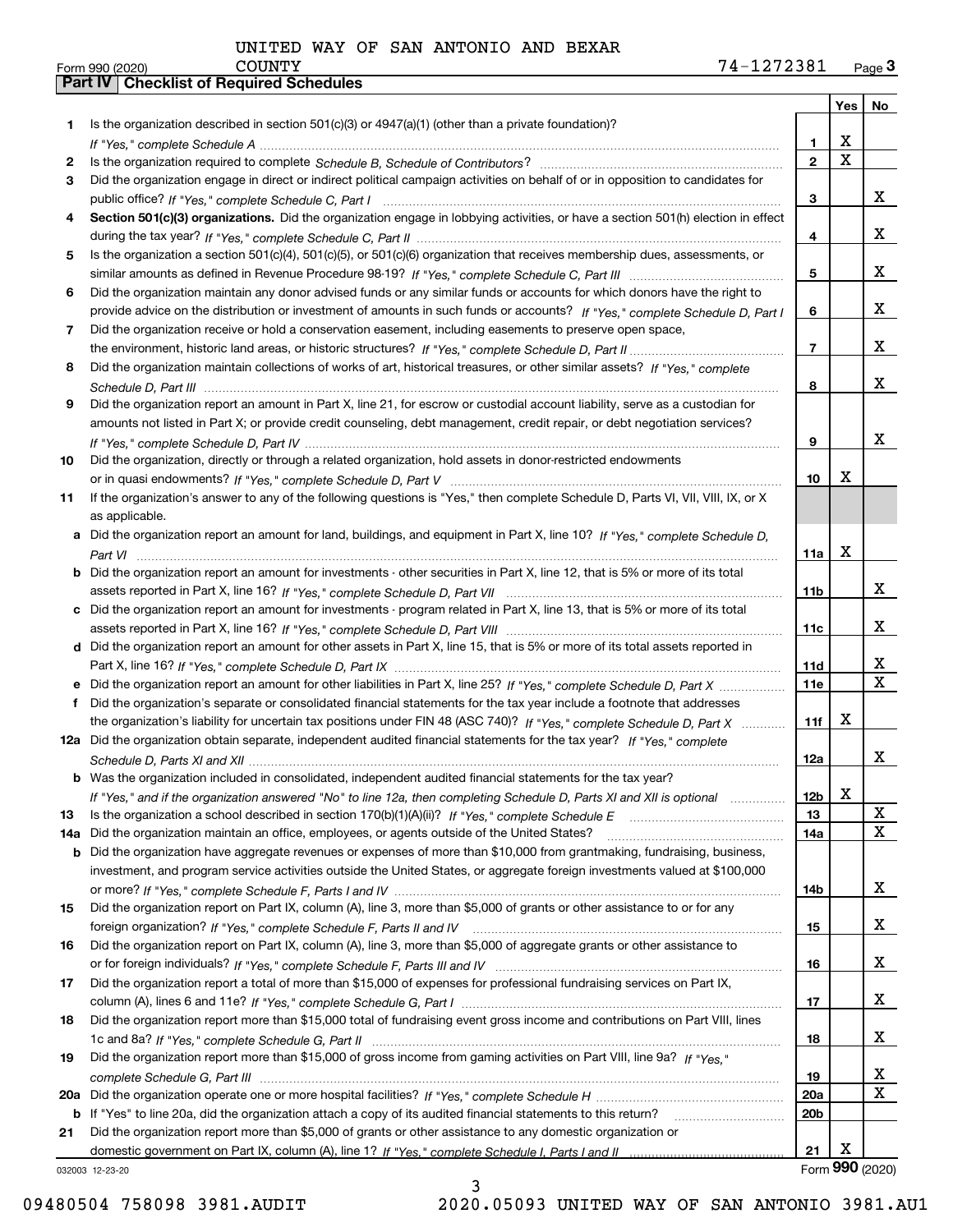|               | Parl IV  <br>Crieckist of Required Scriedules (continued)                                                                          |                 |     |                 |
|---------------|------------------------------------------------------------------------------------------------------------------------------------|-----------------|-----|-----------------|
|               |                                                                                                                                    |                 | Yes | No              |
| 22            | Did the organization report more than \$5,000 of grants or other assistance to or for domestic individuals on                      |                 |     |                 |
|               |                                                                                                                                    | 22              |     | x               |
| 23            | Did the organization answer "Yes" to Part VII, Section A, line 3, 4, or 5 about compensation of the organization's current         |                 |     |                 |
|               | and former officers, directors, trustees, key employees, and highest compensated employees? If "Yes," complete                     |                 |     |                 |
|               |                                                                                                                                    | 23              | х   |                 |
|               | 24a Did the organization have a tax-exempt bond issue with an outstanding principal amount of more than \$100,000 as of the        |                 |     |                 |
|               | last day of the year, that was issued after December 31, 2002? If "Yes," answer lines 24b through 24d and complete                 |                 |     |                 |
|               |                                                                                                                                    | 24a             |     | X.              |
|               | <b>b</b> Did the organization invest any proceeds of tax-exempt bonds beyond a temporary period exception?                         | 24b             |     |                 |
|               | c Did the organization maintain an escrow account other than a refunding escrow at any time during the year to defease             |                 |     |                 |
|               |                                                                                                                                    | 24c             |     |                 |
|               |                                                                                                                                    | 24d             |     |                 |
|               | 25a Section 501(c)(3), 501(c)(4), and 501(c)(29) organizations. Did the organization engage in an excess benefit                   |                 |     |                 |
|               |                                                                                                                                    | 25a             |     | x               |
|               | b Is the organization aware that it engaged in an excess benefit transaction with a disqualified person in a prior year, and       |                 |     |                 |
|               | that the transaction has not been reported on any of the organization's prior Forms 990 or 990-EZ? If "Yes," complete              |                 |     |                 |
|               | Schedule L, Part I                                                                                                                 | 25b             |     | x               |
| 26            | Did the organization report any amount on Part X, line 5 or 22, for receivables from or payables to any current                    |                 |     |                 |
|               | or former officer, director, trustee, key employee, creator or founder, substantial contributor, or 35%                            |                 |     |                 |
|               |                                                                                                                                    | 26              |     | x               |
| 27            | Did the organization provide a grant or other assistance to any current or former officer, director, trustee, key employee,        |                 |     |                 |
|               | creator or founder, substantial contributor or employee thereof, a grant selection committee member, or to a 35% controlled        |                 |     |                 |
|               | entity (including an employee thereof) or family member of any of these persons? If "Yes," complete Schedule L, Part III           | 27              |     | x               |
| 28            | Was the organization a party to a business transaction with one of the following parties (see Schedule L, Part IV                  |                 |     |                 |
|               | instructions, for applicable filing thresholds, conditions, and exceptions):                                                       |                 |     |                 |
|               | a A current or former officer, director, trustee, key employee, creator or founder, or substantial contributor? If                 |                 |     |                 |
|               |                                                                                                                                    | 28a             |     | x               |
|               |                                                                                                                                    | 28 <sub>b</sub> |     | X               |
|               | c A 35% controlled entity of one or more individuals and/or organizations described in lines 28a or 28b? If                        |                 |     |                 |
|               |                                                                                                                                    | 28c             |     | x               |
| 29            |                                                                                                                                    | 29              |     | X               |
| 30            | Did the organization receive contributions of art, historical treasures, or other similar assets, or qualified conservation        |                 |     |                 |
|               |                                                                                                                                    | 30              |     | х               |
| 31            | Did the organization liquidate, terminate, or dissolve and cease operations? If "Yes," complete Schedule N, Part I                 | 31              |     | х               |
| 32            | Did the organization sell, exchange, dispose of, or transfer more than 25% of its net assets? If "Yes," complete                   |                 |     |                 |
|               | Schedule N. Part II                                                                                                                | 32              |     | х               |
| 33            | Did the organization own 100% of an entity disregarded as separate from the organization under Regulations                         |                 |     |                 |
|               |                                                                                                                                    | 33              |     | x               |
| 34            | Was the organization related to any tax-exempt or taxable entity? If "Yes," complete Schedule R, Part II, III, or IV, and          |                 |     |                 |
|               |                                                                                                                                    | 34              | х   |                 |
|               | 35a Did the organization have a controlled entity within the meaning of section 512(b)(13)?                                        | 35a             | х   |                 |
|               | <b>b</b> If "Yes" to line 35a, did the organization receive any payment from or engage in any transaction with a controlled entity |                 |     |                 |
|               |                                                                                                                                    | 35b             | х   |                 |
| 36            | Section 501(c)(3) organizations. Did the organization make any transfers to an exempt non-charitable related organization?         |                 |     |                 |
|               |                                                                                                                                    | 36              |     | x               |
| 37            | Did the organization conduct more than 5% of its activities through an entity that is not a related organization                   |                 |     |                 |
|               | and that is treated as a partnership for federal income tax purposes? If "Yes," complete Schedule R, Part VI                       | 37              |     | x               |
| 38            | Did the organization complete Schedule O and provide explanations in Schedule O for Part VI, lines 11b and 19?                     |                 |     |                 |
|               | Note: All Form 990 filers are required to complete Schedule O                                                                      | 38              | х   |                 |
| <b>Part V</b> | <b>Statements Regarding Other IRS Filings and Tax Compliance</b>                                                                   |                 |     |                 |
|               | Check if Schedule O contains a response or note to any line in this Part V                                                         |                 |     |                 |
|               |                                                                                                                                    |                 | Yes | No              |
|               | 31<br>1a                                                                                                                           |                 |     |                 |
|               | 0<br><b>b</b> Enter the number of Forms W-2G included in line 1a. Enter -0- if not applicable<br>1b                                |                 |     |                 |
|               | c Did the organization comply with backup withholding rules for reportable payments to vendors and reportable gaming               |                 |     |                 |
|               | (gambling) winnings to prize winners?                                                                                              | 1c              | Χ   |                 |
|               | 032004 12-23-20                                                                                                                    |                 |     | Form 990 (2020) |
|               |                                                                                                                                    |                 |     |                 |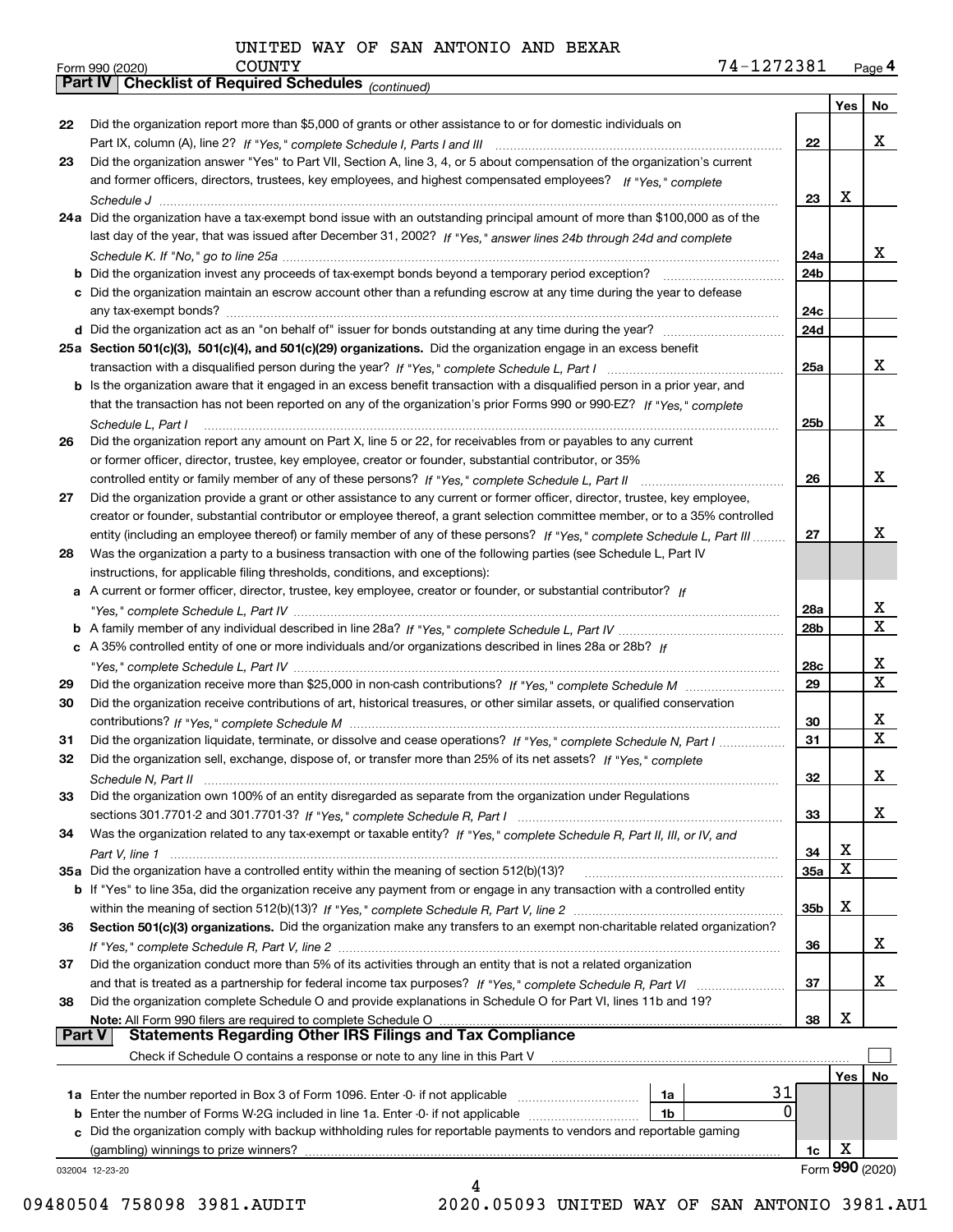| UNITED WAY OF SAN ANTONIO AND BEXAR |  |
|-------------------------------------|--|
|-------------------------------------|--|

|               | 74-1272381<br><b>COUNTY</b><br>Form 990 (2020)                                                                                                  |     |     | $_{\text{Page}}$ 5 |
|---------------|-------------------------------------------------------------------------------------------------------------------------------------------------|-----|-----|--------------------|
| <b>Part V</b> | Statements Regarding Other IRS Filings and Tax Compliance (continued)                                                                           |     |     |                    |
|               |                                                                                                                                                 |     | Yes | No                 |
|               | 2a Enter the number of employees reported on Form W-3, Transmittal of Wage and Tax Statements,                                                  |     |     |                    |
|               | 111<br>filed for the calendar year ending with or within the year covered by this return<br>2a                                                  |     |     |                    |
|               |                                                                                                                                                 | 2b  | х   |                    |
|               |                                                                                                                                                 |     |     |                    |
|               | 3a Did the organization have unrelated business gross income of \$1,000 or more during the year?                                                | 3a  |     | x                  |
|               |                                                                                                                                                 | 3b  |     |                    |
|               | 4a At any time during the calendar year, did the organization have an interest in, or a signature or other authority over, a                    |     |     |                    |
|               |                                                                                                                                                 | 4a  |     | x                  |
|               | <b>b</b> If "Yes," enter the name of the foreign country $\blacktriangleright$                                                                  |     |     |                    |
|               | See instructions for filing requirements for FinCEN Form 114, Report of Foreign Bank and Financial Accounts (FBAR).                             |     |     |                    |
|               | 5a Was the organization a party to a prohibited tax shelter transaction at any time during the tax year?                                        | 5a  |     | х                  |
| b             |                                                                                                                                                 | 5b  |     | X                  |
|               |                                                                                                                                                 | 5c  |     |                    |
| c             |                                                                                                                                                 |     |     |                    |
|               | 6a Does the organization have annual gross receipts that are normally greater than \$100,000, and did the organization solicit                  |     |     | х                  |
|               |                                                                                                                                                 | 6a  |     |                    |
|               | <b>b</b> If "Yes," did the organization include with every solicitation an express statement that such contributions or gifts                   |     |     |                    |
|               | were not tax deductible?                                                                                                                        | 6b  |     |                    |
| 7             | Organizations that may receive deductible contributions under section 170(c).                                                                   |     |     |                    |
| а             | Did the organization receive a payment in excess of \$75 made partly as a contribution and partly for goods and services provided to the payor? | 7a  |     | x                  |
| b             | If "Yes," did the organization notify the donor of the value of the goods or services provided?                                                 | 7b  |     |                    |
|               | c Did the organization sell, exchange, or otherwise dispose of tangible personal property for which it was required                             |     |     |                    |
|               |                                                                                                                                                 | 7c  |     | х                  |
|               | 7d                                                                                                                                              |     |     |                    |
| е             | Did the organization receive any funds, directly or indirectly, to pay premiums on a personal benefit contract?                                 | 7e  |     | х                  |
| f             | Did the organization, during the year, pay premiums, directly or indirectly, on a personal benefit contract?                                    | 7f  |     | х                  |
| g             | If the organization received a contribution of qualified intellectual property, did the organization file Form 8899 as required?                | 7g  |     |                    |
| h.            | If the organization received a contribution of cars, boats, airplanes, or other vehicles, did the organization file a Form 1098-C?              | 7h  |     |                    |
| 8             | Sponsoring organizations maintaining donor advised funds. Did a donor advised fund maintained by the                                            |     |     |                    |
|               | sponsoring organization have excess business holdings at any time during the year?                                                              | 8   |     |                    |
| 9             | Sponsoring organizations maintaining donor advised funds.                                                                                       |     |     |                    |
| а             | Did the sponsoring organization make any taxable distributions under section 4966?                                                              | 9а  |     |                    |
| b             | Did the sponsoring organization make a distribution to a donor, donor advisor, or related person?                                               | 9b  |     |                    |
| 10            | Section 501(c)(7) organizations. Enter:                                                                                                         |     |     |                    |
|               | 10a                                                                                                                                             |     |     |                    |
|               | 10 <sub>b</sub>  <br>Gross receipts, included on Form 990, Part VIII, line 12, for public use of club facilities                                |     |     |                    |
| 11            | Section 501(c)(12) organizations. Enter:                                                                                                        |     |     |                    |
| a             | 11a                                                                                                                                             |     |     |                    |
|               | b Gross income from other sources (Do not net amounts due or paid to other sources against                                                      |     |     |                    |
|               | <b>11b</b>                                                                                                                                      |     |     |                    |
|               | 12a Section 4947(a)(1) non-exempt charitable trusts. Is the organization filing Form 990 in lieu of Form 1041?                                  | 12a |     |                    |
|               | 12b<br><b>b</b> If "Yes," enter the amount of tax-exempt interest received or accrued during the year <i>manument</i>                           |     |     |                    |
| 13            | Section 501(c)(29) qualified nonprofit health insurance issuers.                                                                                |     |     |                    |
|               | a Is the organization licensed to issue qualified health plans in more than one state?                                                          | 13a |     |                    |
|               | Note: See the instructions for additional information the organization must report on Schedule O.                                               |     |     |                    |
|               |                                                                                                                                                 |     |     |                    |
|               | <b>b</b> Enter the amount of reserves the organization is required to maintain by the states in which the                                       |     |     |                    |
|               | 13b                                                                                                                                             |     |     |                    |
|               | 13с                                                                                                                                             |     |     |                    |
| 14a           | Did the organization receive any payments for indoor tanning services during the tax year?                                                      | 14a |     | х                  |
|               | <b>b</b> If "Yes," has it filed a Form 720 to report these payments? If "No," provide an explanation on Schedule O                              | 14b |     |                    |
| 15            | Is the organization subject to the section 4960 tax on payment(s) of more than \$1,000,000 in remuneration or                                   |     |     |                    |
|               |                                                                                                                                                 | 15  |     | x                  |
|               | If "Yes," see instructions and file Form 4720, Schedule N.                                                                                      |     |     |                    |
| 16            | Is the organization an educational institution subject to the section 4968 excise tax on net investment income?                                 | 16  |     | х                  |
|               | If "Yes," complete Form 4720, Schedule O.                                                                                                       |     |     |                    |

Form (2020) **990**

032005 12-23-20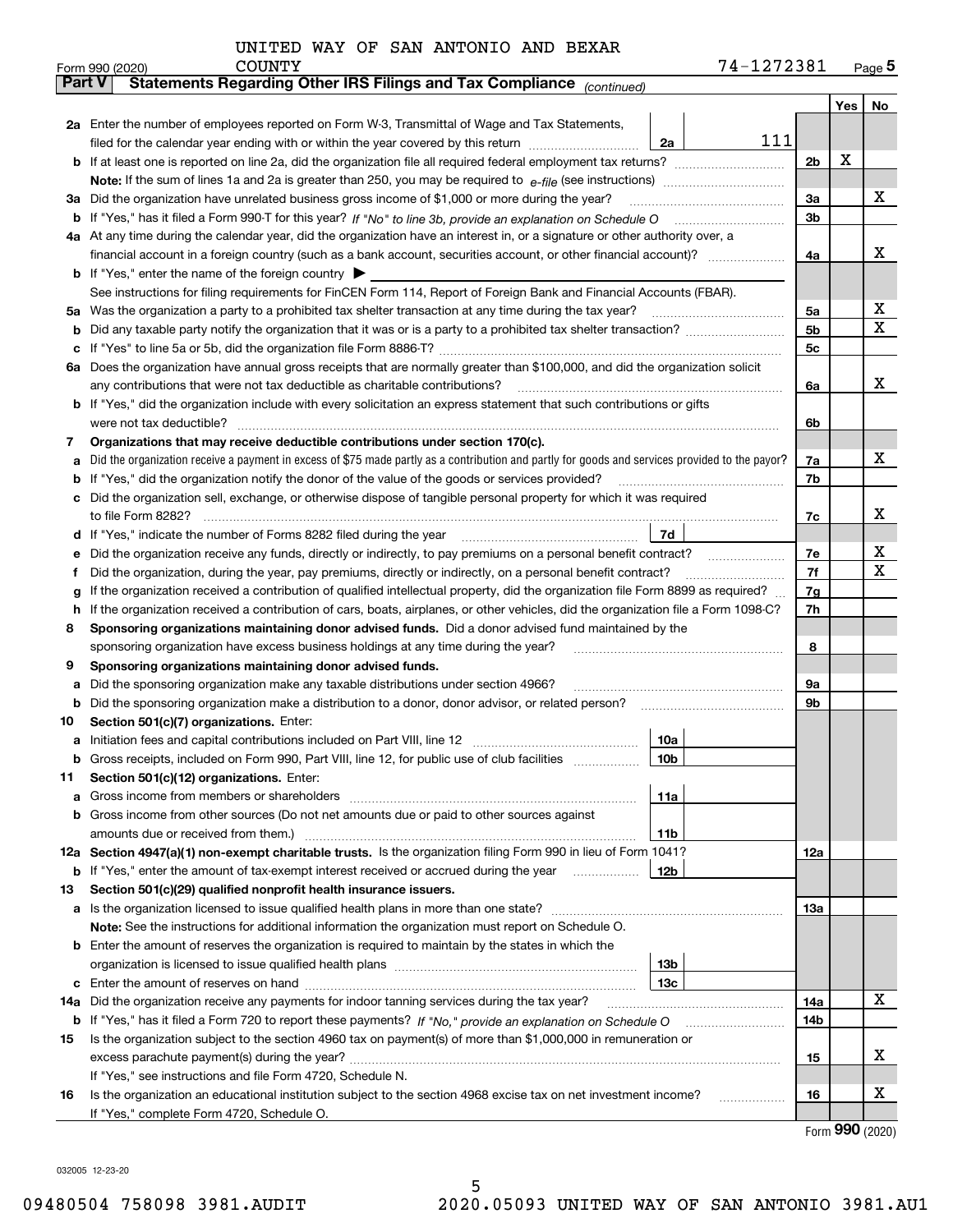| UNITED WAY OF SAN ANTONIO AND BEXAR |  |
|-------------------------------------|--|
|-------------------------------------|--|

*For each "Yes" response to lines 2 through 7b below, and for a "No" response to line 8a, 8b, or 10b below, describe the circumstances, processes, or changes on Schedule O. See instructions.* Form 990 (2020) **COUNTY**<br>**Part VI** | Governance, Management, and Disclosure *For each* "Yes" response to lines 2 through 7b below, and for a "No" response

|     |                                                                                                                                                                                                                                |    |     |                 | Yes   No    |             |
|-----|--------------------------------------------------------------------------------------------------------------------------------------------------------------------------------------------------------------------------------|----|-----|-----------------|-------------|-------------|
|     | <b>1a</b> Enter the number of voting members of the governing body at the end of the tax year <i>manumum</i>                                                                                                                   | 1a | 114 |                 |             |             |
|     | If there are material differences in voting rights among members of the governing body, or if the governing                                                                                                                    |    |     |                 |             |             |
|     | body delegated broad authority to an executive committee or similar committee, explain on Schedule O.                                                                                                                          |    |     |                 |             |             |
|     | Enter the number of voting members included on line 1a, above, who are independent                                                                                                                                             | 1b | 114 |                 |             |             |
| 2   | Did any officer, director, trustee, or key employee have a family relationship or a business relationship with any other                                                                                                       |    |     |                 |             |             |
|     | officer, director, trustee, or key employee?                                                                                                                                                                                   |    |     | $\overline{2}$  | X           |             |
| 3   | Did the organization delegate control over management duties customarily performed by or under the direct supervision                                                                                                          |    |     |                 |             |             |
|     |                                                                                                                                                                                                                                |    |     | 3               |             | х           |
| 4   | Did the organization make any significant changes to its governing documents since the prior Form 990 was filed?                                                                                                               |    |     | 4               |             | $\mathbf X$ |
| 5   |                                                                                                                                                                                                                                |    |     | 5               |             | X           |
| 6   | Did the organization have members or stockholders?                                                                                                                                                                             |    |     | 6               |             | $\mathbf X$ |
| 7a  | Did the organization have members, stockholders, or other persons who had the power to elect or appoint one or                                                                                                                 |    |     |                 |             |             |
|     |                                                                                                                                                                                                                                |    |     | 7a              |             | Х           |
|     | <b>b</b> Are any governance decisions of the organization reserved to (or subject to approval by) members, stockholders, or                                                                                                    |    |     |                 |             |             |
|     | persons other than the governing body?                                                                                                                                                                                         |    |     | 7b              |             | х           |
| 8   | Did the organization contemporaneously document the meetings held or written actions undertaken during the year by the following:                                                                                              |    |     |                 |             |             |
| a   |                                                                                                                                                                                                                                |    |     | 8а              | х           |             |
|     |                                                                                                                                                                                                                                |    |     | 8b              | $\mathbf X$ |             |
| 9   | Is there any officer, director, trustee, or key employee listed in Part VII, Section A, who cannot be reached at the                                                                                                           |    |     |                 |             |             |
|     |                                                                                                                                                                                                                                |    |     | 9               |             | х           |
|     | Section B. Policies (This Section B requests information about policies not required by the Internal Revenue Code.)                                                                                                            |    |     |                 |             |             |
|     |                                                                                                                                                                                                                                |    |     |                 | Yes         | <u>No</u>   |
|     |                                                                                                                                                                                                                                |    |     | <b>10a</b>      |             | X           |
|     | <b>b</b> If "Yes," did the organization have written policies and procedures governing the activities of such chapters, affiliates,                                                                                            |    |     |                 |             |             |
|     |                                                                                                                                                                                                                                |    |     | 10 <sub>b</sub> |             |             |
|     | 11a Has the organization provided a complete copy of this Form 990 to all members of its governing body before filing the form?                                                                                                |    |     | 11a             | X           |             |
|     | <b>b</b> Describe in Schedule O the process, if any, used by the organization to review this Form 990.                                                                                                                         |    |     |                 |             |             |
| 12a |                                                                                                                                                                                                                                |    |     | 12a             | х           |             |
| b   |                                                                                                                                                                                                                                |    |     | 12 <sub>b</sub> | $\mathbf X$ |             |
|     | c Did the organization regularly and consistently monitor and enforce compliance with the policy? If "Yes," describe                                                                                                           |    |     |                 |             |             |
|     | in Schedule O how this was done continuous contract the control of the state of the control of the control of                                                                                                                  |    |     | 12c             | х           |             |
| 13  | Did the organization have a written whistleblower policy?<br>The content of the content of the content of the content of the content of the content of the content of the c                                                    |    |     | 13              | $\mathbf X$ |             |
| 14  | Did the organization have a written document retention and destruction policy? manufactured and the organization have a written document retention and destruction policy?                                                     |    |     | 14              | $\mathbf X$ |             |
| 15  | Did the process for determining compensation of the following persons include a review and approval by independent                                                                                                             |    |     |                 |             |             |
|     | persons, comparability data, and contemporaneous substantiation of the deliberation and decision?                                                                                                                              |    |     |                 |             |             |
|     | a The organization's CEO, Executive Director, or top management official [11] [12] The organization's CEO, Executive Director, or top management official [12] [12] [12] [12] The organization's CEO, Executive Director, or t |    |     | 15a             | х           |             |
|     |                                                                                                                                                                                                                                |    |     | <b>15b</b>      | $\mathbf X$ |             |
|     | <b>b</b> Other officers or key employees of the organization<br>If "Yes" to line 15a or 15b, describe the process in Schedule O (see instructions).                                                                            |    |     |                 |             |             |
|     | 16a Did the organization invest in, contribute assets to, or participate in a joint venture or similar arrangement with a                                                                                                      |    |     |                 |             |             |
|     | taxable entity during the year?                                                                                                                                                                                                |    |     | 16a             |             | x           |
|     | b If "Yes," did the organization follow a written policy or procedure requiring the organization to evaluate its participation                                                                                                 |    |     |                 |             |             |
|     | in joint venture arrangements under applicable federal tax law, and take steps to safeguard the organization's                                                                                                                 |    |     |                 |             |             |
|     |                                                                                                                                                                                                                                |    |     | <b>16b</b>      |             |             |
|     | exempt status with respect to such arrangements?<br><b>Section C. Disclosure</b>                                                                                                                                               |    |     |                 |             |             |
| 17  | <b>NONE</b><br>List the states with which a copy of this Form 990 is required to be filed $\blacktriangleright$                                                                                                                |    |     |                 |             |             |
| 18  | Section 6104 requires an organization to make its Forms 1023 (1024 or 1024-A, if applicable), 990, and 990-T (Section 501(c)(3)s only) available                                                                               |    |     |                 |             |             |
|     | for public inspection. Indicate how you made these available. Check all that apply.                                                                                                                                            |    |     |                 |             |             |
|     | $ X $ Own website<br>$X$ Another's website<br>$\boxed{\text{X}}$ Upon request<br>$\boxed{\textbf{X}}$ Other (explain on Schedule O)                                                                                            |    |     |                 |             |             |
|     |                                                                                                                                                                                                                                |    |     |                 |             |             |
| 19  | Describe on Schedule O whether (and if so, how) the organization made its governing documents, conflict of interest policy, and financial                                                                                      |    |     |                 |             |             |
|     | statements available to the public during the tax year.                                                                                                                                                                        |    |     |                 |             |             |
| 20  | State the name, address, and telephone number of the person who possesses the organization's books and records<br>RYAN BOUBEL - (210) 352-7009                                                                                 |    |     |                 |             |             |
|     | 78205<br>700 SOUTH ALAMO, SAN ANTONIO,<br>TХ                                                                                                                                                                                   |    |     |                 |             |             |
|     |                                                                                                                                                                                                                                |    |     |                 |             |             |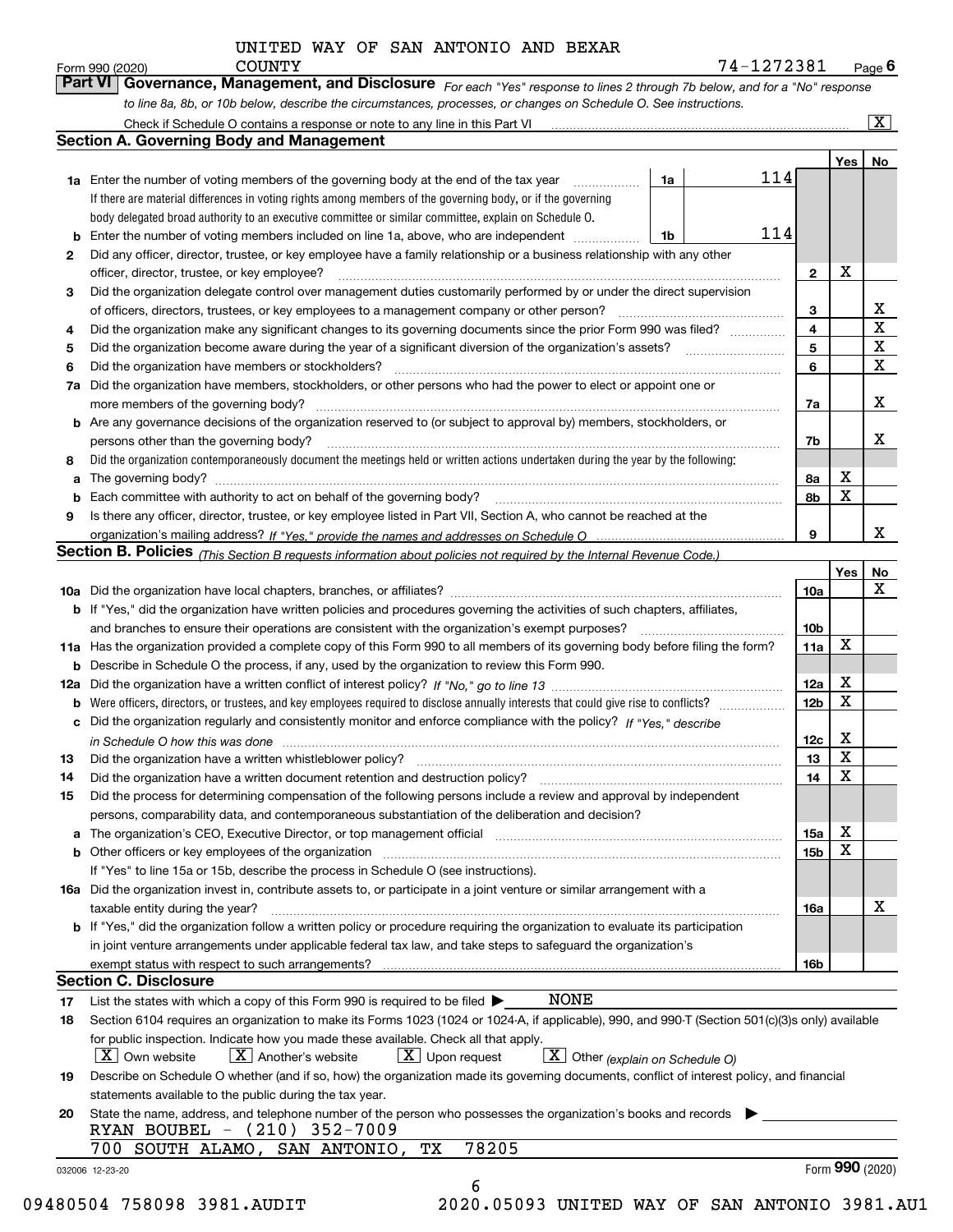$\mathcal{L}^{\text{max}}$ 

| orm 990 (2020) <sup>.</sup> | COUNTY                                        | 74-1272381                                                                                 | Page <i>I</i> |
|-----------------------------|-----------------------------------------------|--------------------------------------------------------------------------------------------|---------------|
|                             |                                               | Part VII Compensation of Officers, Directors, Trustees, Key Employees, Highest Compensated |               |
|                             | <b>Employees, and Independent Contractors</b> |                                                                                            |               |

Check if Schedule O contains a response or note to any line in this Part VII

**Section A. Officers, Directors, Trustees, Key Employees, and Highest Compensated Employees**

**1a**  Complete this table for all persons required to be listed. Report compensation for the calendar year ending with or within the organization's tax year. **•** List all of the organization's current officers, directors, trustees (whether individuals or organizations), regardless of amount of compensation.

Enter -0- in columns (D), (E), and (F) if no compensation was paid.

 $\bullet$  List all of the organization's  $\,$ current key employees, if any. See instructions for definition of "key employee."

**•** List the organization's five current highest compensated employees (other than an officer, director, trustee, or key employee) who received reportable compensation (Box 5 of Form W-2 and/or Box 7 of Form 1099-MISC) of more than \$100,000 from the organization and any related organizations.

**•** List all of the organization's former officers, key employees, and highest compensated employees who received more than \$100,000 of reportable compensation from the organization and any related organizations.

**former directors or trustees**  ¥ List all of the organization's that received, in the capacity as a former director or trustee of the organization, more than \$10,000 of reportable compensation from the organization and any related organizations.

See instructions for the order in which to list the persons above.

Check this box if neither the organization nor any related organization compensated any current officer, director, or trustee.  $\mathcal{L}^{\text{max}}$ 

| (A)                                     | (B)                    |                                                                          |                      |         | (C)          |                                   |        | (D)                 | (E)                              | (F)                      |
|-----------------------------------------|------------------------|--------------------------------------------------------------------------|----------------------|---------|--------------|-----------------------------------|--------|---------------------|----------------------------------|--------------------------|
| Name and title                          | Average                | Position<br>(do not check more than one<br>box, unless person is both an |                      |         |              |                                   |        | Reportable          | Reportable                       | Estimated                |
|                                         | hours per              |                                                                          |                      |         |              | officer and a director/trustee)   |        | compensation        | compensation                     | amount of                |
|                                         | week                   |                                                                          |                      |         |              |                                   |        | from                | from related                     | other                    |
|                                         | (list any<br>hours for |                                                                          |                      |         |              |                                   |        | the<br>organization | organizations<br>(W-2/1099-MISC) | compensation<br>from the |
|                                         | related                |                                                                          |                      |         |              |                                   |        | (W-2/1099-MISC)     |                                  | organization             |
|                                         | organizations          |                                                                          |                      |         |              |                                   |        |                     |                                  | and related              |
|                                         | below                  | ndividual trustee or director                                            | nstitutional trustee |         | key employee |                                   |        |                     |                                  | organizations            |
|                                         | line)                  |                                                                          |                      | Officer |              | Highest compensated<br>  employee | Former |                     |                                  |                          |
| (1)<br>MR. LYNDON HERRIDGE              | 10.00                  |                                                                          |                      |         |              |                                   |        |                     |                                  |                          |
| VICE CHAIR                              | 10.00                  |                                                                          |                      | X       |              |                                   |        | 421,828.            | $\mathbf 0$ .                    | 32,959.                  |
| (2)<br>MR. CHRISTOPHER MARTIN           | 50.00                  |                                                                          |                      |         |              |                                   |        |                     |                                  |                          |
| PRESIDENT & CEO                         | 5.00                   |                                                                          |                      | X       |              |                                   |        | 321,279.            | $\mathbf 0$ .                    | 49,193.                  |
| (3)<br>MR. GLENN LUCADOU                | 35.00                  |                                                                          |                      |         |              |                                   |        |                     |                                  |                          |
| CHIEF DEVELOPMENT OFFICER               | 5.00                   |                                                                          |                      | X       |              |                                   |        | 181,862.            | 0.                               | 38,124.                  |
| (4)<br>MR. EDWARD H. GUERRA             | 29.00                  |                                                                          |                      |         |              |                                   |        |                     |                                  |                          |
| EVP, CFO                                | 1.00                   |                                                                          |                      | X       |              |                                   |        | 179,383.            | $\mathbf{0}$ .                   | 31,898.                  |
| MS. MARY ELLEN BURNS<br>(5)             | 40.00                  |                                                                          |                      |         |              |                                   |        |                     |                                  |                          |
| SVP.<br>GRANT IMPLEMENTATION            | 0.00                   |                                                                          |                      |         |              | X                                 |        | 159,812.            | Ο.                               | 37,368.                  |
| (6)<br>MS. LINDA GARZA                  | 40.00                  |                                                                          |                      |         |              |                                   |        |                     |                                  |                          |
| CORPORATE CAMPAIGNS<br>SVP.             | 0.00                   |                                                                          |                      |         |              | X                                 |        | 166,346.            | $\mathbf{0}$ .                   | 29,352.                  |
| MS. LADY ROMANO<br>(7)                  | 40.00                  |                                                                          |                      |         |              |                                   |        |                     |                                  |                          |
| SVP.<br>COMMUNITY IMPACT                | 0.00                   |                                                                          |                      |         |              | X                                 |        | 140,339.            | 0.                               | 29,628.                  |
| (8)<br>MS. RHONDA DAHLKE                | 40.00                  |                                                                          |                      |         |              |                                   |        |                     |                                  |                          |
| VP CORPORATE CAMPAIGNS & LEADRSHP E     | 0.00                   |                                                                          |                      |         |              | X                                 |        | 126,948.            | $\mathbf 0$ .                    | 25,631.                  |
| MR. ANDREW SASSEVILLE<br>(9)            | 40.00                  |                                                                          |                      |         |              |                                   |        |                     |                                  |                          |
| ACCOUNTABILITY AND COMMUNITY SE<br>SVP. | 0.00                   |                                                                          |                      |         |              | X                                 |        | 131,947.            | 0.                               | 13,445.                  |
| MS. KIMBERLY S. LUBEL<br>(10)           | 2.00                   |                                                                          |                      |         |              |                                   |        |                     |                                  |                          |
| EXEC COMM CHAIRPERSON                   | 2.00                   | $\mathbf X$                                                              |                      | X       |              |                                   |        | 0.                  | 0.                               | 0.                       |
| MR. MICHAEL S. CISKOWSKI<br>(11)        | 2.00                   |                                                                          |                      |         |              |                                   |        |                     |                                  |                          |
| <b>EXEC</b><br>COMM PAST CHAIR          | 0.00                   | $\mathbf X$                                                              |                      | X       |              |                                   |        | 0.                  | $\mathbf 0$ .                    | $0_{.}$                  |
| (12)<br>MR. L. HERBERT STUMBERG JR.     | 2.00                   |                                                                          |                      |         |              |                                   |        |                     |                                  |                          |
| EXEC COMM SECRETARY                     | 0.00                   | $\mathbf x$                                                              |                      | X       |              |                                   |        | 0.                  | $\mathbf 0$ .                    | $0_{.}$                  |
| MR. R. RENE ESCOBEDO<br>(13)            | 2.00                   |                                                                          |                      |         |              |                                   |        |                     |                                  |                          |
| EXEC COMM TREASURER                     | 0.00                   | $\mathbf x$                                                              |                      | X       |              |                                   |        | $\mathbf 0$ .       | $\mathbf 0$ .                    | $\mathbf 0$ .            |
| (14)<br>MR. CHARLES E. AMATO            | 2.00                   |                                                                          |                      |         |              |                                   |        |                     |                                  |                          |
| EXEC COMM ENDOWMENT CHAIR               | 2.00                   | $\mathbf X$                                                              |                      | X       |              |                                   |        | 0.                  | $\mathbf 0$ .                    | $\mathbf 0$ .            |
| (15)<br>MS. MARY ROSE BROWN             | 2.00                   |                                                                          |                      |         |              |                                   |        |                     |                                  |                          |
| EXEC COMM MARKETING CHAIR               | 0.00                   | $\mathbf x$                                                              |                      | X       |              |                                   |        | 0.                  | $\mathbf 0$ .                    | 0.                       |
| (16)<br>MS. DONNA M. TITZMAN            | 2.00                   |                                                                          |                      |         |              |                                   |        |                     |                                  |                          |
| EXEC COMM PERSONNEL CHAIR               | 0.00                   | $\mathbf X$                                                              |                      | X       |              |                                   |        | 0.                  | $\mathbf 0$ .                    | 0.                       |
| (17)<br>MS. LISA A. FRIEL               | $\overline{2.00}$      |                                                                          |                      |         |              |                                   |        |                     |                                  |                          |
| EXEC COMM AUDIT CHAIR                   | 2.00                   | $\mathbf x$                                                              |                      | X       |              |                                   |        | 0.                  | $\mathbf 0$ .                    | $\mathbf 0$ .            |

7

032007 12-23-20

Form (2020) **990**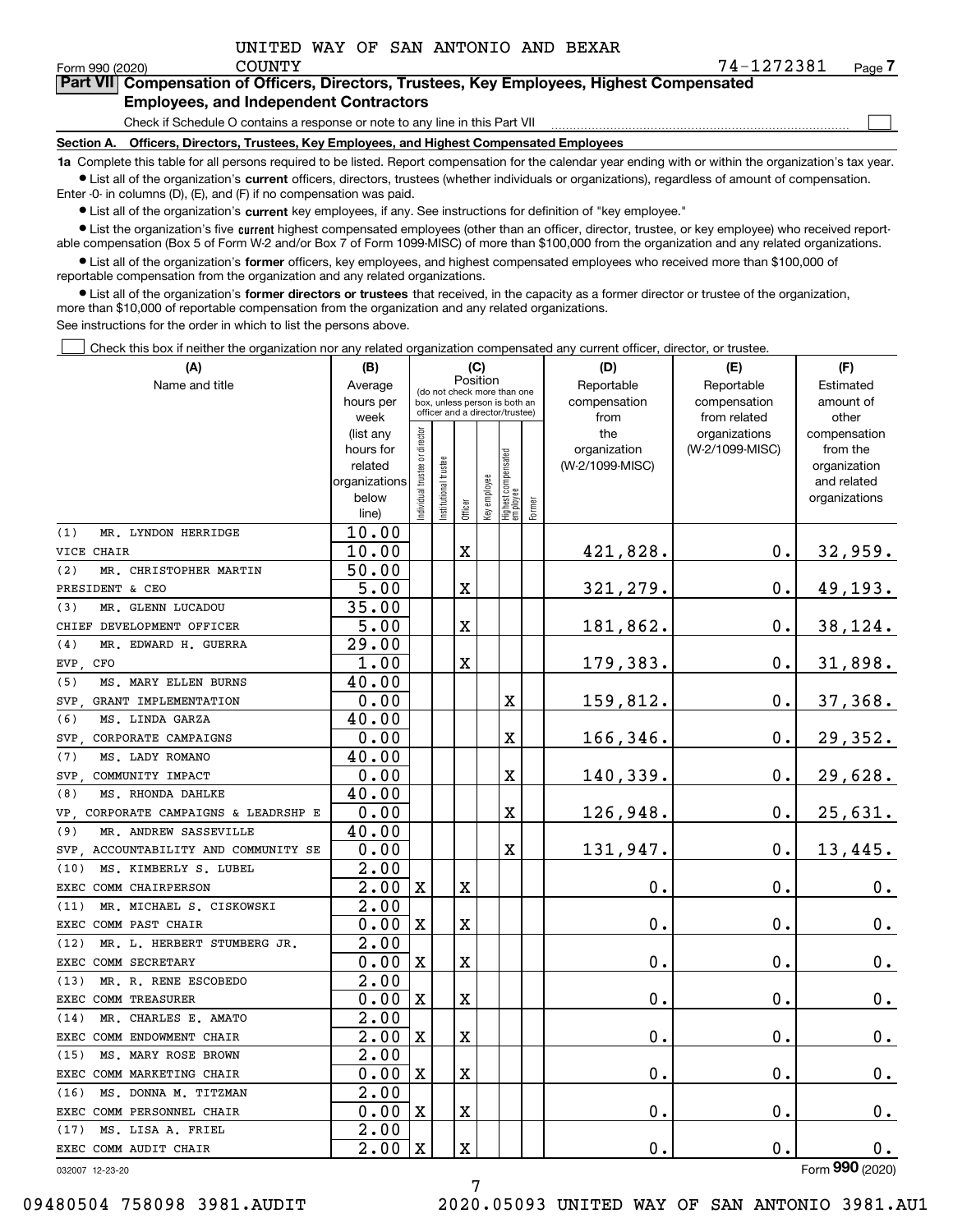COUNTY

Form 990 (2020) COUNTY 7 4-1 2 7 2 3 8 1 Page **8**

| $\vert$ Part VII $\vert$ Section A. Officers, Directors, Trustees, Key Employees, and Highest Compensated Employees $\vert$ $_{\rm {Continued)}}$                                                                                                            |                   |                                |                       |             |              |                                                                  |        |                         |                               |                       |
|--------------------------------------------------------------------------------------------------------------------------------------------------------------------------------------------------------------------------------------------------------------|-------------------|--------------------------------|-----------------------|-------------|--------------|------------------------------------------------------------------|--------|-------------------------|-------------------------------|-----------------------|
| (A)                                                                                                                                                                                                                                                          | (B)<br>(C)        |                                |                       |             |              |                                                                  |        | (D)                     | (E)                           | (F)                   |
| Name and title                                                                                                                                                                                                                                               | Average           |                                |                       |             | Position     | (do not check more than one                                      |        | Reportable              | Reportable                    | Estimated             |
|                                                                                                                                                                                                                                                              | hours per<br>week |                                |                       |             |              | box, unless person is both an<br>officer and a director/trustee) |        | compensation            | compensation                  | amount of             |
|                                                                                                                                                                                                                                                              | (list any         |                                |                       |             |              |                                                                  |        | from<br>the             | from related<br>organizations | other<br>compensation |
|                                                                                                                                                                                                                                                              | hours for         |                                |                       |             |              |                                                                  |        | organization            | (W-2/1099-MISC)               | from the              |
|                                                                                                                                                                                                                                                              | related           |                                |                       |             |              |                                                                  |        | (W-2/1099-MISC)         |                               | organization          |
|                                                                                                                                                                                                                                                              | organizations     |                                |                       |             |              |                                                                  |        |                         |                               | and related           |
|                                                                                                                                                                                                                                                              | below             | Individual trustee or director | Institutional trustee |             | key employee | Highest compensated<br> employee                                 | Former |                         |                               | organizations         |
|                                                                                                                                                                                                                                                              | line)             |                                |                       | Officer     |              |                                                                  |        |                         |                               |                       |
| MR. BRADLEY C. BARRON<br>(18)                                                                                                                                                                                                                                | $\overline{2.00}$ |                                |                       |             |              |                                                                  |        |                         |                               |                       |
| EXEC COMM CAMPAIGN CHAIR                                                                                                                                                                                                                                     | 0.00              | $\mathbf X$                    |                       | $\mathbf X$ |              |                                                                  |        | 0.                      | 0.                            | 0.                    |
| MS. PEGGY WALKER<br>(19)                                                                                                                                                                                                                                     | 2.00              |                                |                       |             |              |                                                                  |        |                         |                               |                       |
| EXEC COMM NOMINATING CHAIR                                                                                                                                                                                                                                   | 0.00              | X                              |                       | X           |              |                                                                  |        | 0.                      | 0.                            | $0$ .                 |
| MR. JONATHAN GURWITZ<br>(20)                                                                                                                                                                                                                                 | 2.00              |                                |                       |             |              |                                                                  |        |                         |                               |                       |
| EC PRTNRS FOR CMNTY CHANGE (PCC) CHA                                                                                                                                                                                                                         | 0.00              | X                              |                       | X           |              |                                                                  |        | 0.                      | 0.                            | $0$ .                 |
| MR. KEVIN L. MATULA<br>(21)                                                                                                                                                                                                                                  | 2.00              |                                |                       |             |              |                                                                  |        |                         |                               |                       |
| EC EMERG LEADERS CHR $(1/1/21-6/30/21)$                                                                                                                                                                                                                      | 0.00              | X                              |                       | $\mathbf X$ |              |                                                                  |        | 0.                      | 0.                            | $0$ .                 |
| MS. DEBORAH GRAY MARINO<br>(22)                                                                                                                                                                                                                              | $\overline{2.00}$ |                                |                       |             |              |                                                                  |        |                         |                               |                       |
| EXEC COMM WOMEN UNITED CHAIR                                                                                                                                                                                                                                 | 0.00              | X                              |                       | Χ           |              |                                                                  |        | 0.                      | 0.                            | 0.                    |
| MS. LAURA J. VACCARO<br>(23)                                                                                                                                                                                                                                 | 2.00              |                                |                       |             |              |                                                                  |        |                         |                               |                       |
| EXEC COMM COMMUNITY SERVICE CHAIR                                                                                                                                                                                                                            | 0.00              | X                              |                       | $\mathbf X$ |              |                                                                  |        | 0.                      | 0.                            | $0$ .                 |
| MS. VICTORIA M. GARCIA<br>(24)                                                                                                                                                                                                                               | 2.00              |                                |                       |             |              |                                                                  |        |                         |                               |                       |
| EXEC COMM STRATEGIC PLANNING CHAIR                                                                                                                                                                                                                           | 0.00              | X                              |                       | Χ           |              |                                                                  |        | 0.                      | 0.                            | $0$ .                 |
| MR. CARLOS E. ALVAREZ<br>(25)                                                                                                                                                                                                                                | 2.00              |                                |                       |             |              |                                                                  |        |                         |                               |                       |
| EXEC COMM MBR AT LRG                                                                                                                                                                                                                                         | $\overline{2.00}$ | X                              |                       |             |              |                                                                  |        | 0.                      | 0.                            | $0$ .                 |
| MS. APRIL ANCIRA<br>(26)                                                                                                                                                                                                                                     | 2.00              |                                |                       |             |              |                                                                  |        |                         |                               |                       |
| EXEC COMM MBR AT LRG                                                                                                                                                                                                                                         | 0.00              | $\mathbf X$                    |                       |             |              |                                                                  |        | 0.                      | 0.                            | $0$ .                 |
|                                                                                                                                                                                                                                                              |                   |                                |                       |             |              |                                                                  | ▶      | 1,829,744.              | $\overline{\mathbf{0}}$ .     | 287,598.              |
| c Total from continuation sheets to Part VII, Section A manufactured by                                                                                                                                                                                      |                   |                                |                       |             |              |                                                                  |        | 0.                      | $\overline{0}$ .              | 0.                    |
|                                                                                                                                                                                                                                                              |                   |                                |                       |             |              |                                                                  |        | 1,829,744.              | $\overline{0}$ .              | 287,598.              |
| Total number of individuals (including but not limited to those listed above) who received more than \$100,000 of reportable<br>$\mathbf{2}$                                                                                                                 |                   |                                |                       |             |              |                                                                  |        |                         |                               |                       |
| compensation from the organization $\blacktriangleright$                                                                                                                                                                                                     |                   |                                |                       |             |              |                                                                  |        |                         |                               | 20                    |
|                                                                                                                                                                                                                                                              |                   |                                |                       |             |              |                                                                  |        |                         |                               | Yes<br>No             |
| Did the organization list any former officer, director, trustee, key employee, or highest compensated employee on<br>3                                                                                                                                       |                   |                                |                       |             |              |                                                                  |        |                         |                               |                       |
|                                                                                                                                                                                                                                                              |                   |                                |                       |             |              |                                                                  |        |                         |                               | X<br>3                |
| For any individual listed on line 1a, is the sum of reportable compensation and other compensation from the organization<br>4                                                                                                                                |                   |                                |                       |             |              |                                                                  |        |                         |                               | Χ                     |
|                                                                                                                                                                                                                                                              |                   |                                |                       |             |              |                                                                  |        |                         |                               | 4                     |
| Did any person listed on line 1a receive or accrue compensation from any unrelated organization or individual for services<br>5                                                                                                                              |                   |                                |                       |             |              |                                                                  |        |                         |                               | x                     |
| <b>Section B. Independent Contractors</b>                                                                                                                                                                                                                    |                   |                                |                       |             |              |                                                                  |        |                         |                               | 5                     |
|                                                                                                                                                                                                                                                              |                   |                                |                       |             |              |                                                                  |        |                         |                               |                       |
| Complete this table for your five highest compensated independent contractors that received more than \$100,000 of compensation from<br>1.<br>the organization. Report compensation for the calendar year ending with or within the organization's tax year. |                   |                                |                       |             |              |                                                                  |        |                         |                               |                       |
| (A)                                                                                                                                                                                                                                                          |                   |                                |                       |             |              |                                                                  |        | (B)                     |                               | (C)                   |
| Name and business address                                                                                                                                                                                                                                    |                   |                                | NONE                  |             |              |                                                                  |        | Description of services |                               | Compensation          |
|                                                                                                                                                                                                                                                              |                   |                                |                       |             |              |                                                                  |        |                         |                               |                       |
|                                                                                                                                                                                                                                                              |                   |                                |                       |             |              |                                                                  |        |                         |                               |                       |
|                                                                                                                                                                                                                                                              |                   |                                |                       |             |              |                                                                  |        |                         |                               |                       |
|                                                                                                                                                                                                                                                              |                   |                                |                       |             |              |                                                                  |        |                         |                               |                       |
|                                                                                                                                                                                                                                                              |                   |                                |                       |             |              |                                                                  |        |                         |                               |                       |
|                                                                                                                                                                                                                                                              |                   |                                |                       |             |              |                                                                  |        |                         |                               |                       |
|                                                                                                                                                                                                                                                              |                   |                                |                       |             |              |                                                                  |        |                         |                               |                       |
|                                                                                                                                                                                                                                                              |                   |                                |                       |             |              |                                                                  |        |                         |                               |                       |
|                                                                                                                                                                                                                                                              |                   |                                |                       |             |              |                                                                  |        |                         |                               |                       |
|                                                                                                                                                                                                                                                              |                   |                                |                       |             |              |                                                                  |        |                         |                               |                       |
| Total number of independent contractors (including but not limited to those listed above) who received more than<br>$\mathbf{2}$                                                                                                                             |                   |                                |                       |             |              |                                                                  |        |                         |                               |                       |
| \$100,000 of compensation from the organization                                                                                                                                                                                                              |                   |                                |                       |             |              | 0                                                                |        |                         |                               |                       |
| SEE PART VII, SECTION A CONTINUATION SHEETS                                                                                                                                                                                                                  |                   |                                |                       |             |              |                                                                  |        |                         |                               | Form 990 (2020)       |
| 032008 12-23-20                                                                                                                                                                                                                                              |                   |                                |                       |             |              |                                                                  |        |                         |                               |                       |

8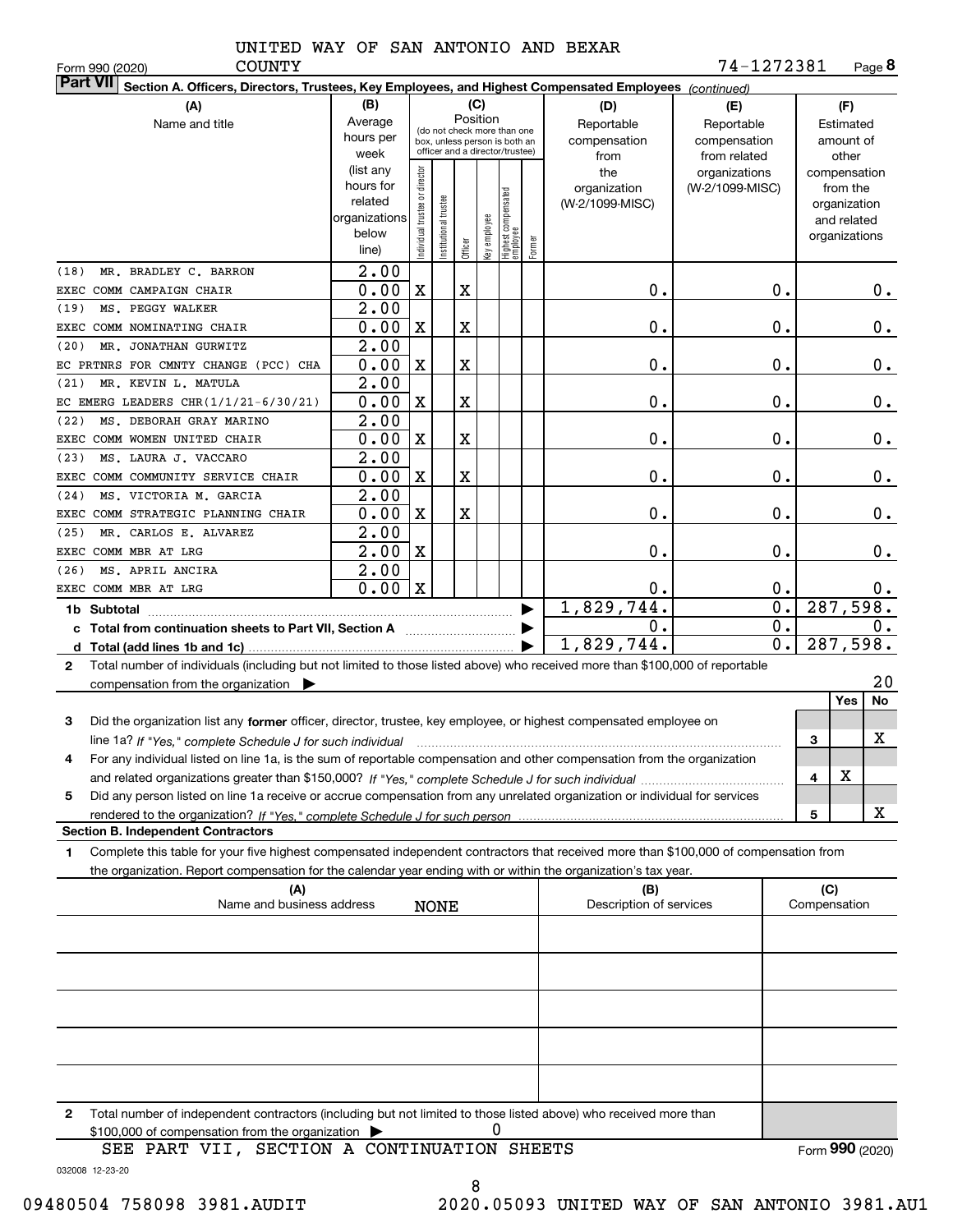Form 990

COUNTY 74-1272381

| <b>Part VII</b> Section A. Officers, Directors, Trustees, Key Employees, and Highest Compensated Employees (continued) |                   |                                |                      |         |                        |                              |        |                 |                               |                       |  |  |
|------------------------------------------------------------------------------------------------------------------------|-------------------|--------------------------------|----------------------|---------|------------------------|------------------------------|--------|-----------------|-------------------------------|-----------------------|--|--|
| (A)                                                                                                                    | (B)               |                                |                      |         | (C)                    |                              |        | (D)             | (E)                           | (F)                   |  |  |
| Name and title                                                                                                         | Average           |                                |                      |         | Position               |                              |        | Reportable      | Reportable                    | Estimated             |  |  |
|                                                                                                                        | hours             |                                |                      |         | (check all that apply) |                              |        | compensation    | compensation                  | amount of             |  |  |
|                                                                                                                        | per<br>week       |                                |                      |         |                        |                              |        | from<br>the     | from related<br>organizations | other<br>compensation |  |  |
|                                                                                                                        | (list any         |                                |                      |         |                        |                              |        | organization    | (W-2/1099-MISC)               | from the              |  |  |
|                                                                                                                        | hours for         |                                |                      |         |                        |                              |        | (W-2/1099-MISC) |                               | organization          |  |  |
|                                                                                                                        | related           |                                |                      |         |                        |                              |        |                 |                               | and related           |  |  |
|                                                                                                                        | organizations     |                                |                      |         |                        |                              |        |                 |                               | organizations         |  |  |
|                                                                                                                        | below             | Individual trustee or director | nstitutional trustee | Officer | Key employee           | Highest compensated employee | Former |                 |                               |                       |  |  |
|                                                                                                                        | line)             |                                |                      |         |                        |                              |        |                 |                               |                       |  |  |
| DANNY J. ANDERSON, PH.D.<br>(27)                                                                                       | $\overline{2.00}$ |                                |                      |         |                        |                              |        |                 |                               |                       |  |  |
| EXEC COMM MBR AT LRG                                                                                                   | 0.00              | $\mathbf X$                    |                      |         |                        |                              |        | 0.              | 0.                            | 0.                    |  |  |
| (28)<br>MICHAEL ARAMBULA, M.D., PHARM.                                                                                 | $\overline{2.00}$ |                                |                      |         |                        |                              |        |                 |                               |                       |  |  |
| EXEC COMM MBR AT LRG                                                                                                   | 0.00              | $\mathbf X$                    |                      |         |                        |                              |        | 0.              | 0.                            | 0.                    |  |  |
| (29)<br>MR. KEVIN BLESSING                                                                                             | $\overline{2.00}$ |                                |                      |         |                        |                              |        |                 |                               |                       |  |  |
| EXEC COMM MBR AT LRG                                                                                                   | 0.00              | $\mathbf X$                    |                      |         |                        |                              |        | 0.              | 0.                            | 0.                    |  |  |
| (30)<br>MR. DAVID BOHNE                                                                                                | 2.00              |                                |                      |         |                        |                              |        |                 |                               |                       |  |  |
| EXEC COMM MBR AT LRG                                                                                                   | 0.00              | $\mathbf X$                    |                      |         |                        |                              |        | 0.              | 0.                            | $0$ .                 |  |  |
| MS. LINDA CHAVEZ-THOMPSON<br>(31)                                                                                      | $\overline{2.00}$ |                                |                      |         |                        |                              |        |                 |                               |                       |  |  |
| EXEC COMM MBR AT LRG                                                                                                   | 0.00              | $\mathbf X$                    |                      |         |                        |                              |        | 0.              | 0.                            | $0$ .                 |  |  |
| (32)<br>MR. TOM CUMMINS                                                                                                | $\overline{2.00}$ |                                |                      |         |                        |                              |        |                 |                               |                       |  |  |
| EXEC COMM MBR AT LRG                                                                                                   | 0.00              | $\mathbf X$                    |                      |         |                        |                              |        | 0.              | 0.                            | $\mathbf 0$ .         |  |  |
| (33)<br>MR. PHILLIP D. GREEN                                                                                           | 2.00              |                                |                      |         |                        |                              |        |                 |                               |                       |  |  |
| EXEC COMM MBR AT LRG                                                                                                   | 0.00              | $\mathbf X$                    |                      |         |                        |                              |        | 0.              | 0.                            | $\mathbf 0$ .         |  |  |
| MR. ADAM L. HAMILTON, P.E.<br>(34)                                                                                     | $\overline{2.00}$ |                                |                      |         |                        |                              |        |                 |                               |                       |  |  |
| EXEC COMM MBR AT LRG                                                                                                   | 0.00              | $\mathbf X$                    |                      |         |                        |                              |        | 0.              | 0.                            | $0$ .                 |  |  |
| (35)<br>MR. PETER J. HOLT                                                                                              | $\overline{2.00}$ |                                |                      |         |                        |                              |        |                 |                               |                       |  |  |
| EXEC COMM MBR AT LRG                                                                                                   | 0.00              | $\mathbf X$                    |                      |         |                        |                              |        | 0.              | 0.                            | $0$ .                 |  |  |
| (36)<br>MS. KATHY MAYS JOHNSON                                                                                         | $\overline{2.00}$ |                                |                      |         |                        |                              |        |                 |                               |                       |  |  |
| EXEC COMM MBR AT LRG                                                                                                   | 0.00              | $\mathbf X$                    |                      |         |                        |                              |        | 0.              | 0.                            | 0.                    |  |  |
| REV. KENNETH R. KEMP, M.D.<br>(37)                                                                                     | $\overline{2.00}$ |                                |                      |         |                        |                              |        |                 |                               |                       |  |  |
| EXEC COMM MBR AT LRG                                                                                                   | 0.00              | $\mathbf X$                    |                      |         |                        |                              |        | 0.              | 0.                            | 0.                    |  |  |
| (38)<br>MR. CLAYTON E. KILLINGER                                                                                       | $\overline{2.00}$ |                                |                      |         |                        |                              |        |                 |                               |                       |  |  |
| EXEC COMM MBR AT LRG                                                                                                   | 0.00              | $\mathbf X$                    |                      |         |                        |                              |        | 0.              | 0.                            | 0.                    |  |  |
| (39)<br>MR. THOMAS M. MENGLER                                                                                          | $\overline{2.00}$ |                                |                      |         |                        |                              |        |                 |                               |                       |  |  |
| EXEC COMM MBR AT LRG                                                                                                   | 0.00              | $\mathbf X$                    |                      |         |                        |                              |        | 0.              | 0.                            | 0.                    |  |  |
| (40) MR. HARVEY E. NAJIM                                                                                               | $\overline{2.00}$ |                                |                      |         |                        |                              |        |                 |                               |                       |  |  |
| EXEC COMM MBR AT LRG                                                                                                   | 0.00              | $\mathbf{x}$                   |                      |         |                        |                              |        | 0.              | $\mathbf 0$ .                 | $0_{\cdot}$           |  |  |
| (41) MR. PHILIP J. PFEIFFER                                                                                            | 2.00              |                                |                      |         |                        |                              |        |                 |                               |                       |  |  |
| EXEC COMM MBR AT LRG                                                                                                   | 0.00              | $\mathbf x$                    |                      |         |                        |                              |        | $\mathbf 0$ .   | 0.                            | $0_{.}$               |  |  |
| (42) GEN EDWARD RICE, JR., USAF (RET                                                                                   | 2.00              |                                |                      |         |                        |                              |        |                 |                               |                       |  |  |
| EXEC COMM MBR AT LRG                                                                                                   | 0.00              | X                              |                      |         |                        |                              |        | 0.              | 0.                            | $0_{.}$               |  |  |
| (43) MR. GILBERT F. VAZQUEZ                                                                                            | $\overline{2.00}$ |                                |                      |         |                        |                              |        |                 |                               |                       |  |  |
| EXEC COMM MBR AT LRG                                                                                                   | 0.00              | X                              |                      |         |                        |                              |        | 0.              | 0.                            | $0_{.}$               |  |  |
| (44) MS. MARIA D. VILLAGOMEZ                                                                                           | 2.00              |                                |                      |         |                        |                              |        |                 |                               |                       |  |  |
| EXEC COMM MBR AT LRG                                                                                                   | 0.00              | X                              |                      |         |                        |                              |        | 0.              | 0.                            | $0_{.}$               |  |  |
| (45) MR. CURT ANASTASIO                                                                                                | 2.00              |                                |                      |         |                        |                              |        |                 |                               |                       |  |  |
| MEMBER-AT-LARGE                                                                                                        | 0.00              | X                              |                      |         |                        |                              |        | 0.              | 0.                            | $0_{.}$               |  |  |
| (46) MR. ERNESTO ANCIRA                                                                                                | 2.00              |                                |                      |         |                        |                              |        |                 |                               |                       |  |  |
| MEMBER-AT-LARGE                                                                                                        | 0.00              | X                              |                      |         |                        |                              |        | 0.              | 0.                            | 0.                    |  |  |
|                                                                                                                        |                   |                                |                      |         |                        |                              |        |                 |                               |                       |  |  |
|                                                                                                                        |                   |                                |                      |         |                        |                              |        |                 |                               |                       |  |  |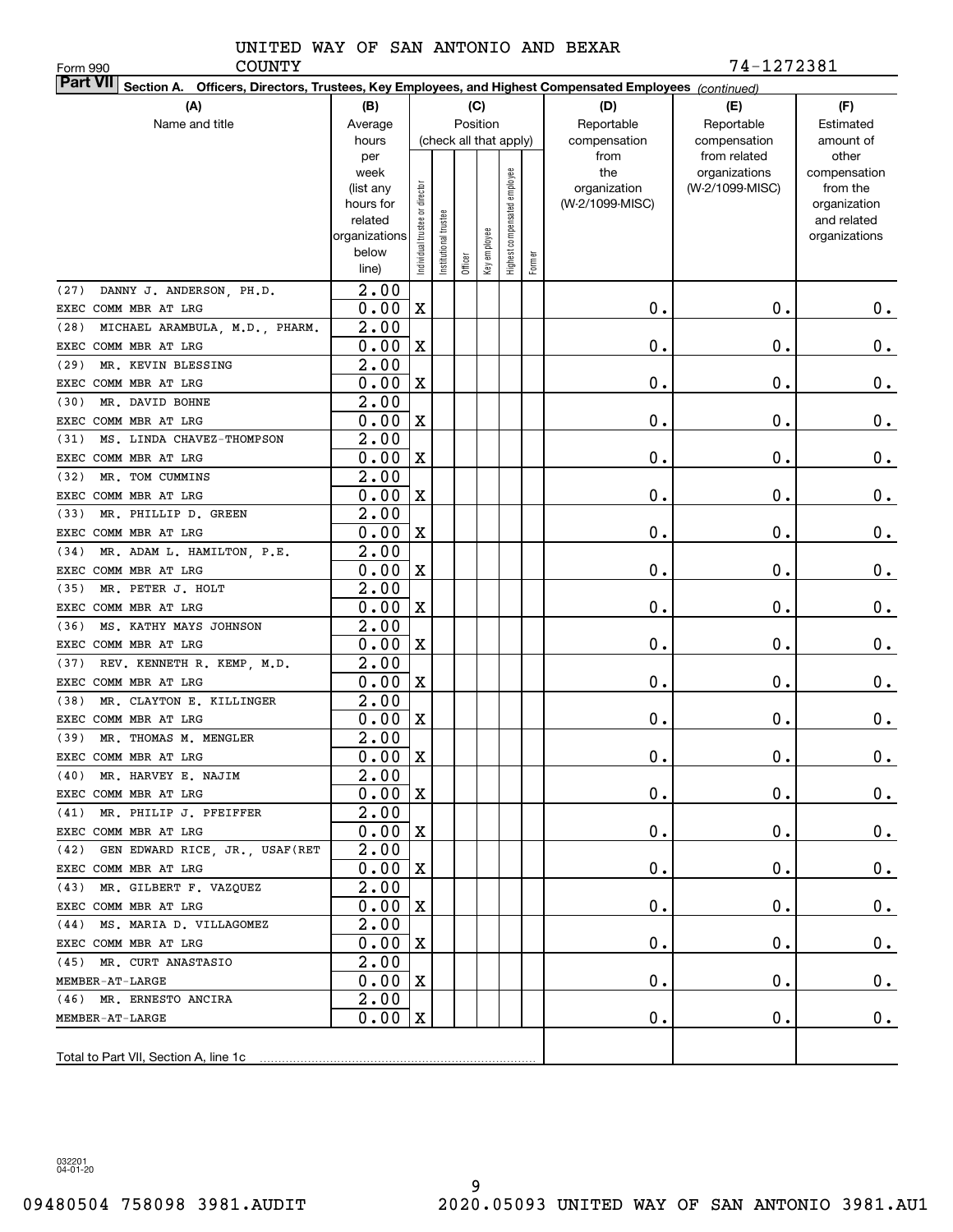Form 990

COUNTY 74-1272381

| <b>Part VII</b> Section A. Officers, Directors, Trustees, Key Employees, and Highest Compensated Employees (continued) |                    |                                |                      |                        |              |                              |        |                     |                                  |                          |  |  |
|------------------------------------------------------------------------------------------------------------------------|--------------------|--------------------------------|----------------------|------------------------|--------------|------------------------------|--------|---------------------|----------------------------------|--------------------------|--|--|
| (A)                                                                                                                    | (B)                |                                |                      |                        | (C)          |                              |        | (D)                 | (E)                              | (F)                      |  |  |
| Name and title                                                                                                         | Average            |                                |                      | Position               |              |                              |        | Reportable          | Reportable                       | Estimated                |  |  |
|                                                                                                                        | hours              |                                |                      | (check all that apply) |              |                              |        | compensation        | compensation                     | amount of                |  |  |
|                                                                                                                        | per                |                                |                      |                        |              |                              |        | from                | from related                     | other                    |  |  |
|                                                                                                                        | week<br>(list any  |                                |                      |                        |              |                              |        | the<br>organization | organizations<br>(W-2/1099-MISC) | compensation<br>from the |  |  |
|                                                                                                                        | hours for          |                                |                      |                        |              |                              |        | (W-2/1099-MISC)     |                                  | organization             |  |  |
|                                                                                                                        | related            |                                |                      |                        |              |                              |        |                     |                                  | and related              |  |  |
|                                                                                                                        | organizations      |                                |                      |                        |              |                              |        |                     |                                  | organizations            |  |  |
|                                                                                                                        | below              | Individual trustee or director | nstitutional trustee | Officer                | Key employee | Highest compensated employee | Former |                     |                                  |                          |  |  |
|                                                                                                                        | line)              |                                |                      |                        |              |                              |        |                     |                                  |                          |  |  |
| MR. JOSE A. ATKINSON<br>(47)                                                                                           | $\overline{2}$ .00 |                                |                      |                        |              |                              |        |                     |                                  |                          |  |  |
| MEMBER-AT-LARGE                                                                                                        | 0.00               | $\mathbf X$                    |                      |                        |              |                              |        | 0.                  | $\mathbf 0$ .                    | 0.                       |  |  |
| (48) MR. J. DAN BATES                                                                                                  | 2.00               |                                |                      |                        |              |                              |        |                     |                                  |                          |  |  |
| MEMBER-AT-LARGE                                                                                                        | 0.00               | $\mathbf X$                    |                      |                        |              |                              |        | 0.                  | $\mathbf 0$ .                    | $0$ .                    |  |  |
| MR. MICHAEL J. BELZ<br>(49)                                                                                            | 2.00               |                                |                      |                        |              |                              |        |                     |                                  |                          |  |  |
| MEMBER-AT-LARGE                                                                                                        | 0.00               | $\mathbf X$                    |                      |                        |              |                              |        | 0.                  | $\mathbf 0$ .                    | $0$ .                    |  |  |
| MS. RHONDA K. CALVERT<br>(50)                                                                                          | 2.00               |                                |                      |                        |              |                              |        |                     |                                  |                          |  |  |
| MEMBER-AT-LARGE                                                                                                        | 0.00               | $\mathbf X$                    |                      |                        |              |                              |        | 0.                  | $\mathbf 0$ .                    | $\mathbf 0$ .            |  |  |
| MR. RICK CAVENDER<br>(51)                                                                                              | 2.00               |                                |                      |                        |              |                              |        |                     |                                  |                          |  |  |
| MEMBER-AT-LARGE                                                                                                        | 0.00               | $\mathbf X$                    |                      |                        |              |                              |        | 0.                  | $\mathbf 0$ .                    | 0.                       |  |  |
| MS. STEPHANIE CHANDLER<br>(52)                                                                                         | 2.00               |                                |                      |                        |              |                              |        |                     |                                  |                          |  |  |
| MEMBER-AT-LARGE                                                                                                        | 0.00               | $\mathbf X$                    |                      |                        |              |                              |        | 0.                  | $\mathbf 0$ .                    | $\mathbf 0$ .            |  |  |
| MR. FULLY CLINGMAN<br>(53)                                                                                             | 2.00               |                                |                      |                        |              |                              |        |                     |                                  |                          |  |  |
| MEMBER-AT-LARGE                                                                                                        | 0.00               | $\mathbf X$                    |                      |                        |              |                              |        | 0.                  | $\mathbf 0$ .                    | $0$ .                    |  |  |
| MR. DERRICK CRAVER<br>(54)                                                                                             | 2.00               |                                |                      |                        |              |                              |        |                     |                                  |                          |  |  |
| MEMBER-AT-LARGE                                                                                                        | 0.00               | $\mathbf X$                    |                      |                        |              |                              |        | 0.                  | $\mathbf 0$ .                    | $\mathbf 0$ .            |  |  |
| (55) MR. TED DAY                                                                                                       | 2.00               |                                |                      |                        |              |                              |        |                     |                                  |                          |  |  |
| MEMBER-AT-LARGE                                                                                                        | 0.00               | $\mathbf X$                    |                      |                        |              |                              |        | 0.                  | $\mathbf 0$ .                    | $\mathbf 0$ .            |  |  |
| (56) MS. COLLEEN DEAN                                                                                                  | 2.00               |                                |                      |                        |              |                              |        |                     |                                  |                          |  |  |
| MEMBER-AT-LARGE                                                                                                        | 0.00               | $\mathbf X$                    |                      |                        |              |                              |        | 0.                  | $\mathbf 0$ .                    | 0.                       |  |  |
| MS. YOLANDA DE LEON<br>(57)                                                                                            | 2.00               |                                |                      |                        |              |                              |        |                     |                                  |                          |  |  |
| MEMBER-AT-LARGE                                                                                                        | 0.00               | $\mathbf X$                    |                      |                        |              |                              |        | 0.                  | $\mathbf 0$ .                    | 0.                       |  |  |
| T. TAYLOR EIGHMY, PH.D.<br>(58)                                                                                        | 2.00               |                                |                      |                        |              |                              |        |                     |                                  |                          |  |  |
| MEMBER-AT-LARGE                                                                                                        | 0.00               | $\mathbf X$                    |                      |                        |              |                              |        | 0.                  | $\mathbf 0$ .                    | 0.                       |  |  |
| (59) MR. RUBEN M. ESCOBEDO, CPA                                                                                        | 2.00               |                                |                      |                        |              |                              |        |                     |                                  |                          |  |  |
| MEMBER-AT-LARGE                                                                                                        | 0.00               | $\mathbf X$                    |                      |                        |              |                              |        | 0.                  | $\mathbf 0$ .                    | 0.                       |  |  |
| (60) MR. CHRISTOPHER EUGSTER                                                                                           | $\overline{2.00}$  |                                |                      |                        |              |                              |        |                     |                                  |                          |  |  |
| MEMBER-AT-LARGE                                                                                                        | $0.00 \,   X$      |                                |                      |                        |              |                              |        | $\mathbf 0$ .       | $\mathbf 0$ .                    | $0_{.}$                  |  |  |
| (61) MR. DICK EVANS                                                                                                    | 2.00               |                                |                      |                        |              |                              |        |                     |                                  |                          |  |  |
| MEMBER-AT-LARGE                                                                                                        | $0.00 \, \text{X}$ |                                |                      |                        |              |                              |        | $\mathbf 0$ .       | 0.                               | $0_{.}$                  |  |  |
| (62) THOMAS M. EVANS, PH.D.                                                                                            | 2.00               |                                |                      |                        |              |                              |        |                     |                                  |                          |  |  |
| MEMBER-AT-LARGE                                                                                                        | 0.00X              |                                |                      |                        |              |                              |        | $\mathbf 0$ .       | 0.                               | $0_{.}$                  |  |  |
| (63) MS. MARY FINGER                                                                                                   | 2.00               |                                |                      |                        |              |                              |        |                     |                                  |                          |  |  |
| MEMBER-AT-LARGE                                                                                                        | 0.00X              |                                |                      |                        |              |                              |        | $\mathbf 0$ .       | О.                               | $0_{.}$                  |  |  |
| (64) MS. PATTY FLANDERS                                                                                                | 2.00               |                                |                      |                        |              |                              |        |                     |                                  |                          |  |  |
| MEMBER-AT-LARGE                                                                                                        | 0.00X              |                                |                      |                        |              |                              |        | $\mathbf 0$ .       | О.                               | $0_{.}$                  |  |  |
| (65) MIKE FLORES, PH.D.                                                                                                | 2.00               |                                |                      |                        |              |                              |        |                     |                                  |                          |  |  |
| MEMBER-AT-LARGE                                                                                                        | 0.00X              |                                |                      |                        |              |                              |        | $\mathbf 0$ .       | $\mathbf 0$ .                    | $0_{.}$                  |  |  |
| (66) MR. PATRICK B. FROST                                                                                              | 2.00               |                                |                      |                        |              |                              |        |                     |                                  |                          |  |  |
| MEMBER-AT-LARGE                                                                                                        | $0.00 \, \text{X}$ |                                |                      |                        |              |                              |        | $\mathbf 0$ .       | $\mathbf 0$ .                    | 0.                       |  |  |
|                                                                                                                        |                    |                                |                      |                        |              |                              |        |                     |                                  |                          |  |  |
|                                                                                                                        |                    |                                |                      |                        |              |                              |        |                     |                                  |                          |  |  |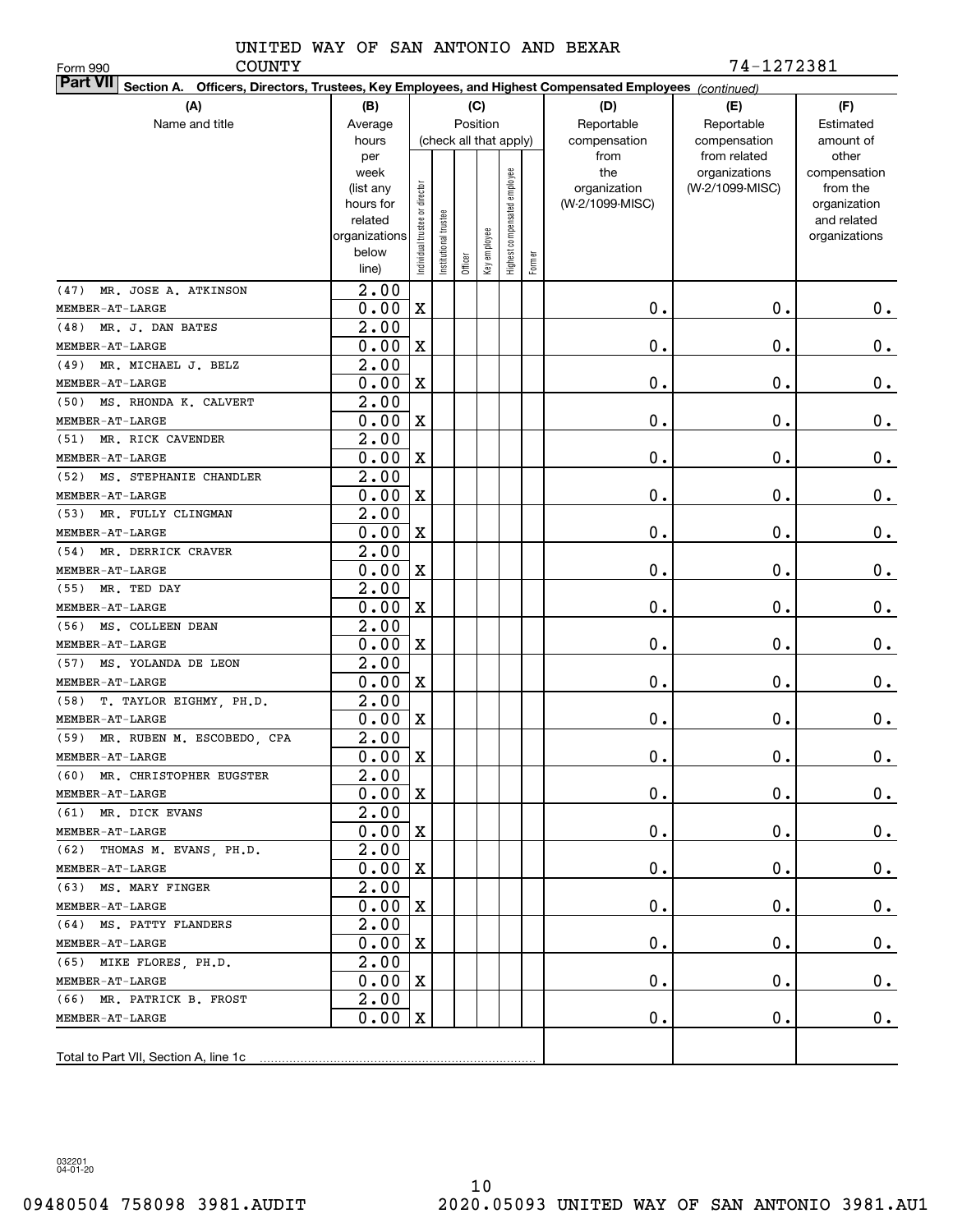Form 990

COUNTY 74-1272381

| <b>Part VII</b> Section A. Officers, Directors, Trustees, Key Employees, and Highest Compensated Employees (continued) |                          |                                |                      |                        |              |                              |        |                 |                 |                              |  |  |
|------------------------------------------------------------------------------------------------------------------------|--------------------------|--------------------------------|----------------------|------------------------|--------------|------------------------------|--------|-----------------|-----------------|------------------------------|--|--|
| (A)                                                                                                                    | (B)                      |                                |                      |                        | (C)          |                              |        | (D)             | (E)             | (F)                          |  |  |
| Name and title                                                                                                         | Average                  |                                |                      | Position               |              |                              |        | Reportable      | Reportable      | Estimated                    |  |  |
|                                                                                                                        | hours                    |                                |                      | (check all that apply) |              |                              |        | compensation    | compensation    | amount of                    |  |  |
|                                                                                                                        | per                      |                                |                      |                        |              |                              |        | from            | from related    | other                        |  |  |
|                                                                                                                        | week                     |                                |                      |                        |              |                              |        | the             | organizations   | compensation                 |  |  |
|                                                                                                                        | (list any                |                                |                      |                        |              |                              |        | organization    | (W-2/1099-MISC) | from the                     |  |  |
|                                                                                                                        | hours for                |                                |                      |                        |              |                              |        | (W-2/1099-MISC) |                 | organization                 |  |  |
|                                                                                                                        | related<br>organizations |                                |                      |                        |              |                              |        |                 |                 | and related<br>organizations |  |  |
|                                                                                                                        | below                    |                                |                      |                        |              |                              |        |                 |                 |                              |  |  |
|                                                                                                                        | line)                    | Individual trustee or director | nstitutional trustee | Officer                | Key employee | Highest compensated employee | Former |                 |                 |                              |  |  |
| MR. CARLOS T. GARCIA<br>(67)                                                                                           | $\overline{2}$ .00       |                                |                      |                        |              |                              |        |                 |                 |                              |  |  |
| MEMBER-AT-LARGE                                                                                                        | 0.00                     | $\mathbf X$                    |                      |                        |              |                              |        | 0.              | $\mathbf 0$ .   | 0.                           |  |  |
| MR. RICHARD E. GOLDSMITH<br>(68)                                                                                       | 2.00                     |                                |                      |                        |              |                              |        |                 |                 |                              |  |  |
| MEMBER-AT-LARGE                                                                                                        | 0.00                     | $\mathbf X$                    |                      |                        |              |                              |        | 0.              | $\mathbf 0$ .   | $0$ .                        |  |  |
| MR. JOE GORDER<br>(69)                                                                                                 | 2.00                     |                                |                      |                        |              |                              |        |                 |                 |                              |  |  |
| MEMBER-AT-LARGE (7/1/2020 - 12/31/20                                                                                   | 0.00                     | $\mathbf X$                    |                      |                        |              |                              |        | 0.              | $\mathbf 0$ .   | $\mathbf 0$ .                |  |  |
| (70)<br>MR. JAMES D. GOUDGE                                                                                            | 2.00                     |                                |                      |                        |              |                              |        |                 |                 |                              |  |  |
| MEMBER-AT-LARGE                                                                                                        | 0.00                     | $\mathbf X$                    |                      |                        |              |                              |        | 0.              | $\mathbf 0$ .   | $\mathbf 0$ .                |  |  |
| MS. SUZANNE GOUDGE<br>(71)                                                                                             | 2.00                     |                                |                      |                        |              |                              |        |                 |                 |                              |  |  |
| MEMBER-AT-LARGE                                                                                                        | 0.00                     | $\mathbf X$                    |                      |                        |              |                              |        | 0.              | $\mathbf 0$ .   | $0$ .                        |  |  |
| MR. WILLIAM E. GREEHEY<br>(72)                                                                                         | 2.00                     |                                |                      |                        |              |                              |        |                 |                 |                              |  |  |
| MEMBER-AT-LARGE                                                                                                        | 0.00                     | $\mathbf X$                    |                      |                        |              |                              |        | 0.              | $\mathbf 0$ .   | $\mathbf 0$ .                |  |  |
| MR. ROGER HEMMINGHAUS<br>(73)                                                                                          | 2.00                     |                                |                      |                        |              |                              |        |                 |                 |                              |  |  |
| MEMBER-AT-LARGE                                                                                                        | 0.00                     | $\mathbf X$                    |                      |                        |              |                              |        | 0.              | $\mathbf 0$ .   | $\mathbf 0$ .                |  |  |
| MR. MIKE HERNANDEZ<br>(74)                                                                                             | 2.00                     |                                |                      |                        |              |                              |        |                 |                 |                              |  |  |
| MEMBER-AT-LARGE                                                                                                        | 0.00                     | $\mathbf X$                    |                      |                        |              |                              |        | 0.              | $\mathbf 0$ .   | $\mathbf 0$ .                |  |  |
| MR. CASEY HEVERLING<br>(75)                                                                                            | 2.00                     |                                |                      |                        |              |                              |        |                 |                 |                              |  |  |
| MEMBER-AT-LARGE                                                                                                        | 0.00                     | $\mathbf X$                    |                      |                        |              |                              |        | 0.              | $\mathbf 0$ .   | $\mathbf 0$ .                |  |  |
| MR. WILLIAM HILEMAN<br>(76)                                                                                            | 2.00                     |                                |                      |                        |              |                              |        |                 |                 |                              |  |  |
| MEMBER-AT-LARGE                                                                                                        | 0.00                     | $\mathbf X$                    |                      |                        |              |                              |        | 0.              | $\mathbf 0$ .   | 0.                           |  |  |
| (77)<br>MR. JIMMY HOLMES                                                                                               | 2.00                     |                                |                      |                        |              |                              |        |                 |                 |                              |  |  |
| MEMBER-AT-LARGE                                                                                                        | 0.00                     | $\mathbf X$                    |                      |                        |              |                              |        | 0.              | $\mathbf 0$ .   | 0.                           |  |  |
| MR. PETER M. HOLT<br>(78)                                                                                              | 2.00                     |                                |                      |                        |              |                              |        |                 |                 |                              |  |  |
| MEMBER-AT-LARGE                                                                                                        | 0.00                     | $\mathbf X$                    |                      |                        |              |                              |        | 0.              | 0.              | 0.                           |  |  |
| (79)<br>MR. MIKE HOWARD                                                                                                | 2.00                     |                                |                      |                        |              |                              |        |                 |                 |                              |  |  |
| MEMBER-AT-LARGE                                                                                                        | 0.00                     | $\mathbf X$                    |                      |                        |              |                              |        | 0.              | $\mathbf 0$ .   | $\mathbf 0$ .                |  |  |
| (80) GEN. ANDREW P. IOSUE, USAF (RET                                                                                   | $\overline{2.00}$        |                                |                      |                        |              |                              |        |                 |                 |                              |  |  |
| MEMBER-AT-LARGE                                                                                                        | $0.00 \,   X$            |                                |                      |                        |              |                              |        | 0.              | 0.              | $0_{\cdot}$                  |  |  |
| (81) MS. JELYNNE LEBLANC BURLEY                                                                                        | 2.00                     |                                |                      |                        |              |                              |        |                 |                 |                              |  |  |
| MEMBER-AT-LARGE                                                                                                        | $0.00 \, \text{X}$       |                                |                      |                        |              |                              |        | $\mathbf 0$ .   | 0.              | $0_{.}$                      |  |  |
| (82) MR. MARK M. JOHNSON                                                                                               | 2.00                     |                                |                      |                        |              |                              |        |                 |                 |                              |  |  |
| MEMBER-AT-LARGE                                                                                                        | 2.00                     | $\mathbf X$                    |                      |                        |              |                              |        | 0.              | О.              | $0_{.}$                      |  |  |
| (83) MS. ABIGAIL KAMPMANN                                                                                              | 2.00                     |                                |                      |                        |              |                              |        |                 |                 |                              |  |  |
| MEMBER-AT-LARGE (7/1/2020 - 12/31/20                                                                                   | 0.00                     | $\mathbf X$                    |                      |                        |              |                              |        | 0.              | О.              | $0_{.}$                      |  |  |
| (84) MR. BILL "CLARK" KENT                                                                                             | 2.00                     |                                |                      |                        |              |                              |        |                 |                 |                              |  |  |
| MEMBER-AT-LARGE                                                                                                        | 0.00                     | $\mathbf X$                    |                      |                        |              |                              |        | 0.              | О.              | $0_{.}$                      |  |  |
| (85) MR. MICHAEL KIOLBASSA                                                                                             | 2.00<br>0.00             |                                |                      |                        |              |                              |        |                 |                 |                              |  |  |
| MEMBER-AT-LARGE<br>(86) MR. WILLIAM R. KLESSE                                                                          | 2.00                     | $\mathbf X$                    |                      |                        |              |                              |        | 0.              | О.              | $0_{.}$                      |  |  |
| MEMBER-AT-LARGE                                                                                                        | 2.00                     | X                              |                      |                        |              |                              |        | О.              | О.              | 0.                           |  |  |
|                                                                                                                        |                          |                                |                      |                        |              |                              |        |                 |                 |                              |  |  |
|                                                                                                                        |                          |                                |                      |                        |              |                              |        |                 |                 |                              |  |  |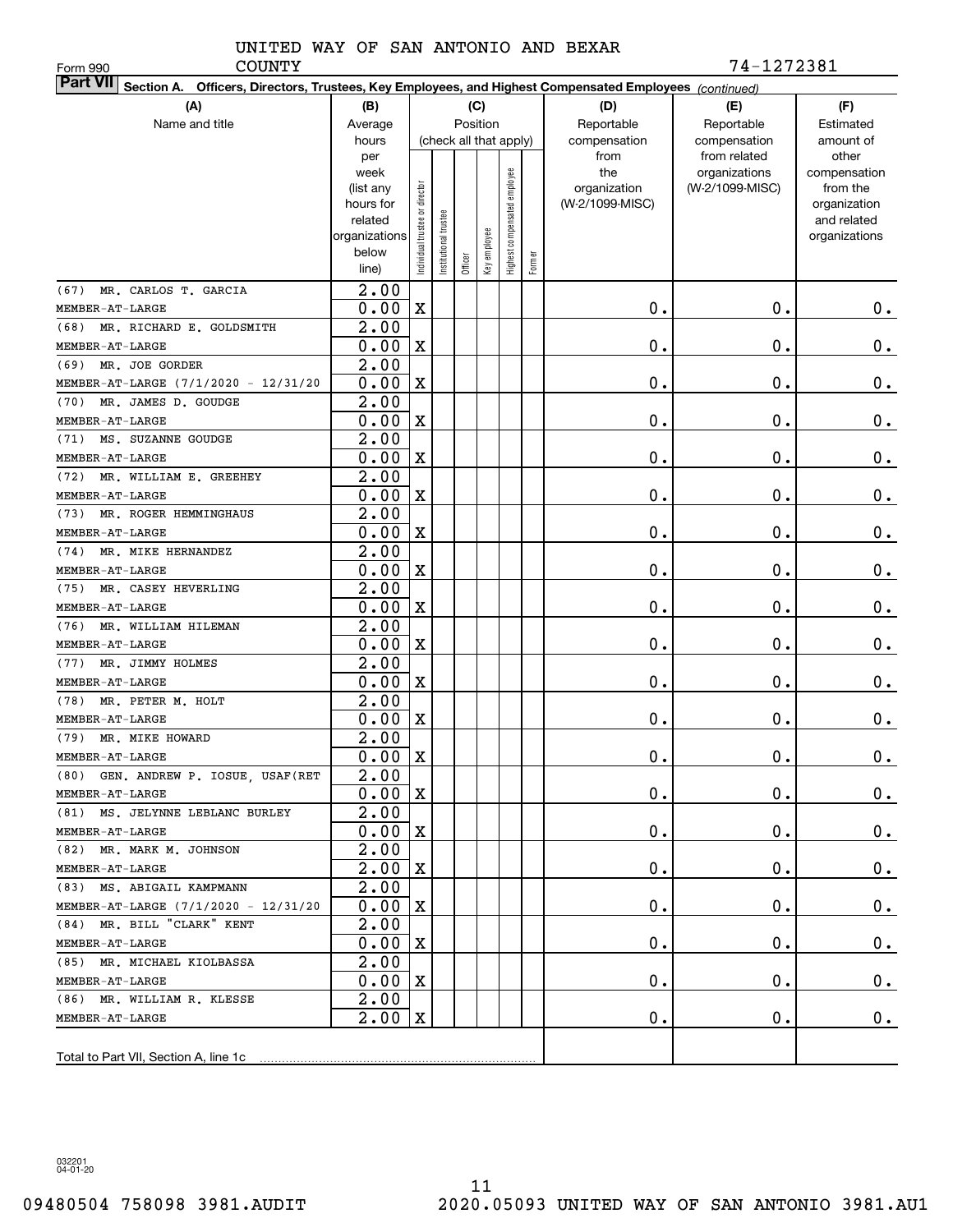Form 990

COUNTY 74-1272381

| Part VII Section A. Officers, Directors, Trustees, Key Employees, and Highest Compensated Employees (continued) |                        |                                |                        |          |              |                              |        |                                 |                 |                             |  |  |
|-----------------------------------------------------------------------------------------------------------------|------------------------|--------------------------------|------------------------|----------|--------------|------------------------------|--------|---------------------------------|-----------------|-----------------------------|--|--|
| (A)                                                                                                             | (B)                    |                                |                        |          | (C)          |                              |        | (D)                             | (E)             | (F)                         |  |  |
| Name and title                                                                                                  | Average                |                                |                        | Position |              |                              |        | Reportable                      | Reportable      | Estimated                   |  |  |
|                                                                                                                 | hours                  |                                | (check all that apply) |          |              |                              |        | compensation                    | compensation    | amount of                   |  |  |
|                                                                                                                 | per                    |                                |                        |          |              |                              |        | from                            | from related    | other                       |  |  |
|                                                                                                                 | week                   |                                |                        |          |              | Highest compensated employee |        | the                             | organizations   | compensation                |  |  |
|                                                                                                                 | (list any<br>hours for |                                |                        |          |              |                              |        | organization<br>(W-2/1099-MISC) | (W-2/1099-MISC) | from the                    |  |  |
|                                                                                                                 | related                |                                |                        |          |              |                              |        |                                 |                 | organization<br>and related |  |  |
|                                                                                                                 | organizations          |                                |                        |          |              |                              |        |                                 |                 | organizations               |  |  |
|                                                                                                                 | below                  | Individual trustee or director | nstitutional trustee   |          | Key employee |                              |        |                                 |                 |                             |  |  |
|                                                                                                                 | line)                  |                                |                        | Officer  |              |                              | Former |                                 |                 |                             |  |  |
| MR. BART C. KOONTZ<br>(87)                                                                                      | $\overline{2.00}$      |                                |                        |          |              |                              |        |                                 |                 |                             |  |  |
| MEMBER-AT-LARGE                                                                                                 | 0.00                   | $\mathbf X$                    |                        |          |              |                              |        | 0.                              | $\mathbf 0$ .   | 0.                          |  |  |
| (88) MR. LEONARD E. LAWRENCE, M.D.                                                                              | 2.00                   |                                |                        |          |              |                              |        |                                 |                 |                             |  |  |
| MEMBER-AT-LARGE                                                                                                 | 0.00                   | $\mathbf X$                    |                        |          |              |                              |        | 0.                              | $\mathbf 0$ .   | $0$ .                       |  |  |
| MR. CHARLES D. LUTZ III<br>(89)                                                                                 | 2.00                   |                                |                        |          |              |                              |        |                                 |                 |                             |  |  |
| MEMBER-AT-LARGE                                                                                                 | 0.00                   | $\mathbf X$                    |                        |          |              |                              |        | 0.                              | $\mathbf 0$ .   | $\mathbf 0$ .               |  |  |
| MR. BOB MARBUT<br>(90)                                                                                          | 2.00                   |                                |                        |          |              |                              |        |                                 |                 |                             |  |  |
| MEMBER-AT-LARGE                                                                                                 | 0.00                   | $\mathbf X$                    |                        |          |              |                              |        | 0.                              | $\mathbf 0$ .   | $\mathbf 0$ .               |  |  |
| (91)<br>MR. PEDRO MARTINEZ                                                                                      | 2.00                   |                                |                        |          |              |                              |        |                                 |                 |                             |  |  |
| MEMBER-AT-LARGE                                                                                                 | 0.00                   | $\mathbf X$                    |                        |          |              |                              |        | 0.                              | $\mathbf 0$ .   | $\mathbf 0$ .               |  |  |
| MR. L. LOWRY MAYS<br>(92)                                                                                       | 2.00                   |                                |                        |          |              |                              |        |                                 |                 |                             |  |  |
| MEMBER-AT-LARGE                                                                                                 | 2.00                   | $\mathbf X$                    |                        |          |              |                              |        | 0.                              | $\mathbf 0$ .   | $\mathbf 0$ .               |  |  |
| (93)<br>MR. RED MCCOMBS                                                                                         | 2.00                   |                                |                        |          |              |                              |        |                                 |                 |                             |  |  |
| MEMBER-AT-LARGE                                                                                                 | 0.00                   | $\mathbf X$                    |                        |          |              |                              |        | 0.                              | $\mathbf 0$ .   | $0$ .                       |  |  |
| MR. JOSEPH S. MCLAUCHLAN<br>(94)                                                                                | 2.00                   |                                |                        |          |              |                              |        |                                 |                 |                             |  |  |
| MEMBER-AT-LARGE                                                                                                 | 0.00                   | $\mathbf X$                    |                        |          |              |                              |        | 0.                              | $\mathbf 0$ .   | $\mathbf 0$ .               |  |  |
| (95) MR. JOE MERTENS                                                                                            | 2.00                   |                                |                        |          |              |                              |        |                                 |                 |                             |  |  |
| MEMBER-AT-LARGE                                                                                                 | 0.00                   | $\mathbf X$                    |                        |          |              |                              |        | 0.                              | 0.              | $\mathbf 0$ .               |  |  |
| MR. JOHN K. MEYER<br>(96)                                                                                       | 2.00                   |                                |                        |          |              |                              |        |                                 |                 |                             |  |  |
| MEMBER-AT-LARGE                                                                                                 | 0.00                   | $\mathbf X$                    |                        |          |              |                              |        | 0.                              | $\mathbf 0$ .   | $0$ .                       |  |  |
| MR. MARCUS MLCAK<br>(97)                                                                                        | 2.00                   |                                |                        |          |              |                              |        |                                 |                 |                             |  |  |
| MEMBER-AT-LARGE (1/1/21-6/30/21)                                                                                | 0.00                   | $\mathbf X$                    |                        |          |              |                              |        | 0.                              | $\mathbf 0$ .   | 0.                          |  |  |
| (98)<br>MR. WILLIAM G. MOLL                                                                                     | 2.00                   |                                |                        |          |              |                              |        |                                 |                 |                             |  |  |
| MEMBER-AT-LARGE                                                                                                 | 0.00                   | $\mathbf X$                    |                        |          |              |                              |        | 0.                              | $\mathbf 0$ .   | 0.                          |  |  |
| (99) MR. BOBBY OLVEDA                                                                                           | 2.00                   |                                |                        |          |              |                              |        |                                 |                 |                             |  |  |
| MEMBER-AT-LARGE                                                                                                 | 0.00                   | X                              |                        |          |              |                              |        | 0.                              | $\mathbf 0$ .   | 0.                          |  |  |
| (100) MS. JUDY PEACE                                                                                            | 2.00                   |                                |                        |          |              |                              |        |                                 |                 |                             |  |  |
| MEMBER-AT-LARGE (7/1/2020 - 12/31/20<br>(101) MR. RICHARD PEREZ                                                 | $0.00 \,   X$<br>2.00  |                                |                        |          |              |                              |        | 0.                              | 0.              | $0$ .                       |  |  |
|                                                                                                                 | 0.00                   | X                              |                        |          |              |                              |        | 0.                              | 0.              | $0_{.}$                     |  |  |
| MEMBER-AT-LARGE<br>(102) MR. JIM PERSCHBACH                                                                     | 2.00                   |                                |                        |          |              |                              |        |                                 |                 |                             |  |  |
| MEMBER-AT-LARGE                                                                                                 | 0.00                   | X                              |                        |          |              |                              |        | 0.                              | О.              | $0_{.}$                     |  |  |
| (103) MS. BRANDY RALTSON-LINT                                                                                   | 2.00                   |                                |                        |          |              |                              |        |                                 |                 |                             |  |  |
| MEMBER-AT-LARGE                                                                                                 | 0.00                   | X                              |                        |          |              |                              |        | 0.                              | О.              | $0_{.}$                     |  |  |
| (104) MR. JAMES R. REED                                                                                         | 2.00                   |                                |                        |          |              |                              |        |                                 |                 |                             |  |  |
| MEMBER-AT-LARGE                                                                                                 | 0.00                   | X                              |                        |          |              |                              |        | 0.                              | О.              | $0_{.}$                     |  |  |
| (105) MS. KATIE REYNOLDS                                                                                        | 2.00                   |                                |                        |          |              |                              |        |                                 |                 |                             |  |  |
| MEMBER-AT-LARGE                                                                                                 | 0.00                   | X                              |                        |          |              |                              |        | 0.                              | О.              | 0.                          |  |  |
| (106) MS. CARI BREAKIE RICHARDSON                                                                               | 2.00                   |                                |                        |          |              |                              |        |                                 |                 |                             |  |  |
| MEMBER-AT-LARGE                                                                                                 | 0.00                   | X                              |                        |          |              |                              |        | 0.                              | О.              | 0.                          |  |  |
|                                                                                                                 |                        |                                |                        |          |              |                              |        |                                 |                 |                             |  |  |
|                                                                                                                 |                        |                                |                        |          |              |                              |        |                                 |                 |                             |  |  |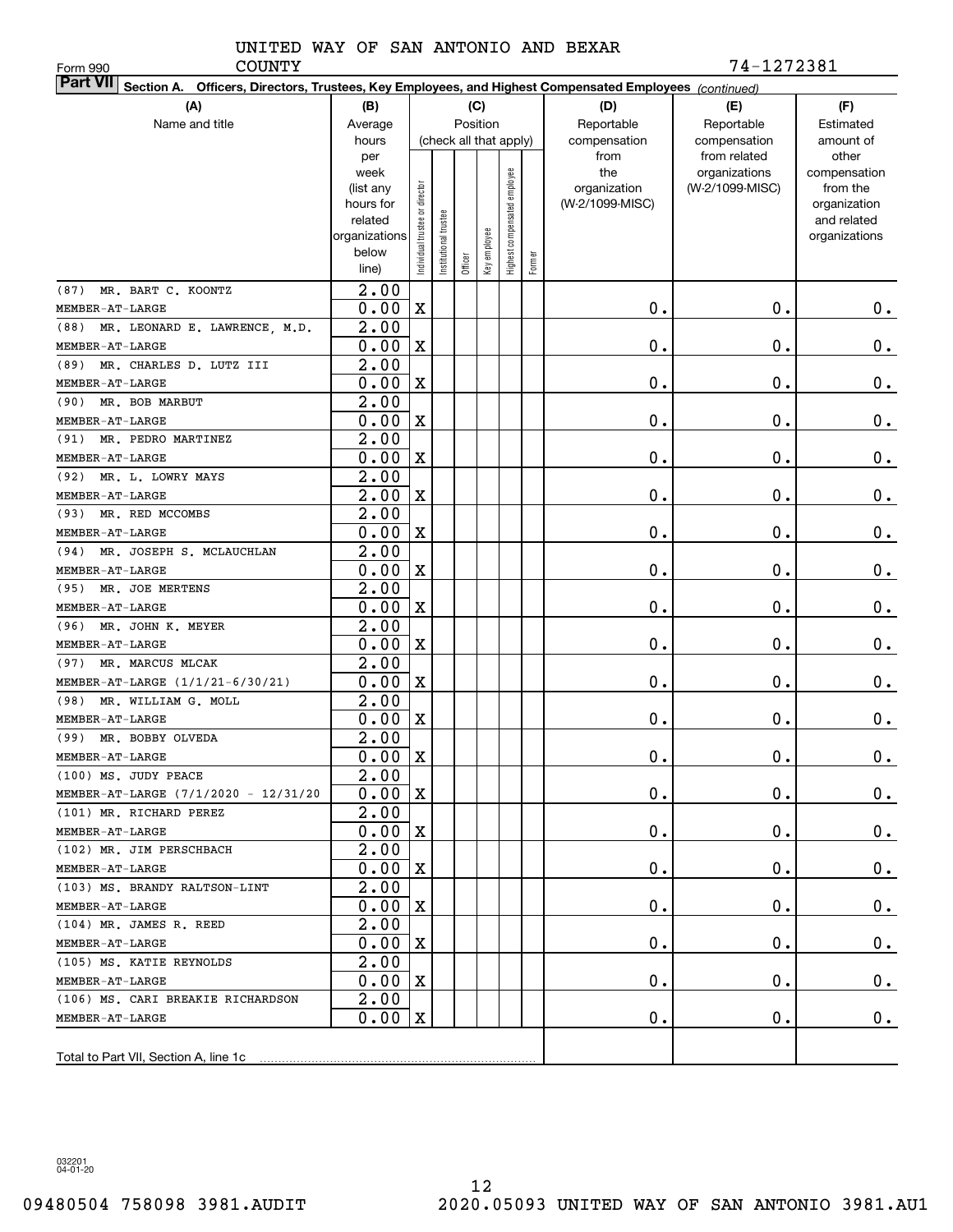Form 990

COUNTY 74-1272381

| <b>Part VII</b> Section A. Officers, Directors, Trustees, Key Employees, and Highest Compensated Employees (continued) |                        |                                |                      |         |                        |                              |        |                                 |                 |                             |
|------------------------------------------------------------------------------------------------------------------------|------------------------|--------------------------------|----------------------|---------|------------------------|------------------------------|--------|---------------------------------|-----------------|-----------------------------|
| (A)                                                                                                                    | (B)                    |                                |                      |         | (C)                    |                              |        | (D)                             | (E)             | (F)                         |
| Name and title                                                                                                         | Average                |                                |                      |         | Position               |                              |        | Reportable                      | Reportable      | Estimated                   |
|                                                                                                                        | hours                  |                                |                      |         | (check all that apply) |                              |        | compensation                    | compensation    | amount of                   |
|                                                                                                                        | per                    |                                |                      |         |                        |                              |        | from                            | from related    | other                       |
|                                                                                                                        | week                   |                                |                      |         |                        |                              |        | the                             | organizations   | compensation                |
|                                                                                                                        | (list any<br>hours for |                                |                      |         |                        |                              |        | organization<br>(W-2/1099-MISC) | (W-2/1099-MISC) | from the                    |
|                                                                                                                        | related                |                                |                      |         |                        |                              |        |                                 |                 | organization<br>and related |
|                                                                                                                        | organizations          |                                |                      |         |                        |                              |        |                                 |                 | organizations               |
|                                                                                                                        | below                  | Individual trustee or director | nstitutional trustee |         | Key employee           | Highest compensated employee |        |                                 |                 |                             |
|                                                                                                                        | line)                  |                                |                      | Officer |                        |                              | Former |                                 |                 |                             |
| (107) MR. ANTHONY "TODD" ROBERTSON                                                                                     | $\overline{2.00}$      |                                |                      |         |                        |                              |        |                                 |                 |                             |
| $\texttt{MEMBER-AT-LARGE}$                                                                                             | 0.00                   | $\mathbf X$                    |                      |         |                        |                              |        | 0.                              | $\mathbf 0$ .   | 0.                          |
| (108) MR. BRADLEY ROLLINS                                                                                              | 2.00                   |                                |                      |         |                        |                              |        |                                 |                 |                             |
| MEMBER-AT-LARGE                                                                                                        | 0.00                   | $\mathbf X$                    |                      |         |                        |                              |        | 0.                              | 0.              | 0.                          |
| (109) MG DAVID A. RUBENSTEIN, USA (RE                                                                                  | 2.00                   |                                |                      |         |                        |                              |        |                                 |                 |                             |
| MEMBER-AT-LARGE                                                                                                        | 0.00                   | $\mathbf X$                    |                      |         |                        |                              |        | 0.                              | 0.              | 0.                          |
| (110) MS. JENNA SAUCEDO-HERRERA                                                                                        | 2.00                   |                                |                      |         |                        |                              |        |                                 |                 |                             |
| MEMBER-AT-LARGE                                                                                                        | 0.00                   | $\mathbf X$                    |                      |         |                        |                              |        | 0.                              | 0.              | 0.                          |
| (111) MR. RICHARD T. SCHOLSBERG III                                                                                    | 2.00                   |                                |                      |         |                        |                              |        |                                 |                 |                             |
| MEMBER-AT-LARGE                                                                                                        | 0.00                   | $\mathbf X$                    |                      |         |                        |                              |        | 0.                              | 0.              | 0.                          |
| (112) MR. GEORGE W. SCOFIELD                                                                                           | 2.00                   |                                |                      |         |                        |                              |        |                                 |                 |                             |
| MEMBER-AT-LARGE                                                                                                        | 0.00                   | $\mathbf X$                    |                      |         |                        |                              |        | 0.                              | 0.              | 0.                          |
| (113) MR. BEN SCOTT                                                                                                    | 2.00                   |                                |                      |         |                        |                              |        |                                 |                 |                             |
| MEMBER-AT-LARGE                                                                                                        | 0.00                   | $\mathbf X$                    |                      |         |                        |                              |        | 0.                              | 0.              | 0.                          |
| (114) MR. LIONEL SOSA                                                                                                  | 2.00                   |                                |                      |         |                        |                              |        |                                 |                 |                             |
| MEMBER-AT-LARGE                                                                                                        | 0.00                   | $\mathbf X$                    |                      |         |                        |                              |        | 0.                              | $\mathbf 0$ .   | 0.                          |
| (115) THE HON. JOHN J. SPECIA, JR.                                                                                     | 2.00                   |                                |                      |         |                        |                              |        |                                 |                 |                             |
| MEMBER-AT-LARGE                                                                                                        | 0.00                   | $\mathbf X$                    |                      |         |                        |                              |        | 0.                              | $\mathbf 0$ .   | 0.                          |
| (116) CHAP MG HOWARD D. STENDAHL, US                                                                                   | 2.00                   |                                |                      |         |                        |                              |        |                                 |                 |                             |
| MEMBER-AT-LARGE                                                                                                        | 0.00                   | $\mathbf X$                    |                      |         |                        |                              |        | 0.                              | 0.              | 0.                          |
| (117) MR. MATTHEW M. STONE                                                                                             | 2.00                   |                                |                      |         |                        |                              |        |                                 |                 |                             |
| MEMBER-AT-LARGE                                                                                                        | 0.00                   | $\mathbf X$                    |                      |         |                        |                              |        | $0$ .                           | 0.              | 0.                          |
| (118) CYNTHIA TENIENTE-MATSON, ED. D                                                                                   | $\overline{2.00}$      |                                |                      |         |                        |                              |        |                                 |                 |                             |
| MEMBER-AT-LARGE                                                                                                        | 0.00                   | $\mathbf X$                    |                      |         |                        |                              |        | 0.                              | 0.              | 0.                          |
| (119) MR. JARED THOMPSON                                                                                               | 2.00                   |                                |                      |         |                        |                              |        |                                 |                 |                             |
| MEMBER-AT-LARGE                                                                                                        | 0.00                   | X                              |                      |         |                        |                              |        | 0.                              | Ο.              | 0.                          |
| (120) MR. PAUL D. THORNTON                                                                                             | $\overline{2.00}$      |                                |                      |         |                        |                              |        |                                 |                 |                             |
| MEMBER-AT-LARGE                                                                                                        | $0.00 \,   X$          |                                |                      |         |                        |                              |        | 0.                              | $\mathbf 0$ .   | $\overline{0}$ .            |
| (121) MR. JAMES M. TRUSS                                                                                               | 2.00                   |                                |                      |         |                        |                              |        |                                 |                 |                             |
| MEMBER-AT-LARGE                                                                                                        | 0.00                   | X                              |                      |         |                        |                              |        | $\mathbf 0$ .                   | О.              | $0$ .                       |
| (122) MS. SUZANNE WADE                                                                                                 | 2.00                   |                                |                      |         |                        |                              |        |                                 |                 |                             |
| MEMBER-AT-LARGE                                                                                                        | 0.00                   | X                              |                      |         |                        |                              |        | 0.                              | $\mathbf 0$ .   | $0$ .                       |
| (123) MR. W. LAWRENCE WALKER, JR.                                                                                      | 2.00                   |                                |                      |         |                        |                              |        |                                 |                 |                             |
| MEMBER-AT-LARGE                                                                                                        | 0.00                   | X                              |                      |         |                        |                              |        | 0.                              | $\mathbf 0$ .   | $0$ .                       |
| (124) MR. FLOYD WILSON JR.                                                                                             | 2.00                   |                                |                      |         |                        |                              |        |                                 |                 |                             |
| MEMBER-AT-LARGE                                                                                                        | 0.00                   | X                              |                      |         |                        |                              |        | $\mathbf 0$ .                   | $\mathbf 0$ .   | $0$ .                       |
| (125) BRIAN T. WOODS, PH.D.                                                                                            | 2.00                   |                                |                      |         |                        |                              |        |                                 |                 |                             |
| MEMBER-AT-LARGE                                                                                                        | 0.00                   | $\mathbf X$                    |                      |         |                        |                              |        | $\mathbf 0$ .                   | $\mathbf 0$ .   | $0$ .                       |
| (126) MR. JOHN B. ZACHRY                                                                                               | 2.00                   |                                |                      |         |                        |                              |        |                                 |                 |                             |
| MEMBER-AT-LARGE                                                                                                        | 0.00                   | X                              |                      |         |                        |                              |        | 0.                              | $\mathbf 0$ .   | 0.                          |
|                                                                                                                        |                        |                                |                      |         |                        |                              |        |                                 |                 |                             |
|                                                                                                                        |                        |                                |                      |         |                        |                              |        |                                 |                 |                             |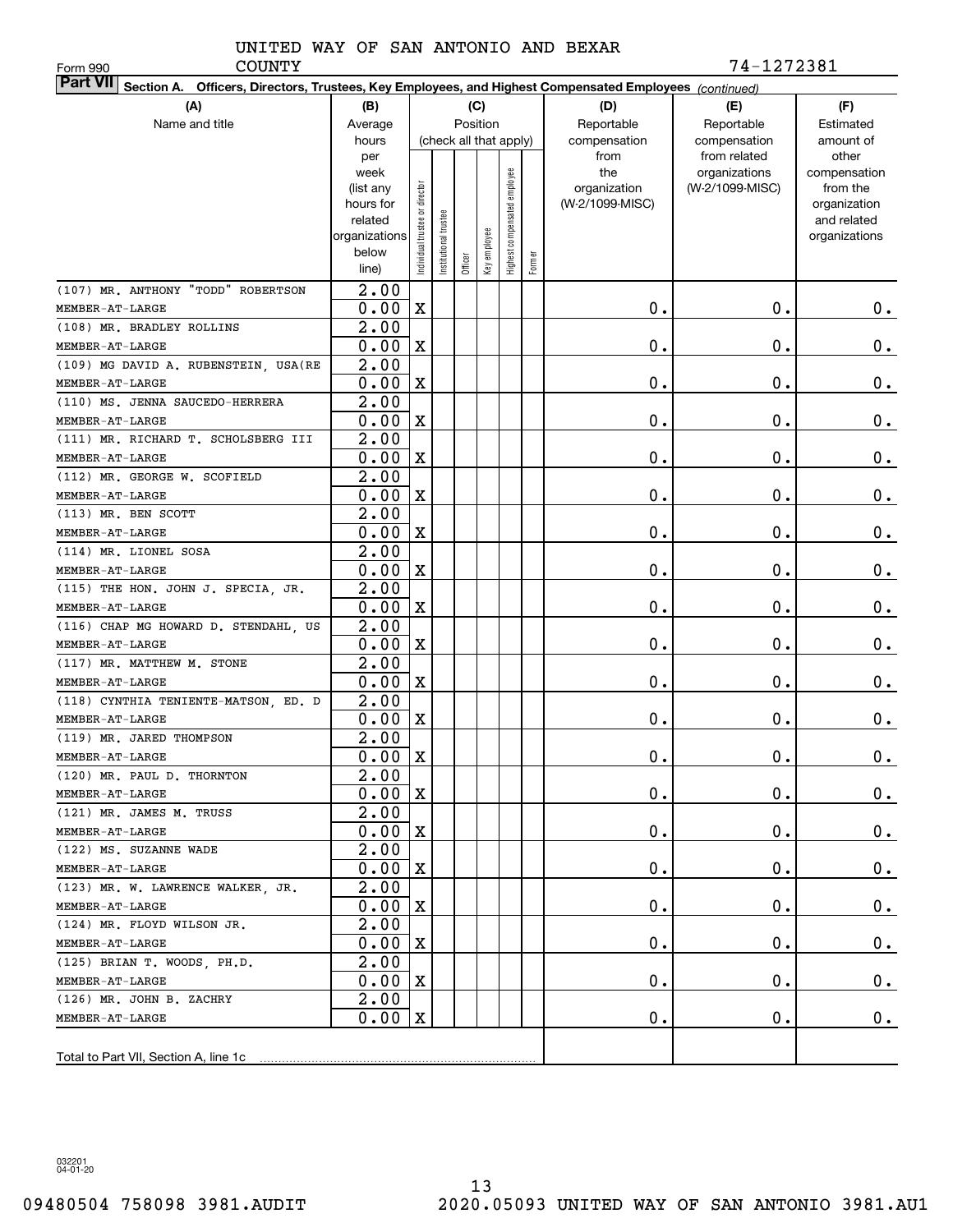| UNITED WAY OF SAN ANTONIO AND BEXAR<br><b>COUNTY</b><br>Form 990                                                          |                                                                              |                                |                        |         |              |                              |        |                                        | 74-1272381                       |                                                                          |
|---------------------------------------------------------------------------------------------------------------------------|------------------------------------------------------------------------------|--------------------------------|------------------------|---------|--------------|------------------------------|--------|----------------------------------------|----------------------------------|--------------------------------------------------------------------------|
| <b>Part VII</b><br>Section A. Officers, Directors, Trustees, Key Employees, and Highest Compensated Employees (continued) |                                                                              |                                |                        |         |              |                              |        |                                        |                                  |                                                                          |
| (A)                                                                                                                       | (B)                                                                          |                                |                        |         | (C)          |                              |        | (D)                                    | (E)                              | (F)                                                                      |
| Name and title                                                                                                            | Average                                                                      | Position                       |                        |         |              |                              |        | Reportable                             | Reportable                       | Estimated                                                                |
|                                                                                                                           | hours<br>per                                                                 |                                | (check all that apply) |         |              |                              |        | compensation<br>from                   | compensation<br>from related     | amount of<br>other                                                       |
|                                                                                                                           | week<br>(list any<br>hours for<br>related<br>organizations<br>below<br>line) | Individual trustee or director | Institutional trustee  | Officer | Key employee | Highest compensated employee | Former | the<br>organization<br>(W-2/1099-MISC) | organizations<br>(W-2/1099-MISC) | compensation<br>from the<br>organization<br>and related<br>organizations |
| (127) MS. HANNAH ZUNKER<br>MEMBER-AT-LARGE (7/1/2020 - 12/31/20                                                           | $\overline{2.00}$<br>0.00                                                    | $\mathbf X$                    |                        |         |              |                              |        | $0$ .                                  | $0$ .                            | 0.                                                                       |
|                                                                                                                           |                                                                              |                                |                        |         |              |                              |        |                                        |                                  |                                                                          |
|                                                                                                                           |                                                                              |                                |                        |         |              |                              |        |                                        |                                  |                                                                          |
|                                                                                                                           |                                                                              |                                |                        |         |              |                              |        |                                        |                                  |                                                                          |
|                                                                                                                           |                                                                              |                                |                        |         |              |                              |        |                                        |                                  |                                                                          |
|                                                                                                                           |                                                                              |                                |                        |         |              |                              |        |                                        |                                  |                                                                          |
|                                                                                                                           |                                                                              |                                |                        |         |              |                              |        |                                        |                                  |                                                                          |
|                                                                                                                           |                                                                              |                                |                        |         |              |                              |        |                                        |                                  |                                                                          |
|                                                                                                                           |                                                                              |                                |                        |         |              |                              |        |                                        |                                  |                                                                          |
|                                                                                                                           |                                                                              |                                |                        |         |              |                              |        |                                        |                                  |                                                                          |
|                                                                                                                           |                                                                              |                                |                        |         |              |                              |        |                                        |                                  |                                                                          |
|                                                                                                                           |                                                                              |                                |                        |         |              |                              |        |                                        |                                  |                                                                          |
|                                                                                                                           |                                                                              |                                |                        |         |              |                              |        |                                        |                                  |                                                                          |
|                                                                                                                           |                                                                              |                                |                        |         |              |                              |        |                                        |                                  |                                                                          |
|                                                                                                                           |                                                                              |                                |                        |         |              |                              |        |                                        |                                  |                                                                          |
|                                                                                                                           |                                                                              |                                |                        |         |              |                              |        |                                        |                                  |                                                                          |
|                                                                                                                           |                                                                              |                                |                        |         |              |                              |        |                                        |                                  |                                                                          |
|                                                                                                                           |                                                                              |                                |                        |         |              |                              |        |                                        |                                  |                                                                          |
|                                                                                                                           |                                                                              |                                |                        |         |              |                              |        |                                        |                                  |                                                                          |
|                                                                                                                           |                                                                              |                                |                        |         |              |                              |        |                                        |                                  |                                                                          |
|                                                                                                                           |                                                                              |                                |                        |         |              |                              |        |                                        |                                  |                                                                          |
|                                                                                                                           |                                                                              |                                |                        |         |              |                              |        |                                        |                                  |                                                                          |
|                                                                                                                           |                                                                              |                                |                        |         |              |                              |        |                                        |                                  |                                                                          |
|                                                                                                                           |                                                                              |                                |                        |         |              |                              |        |                                        |                                  |                                                                          |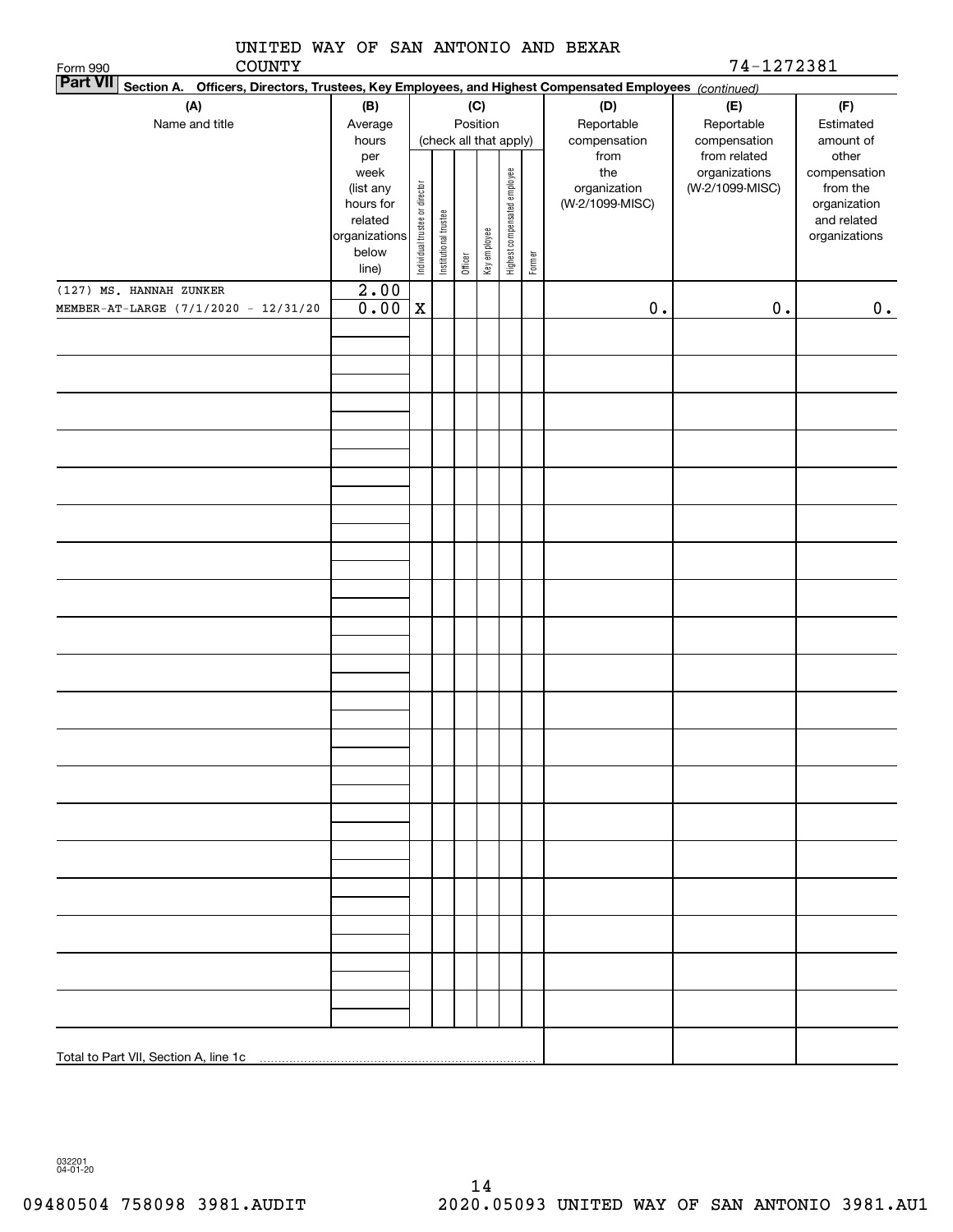|               |  | UNITED WAY OF SAN ANTONIO AND BEXAR |  |
|---------------|--|-------------------------------------|--|
| <b>COUNTY</b> |  |                                     |  |

|                                                           |      |    | <b>COUNTY</b><br>Form 990 (2020)                                                                                                                                                                                                                     |                      |                      |                                              | 74-1272381                                        | Page 9                                                          |
|-----------------------------------------------------------|------|----|------------------------------------------------------------------------------------------------------------------------------------------------------------------------------------------------------------------------------------------------------|----------------------|----------------------|----------------------------------------------|---------------------------------------------------|-----------------------------------------------------------------|
| <b>Part VIII</b>                                          |      |    | <b>Statement of Revenue</b>                                                                                                                                                                                                                          |                      |                      |                                              |                                                   |                                                                 |
|                                                           |      |    | Check if Schedule O contains a response or note to any line in this Part VIII                                                                                                                                                                        |                      |                      |                                              |                                                   | $\boxed{\textbf{X}}$                                            |
|                                                           |      |    |                                                                                                                                                                                                                                                      |                      | (A)<br>Total revenue | (B)<br>Related or exempt<br>function revenue | $\overline{(C)}$<br>Unrelated<br>business revenue | (D)<br>Revenue excluded<br>from tax under<br>sections 512 - 514 |
|                                                           |      |    | 1a<br>1 a Federated campaigns                                                                                                                                                                                                                        |                      |                      |                                              |                                                   |                                                                 |
| Contributions, Gifts, Grants<br>and Other Similar Amounts |      |    | 1 <sub>b</sub><br><b>b</b> Membership dues<br>$\ldots \ldots \ldots \ldots \ldots$                                                                                                                                                                   |                      |                      |                                              |                                                   |                                                                 |
|                                                           |      |    | 1 <sub>c</sub><br>c Fundraising events                                                                                                                                                                                                               |                      |                      |                                              |                                                   |                                                                 |
|                                                           |      |    | 1 <sub>d</sub><br>d Related organizations                                                                                                                                                                                                            |                      |                      |                                              |                                                   |                                                                 |
|                                                           |      |    | 1e<br>e Government grants (contributions)                                                                                                                                                                                                            | 6, 175, 778.         |                      |                                              |                                                   |                                                                 |
|                                                           |      |    | f All other contributions, gifts, grants, and                                                                                                                                                                                                        |                      |                      |                                              |                                                   |                                                                 |
|                                                           |      |    | similar amounts not included above<br>1f                                                                                                                                                                                                             | 56, 332, 278.        |                      |                                              |                                                   |                                                                 |
|                                                           |      |    | $1g$ \$<br>g Noncash contributions included in lines 1a-1f                                                                                                                                                                                           |                      |                      |                                              |                                                   |                                                                 |
|                                                           |      |    |                                                                                                                                                                                                                                                      |                      | 62,508,056.          |                                              |                                                   |                                                                 |
|                                                           |      |    |                                                                                                                                                                                                                                                      | <b>Business Code</b> |                      |                                              |                                                   |                                                                 |
|                                                           |      | 2a | <u> 1980 - Johann Barbara, martxa alemaniar a</u>                                                                                                                                                                                                    |                      |                      |                                              |                                                   |                                                                 |
| Program Service<br>Revenue                                |      | b  |                                                                                                                                                                                                                                                      |                      |                      |                                              |                                                   |                                                                 |
|                                                           |      | с  |                                                                                                                                                                                                                                                      |                      |                      |                                              |                                                   |                                                                 |
|                                                           |      | d  | <u> 1989 - Johann Barbara, martin amerikan basar dan berasal dalam basa dalam basar dalam basar dalam basar dala</u>                                                                                                                                 |                      |                      |                                              |                                                   |                                                                 |
|                                                           |      | е  |                                                                                                                                                                                                                                                      |                      |                      |                                              |                                                   |                                                                 |
|                                                           |      |    | f All other program service revenue                                                                                                                                                                                                                  |                      |                      |                                              |                                                   |                                                                 |
|                                                           |      |    |                                                                                                                                                                                                                                                      |                      |                      |                                              |                                                   |                                                                 |
|                                                           | 3    |    | Investment income (including dividends, interest, and                                                                                                                                                                                                |                      |                      |                                              |                                                   |                                                                 |
|                                                           |      |    |                                                                                                                                                                                                                                                      |                      | 538,156.             |                                              |                                                   | 538,156.                                                        |
|                                                           | 4    |    | Income from investment of tax-exempt bond proceeds                                                                                                                                                                                                   |                      |                      |                                              |                                                   |                                                                 |
|                                                           | 5    |    |                                                                                                                                                                                                                                                      |                      |                      |                                              |                                                   |                                                                 |
|                                                           |      |    | (i) Real                                                                                                                                                                                                                                             | (ii) Personal        |                      |                                              |                                                   |                                                                 |
|                                                           |      | 6а | Gross rents<br>l 6a                                                                                                                                                                                                                                  |                      |                      |                                              |                                                   |                                                                 |
|                                                           |      |    | 6b<br>Less: rental expenses                                                                                                                                                                                                                          |                      |                      |                                              |                                                   |                                                                 |
|                                                           |      |    | 6c<br>Rental income or (loss)                                                                                                                                                                                                                        |                      |                      |                                              |                                                   |                                                                 |
|                                                           |      |    | d Net rental income or (loss)                                                                                                                                                                                                                        |                      |                      |                                              |                                                   |                                                                 |
|                                                           |      |    | (i) Securities<br>7 a Gross amount from sales of                                                                                                                                                                                                     | (ii) Other           |                      |                                              |                                                   |                                                                 |
|                                                           |      |    | 8,915,592.<br>assets other than inventory<br>7a                                                                                                                                                                                                      |                      |                      |                                              |                                                   |                                                                 |
|                                                           |      |    | <b>b</b> Less: cost or other basis                                                                                                                                                                                                                   |                      |                      |                                              |                                                   |                                                                 |
|                                                           |      |    | 8,742,509.<br>7b<br>and sales expenses                                                                                                                                                                                                               |                      |                      |                                              |                                                   |                                                                 |
| evenue                                                    |      |    | 7c<br>173,083.<br>c Gain or (loss)                                                                                                                                                                                                                   |                      |                      |                                              |                                                   |                                                                 |
| č                                                         |      |    |                                                                                                                                                                                                                                                      |                      | 173,083.             |                                              |                                                   | 173,083.                                                        |
| Other                                                     |      |    | 8 a Gross income from fundraising events (not                                                                                                                                                                                                        |                      |                      |                                              |                                                   |                                                                 |
|                                                           |      |    | including \$<br><u>and the state of the state of the state of the state of the state of the state of the state of the state of the state of the state of the state of the state of the state of the state of the state of the state of the state</u> |                      |                      |                                              |                                                   |                                                                 |
|                                                           |      |    | contributions reported on line 1c). See<br> 8a                                                                                                                                                                                                       |                      |                      |                                              |                                                   |                                                                 |
|                                                           |      |    | 8b                                                                                                                                                                                                                                                   |                      |                      |                                              |                                                   |                                                                 |
|                                                           |      |    | c Net income or (loss) from fundraising events                                                                                                                                                                                                       |                      |                      |                                              |                                                   |                                                                 |
|                                                           |      |    | 9 a Gross income from gaming activities. See                                                                                                                                                                                                         |                      |                      |                                              |                                                   |                                                                 |
|                                                           |      |    | 9a                                                                                                                                                                                                                                                   |                      |                      |                                              |                                                   |                                                                 |
|                                                           |      |    | 9 <sub>b</sub>                                                                                                                                                                                                                                       |                      |                      |                                              |                                                   |                                                                 |
|                                                           |      |    | c Net income or (loss) from gaming activities                                                                                                                                                                                                        |                      |                      |                                              |                                                   |                                                                 |
|                                                           |      |    | 10 a Gross sales of inventory, less returns                                                                                                                                                                                                          |                      |                      |                                              |                                                   |                                                                 |
|                                                           |      |    | 10a                                                                                                                                                                                                                                                  |                      |                      |                                              |                                                   |                                                                 |
|                                                           |      |    | 10 <sub>b</sub><br><b>b</b> Less: cost of goods sold                                                                                                                                                                                                 |                      |                      |                                              |                                                   |                                                                 |
|                                                           |      |    | c Net income or (loss) from sales of inventory                                                                                                                                                                                                       |                      |                      |                                              |                                                   |                                                                 |
|                                                           |      |    |                                                                                                                                                                                                                                                      | <b>Business Code</b> |                      |                                              |                                                   |                                                                 |
| Miscellaneous<br>Revenue                                  | 11 a |    |                                                                                                                                                                                                                                                      |                      |                      |                                              |                                                   |                                                                 |
|                                                           |      | b  |                                                                                                                                                                                                                                                      |                      |                      |                                              |                                                   |                                                                 |
|                                                           |      | с  |                                                                                                                                                                                                                                                      |                      |                      |                                              |                                                   |                                                                 |
|                                                           |      |    |                                                                                                                                                                                                                                                      |                      |                      |                                              |                                                   |                                                                 |
|                                                           |      |    |                                                                                                                                                                                                                                                      | ▶                    |                      |                                              |                                                   |                                                                 |
|                                                           | 12   |    |                                                                                                                                                                                                                                                      |                      | 63, 219, 295.        | $\mathfrak{o}$ .                             | 0.                                                | 711, 239.                                                       |
| 032009 12-23-20                                           |      |    |                                                                                                                                                                                                                                                      |                      |                      |                                              |                                                   | Form 990 (2020)                                                 |

032009 12-23-20

15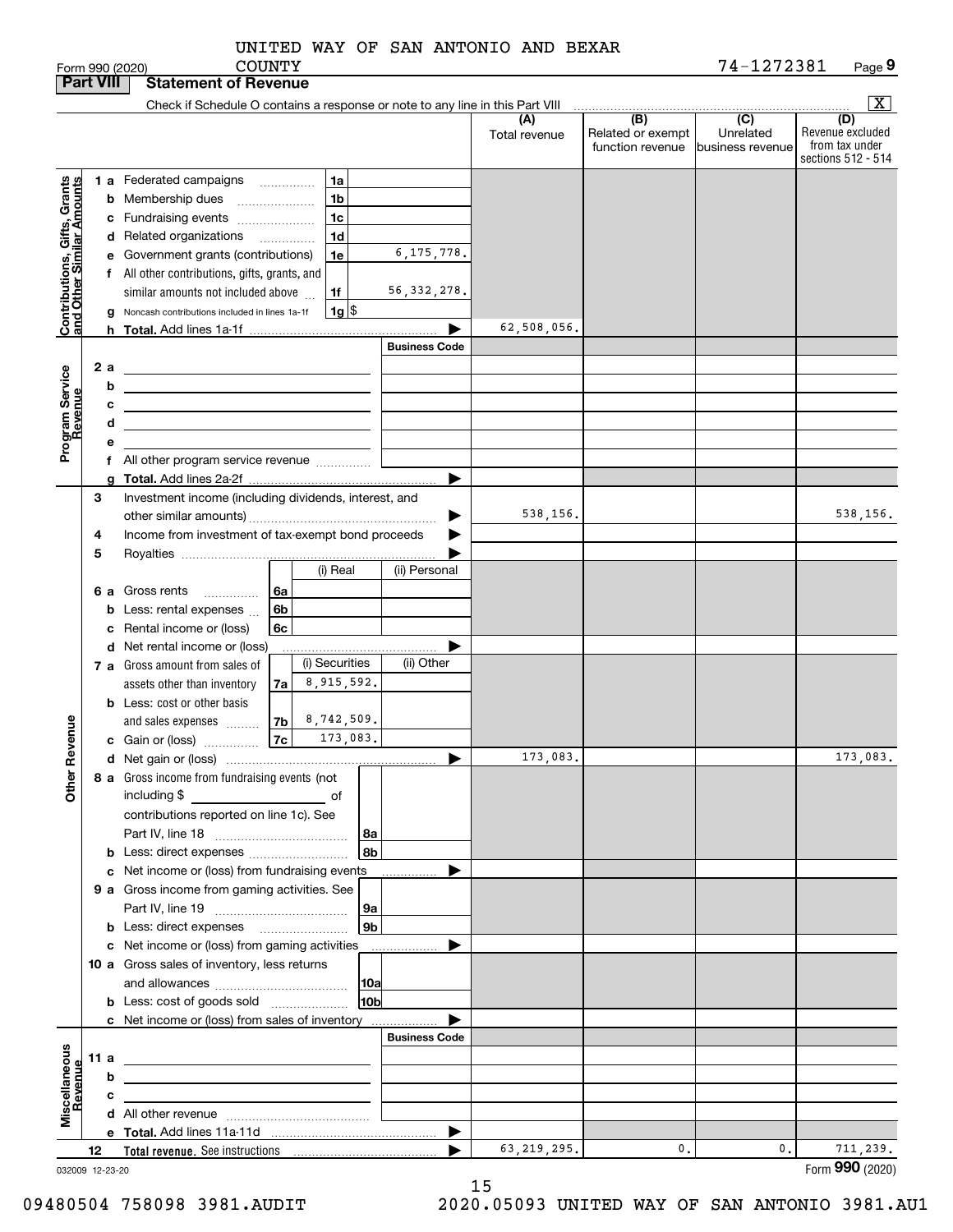**10** COUNTY 74-1272381

|              | Form 990 (2020)<br><b>COUNTY</b><br>Part IX   Statement of Functional Expenses                                             |                         |                             |                                    | 14-1212381<br>Page 10   |
|--------------|----------------------------------------------------------------------------------------------------------------------------|-------------------------|-----------------------------|------------------------------------|-------------------------|
|              | Section 501(c)(3) and 501(c)(4) organizations must complete all columns. All other organizations must complete column (A). |                         |                             |                                    |                         |
|              | Check if Schedule O contains a response or note to any line in this Part IX                                                |                         |                             |                                    |                         |
|              | Do not include amounts reported on lines 6b,                                                                               | (A)                     | (B)                         | (C)                                | (D)                     |
|              | 7b, 8b, 9b, and 10b of Part VIII.                                                                                          | Total expenses          | Program service<br>expenses | Management and<br>general expenses | Fundraising<br>expenses |
| 1.           | Grants and other assistance to domestic organizations                                                                      |                         |                             |                                    |                         |
|              | and domestic governments. See Part IV, line 21                                                                             | 26,958,757.             | 26, 958, 757.               |                                    |                         |
| $\mathbf{2}$ | Grants and other assistance to domestic                                                                                    |                         |                             |                                    |                         |
|              | individuals. See Part IV, line 22                                                                                          |                         |                             |                                    |                         |
| 3            | Grants and other assistance to foreign                                                                                     |                         |                             |                                    |                         |
|              | organizations, foreign governments, and foreign                                                                            |                         |                             |                                    |                         |
|              | individuals. See Part IV, lines 15 and 16                                                                                  |                         |                             |                                    |                         |
| 4            | Benefits paid to or for members                                                                                            |                         |                             |                                    |                         |
| 5            | Compensation of current officers, directors,                                                                               |                         |                             |                                    |                         |
|              | trustees, and key employees                                                                                                | 1,507,304.              | 829,558.                    | 155,461.                           | 522,285.                |
| 6            | Compensation not included above to disqualified                                                                            |                         |                             |                                    |                         |
|              | persons (as defined under section 4958(f)(1)) and                                                                          |                         |                             |                                    |                         |
|              | persons described in section 4958(c)(3)(B)<br>a a bhailtean                                                                | 5,063,262.              |                             |                                    |                         |
| 7            |                                                                                                                            |                         | 3, 206, 373.                | 331, 525.                          | 1,525,364.              |
| 8            | Pension plan accruals and contributions (include                                                                           | 310, 630.               | 140,163.                    |                                    | 119,410.                |
|              | section 401(k) and 403(b) employer contributions)                                                                          | 1,021,077.              | 620,093.                    | 51,057.<br>155, 531.               | 245, 453.               |
| 9            | Other employee benefits                                                                                                    | 429,099.                | 228,279.                    | 64,963.                            | 135,857.                |
| 10<br>11     | Fees for services (nonemployees):                                                                                          |                         |                             |                                    |                         |
| a            |                                                                                                                            |                         |                             |                                    |                         |
| b            |                                                                                                                            | 8,000.                  |                             | 8,000.                             |                         |
| с            |                                                                                                                            | 51,100.                 | 20,500.                     | 30,600.                            |                         |
| d            |                                                                                                                            |                         |                             |                                    |                         |
| е            | Professional fundraising services. See Part IV, line 17                                                                    |                         |                             |                                    |                         |
| f            | Investment management fees                                                                                                 | 101,736.                |                             | 101,736.                           |                         |
| g            | Other. (If line 11g amount exceeds 10% of line 25,                                                                         |                         |                             |                                    |                         |
|              | column (A) amount, list line 11g expenses on Sch O.)                                                                       | 62,432.                 | 29,092.                     | 33,340.                            |                         |
| 12           |                                                                                                                            | $\overline{73,358}$ .   | 68,168.                     | 803.                               | 4,387.                  |
| 13           |                                                                                                                            | 61,614.                 | 21,928.                     | 17,219.                            | 22,467.                 |
| 14           |                                                                                                                            | $\overline{274}$ , 098. | 189,354.                    | 40, 160.                           | 44,584.                 |
| 15           |                                                                                                                            |                         |                             |                                    |                         |
| 16           | Occupancy                                                                                                                  | 196,212.                | 125,220.                    | 34,586.                            | 36,406.                 |
| 17           | Travel                                                                                                                     | 8,827.                  | 1,006.                      | 4,348.                             | 3,473.                  |
| 18           | Payments of travel or entertainment expenses                                                                               |                         |                             |                                    |                         |
|              | for any federal, state, or local public officials                                                                          | 47,688.                 | 37,790.                     | 5,694.                             | 4,204.                  |
| 19           | Conferences, conventions, and meetings                                                                                     |                         |                             |                                    |                         |
| 20           | Interest                                                                                                                   | 929,384.                | 464,692.                    | 46,469.                            | 418, 223.               |
| 21<br>22     | Depreciation, depletion, and amortization                                                                                  | 147,204.                | 89,794.                     | 27,969.                            | 29,441.                 |
| 23           | Insurance                                                                                                                  | 49,624.                 | 17,970.                     | 25,763.                            | 5,891.                  |
| 24           | Other expenses. Itemize expenses not covered                                                                               |                         |                             |                                    |                         |
|              | above (List miscellaneous expenses on line 24e. If                                                                         |                         |                             |                                    |                         |
|              | line 24e amount exceeds 10% of line 25, column (A)<br>amount, list line 24e expenses on Schedule O.)                       |                         |                             |                                    |                         |
| a            | PROGRAM SUPPLIES                                                                                                           | 183,068.                | 183,068.                    |                                    |                         |
| b            | MISCELLANEOUS                                                                                                              | 114,154.                | 73,822.                     | 21,993.                            | 18,339.                 |
| c            | WORKERS' COMPENSATION                                                                                                      | 5,824.                  | 2,916.                      | 1,443.                             | 1,465.                  |
| d            | CAMPAIGN EXPENSES                                                                                                          | $\overline{4}$ , 123.   |                             |                                    | 4,123.                  |
|              | e All other expenses                                                                                                       |                         |                             |                                    |                         |
| 25           | Total functional expenses. Add lines 1 through 24e                                                                         | 37,608,575.             | 33, 308, 543.               | 1,158,660.                         | 3,141,372.              |
| 26           | Joint costs. Complete this line only if the organization                                                                   |                         |                             |                                    |                         |
|              | reported in column (B) joint costs from a combined                                                                         |                         |                             |                                    |                         |
|              | educational campaign and fundraising solicitation.                                                                         |                         |                             |                                    |                         |

032010 12-23-20

Check here

Check here  $\bullet$  if following SOP 98-2 (ASC 958-720)

16 09480504 758098 3981.AUDIT 2020.05093 UNITED WAY OF SAN ANTONIO 3981.AU1

Form (2020) **990**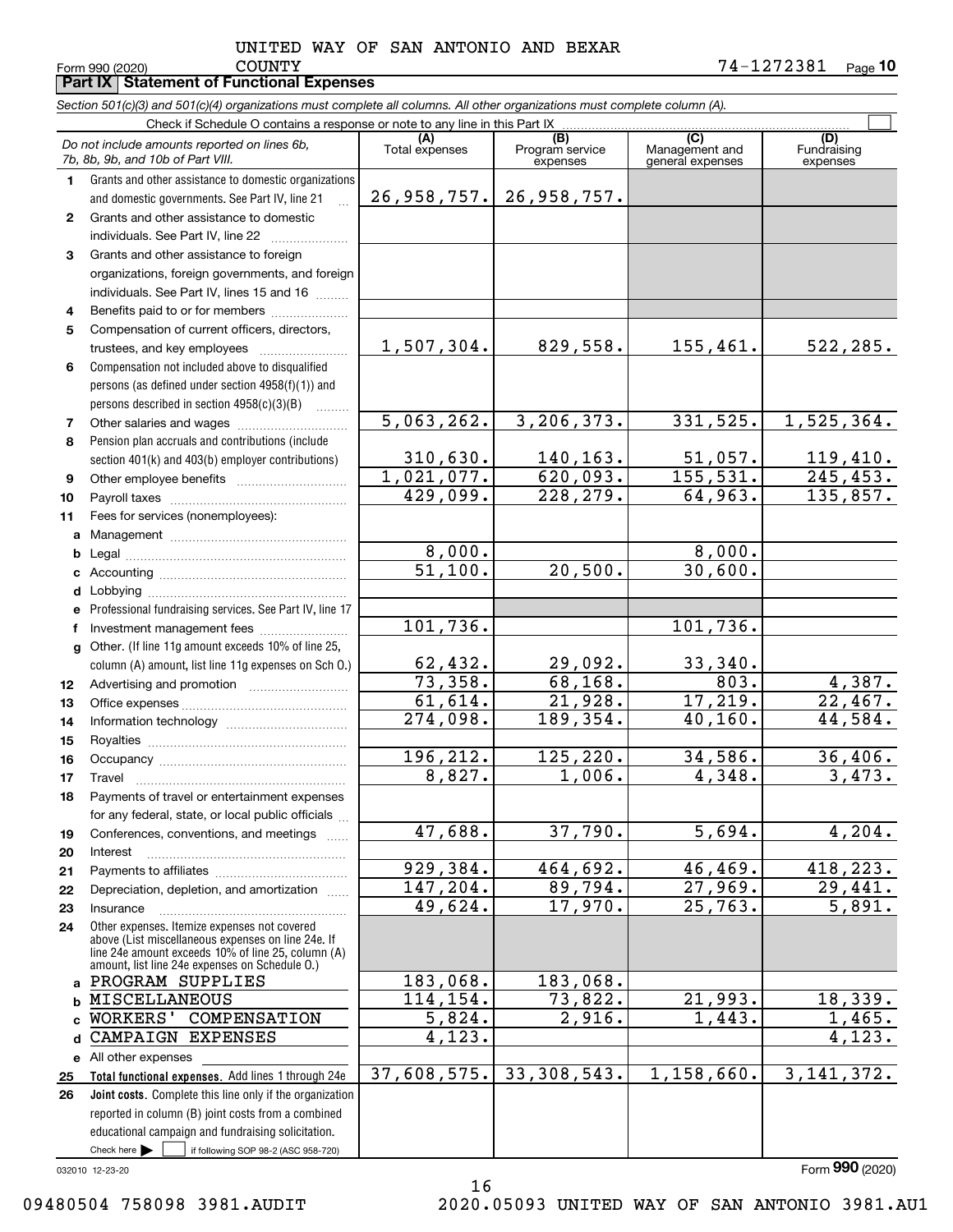|                             | Part X   | <b>Balance Sheet</b>                                                                                                                                                                                                           |                 |                          |                           |                 |                           |
|-----------------------------|----------|--------------------------------------------------------------------------------------------------------------------------------------------------------------------------------------------------------------------------------|-----------------|--------------------------|---------------------------|-----------------|---------------------------|
|                             |          |                                                                                                                                                                                                                                |                 |                          |                           |                 |                           |
|                             |          |                                                                                                                                                                                                                                |                 |                          | (A)<br>Beginning of year  |                 | (B)<br>End of year        |
|                             | 1        |                                                                                                                                                                                                                                |                 |                          | 250.                      | $\blacksquare$  | 250.                      |
|                             | 2        |                                                                                                                                                                                                                                |                 |                          | 8, 210, 817.              | $\mathbf{2}$    | 12, 272, 883.             |
|                             | з        |                                                                                                                                                                                                                                |                 |                          | 12,538,859.               | 3               | 11,765,468.               |
|                             | 4        |                                                                                                                                                                                                                                |                 |                          | 434,898.                  | $\overline{4}$  | 237, 209.                 |
|                             | 5        | Loans and other receivables from any current or former officer, director,                                                                                                                                                      |                 |                          |                           |                 |                           |
|                             |          | trustee, key employee, creator or founder, substantial contributor, or 35%                                                                                                                                                     |                 |                          |                           |                 |                           |
|                             |          | controlled entity or family member of any of these persons                                                                                                                                                                     |                 |                          |                           | 5               |                           |
|                             | 6        | Loans and other receivables from other disqualified persons (as defined                                                                                                                                                        |                 |                          |                           |                 |                           |
|                             |          | under section $4958(f)(1)$ , and persons described in section $4958(c)(3)(B)$                                                                                                                                                  |                 | 1.1.1.1                  |                           | 6               |                           |
|                             | 7        |                                                                                                                                                                                                                                |                 |                          |                           | $\overline{7}$  |                           |
| Assets                      | 8        |                                                                                                                                                                                                                                |                 |                          |                           | 8               |                           |
|                             | 9        | Prepaid expenses and deferred charges                                                                                                                                                                                          |                 |                          | 119,591.                  | 9               | 179,172.                  |
|                             |          | 10a Land, buildings, and equipment: cost or other                                                                                                                                                                              |                 |                          |                           |                 |                           |
|                             |          | basis. Complete Part VI of Schedule D  10a                                                                                                                                                                                     |                 | 3,629,465.               |                           |                 |                           |
|                             | b        | Less: accumulated depreciation                                                                                                                                                                                                 | 10 <sub>b</sub> | 2,449,281.               | 1, 142, 427.              | 10 <sub>c</sub> | 1,180,184.                |
|                             | 11       |                                                                                                                                                                                                                                |                 |                          | 21,819,811.               | 11              | 46,995,526.               |
|                             | 12       |                                                                                                                                                                                                                                |                 |                          | 1,864,733.                | 12              | 2, 215, 924.              |
|                             | 13       | Investments - program-related. See Part IV, line 11                                                                                                                                                                            |                 |                          |                           | 13              |                           |
|                             | 14       |                                                                                                                                                                                                                                |                 |                          |                           | 14              |                           |
|                             | 15       |                                                                                                                                                                                                                                |                 | 15                       |                           |                 |                           |
|                             | 16       |                                                                                                                                                                                                                                |                 |                          | 46, 131, 386.             | 16              | 74,846,616.               |
|                             | 17       |                                                                                                                                                                                                                                |                 |                          | 3,537,854.                | 17              | 3, 135, 029.              |
|                             | 18       |                                                                                                                                                                                                                                | 8, 116, 294.    | 18                       | 8,610,441.                |                 |                           |
|                             | 19       | Deferred revenue manual contracts and contracts are contracted and contract and contract are contracted and contract are contracted and contract are contracted and contract are contracted and contract are contracted and co |                 | 19                       |                           |                 |                           |
|                             | 20       |                                                                                                                                                                                                                                |                 |                          |                           | 20              |                           |
|                             | 21       | Escrow or custodial account liability. Complete Part IV of Schedule D                                                                                                                                                          |                 | .                        |                           | 21              |                           |
|                             | 22       | Loans and other payables to any current or former officer, director,                                                                                                                                                           |                 |                          |                           |                 |                           |
|                             |          | trustee, key employee, creator or founder, substantial contributor, or 35%                                                                                                                                                     |                 |                          |                           |                 |                           |
| Liabilities                 |          | controlled entity or family member of any of these persons                                                                                                                                                                     |                 |                          |                           | 22              |                           |
|                             | 23<br>24 | Secured mortgages and notes payable to unrelated third parties                                                                                                                                                                 |                 |                          | 1,464,630.                | 23<br>24        | 0.                        |
|                             | 25       | Other liabilities (including federal income tax, payables to related third                                                                                                                                                     |                 |                          |                           |                 |                           |
|                             |          | parties, and other liabilities not included on lines 17-24). Complete Part X                                                                                                                                                   |                 |                          |                           |                 |                           |
|                             |          | of Schedule D                                                                                                                                                                                                                  |                 |                          |                           | 25              |                           |
|                             | 26       | Total liabilities. Add lines 17 through 25                                                                                                                                                                                     |                 |                          | 13, 118, 778.             | 26              | 11, 745, 470.             |
|                             |          | Organizations that follow FASB ASC 958, check here $\blacktriangleright \boxed{X}$                                                                                                                                             |                 |                          |                           |                 |                           |
|                             |          | and complete lines 27, 28, 32, and 33.                                                                                                                                                                                         |                 |                          |                           |                 |                           |
|                             | 27       | Net assets without donor restrictions                                                                                                                                                                                          |                 |                          | 5,308,254.                | 27              | 34,590,887.               |
|                             | 28       |                                                                                                                                                                                                                                |                 |                          | $\overline{27,704,354}$ . | 28              | 28,510,259.               |
|                             |          | Organizations that do not follow FASB ASC 958, check here $\blacktriangleright$                                                                                                                                                |                 |                          |                           |                 |                           |
|                             |          | and complete lines 29 through 33.                                                                                                                                                                                              |                 |                          |                           |                 |                           |
|                             | 29       |                                                                                                                                                                                                                                |                 |                          |                           | 29              |                           |
|                             | 30       | Paid-in or capital surplus, or land, building, or equipment fund                                                                                                                                                               |                 |                          | 30                        |                 |                           |
|                             | 31       | Retained earnings, endowment, accumulated income, or other funds                                                                                                                                                               |                 | $\overline{\phantom{a}}$ |                           | 31              |                           |
| Net Assets or Fund Balances | 32       |                                                                                                                                                                                                                                |                 |                          | 33,012,608.               | 32              | 63,101,146.               |
|                             | 33       |                                                                                                                                                                                                                                |                 |                          | 46, 131, 386.             | 33              | $\overline{74,846,616}$ . |

Form (2020) **990**

032011 12-23-20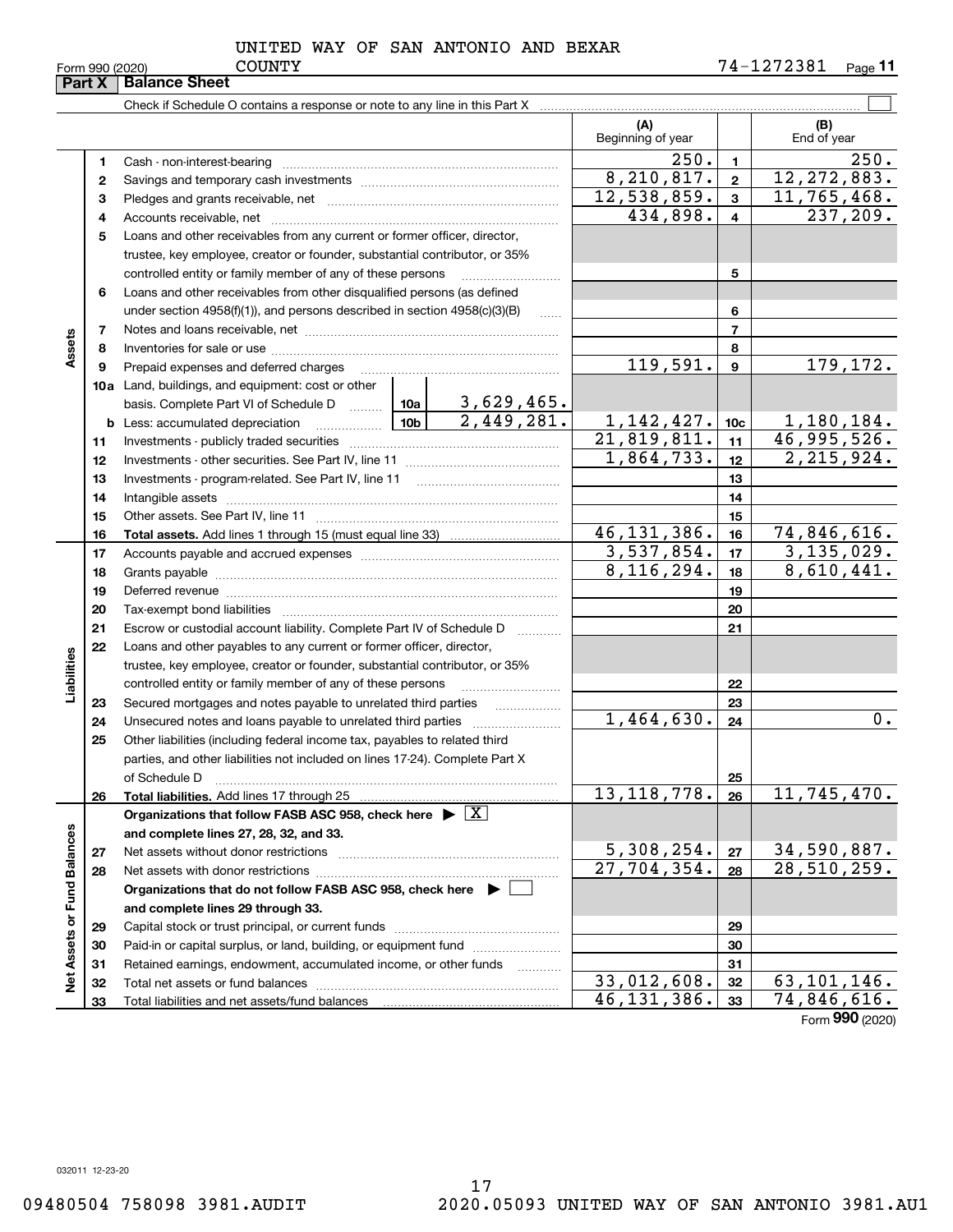| UNITED WAY OF SAN ANTONIO AND BEXAR |  |
|-------------------------------------|--|
|-------------------------------------|--|

|    | <b>COUNTY</b><br>Form 990 (2020)                                                                                                                                                                                                                                                                                                                                                                                                                                             |                         | 74-1272381    |                |             | $P_{\text{aqe}}$ 12 |
|----|------------------------------------------------------------------------------------------------------------------------------------------------------------------------------------------------------------------------------------------------------------------------------------------------------------------------------------------------------------------------------------------------------------------------------------------------------------------------------|-------------------------|---------------|----------------|-------------|---------------------|
|    | <b>Reconciliation of Net Assets</b><br>Part XI                                                                                                                                                                                                                                                                                                                                                                                                                               |                         |               |                |             |                     |
|    |                                                                                                                                                                                                                                                                                                                                                                                                                                                                              |                         |               |                |             |                     |
|    |                                                                                                                                                                                                                                                                                                                                                                                                                                                                              |                         |               |                |             |                     |
| 1  | Total revenue (must equal Part VIII, column (A), line 12)                                                                                                                                                                                                                                                                                                                                                                                                                    | $\mathbf{1}$            | 63, 219, 295. |                |             |                     |
| 2  | Total expenses (must equal Part IX, column (A), line 25)                                                                                                                                                                                                                                                                                                                                                                                                                     | $\overline{2}$          | 37,608,575.   |                |             |                     |
| 3  | Revenue less expenses. Subtract line 2 from line 1                                                                                                                                                                                                                                                                                                                                                                                                                           | $\mathbf{3}$            | 25,610,720.   |                |             |                     |
| 4  | Net assets or fund balances at beginning of year (must equal Part X, line 32, column (A)) manured manured with                                                                                                                                                                                                                                                                                                                                                               | $\overline{\mathbf{4}}$ | 33,012,608.   |                |             |                     |
| 5  |                                                                                                                                                                                                                                                                                                                                                                                                                                                                              | 5                       |               |                |             | 4,477,818.          |
| 6  |                                                                                                                                                                                                                                                                                                                                                                                                                                                                              | 6                       |               |                |             |                     |
| 7  |                                                                                                                                                                                                                                                                                                                                                                                                                                                                              | $\overline{7}$          |               |                |             |                     |
| 8  | Prior period adjustments<br>$\begin{minipage}{0.5\textwidth} \begin{tabular}{ l l l } \hline \multicolumn{1}{ l l l } \hline \multicolumn{1}{ l l } \hline \multicolumn{1}{ l } \multicolumn{1}{ l } \hline \multicolumn{1}{ l } \multicolumn{1}{ l } \multicolumn{1}{ l } \hline \multicolumn{1}{ l } \multicolumn{1}{ l } \multicolumn{1}{ l } \hline \multicolumn{1}{ l } \multicolumn{1}{ l } \hline \multicolumn{1}{ l } \multicolumn{1}{ l } \hline \multicolumn{1}{ $ | 8                       |               |                |             |                     |
| 9  | Other changes in net assets or fund balances (explain on Schedule O)                                                                                                                                                                                                                                                                                                                                                                                                         | 9                       |               |                |             | 0.                  |
| 10 | Net assets or fund balances at end of year. Combine lines 3 through 9 (must equal Part X, line 32,                                                                                                                                                                                                                                                                                                                                                                           |                         |               |                |             |                     |
|    |                                                                                                                                                                                                                                                                                                                                                                                                                                                                              | 10                      | 63,101,146.   |                |             |                     |
|    | Part XII Financial Statements and Reporting                                                                                                                                                                                                                                                                                                                                                                                                                                  |                         |               |                |             |                     |
|    |                                                                                                                                                                                                                                                                                                                                                                                                                                                                              |                         |               |                |             |                     |
|    |                                                                                                                                                                                                                                                                                                                                                                                                                                                                              |                         |               |                | Yes         | No                  |
| 1. | $ X $ Accrual<br>Accounting method used to prepare the Form 990: <u>I</u> Cash<br>Other                                                                                                                                                                                                                                                                                                                                                                                      |                         |               |                |             |                     |
|    | If the organization changed its method of accounting from a prior year or checked "Other," explain in Schedule O.                                                                                                                                                                                                                                                                                                                                                            |                         |               |                |             |                     |
|    | 2a Were the organization's financial statements compiled or reviewed by an independent accountant?                                                                                                                                                                                                                                                                                                                                                                           |                         |               | 2a             |             | х                   |
|    | If "Yes," check a box below to indicate whether the financial statements for the year were compiled or reviewed on a                                                                                                                                                                                                                                                                                                                                                         |                         |               |                |             |                     |
|    | separate basis, consolidated basis, or both:                                                                                                                                                                                                                                                                                                                                                                                                                                 |                         |               |                |             |                     |
|    | Separate basis<br><b>Consolidated basis</b><br>Both consolidated and separate basis                                                                                                                                                                                                                                                                                                                                                                                          |                         |               |                |             |                     |
|    | <b>b</b> Were the organization's financial statements audited by an independent accountant?                                                                                                                                                                                                                                                                                                                                                                                  |                         |               | 2 <sub>b</sub> | Χ           |                     |
|    | If "Yes," check a box below to indicate whether the financial statements for the year were audited on a separate basis,                                                                                                                                                                                                                                                                                                                                                      |                         |               |                |             |                     |
|    | consolidated basis, or both:                                                                                                                                                                                                                                                                                                                                                                                                                                                 |                         |               |                |             |                     |
|    | $\boxed{\mathbf{X}}$ Consolidated basis<br>Separate basis<br>Both consolidated and separate basis                                                                                                                                                                                                                                                                                                                                                                            |                         |               |                |             |                     |
|    | c If "Yes" to line 2a or 2b, does the organization have a committee that assumes responsibility for oversight of the audit,                                                                                                                                                                                                                                                                                                                                                  |                         |               |                |             |                     |
|    | review, or compilation of its financial statements and selection of an independent accountant?                                                                                                                                                                                                                                                                                                                                                                               |                         |               | 2c             | $\mathbf X$ |                     |
|    | If the organization changed either its oversight process or selection process during the tax year, explain on Schedule O.                                                                                                                                                                                                                                                                                                                                                    |                         |               |                |             |                     |
|    | 3a As a result of a federal award, was the organization required to undergo an audit or audits as set forth in the Single Audit                                                                                                                                                                                                                                                                                                                                              |                         |               |                |             |                     |
|    |                                                                                                                                                                                                                                                                                                                                                                                                                                                                              |                         |               | За             | х           |                     |
|    | b If "Yes," did the organization undergo the required audit or audits? If the organization did not undergo the required audit                                                                                                                                                                                                                                                                                                                                                |                         |               |                |             |                     |
|    | or audits, explain why on Schedule O and describe any steps taken to undergo such audits matures are accommodated by                                                                                                                                                                                                                                                                                                                                                         |                         |               | 3b             | х           |                     |

Form (2020) **990**

032012 12-23-20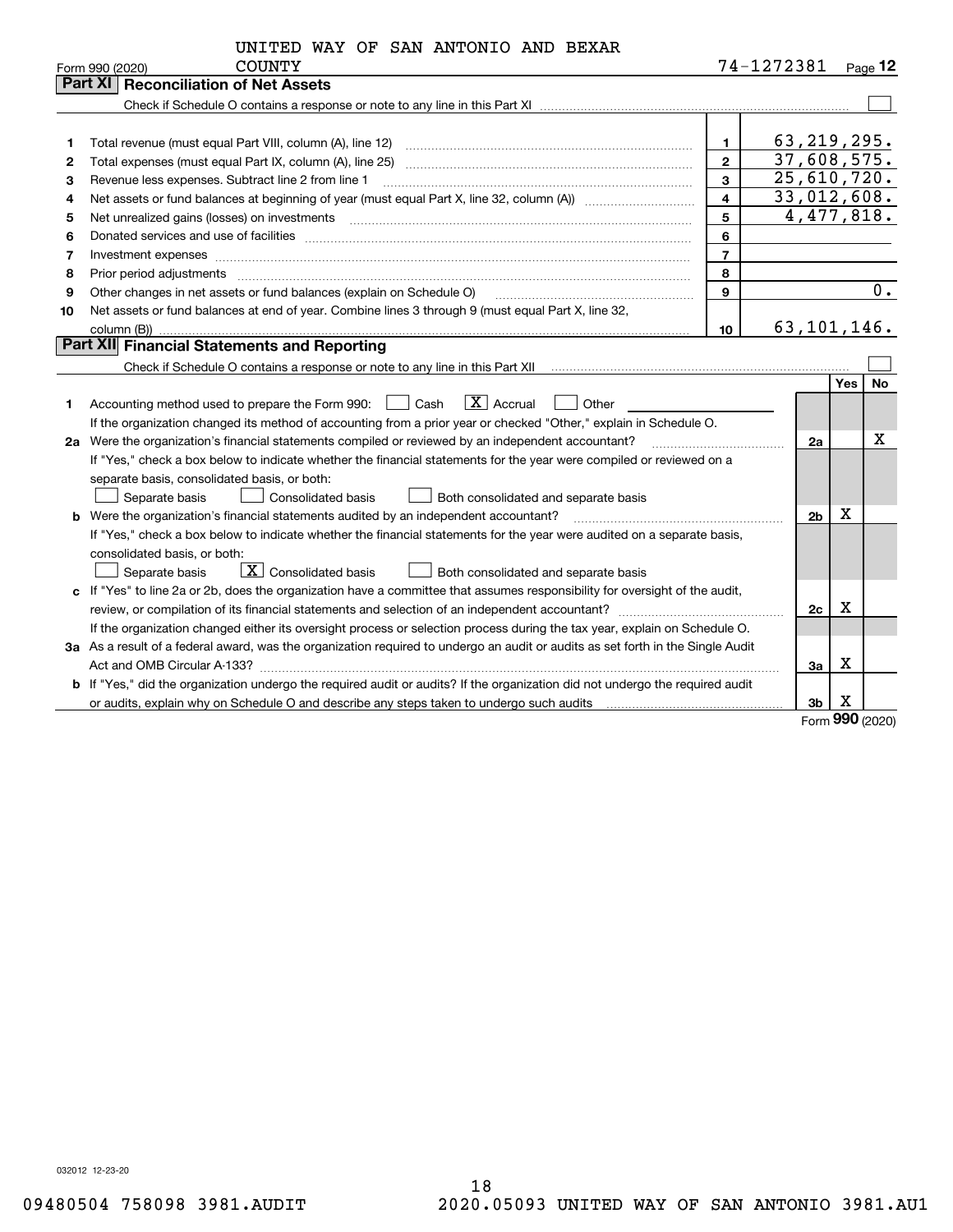|                        | <b>SCHEDULE A</b>                                      |                                               |                                                                                                                                  |  |                                                                                                                                                                                                                     |     |                                                                |                            |  | OMB No. 1545-0047                     |  |  |
|------------------------|--------------------------------------------------------|-----------------------------------------------|----------------------------------------------------------------------------------------------------------------------------------|--|---------------------------------------------------------------------------------------------------------------------------------------------------------------------------------------------------------------------|-----|----------------------------------------------------------------|----------------------------|--|---------------------------------------|--|--|
| (Form 990 or 990-EZ)   |                                                        |                                               | <b>Public Charity Status and Public Support</b><br>Complete if the organization is a section 501(c)(3) organization or a section |  |                                                                                                                                                                                                                     |     |                                                                |                            |  |                                       |  |  |
|                        |                                                        |                                               |                                                                                                                                  |  | 4947(a)(1) nonexempt charitable trust.                                                                                                                                                                              |     |                                                                |                            |  |                                       |  |  |
|                        | Department of the Treasury<br>Internal Revenue Service |                                               |                                                                                                                                  |  | Attach to Form 990 or Form 990-EZ.                                                                                                                                                                                  |     |                                                                |                            |  | <b>Open to Public</b><br>Inspection   |  |  |
|                        | Name of the organization                               |                                               |                                                                                                                                  |  | $\blacktriangleright$ Go to www.irs.gov/Form990 for instructions and the latest information.<br>UNITED WAY OF SAN ANTONIO AND BEXAR                                                                                 |     |                                                                |                            |  | <b>Employer identification number</b> |  |  |
|                        |                                                        | <b>COUNTY</b>                                 |                                                                                                                                  |  |                                                                                                                                                                                                                     |     |                                                                |                            |  | 74-1272381                            |  |  |
| Part I                 |                                                        |                                               |                                                                                                                                  |  | Reason for Public Charity Status. (All organizations must complete this part.) See instructions.                                                                                                                    |     |                                                                |                            |  |                                       |  |  |
|                        |                                                        |                                               |                                                                                                                                  |  | The organization is not a private foundation because it is: (For lines 1 through 12, check only one box.)                                                                                                           |     |                                                                |                            |  |                                       |  |  |
| 1.                     |                                                        |                                               |                                                                                                                                  |  | A church, convention of churches, or association of churches described in section 170(b)(1)(A)(i).                                                                                                                  |     |                                                                |                            |  |                                       |  |  |
| 2                      |                                                        |                                               |                                                                                                                                  |  | A school described in section 170(b)(1)(A)(ii). (Attach Schedule E (Form 990 or 990-EZ).)                                                                                                                           |     |                                                                |                            |  |                                       |  |  |
| 3                      |                                                        |                                               |                                                                                                                                  |  | A hospital or a cooperative hospital service organization described in section $170(b)(1)(A)(iii)$ .                                                                                                                |     |                                                                |                            |  |                                       |  |  |
| 4                      |                                                        |                                               |                                                                                                                                  |  | A medical research organization operated in conjunction with a hospital described in section 170(b)(1)(A)(iii). Enter the hospital's name,                                                                          |     |                                                                |                            |  |                                       |  |  |
|                        | city, and state:                                       |                                               |                                                                                                                                  |  |                                                                                                                                                                                                                     |     |                                                                |                            |  |                                       |  |  |
| 5                      |                                                        |                                               |                                                                                                                                  |  | An organization operated for the benefit of a college or university owned or operated by a governmental unit described in                                                                                           |     |                                                                |                            |  |                                       |  |  |
|                        |                                                        | section 170(b)(1)(A)(iv). (Complete Part II.) |                                                                                                                                  |  |                                                                                                                                                                                                                     |     |                                                                |                            |  |                                       |  |  |
| 6                      |                                                        |                                               |                                                                                                                                  |  | A federal, state, or local government or governmental unit described in section 170(b)(1)(A)(v).                                                                                                                    |     |                                                                |                            |  |                                       |  |  |
| $\vert$ X $\vert$<br>7 |                                                        |                                               |                                                                                                                                  |  | An organization that normally receives a substantial part of its support from a governmental unit or from the general public described in                                                                           |     |                                                                |                            |  |                                       |  |  |
|                        |                                                        | section 170(b)(1)(A)(vi). (Complete Part II.) |                                                                                                                                  |  |                                                                                                                                                                                                                     |     |                                                                |                            |  |                                       |  |  |
| 8                      |                                                        |                                               |                                                                                                                                  |  | A community trust described in section 170(b)(1)(A)(vi). (Complete Part II.)                                                                                                                                        |     |                                                                |                            |  |                                       |  |  |
| 9                      |                                                        |                                               |                                                                                                                                  |  | An agricultural research organization described in section 170(b)(1)(A)(ix) operated in conjunction with a land-grant college                                                                                       |     |                                                                |                            |  |                                       |  |  |
|                        |                                                        |                                               |                                                                                                                                  |  | or university or a non-land-grant college of agriculture (see instructions). Enter the name, city, and state of the college or                                                                                      |     |                                                                |                            |  |                                       |  |  |
| 10                     | university:                                            |                                               |                                                                                                                                  |  | An organization that normally receives (1) more than 33 1/3% of its support from contributions, membership fees, and gross receipts from                                                                            |     |                                                                |                            |  |                                       |  |  |
|                        |                                                        |                                               |                                                                                                                                  |  | activities related to its exempt functions, subject to certain exceptions; and (2) no more than 33 1/3% of its support from gross investment                                                                        |     |                                                                |                            |  |                                       |  |  |
|                        |                                                        |                                               |                                                                                                                                  |  | income and unrelated business taxable income (less section 511 tax) from businesses acquired by the organization after June 30, 1975.                                                                               |     |                                                                |                            |  |                                       |  |  |
|                        |                                                        | See section 509(a)(2). (Complete Part III.)   |                                                                                                                                  |  |                                                                                                                                                                                                                     |     |                                                                |                            |  |                                       |  |  |
| 11                     |                                                        |                                               |                                                                                                                                  |  | An organization organized and operated exclusively to test for public safety. See section 509(a)(4).                                                                                                                |     |                                                                |                            |  |                                       |  |  |
| 12                     |                                                        |                                               |                                                                                                                                  |  | An organization organized and operated exclusively for the benefit of, to perform the functions of, or to carry out the purposes of one or                                                                          |     |                                                                |                            |  |                                       |  |  |
|                        |                                                        |                                               |                                                                                                                                  |  | more publicly supported organizations described in section 509(a)(1) or section 509(a)(2). See section 509(a)(3). Check the box in                                                                                  |     |                                                                |                            |  |                                       |  |  |
|                        |                                                        |                                               |                                                                                                                                  |  | lines 12a through 12d that describes the type of supporting organization and complete lines 12e, 12f, and 12g.                                                                                                      |     |                                                                |                            |  |                                       |  |  |
| a                      |                                                        |                                               |                                                                                                                                  |  | Type I. A supporting organization operated, supervised, or controlled by its supported organization(s), typically by giving                                                                                         |     |                                                                |                            |  |                                       |  |  |
|                        |                                                        |                                               |                                                                                                                                  |  | the supported organization(s) the power to regularly appoint or elect a majority of the directors or trustees of the supporting                                                                                     |     |                                                                |                            |  |                                       |  |  |
|                        |                                                        |                                               |                                                                                                                                  |  | organization. You must complete Part IV, Sections A and B.                                                                                                                                                          |     |                                                                |                            |  |                                       |  |  |
| b                      |                                                        |                                               |                                                                                                                                  |  | Type II. A supporting organization supervised or controlled in connection with its supported organization(s), by having                                                                                             |     |                                                                |                            |  |                                       |  |  |
|                        |                                                        |                                               |                                                                                                                                  |  | control or management of the supporting organization vested in the same persons that control or manage the supported                                                                                                |     |                                                                |                            |  |                                       |  |  |
|                        |                                                        |                                               |                                                                                                                                  |  | organization(s). You must complete Part IV, Sections A and C.                                                                                                                                                       |     |                                                                |                            |  |                                       |  |  |
| с                      |                                                        |                                               |                                                                                                                                  |  | Type III functionally integrated. A supporting organization operated in connection with, and functionally integrated with,                                                                                          |     |                                                                |                            |  |                                       |  |  |
|                        |                                                        |                                               |                                                                                                                                  |  | its supported organization(s) (see instructions). You must complete Part IV, Sections A, D, and E.                                                                                                                  |     |                                                                |                            |  |                                       |  |  |
| d                      |                                                        |                                               |                                                                                                                                  |  | Type III non-functionally integrated. A supporting organization operated in connection with its supported organization(s)                                                                                           |     |                                                                |                            |  |                                       |  |  |
|                        |                                                        |                                               |                                                                                                                                  |  | that is not functionally integrated. The organization generally must satisfy a distribution requirement and an attentiveness                                                                                        |     |                                                                |                            |  |                                       |  |  |
|                        |                                                        |                                               |                                                                                                                                  |  | requirement (see instructions). You must complete Part IV, Sections A and D, and Part V.<br>Check this box if the organization received a written determination from the IRS that it is a Type I, Type II, Type III |     |                                                                |                            |  |                                       |  |  |
| е                      |                                                        |                                               |                                                                                                                                  |  | functionally integrated, or Type III non-functionally integrated supporting organization.                                                                                                                           |     |                                                                |                            |  |                                       |  |  |
|                        | f Enter the number of supported organizations          |                                               |                                                                                                                                  |  |                                                                                                                                                                                                                     |     |                                                                |                            |  |                                       |  |  |
|                        |                                                        |                                               |                                                                                                                                  |  | Provide the following information about the supported organization(s).                                                                                                                                              |     |                                                                |                            |  |                                       |  |  |
|                        | (i) Name of supported                                  |                                               | (ii) EIN                                                                                                                         |  | (iii) Type of organization                                                                                                                                                                                          |     | (iv) Is the organization listed<br>in your governing document? | (v) Amount of monetary     |  | (vi) Amount of other                  |  |  |
|                        | organization                                           |                                               |                                                                                                                                  |  | (described on lines 1-10<br>above (see instructions))                                                                                                                                                               | Yes | No                                                             | support (see instructions) |  | support (see instructions)            |  |  |
|                        |                                                        |                                               |                                                                                                                                  |  |                                                                                                                                                                                                                     |     |                                                                |                            |  |                                       |  |  |
|                        |                                                        |                                               |                                                                                                                                  |  |                                                                                                                                                                                                                     |     |                                                                |                            |  |                                       |  |  |
|                        |                                                        |                                               |                                                                                                                                  |  |                                                                                                                                                                                                                     |     |                                                                |                            |  |                                       |  |  |
|                        |                                                        |                                               |                                                                                                                                  |  |                                                                                                                                                                                                                     |     |                                                                |                            |  |                                       |  |  |
|                        |                                                        |                                               |                                                                                                                                  |  |                                                                                                                                                                                                                     |     |                                                                |                            |  |                                       |  |  |
|                        |                                                        |                                               |                                                                                                                                  |  |                                                                                                                                                                                                                     |     |                                                                |                            |  |                                       |  |  |
|                        |                                                        |                                               |                                                                                                                                  |  |                                                                                                                                                                                                                     |     |                                                                |                            |  |                                       |  |  |
|                        |                                                        |                                               |                                                                                                                                  |  |                                                                                                                                                                                                                     |     |                                                                |                            |  |                                       |  |  |
|                        |                                                        |                                               |                                                                                                                                  |  |                                                                                                                                                                                                                     |     |                                                                |                            |  |                                       |  |  |
|                        |                                                        |                                               |                                                                                                                                  |  |                                                                                                                                                                                                                     |     |                                                                |                            |  |                                       |  |  |
| Total                  |                                                        |                                               |                                                                                                                                  |  | LHA For Panorwork Poduction Act Notice, see the Instructions for Form 880 or 880.57 access at as at                                                                                                                 |     |                                                                |                            |  | Schodule A (Form 880 or 880 FZ) 2020  |  |  |

or 990-EZ. 032021 01-25-21 Schedule A (Form 990 or 990-EZ) 2020 LHA For Paperwork Reduction Act Notice, see the Instructions for Form 990 or 990-EZ. <sub>032021</sub> o1-25-21 Schedule A (Form 990 or 990-EZ) 2020 19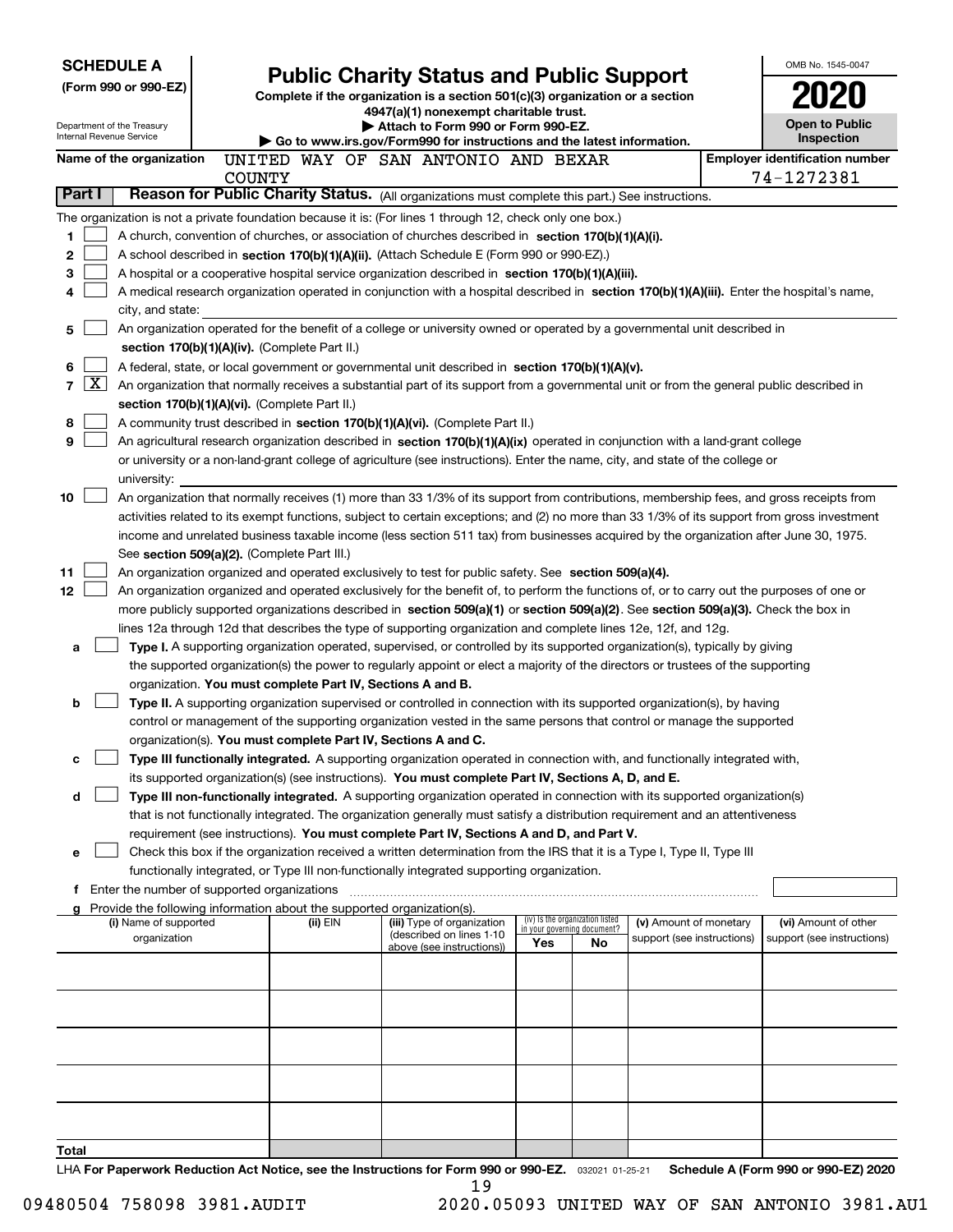## Schedule A (Form 990 or 990-EZ) 2020 COUNTY

**2** COUNTY 74-1272381

(Complete only if you checked the box on line 5, 7, or 8 of Part I or if the organization failed to qualify under Part III. If the organization fails to qualify under the tests listed below, please complete Part III.) **Part II Support Schedule for Organizations Described in Sections 170(b)(1)(A)(iv) and 170(b)(1)(A)(vi)**

|    | <b>Section A. Public Support</b>                                                                                                               |                                                        |          |            |            |          |                                          |
|----|------------------------------------------------------------------------------------------------------------------------------------------------|--------------------------------------------------------|----------|------------|------------|----------|------------------------------------------|
|    | Calendar year (or fiscal year beginning in) $\blacktriangleright$                                                                              | (a) 2016                                               | (b) 2017 | $(c)$ 2018 | $(d)$ 2019 | (e) 2020 | (f) Total                                |
|    | 1 Gifts, grants, contributions, and                                                                                                            |                                                        |          |            |            |          |                                          |
|    | membership fees received. (Do not                                                                                                              |                                                        |          |            |            |          |                                          |
|    | include any "unusual grants.")                                                                                                                 | 42769992.42347884.38689388.41021334.62508056.227336654 |          |            |            |          |                                          |
|    | 2 Tax revenues levied for the organ-                                                                                                           |                                                        |          |            |            |          |                                          |
|    | ization's benefit and either paid to                                                                                                           |                                                        |          |            |            |          |                                          |
|    | or expended on its behalf                                                                                                                      |                                                        |          |            |            |          |                                          |
|    | 3 The value of services or facilities                                                                                                          |                                                        |          |            |            |          |                                          |
|    | furnished by a governmental unit to                                                                                                            |                                                        |          |            |            |          |                                          |
|    | the organization without charge                                                                                                                |                                                        |          |            |            |          |                                          |
|    | 4 Total. Add lines 1 through 3                                                                                                                 | 42769992.42347884.38689388.41021334.62508056.227336654 |          |            |            |          |                                          |
| 5. | The portion of total contributions                                                                                                             |                                                        |          |            |            |          |                                          |
|    | by each person (other than a                                                                                                                   |                                                        |          |            |            |          |                                          |
|    | governmental unit or publicly                                                                                                                  |                                                        |          |            |            |          |                                          |
|    | supported organization) included                                                                                                               |                                                        |          |            |            |          |                                          |
|    | on line 1 that exceeds 2% of the                                                                                                               |                                                        |          |            |            |          |                                          |
|    | amount shown on line 11,                                                                                                                       |                                                        |          |            |            |          |                                          |
|    | column (f)                                                                                                                                     |                                                        |          |            |            |          | 24183286.                                |
|    | 6 Public support. Subtract line 5 from line 4.                                                                                                 |                                                        |          |            |            |          | 203153368                                |
|    | <b>Section B. Total Support</b>                                                                                                                |                                                        |          |            |            |          |                                          |
|    | Calendar year (or fiscal year beginning in)                                                                                                    | (a) 2016                                               | (b) 2017 | $(c)$ 2018 | $(d)$ 2019 | (e) 2020 | (f) Total                                |
|    | <b>7</b> Amounts from line 4                                                                                                                   | 42769992.42347884.38689388.41021334.62508056.227336654 |          |            |            |          |                                          |
|    | 8 Gross income from interest,                                                                                                                  |                                                        |          |            |            |          |                                          |
|    | dividends, payments received on                                                                                                                |                                                        |          |            |            |          |                                          |
|    | securities loans, rents, royalties,                                                                                                            |                                                        |          |            |            |          |                                          |
|    | and income from similar sources                                                                                                                | 372,999.                                               | 381,980. | 469,554.   | 491,705.   | 538,156. | 2254394.                                 |
|    | 9 Net income from unrelated business                                                                                                           |                                                        |          |            |            |          |                                          |
|    | activities, whether or not the                                                                                                                 |                                                        |          |            |            |          |                                          |
|    | business is regularly carried on                                                                                                               |                                                        |          |            |            |          |                                          |
|    | <b>10</b> Other income. Do not include gain                                                                                                    |                                                        |          |            |            |          |                                          |
|    | or loss from the sale of capital                                                                                                               |                                                        |          |            |            |          |                                          |
|    | assets (Explain in Part VI.)                                                                                                                   |                                                        |          |            |            |          |                                          |
|    | <b>11 Total support.</b> Add lines 7 through 10                                                                                                |                                                        |          |            |            |          | 229591048                                |
|    | <b>12</b> Gross receipts from related activities, etc. (see instructions)                                                                      |                                                        |          |            |            | 12       |                                          |
|    | 13 First 5 years. If the Form 990 is for the organization's first, second, third, fourth, or fifth tax year as a section 501(c)(3)             |                                                        |          |            |            |          |                                          |
|    | organization, check this box and <b>stop here</b> with an intermal continuum and continuum and continuum and continuum                         |                                                        |          |            |            |          |                                          |
|    | <b>Section C. Computation of Public Support Percentage</b>                                                                                     |                                                        |          |            |            |          |                                          |
|    |                                                                                                                                                |                                                        |          |            |            | 14       | 88.48<br>%                               |
|    |                                                                                                                                                |                                                        |          |            |            | 15       | 94.54<br>$\%$                            |
|    | 16a 33 1/3% support test - 2020. If the organization did not check the box on line 13, and line 14 is 33 1/3% or more, check this box and      |                                                        |          |            |            |          |                                          |
|    | stop here. The organization qualifies as a publicly supported organization                                                                     |                                                        |          |            |            |          | $\blacktriangleright$ $\boxed{\text{X}}$ |
|    | b 33 1/3% support test - 2019. If the organization did not check a box on line 13 or 16a, and line 15 is 33 1/3% or more, check this box       |                                                        |          |            |            |          |                                          |
|    | and stop here. The organization qualifies as a publicly supported organization                                                                 |                                                        |          |            |            |          |                                          |
|    | 17a 10% -facts-and-circumstances test - 2020. If the organization did not check a box on line 13, 16a, or 16b, and line 14 is 10% or more,     |                                                        |          |            |            |          |                                          |
|    | and if the organization meets the facts-and-circumstances test, check this box and stop here. Explain in Part VI how the organization          |                                                        |          |            |            |          |                                          |
|    | meets the facts-and-circumstances test. The organization qualifies as a publicly supported organization                                        |                                                        |          |            |            |          |                                          |
|    | <b>b 10% -facts-and-circumstances test - 2019.</b> If the organization did not check a box on line 13, 16a, 16b, or 17a, and line 15 is 10% or |                                                        |          |            |            |          |                                          |
|    | more, and if the organization meets the facts-and-circumstances test, check this box and stop here. Explain in Part VI how the                 |                                                        |          |            |            |          |                                          |
|    | organization meets the facts-and-circumstances test. The organization qualifies as a publicly supported organization                           |                                                        |          |            |            |          |                                          |
|    | 18 Private foundation. If the organization did not check a box on line 13, 16a, 16b, 17a, or 17b, check this box and see instructions          |                                                        |          |            |            |          |                                          |
|    |                                                                                                                                                |                                                        |          |            |            |          | Schedule A (Form 990 or 990-F7) 2020     |

**Schedule A (Form 990 or 990-EZ) 2020**

032022 01-25-21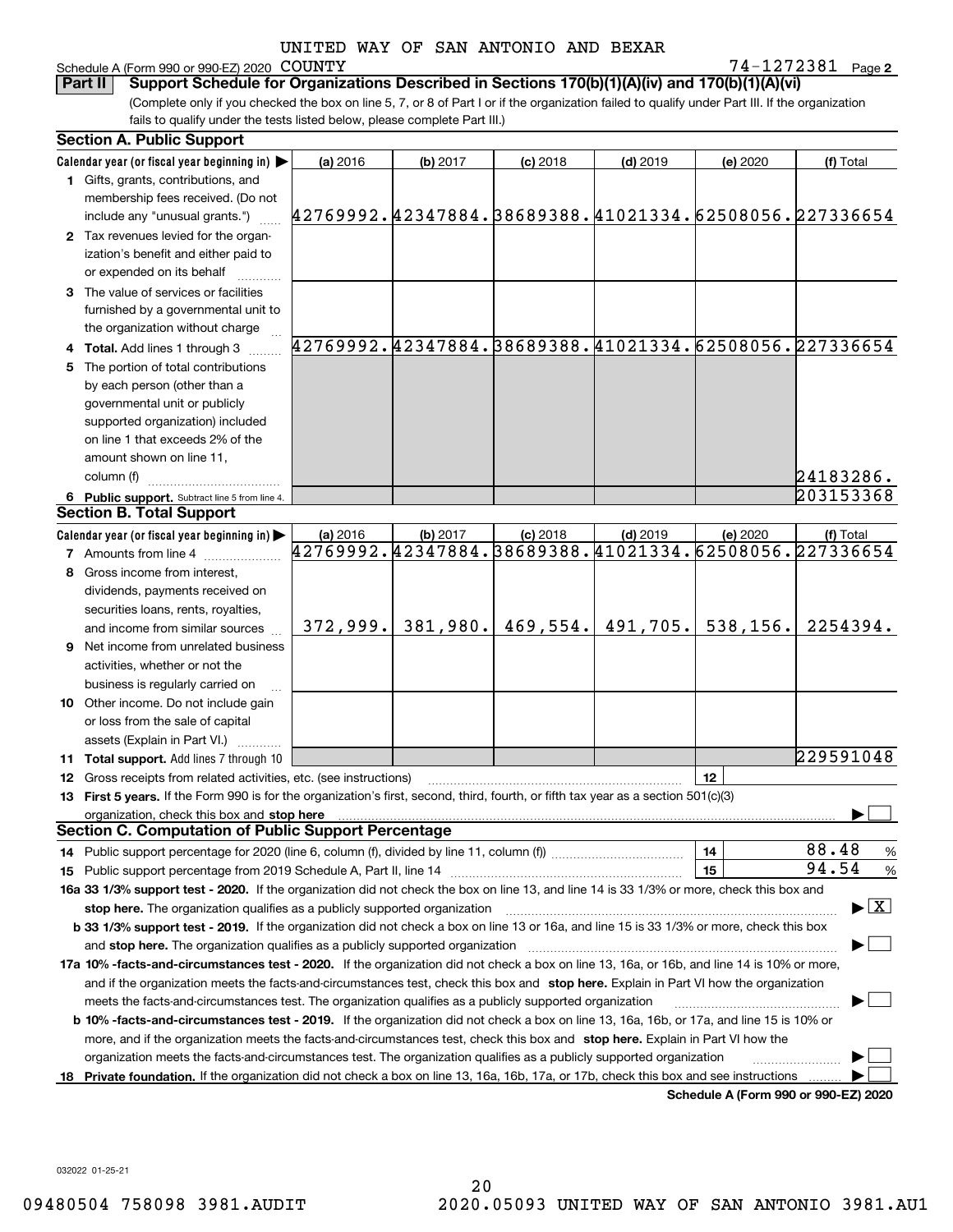#### Schedule A (Form 990 or 990-EZ) 2020 COUNTY

#### **Part III Support Schedule for Organizations Described in Section 509(a)(2)**

**3** COUNTY 74-1272381

(Complete only if you checked the box on line 10 of Part I or if the organization failed to qualify under Part II. If the organization fails to qualify under the tests listed below, please complete Part II.)

|    | <b>Section A. Public Support</b>                                                                                                                                                                                               |          |          |            |            |          |                                      |
|----|--------------------------------------------------------------------------------------------------------------------------------------------------------------------------------------------------------------------------------|----------|----------|------------|------------|----------|--------------------------------------|
|    | Calendar year (or fiscal year beginning in) $\blacktriangleright$                                                                                                                                                              | (a) 2016 | (b) 2017 | $(c)$ 2018 | $(d)$ 2019 | (e) 2020 | (f) Total                            |
|    | 1 Gifts, grants, contributions, and                                                                                                                                                                                            |          |          |            |            |          |                                      |
|    | membership fees received. (Do not                                                                                                                                                                                              |          |          |            |            |          |                                      |
|    | include any "unusual grants.")                                                                                                                                                                                                 |          |          |            |            |          |                                      |
|    | <b>2</b> Gross receipts from admissions,<br>merchandise sold or services per-<br>formed, or facilities furnished in<br>any activity that is related to the<br>organization's tax-exempt purpose                                |          |          |            |            |          |                                      |
|    | 3 Gross receipts from activities that<br>are not an unrelated trade or bus-                                                                                                                                                    |          |          |            |            |          |                                      |
|    | iness under section 513                                                                                                                                                                                                        |          |          |            |            |          |                                      |
|    | 4 Tax revenues levied for the organ-<br>ization's benefit and either paid to                                                                                                                                                   |          |          |            |            |          |                                      |
|    | or expended on its behalf<br>.                                                                                                                                                                                                 |          |          |            |            |          |                                      |
|    | 5 The value of services or facilities<br>furnished by a governmental unit to<br>the organization without charge                                                                                                                |          |          |            |            |          |                                      |
|    |                                                                                                                                                                                                                                |          |          |            |            |          |                                      |
|    | <b>6 Total.</b> Add lines 1 through 5<br>7a Amounts included on lines 1, 2, and<br>3 received from disqualified persons                                                                                                        |          |          |            |            |          |                                      |
|    | <b>b</b> Amounts included on lines 2 and 3 received<br>from other than disqualified persons that<br>exceed the greater of \$5,000 or 1% of the<br>amount on line 13 for the year                                               |          |          |            |            |          |                                      |
|    | c Add lines 7a and 7b                                                                                                                                                                                                          |          |          |            |            |          |                                      |
|    | 8 Public support. (Subtract line 7c from line 6.)                                                                                                                                                                              |          |          |            |            |          |                                      |
|    | <b>Section B. Total Support</b>                                                                                                                                                                                                |          |          |            |            |          |                                      |
|    | Calendar year (or fiscal year beginning in)                                                                                                                                                                                    | (a) 2016 | (b) 2017 | $(c)$ 2018 | $(d)$ 2019 | (e) 2020 | (f) Total                            |
|    | 9 Amounts from line 6                                                                                                                                                                                                          |          |          |            |            |          |                                      |
|    | 10a Gross income from interest,<br>dividends, payments received on<br>securities loans, rents, royalties,<br>and income from similar sources                                                                                   |          |          |            |            |          |                                      |
|    | <b>b</b> Unrelated business taxable income<br>(less section 511 taxes) from businesses<br>acquired after June 30, 1975                                                                                                         |          |          |            |            |          |                                      |
|    | c Add lines 10a and 10b                                                                                                                                                                                                        |          |          |            |            |          |                                      |
|    | 11 Net income from unrelated business<br>activities not included in line 10b,<br>whether or not the business is<br>regularly carried on                                                                                        |          |          |            |            |          |                                      |
|    | <b>12</b> Other income. Do not include gain<br>or loss from the sale of capital<br>assets (Explain in Part VI.)                                                                                                                |          |          |            |            |          |                                      |
|    | <b>13</b> Total support. (Add lines 9, 10c, 11, and 12.)                                                                                                                                                                       |          |          |            |            |          |                                      |
|    | 14 First 5 years. If the Form 990 is for the organization's first, second, third, fourth, or fifth tax year as a section 501(c)(3) organization,                                                                               |          |          |            |            |          |                                      |
|    | check this box and stop here manufactured and control the state of the state of the state of the state of the state of the state of the state of the state of the state of the state of the state of the state of the state of |          |          |            |            |          |                                      |
|    | Section C. Computation of Public Support Percentage                                                                                                                                                                            |          |          |            |            |          |                                      |
|    |                                                                                                                                                                                                                                |          |          |            |            | 15       | %                                    |
|    | 16 Public support percentage from 2019 Schedule A, Part III, line 15                                                                                                                                                           |          |          |            |            | 16       | %                                    |
|    | <b>Section D. Computation of Investment Income Percentage</b>                                                                                                                                                                  |          |          |            |            |          |                                      |
|    | 17 Investment income percentage for 2020 (line 10c, column (f), divided by line 13, column (f))<br>18 Investment income percentage from 2019 Schedule A, Part III, line 17                                                     |          |          |            |            | 17<br>18 | %<br>%                               |
|    | 19a 33 1/3% support tests - 2020. If the organization did not check the box on line 14, and line 15 is more than 33 1/3%, and line 17 is not                                                                                   |          |          |            |            |          |                                      |
|    | more than 33 1/3%, check this box and stop here. The organization qualifies as a publicly supported organization                                                                                                               |          |          |            |            |          | $\sim$ 1                             |
|    | <b>b 33 1/3% support tests - 2019.</b> If the organization did not check a box on line 14 or line 19a, and line 16 is more than 33 1/3%, and                                                                                   |          |          |            |            |          |                                      |
|    | line 18 is not more than 33 1/3%, check this box and stop here. The organization qualifies as a publicly supported organization                                                                                                |          |          |            |            |          |                                      |
| 20 | <b>Private foundation.</b> If the organization did not check a box on line 14, 19a, or 19b, check this box and see instructions                                                                                                |          |          |            |            |          |                                      |
|    | 032023 01-25-21                                                                                                                                                                                                                |          |          |            |            |          | Schedule A (Form 990 or 990-EZ) 2020 |
|    |                                                                                                                                                                                                                                |          | 21       |            |            |          |                                      |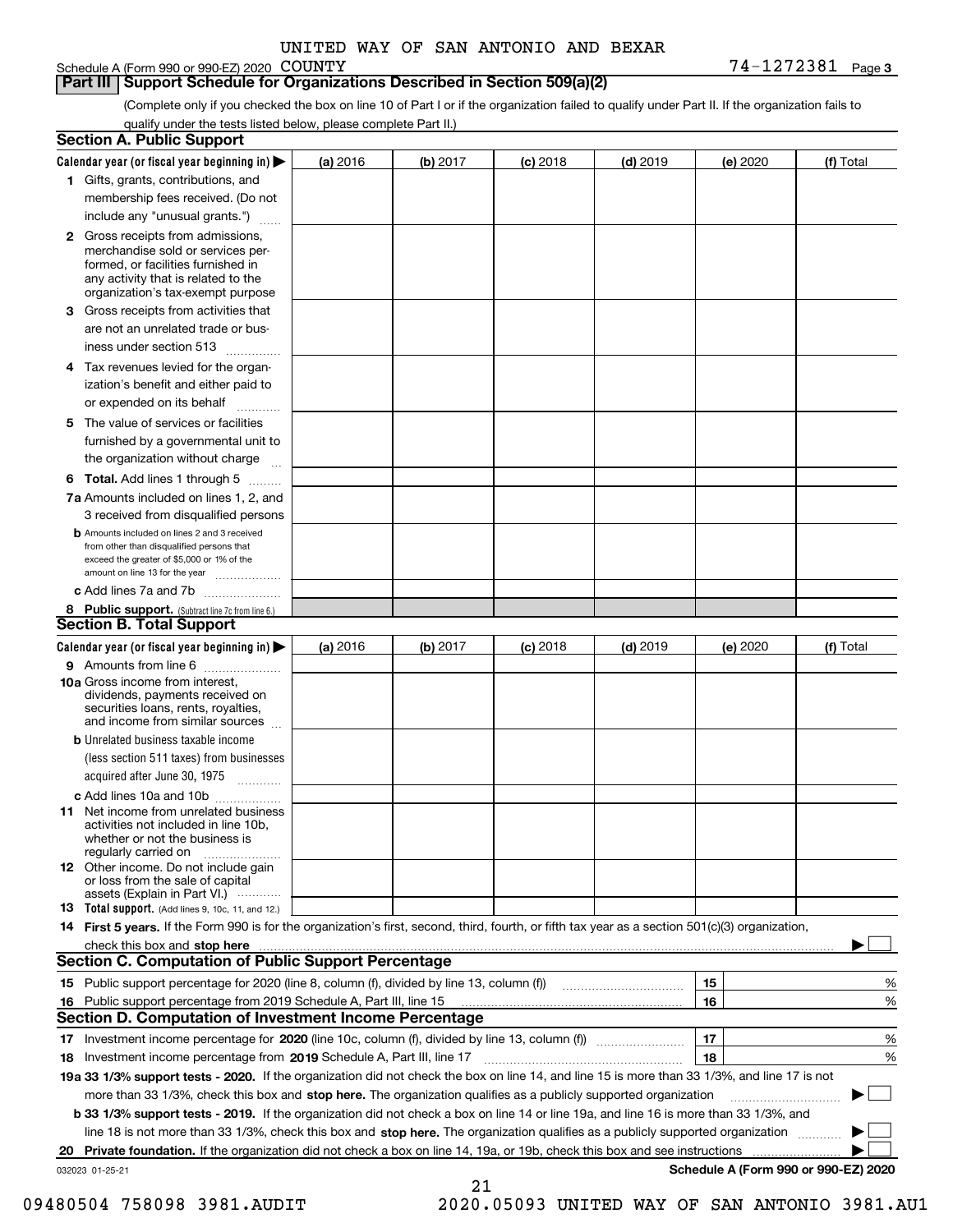**4**COUNTY 74-1272381 Schedule A (Form 990 or 990-EZ) 2020 COUNTY

**Part IV Supporting Organizations**

(Complete only if you checked a box in line 12 on Part I. If you checked box 12a, Part I, complete Sections A and B. If you checked box 12b, Part I, complete Sections A and C. If you checked box 12c, Part I, complete Sections A, D, and E. If you checked box 12d, Part I, complete Sections A and D, and complete Part V.)

#### **Section A. All Supporting Organizations**

- **1** Are all of the organization's supported organizations listed by name in the organization's governing documents? If "No," describe in **Part VI** how the supported organizations are designated. If designated by *class or purpose, describe the designation. If historic and continuing relationship, explain.*
- **2** Did the organization have any supported organization that does not have an IRS determination of status under section 509(a)(1) or (2)? If "Yes," explain in Part VI how the organization determined that the supported *organization was described in section 509(a)(1) or (2).*
- **3a** Did the organization have a supported organization described in section 501(c)(4), (5), or (6)? If "Yes," answer *lines 3b and 3c below.*
- **b** Did the organization confirm that each supported organization qualified under section 501(c)(4), (5), or (6) and satisfied the public support tests under section 509(a)(2)? If "Yes," describe in **Part VI** when and how the *organization made the determination.*
- **c**Did the organization ensure that all support to such organizations was used exclusively for section 170(c)(2)(B) purposes? If "Yes," explain in **Part VI** what controls the organization put in place to ensure such use.
- **4a***If* Was any supported organization not organized in the United States ("foreign supported organization")? *"Yes," and if you checked box 12a or 12b in Part I, answer lines 4b and 4c below.*
- **b** Did the organization have ultimate control and discretion in deciding whether to make grants to the foreign supported organization? If "Yes," describe in **Part VI** how the organization had such control and discretion *despite being controlled or supervised by or in connection with its supported organizations.*
- **c** Did the organization support any foreign supported organization that does not have an IRS determination under sections 501(c)(3) and 509(a)(1) or (2)? If "Yes," explain in **Part VI** what controls the organization used *to ensure that all support to the foreign supported organization was used exclusively for section 170(c)(2)(B) purposes.*
- **5a** Did the organization add, substitute, or remove any supported organizations during the tax year? If "Yes," answer lines 5b and 5c below (if applicable). Also, provide detail in **Part VI,** including (i) the names and EIN *numbers of the supported organizations added, substituted, or removed; (ii) the reasons for each such action; (iii) the authority under the organization's organizing document authorizing such action; and (iv) how the action was accomplished (such as by amendment to the organizing document).*
- **b** Type I or Type II only. Was any added or substituted supported organization part of a class already designated in the organization's organizing document?
- **cSubstitutions only.**  Was the substitution the result of an event beyond the organization's control?
- **6** Did the organization provide support (whether in the form of grants or the provision of services or facilities) to **Part VI.** *If "Yes," provide detail in* support or benefit one or more of the filing organization's supported organizations? anyone other than (i) its supported organizations, (ii) individuals that are part of the charitable class benefited by one or more of its supported organizations, or (iii) other supporting organizations that also
- **7**Did the organization provide a grant, loan, compensation, or other similar payment to a substantial contributor *If "Yes," complete Part I of Schedule L (Form 990 or 990-EZ).* regard to a substantial contributor? (as defined in section 4958(c)(3)(C)), a family member of a substantial contributor, or a 35% controlled entity with
- **8** Did the organization make a loan to a disqualified person (as defined in section 4958) not described in line 7? *If "Yes," complete Part I of Schedule L (Form 990 or 990-EZ).*
- **9a** Was the organization controlled directly or indirectly at any time during the tax year by one or more in section 509(a)(1) or (2))? If "Yes," *provide detail in* <code>Part VI.</code> disqualified persons, as defined in section 4946 (other than foundation managers and organizations described
- **b** Did one or more disqualified persons (as defined in line 9a) hold a controlling interest in any entity in which the supporting organization had an interest? If "Yes," provide detail in P**art VI**.
- **c**Did a disqualified person (as defined in line 9a) have an ownership interest in, or derive any personal benefit from, assets in which the supporting organization also had an interest? If "Yes," provide detail in P**art VI.**
- **10a** Was the organization subject to the excess business holdings rules of section 4943 because of section supporting organizations)? If "Yes," answer line 10b below. 4943(f) (regarding certain Type II supporting organizations, and all Type III non-functionally integrated
- **b** Did the organization have any excess business holdings in the tax year? (Use Schedule C, Form 4720, to *determine whether the organization had excess business holdings.)*

22

032024 01-25-21

**123a3b3c4a4b4c5a 5b5c6789a 9b9c10a**

**YesNo**

**Schedule A (Form 990 or 990-EZ) 2020**

**10b**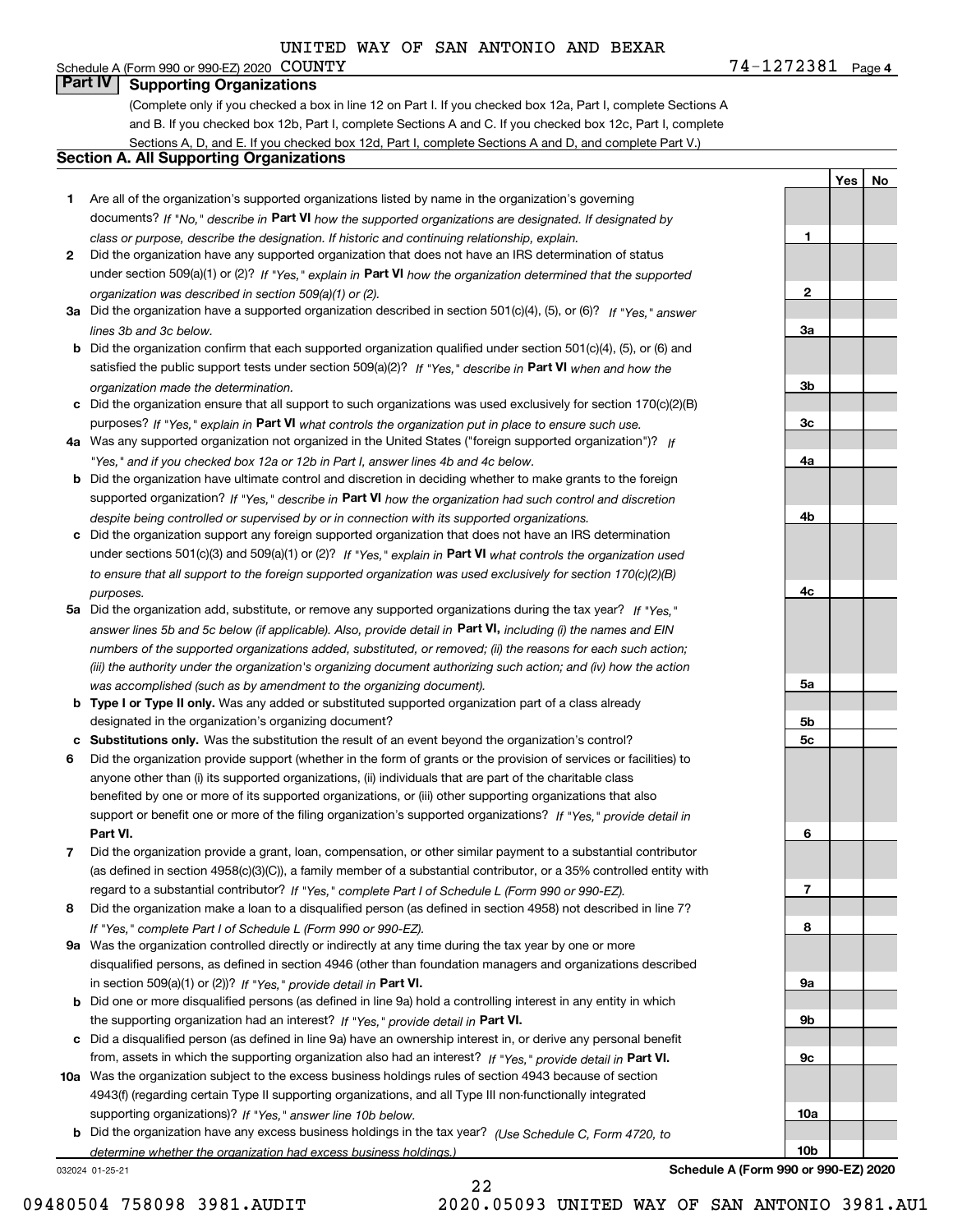|  | Schedule A (Form 990 or 990-EZ) 2020 $\rm ~COMNY$ |  | 74-1272381 | Page |
|--|---------------------------------------------------|--|------------|------|
|--|---------------------------------------------------|--|------------|------|

**Part IV Supporting Organizations** *(continued)*

#### **5** COUNTY 74-1272381

|    |                                                                                                                                                                                                                   |              | Yes | No |
|----|-------------------------------------------------------------------------------------------------------------------------------------------------------------------------------------------------------------------|--------------|-----|----|
| 11 | Has the organization accepted a gift or contribution from any of the following persons?                                                                                                                           |              |     |    |
|    | a A person who directly or indirectly controls, either alone or together with persons described in lines 11b and                                                                                                  |              |     |    |
|    | 11c below, the governing body of a supported organization?                                                                                                                                                        | 11a          |     |    |
|    | <b>b</b> A family member of a person described in line 11a above?                                                                                                                                                 | 11b          |     |    |
|    | c A 35% controlled entity of a person described in line 11a or 11b above? If "Yes" to line 11a, 11b, or 11c, provide                                                                                              |              |     |    |
|    | detail in Part VI.                                                                                                                                                                                                | 11c          |     |    |
|    | <b>Section B. Type I Supporting Organizations</b>                                                                                                                                                                 |              |     |    |
|    |                                                                                                                                                                                                                   |              | Yes | No |
| 1  | Did the governing body, members of the governing body, officers acting in their official capacity, or membership of one or                                                                                        |              |     |    |
|    | more supported organizations have the power to regularly appoint or elect at least a majority of the organization's officers,                                                                                     |              |     |    |
|    | directors, or trustees at all times during the tax year? If "No," describe in Part VI how the supported organization(s)                                                                                           |              |     |    |
|    | effectively operated, supervised, or controlled the organization's activities. If the organization had more than one supported                                                                                    |              |     |    |
|    | organization, describe how the powers to appoint and/or remove officers, directors, or trustees were allocated among the                                                                                          | 1            |     |    |
|    | supported organizations and what conditions or restrictions, if any, applied to such powers during the tax year.                                                                                                  |              |     |    |
| 2  | Did the organization operate for the benefit of any supported organization other than the supported<br>organization(s) that operated, supervised, or controlled the supporting organization? If "Yes," explain in |              |     |    |
|    |                                                                                                                                                                                                                   |              |     |    |
|    | Part VI how providing such benefit carried out the purposes of the supported organization(s) that operated,                                                                                                       | $\mathbf{2}$ |     |    |
|    | supervised, or controlled the supporting organization.<br>Section C. Type II Supporting Organizations                                                                                                             |              |     |    |
|    |                                                                                                                                                                                                                   |              |     | No |
|    | Were a majority of the organization's directors or trustees during the tax year also a majority of the directors                                                                                                  |              | Yes |    |
| 1  |                                                                                                                                                                                                                   |              |     |    |
|    | or trustees of each of the organization's supported organization(s)? If "No," describe in Part VI how control                                                                                                     |              |     |    |
|    | or management of the supporting organization was vested in the same persons that controlled or managed                                                                                                            |              |     |    |
|    | the supported organization(s).<br>Section D. All Type III Supporting Organizations                                                                                                                                | 1            |     |    |
|    |                                                                                                                                                                                                                   |              |     |    |
|    |                                                                                                                                                                                                                   |              | Yes | No |
| 1  | Did the organization provide to each of its supported organizations, by the last day of the fifth month of the                                                                                                    |              |     |    |
|    | organization's tax year, (i) a written notice describing the type and amount of support provided during the prior tax                                                                                             |              |     |    |
|    | year, (ii) a copy of the Form 990 that was most recently filed as of the date of notification, and (iii) copies of the                                                                                            |              |     |    |
|    | organization's governing documents in effect on the date of notification, to the extent not previously provided?                                                                                                  | 1            |     |    |
| 2  | Were any of the organization's officers, directors, or trustees either (i) appointed or elected by the supported                                                                                                  |              |     |    |
|    | organization(s) or (ii) serving on the governing body of a supported organization? If "No," explain in Part VI how                                                                                                |              |     |    |
|    | the organization maintained a close and continuous working relationship with the supported organization(s).                                                                                                       | $\mathbf{2}$ |     |    |
| 3  | By reason of the relationship described in line 2, above, did the organization's supported organizations have a                                                                                                   |              |     |    |
|    | significant voice in the organization's investment policies and in directing the use of the organization's                                                                                                        |              |     |    |
|    | income or assets at all times during the tax year? If "Yes," describe in Part VI the role the organization's                                                                                                      |              |     |    |
|    | supported organizations played in this regard.                                                                                                                                                                    | 3            |     |    |
|    | Section E. Type III Functionally Integrated Supporting Organizations                                                                                                                                              |              |     |    |
| 1  | Check the box next to the method that the organization used to satisfy the Integral Part Test during the year (see instructions).                                                                                 |              |     |    |
| a  | The organization satisfied the Activities Test. Complete line 2 below.                                                                                                                                            |              |     |    |
| b  | The organization is the parent of each of its supported organizations. Complete line 3 below.                                                                                                                     |              |     |    |
| c  | The organization supported a governmental entity. Describe in Part VI how you supported a governmental entity (see instructions)                                                                                  |              |     |    |
| 2  | Activities Test. Answer lines 2a and 2b below.                                                                                                                                                                    |              | Yes | No |
| а  | Did substantially all of the organization's activities during the tax year directly further the exempt purposes of                                                                                                |              |     |    |
|    | the supported organization(s) to which the organization was responsive? If "Yes," then in Part VI identify                                                                                                        |              |     |    |
|    | those supported organizations and explain how these activities directly furthered their exempt purposes,                                                                                                          |              |     |    |
|    | how the organization was responsive to those supported organizations, and how the organization determined                                                                                                         |              |     |    |
|    | that these activities constituted substantially all of its activities.                                                                                                                                            | 2a           |     |    |
| b  | Did the activities described in line 2a, above, constitute activities that, but for the organization's involvement,                                                                                               |              |     |    |
|    | one or more of the organization's supported organization(s) would have been engaged in? If "Yes," explain in                                                                                                      |              |     |    |
|    | Part VI the reasons for the organization's position that its supported organization(s) would have engaged in                                                                                                      |              |     |    |
|    | these activities but for the organization's involvement.                                                                                                                                                          | 2b           |     |    |
| З  | Parent of Supported Organizations. Answer lines 3a and 3b below.                                                                                                                                                  |              |     |    |
| а  | Did the organization have the power to regularly appoint or elect a majority of the officers, directors, or                                                                                                       |              |     |    |
|    | trustees of each of the supported organizations? If "Yes" or "No" provide details in Part VI.                                                                                                                     | За           |     |    |
| b  | Did the organization exercise a substantial degree of direction over the policies, programs, and activities of each                                                                                               |              |     |    |
|    | of its supported organizations? If "Yes," describe in Part VI the role played by the organization in this regard.                                                                                                 | 3b           |     |    |
|    | Schedule A (Form 990 or 990-EZ) 2020<br>032025 01-25-21                                                                                                                                                           |              |     |    |
|    | 23                                                                                                                                                                                                                |              |     |    |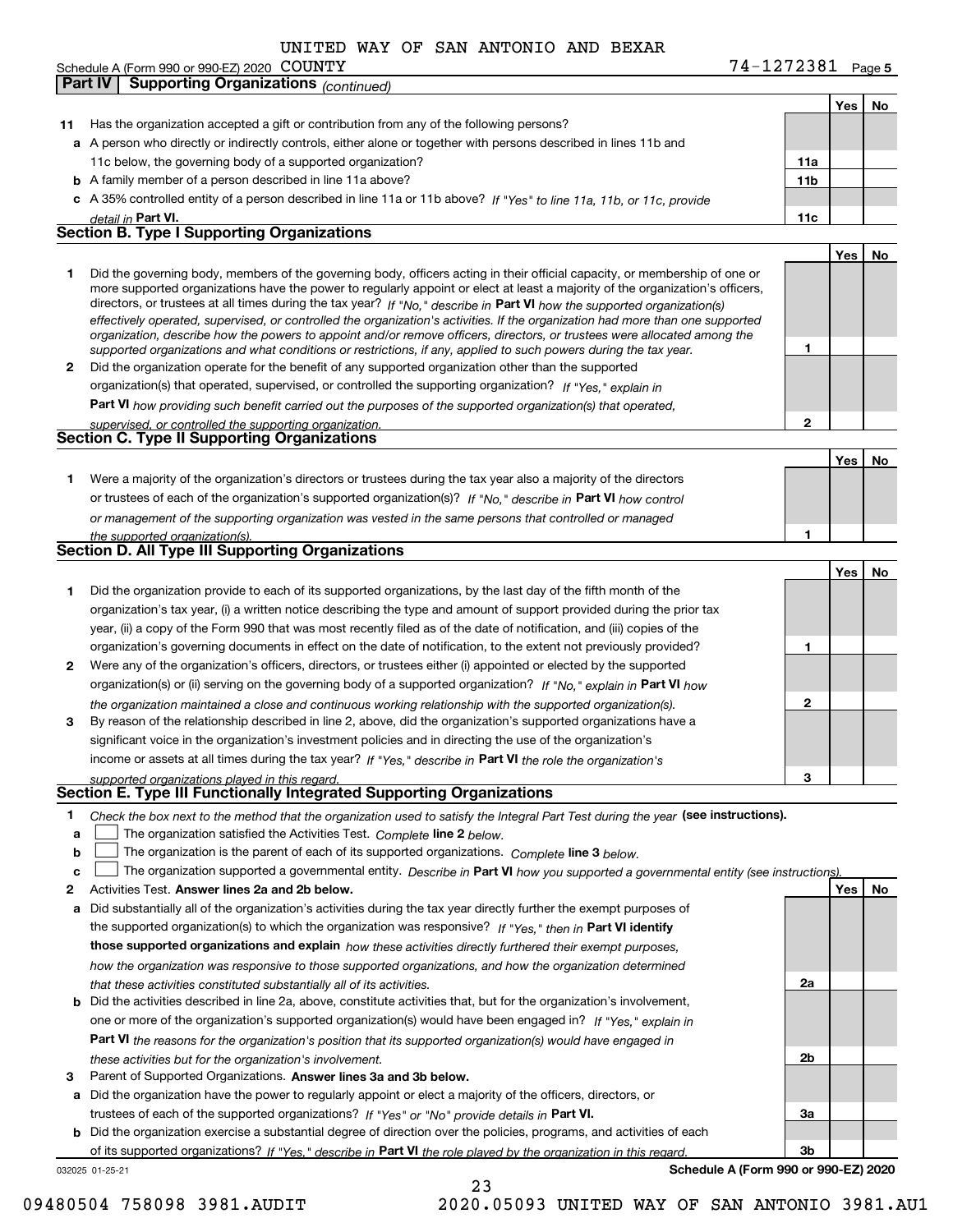|                                             |  |  | UNITED WAY OF SAN ANTONIO AND BEXAR |  |
|---------------------------------------------|--|--|-------------------------------------|--|
| Schedule A (Form 990 or 990-EZ) 2020 COUNTY |  |  |                                     |  |

**6**COUNTY 74-1272381

| Part V       | Type III Non-Functionally Integrated 509(a)(3) Supporting Organizations                                                                        |                |                |                                |
|--------------|------------------------------------------------------------------------------------------------------------------------------------------------|----------------|----------------|--------------------------------|
| 1            | Check here if the organization satisfied the Integral Part Test as a qualifying trust on Nov. 20, 1970 (explain in Part VI). See instructions. |                |                |                                |
|              | All other Type III non-functionally integrated supporting organizations must complete Sections A through E.                                    |                |                |                                |
|              | Section A - Adjusted Net Income                                                                                                                |                | (A) Prior Year | (B) Current Year<br>(optional) |
| 1            | Net short-term capital gain                                                                                                                    | 1              |                |                                |
| $\mathbf{2}$ | Recoveries of prior-year distributions                                                                                                         | $\mathbf{2}$   |                |                                |
| 3            | Other gross income (see instructions)                                                                                                          | 3              |                |                                |
| 4            | Add lines 1 through 3.                                                                                                                         | 4              |                |                                |
| 5            | Depreciation and depletion                                                                                                                     | 5              |                |                                |
| 6            | Portion of operating expenses paid or incurred for production or                                                                               |                |                |                                |
|              | collection of gross income or for management, conservation, or                                                                                 |                |                |                                |
|              | maintenance of property held for production of income (see instructions)                                                                       | 6              |                |                                |
| 7            | Other expenses (see instructions)                                                                                                              | $\overline{7}$ |                |                                |
| 8            | Adjusted Net Income (subtract lines 5, 6, and 7 from line 4)                                                                                   | 8              |                |                                |
|              | <b>Section B - Minimum Asset Amount</b>                                                                                                        |                | (A) Prior Year | (B) Current Year<br>(optional) |
| 1            | Aggregate fair market value of all non-exempt-use assets (see                                                                                  |                |                |                                |
|              | instructions for short tax year or assets held for part of year):                                                                              |                |                |                                |
|              | <b>a</b> Average monthly value of securities                                                                                                   | 1a             |                |                                |
|              | <b>b</b> Average monthly cash balances                                                                                                         | 1 <sub>b</sub> |                |                                |
|              | c Fair market value of other non-exempt-use assets                                                                                             | 1c             |                |                                |
|              | d Total (add lines 1a, 1b, and 1c)                                                                                                             | 1d             |                |                                |
|              | e Discount claimed for blockage or other factors                                                                                               |                |                |                                |
|              | (explain in detail in Part VI):                                                                                                                |                |                |                                |
| $\mathbf{2}$ | Acquisition indebtedness applicable to non-exempt-use assets                                                                                   | $\mathbf{2}$   |                |                                |
| 3            | Subtract line 2 from line 1d.                                                                                                                  | 3              |                |                                |
| 4            | Cash deemed held for exempt use. Enter 0.015 of line 3 (for greater amount,                                                                    |                |                |                                |
|              | see instructions).                                                                                                                             | 4              |                |                                |
| 5            | Net value of non-exempt-use assets (subtract line 4 from line 3)                                                                               | 5              |                |                                |
| 6            | Multiply line 5 by 0.035.                                                                                                                      | 6              |                |                                |
| 7            | Recoveries of prior-year distributions                                                                                                         | $\overline{7}$ |                |                                |
| 8            | Minimum Asset Amount (add line 7 to line 6)                                                                                                    | 8              |                |                                |
|              | <b>Section C - Distributable Amount</b>                                                                                                        |                |                | <b>Current Year</b>            |
| 1            | Adjusted net income for prior year (from Section A, line 8, column A)                                                                          | 1              |                |                                |
| 2            | Enter 0.85 of line 1.                                                                                                                          | $\overline{2}$ |                |                                |
| З            | Minimum asset amount for prior year (from Section B, line 8, column A)                                                                         | 3              |                |                                |
| 4            | Enter greater of line 2 or line 3.                                                                                                             | 4              |                |                                |
| 5            | Income tax imposed in prior year                                                                                                               | 5              |                |                                |
| 6            | <b>Distributable Amount.</b> Subtract line 5 from line 4, unless subject to                                                                    |                |                |                                |
|              | emergency temporary reduction (see instructions).                                                                                              | 6              |                |                                |

**7**Check here if the current year is the organization's first as a non-functionally integrated Type III supporting organization (see instructions).

**Schedule A (Form 990 or 990-EZ) 2020**

032026 01-25-21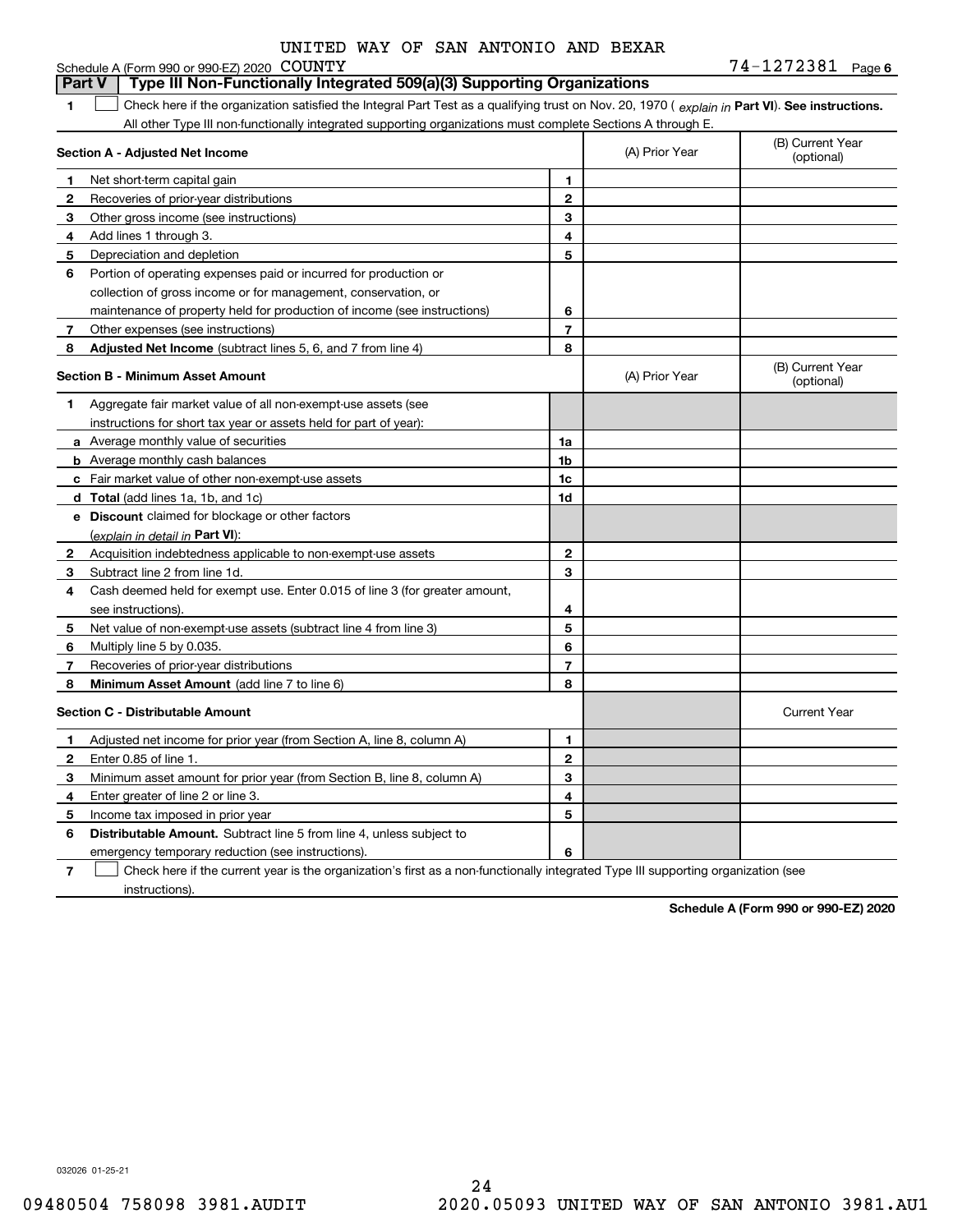|               | Schedule A (Form 990 or 990-EZ) 2020 COUNTY                                                |                                    |                                               |        | 74-1272381 Page 7                                |  |
|---------------|--------------------------------------------------------------------------------------------|------------------------------------|-----------------------------------------------|--------|--------------------------------------------------|--|
| <b>Part V</b> | Type III Non-Functionally Integrated 509(a)(3) Supporting Organizations                    |                                    | (continued)                                   |        |                                                  |  |
|               | <b>Section D - Distributions</b>                                                           |                                    |                                               |        | <b>Current Year</b>                              |  |
| 1             | Amounts paid to supported organizations to accomplish exempt purposes                      |                                    |                                               | 1      |                                                  |  |
| 2             | Amounts paid to perform activity that directly furthers exempt purposes of supported       |                                    |                                               |        |                                                  |  |
|               | organizations, in excess of income from activity                                           |                                    | $\mathbf{2}$                                  |        |                                                  |  |
| 3             | Administrative expenses paid to accomplish exempt purposes of supported organizations      |                                    |                                               | 3      |                                                  |  |
| 4             | Amounts paid to acquire exempt-use assets                                                  |                                    |                                               | 4      |                                                  |  |
| 5             | Qualified set-aside amounts (prior IRS approval required - provide details in Part VI)     |                                    |                                               | 5      |                                                  |  |
| 6             | Other distributions ( <i>describe in</i> Part VI). See instructions.                       |                                    |                                               | 6<br>7 |                                                  |  |
| 7             | Total annual distributions. Add lines 1 through 6.                                         |                                    |                                               |        |                                                  |  |
| 8             | Distributions to attentive supported organizations to which the organization is responsive |                                    |                                               |        |                                                  |  |
|               | (provide details in Part VI). See instructions.                                            |                                    |                                               | 8<br>9 |                                                  |  |
| 9             | Distributable amount for 2020 from Section C, line 6                                       |                                    |                                               | 10     |                                                  |  |
| 10            | Line 8 amount divided by line 9 amount                                                     |                                    |                                               |        |                                                  |  |
|               | <b>Section E - Distribution Allocations</b> (see instructions)                             | (i)<br><b>Excess Distributions</b> | (ii)<br><b>Underdistributions</b><br>Pre-2020 |        | (iii)<br><b>Distributable</b><br>Amount for 2020 |  |
| 1             | Distributable amount for 2020 from Section C, line 6                                       |                                    |                                               |        |                                                  |  |
| 2             | Underdistributions, if any, for years prior to 2020 (reason-                               |                                    |                                               |        |                                                  |  |
|               | able cause required - explain in Part VI). See instructions.                               |                                    |                                               |        |                                                  |  |
| 3             | Excess distributions carryover, if any, to 2020                                            |                                    |                                               |        |                                                  |  |
|               | <b>a</b> From 2015                                                                         |                                    |                                               |        |                                                  |  |
|               | $b$ From 2016                                                                              |                                    |                                               |        |                                                  |  |
|               | c From 2017                                                                                |                                    |                                               |        |                                                  |  |
|               | d From 2018                                                                                |                                    |                                               |        |                                                  |  |
|               | e From 2019                                                                                |                                    |                                               |        |                                                  |  |
|               | f Total of lines 3a through 3e                                                             |                                    |                                               |        |                                                  |  |
|               | g Applied to underdistributions of prior years                                             |                                    |                                               |        |                                                  |  |
|               | <b>h</b> Applied to 2020 distributable amount                                              |                                    |                                               |        |                                                  |  |
|               | Carryover from 2015 not applied (see instructions)                                         |                                    |                                               |        |                                                  |  |
|               | Remainder. Subtract lines 3g, 3h, and 3i from line 3f.                                     |                                    |                                               |        |                                                  |  |
| 4             | Distributions for 2020 from Section D.                                                     |                                    |                                               |        |                                                  |  |
|               | line $7:$                                                                                  |                                    |                                               |        |                                                  |  |
|               | a Applied to underdistributions of prior years                                             |                                    |                                               |        |                                                  |  |
|               | <b>b</b> Applied to 2020 distributable amount                                              |                                    |                                               |        |                                                  |  |
|               | c Remainder. Subtract lines 4a and 4b from line 4.                                         |                                    |                                               |        |                                                  |  |
|               | Remaining underdistributions for years prior to 2020, if                                   |                                    |                                               |        |                                                  |  |
|               | any. Subtract lines 3g and 4a from line 2. For result greater                              |                                    |                                               |        |                                                  |  |
|               | than zero, explain in Part VI. See instructions.                                           |                                    |                                               |        |                                                  |  |
| 6             | Remaining underdistributions for 2020. Subtract lines 3h                                   |                                    |                                               |        |                                                  |  |
|               | and 4b from line 1. For result greater than zero, explain in                               |                                    |                                               |        |                                                  |  |
|               | <b>Part VI.</b> See instructions.                                                          |                                    |                                               |        |                                                  |  |
| 7             | Excess distributions carryover to 2021. Add lines 3j                                       |                                    |                                               |        |                                                  |  |
|               | and 4c.                                                                                    |                                    |                                               |        |                                                  |  |
| 8             | Breakdown of line 7:                                                                       |                                    |                                               |        |                                                  |  |
|               | a Excess from 2016                                                                         |                                    |                                               |        |                                                  |  |
|               | <b>b</b> Excess from 2017                                                                  |                                    |                                               |        |                                                  |  |
|               | c Excess from 2018                                                                         |                                    |                                               |        |                                                  |  |
|               | d Excess from 2019                                                                         |                                    |                                               |        |                                                  |  |
|               | e Excess from 2020                                                                         |                                    |                                               |        |                                                  |  |

**Schedule A (Form 990 or 990-EZ) 2020**

032027 01-25-21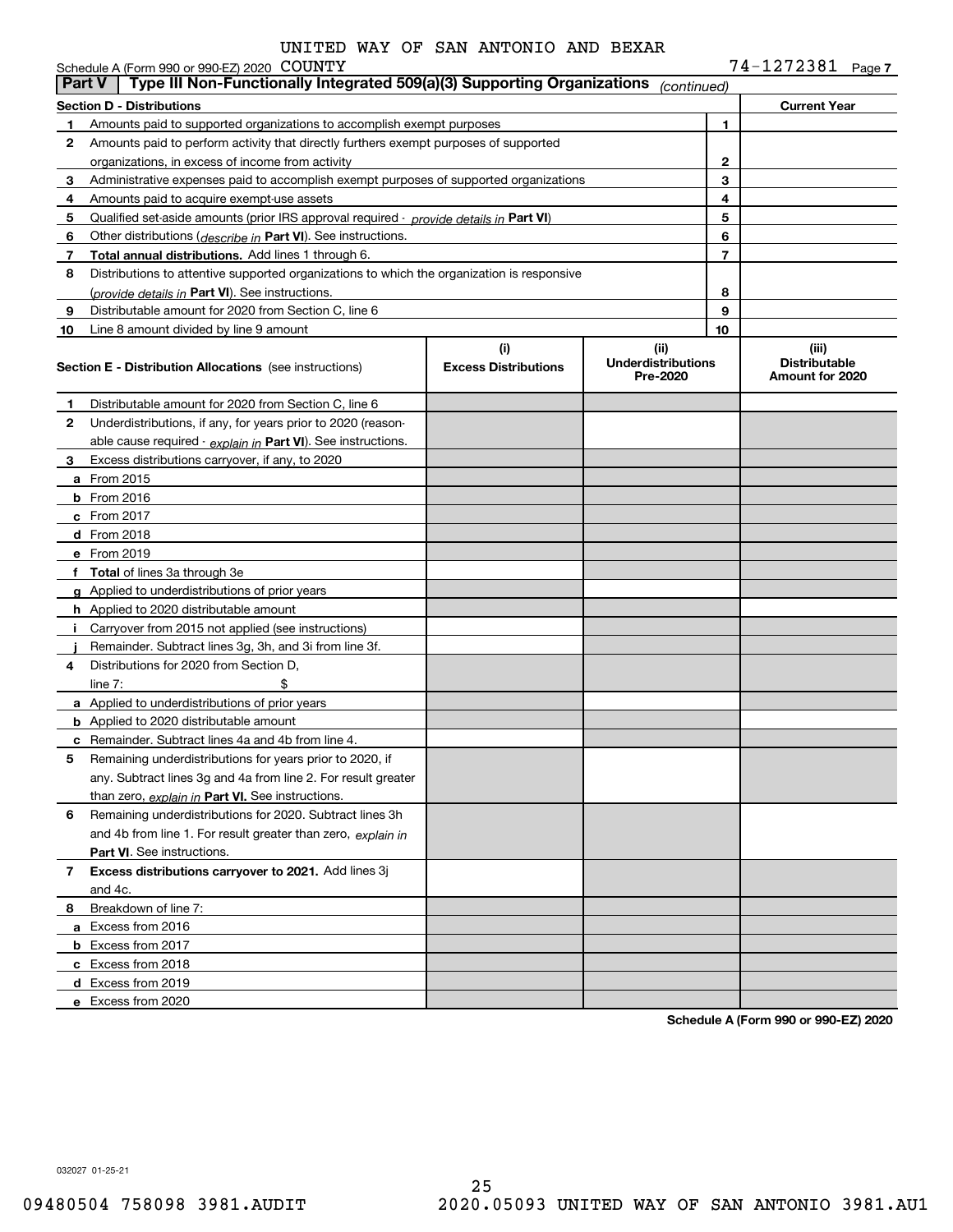|                 |                                                                                                                                                                                                                                                                                                                                                                                                                                                                                                                                                                                             |  |  |  |    |  | UNITED WAY OF SAN ANTONIO AND BEXAR |  |                                      |  |
|-----------------|---------------------------------------------------------------------------------------------------------------------------------------------------------------------------------------------------------------------------------------------------------------------------------------------------------------------------------------------------------------------------------------------------------------------------------------------------------------------------------------------------------------------------------------------------------------------------------------------|--|--|--|----|--|-------------------------------------|--|--------------------------------------|--|
|                 | Schedule A (Form 990 or 990-EZ) 2020 COUNTY                                                                                                                                                                                                                                                                                                                                                                                                                                                                                                                                                 |  |  |  |    |  |                                     |  | 74-1272381 Page 8                    |  |
| <b>Part VI</b>  | Supplemental Information. Provide the explanations required by Part II, line 10; Part II, line 17a or 17b; Part III, line 12;<br>Part IV, Section A, lines 1, 2, 3b, 3c, 4b, 4c, 5a, 6, 9a, 9b, 9c, 11a, 11b, and 11c; Part IV, Section B, lines 1 and 2; Part IV, Section C,<br>line 1; Part IV, Section D, lines 2 and 3; Part IV, Section E, lines 1c, 2a, 2b, 3a, and 3b; Part V, line 1; Part V, Section B, line 1e; Part V,<br>Section D, lines 5, 6, and 8; and Part V, Section E, lines 2, 5, and 6. Also complete this part for any additional information.<br>(See instructions.) |  |  |  |    |  |                                     |  |                                      |  |
|                 |                                                                                                                                                                                                                                                                                                                                                                                                                                                                                                                                                                                             |  |  |  |    |  |                                     |  |                                      |  |
|                 |                                                                                                                                                                                                                                                                                                                                                                                                                                                                                                                                                                                             |  |  |  |    |  |                                     |  |                                      |  |
|                 |                                                                                                                                                                                                                                                                                                                                                                                                                                                                                                                                                                                             |  |  |  |    |  |                                     |  |                                      |  |
|                 |                                                                                                                                                                                                                                                                                                                                                                                                                                                                                                                                                                                             |  |  |  |    |  |                                     |  |                                      |  |
|                 |                                                                                                                                                                                                                                                                                                                                                                                                                                                                                                                                                                                             |  |  |  |    |  |                                     |  |                                      |  |
|                 |                                                                                                                                                                                                                                                                                                                                                                                                                                                                                                                                                                                             |  |  |  |    |  |                                     |  |                                      |  |
|                 |                                                                                                                                                                                                                                                                                                                                                                                                                                                                                                                                                                                             |  |  |  |    |  |                                     |  |                                      |  |
|                 |                                                                                                                                                                                                                                                                                                                                                                                                                                                                                                                                                                                             |  |  |  |    |  |                                     |  |                                      |  |
|                 |                                                                                                                                                                                                                                                                                                                                                                                                                                                                                                                                                                                             |  |  |  |    |  |                                     |  |                                      |  |
|                 |                                                                                                                                                                                                                                                                                                                                                                                                                                                                                                                                                                                             |  |  |  |    |  |                                     |  |                                      |  |
|                 |                                                                                                                                                                                                                                                                                                                                                                                                                                                                                                                                                                                             |  |  |  |    |  |                                     |  |                                      |  |
|                 |                                                                                                                                                                                                                                                                                                                                                                                                                                                                                                                                                                                             |  |  |  |    |  |                                     |  |                                      |  |
|                 |                                                                                                                                                                                                                                                                                                                                                                                                                                                                                                                                                                                             |  |  |  |    |  |                                     |  |                                      |  |
|                 |                                                                                                                                                                                                                                                                                                                                                                                                                                                                                                                                                                                             |  |  |  |    |  |                                     |  |                                      |  |
|                 |                                                                                                                                                                                                                                                                                                                                                                                                                                                                                                                                                                                             |  |  |  |    |  |                                     |  |                                      |  |
|                 |                                                                                                                                                                                                                                                                                                                                                                                                                                                                                                                                                                                             |  |  |  |    |  |                                     |  |                                      |  |
|                 |                                                                                                                                                                                                                                                                                                                                                                                                                                                                                                                                                                                             |  |  |  |    |  |                                     |  |                                      |  |
|                 |                                                                                                                                                                                                                                                                                                                                                                                                                                                                                                                                                                                             |  |  |  |    |  |                                     |  |                                      |  |
|                 |                                                                                                                                                                                                                                                                                                                                                                                                                                                                                                                                                                                             |  |  |  |    |  |                                     |  |                                      |  |
|                 |                                                                                                                                                                                                                                                                                                                                                                                                                                                                                                                                                                                             |  |  |  |    |  |                                     |  |                                      |  |
|                 |                                                                                                                                                                                                                                                                                                                                                                                                                                                                                                                                                                                             |  |  |  |    |  |                                     |  |                                      |  |
|                 |                                                                                                                                                                                                                                                                                                                                                                                                                                                                                                                                                                                             |  |  |  |    |  |                                     |  |                                      |  |
|                 |                                                                                                                                                                                                                                                                                                                                                                                                                                                                                                                                                                                             |  |  |  |    |  |                                     |  |                                      |  |
|                 |                                                                                                                                                                                                                                                                                                                                                                                                                                                                                                                                                                                             |  |  |  |    |  |                                     |  |                                      |  |
|                 |                                                                                                                                                                                                                                                                                                                                                                                                                                                                                                                                                                                             |  |  |  |    |  |                                     |  |                                      |  |
|                 |                                                                                                                                                                                                                                                                                                                                                                                                                                                                                                                                                                                             |  |  |  |    |  |                                     |  |                                      |  |
|                 |                                                                                                                                                                                                                                                                                                                                                                                                                                                                                                                                                                                             |  |  |  |    |  |                                     |  |                                      |  |
|                 |                                                                                                                                                                                                                                                                                                                                                                                                                                                                                                                                                                                             |  |  |  |    |  |                                     |  |                                      |  |
|                 |                                                                                                                                                                                                                                                                                                                                                                                                                                                                                                                                                                                             |  |  |  |    |  |                                     |  |                                      |  |
|                 |                                                                                                                                                                                                                                                                                                                                                                                                                                                                                                                                                                                             |  |  |  |    |  |                                     |  |                                      |  |
| 032028 01-25-21 |                                                                                                                                                                                                                                                                                                                                                                                                                                                                                                                                                                                             |  |  |  |    |  |                                     |  | Schedule A (Form 990 or 990-EZ) 2020 |  |
|                 |                                                                                                                                                                                                                                                                                                                                                                                                                                                                                                                                                                                             |  |  |  | 26 |  |                                     |  |                                      |  |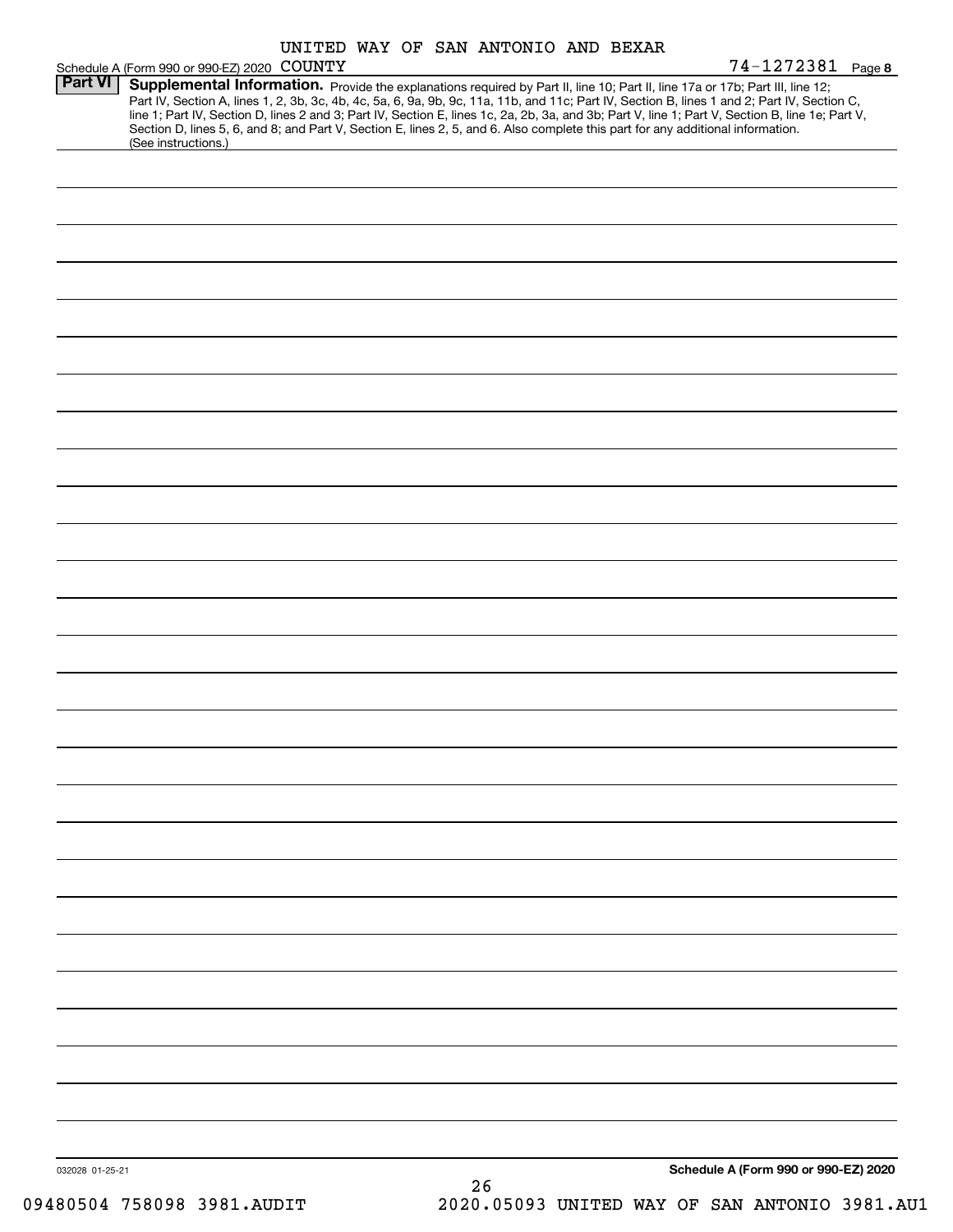Department of the Treasury **(Form 990, 990-EZ, or 990-PF)**

#### Internal Revenue Service

## **Schedule B Schedule of Contributors**

**| Attach to Form 990, Form 990-EZ, or Form 990-PF. | Go to www.irs.gov/Form990 for the latest information.** OMB No. 1545-0047

| ı | ı<br>I | s |  |
|---|--------|---|--|
|   |        |   |  |

| Internal Revenue Service       |                                                                                                                                                                                                                                                                                                                                                                                                                                                                                                           |                                                     |
|--------------------------------|-----------------------------------------------------------------------------------------------------------------------------------------------------------------------------------------------------------------------------------------------------------------------------------------------------------------------------------------------------------------------------------------------------------------------------------------------------------------------------------------------------------|-----------------------------------------------------|
| Name of the organization       | UNITED WAY OF SAN ANTONIO AND BEXAR<br><b>COUNTY</b>                                                                                                                                                                                                                                                                                                                                                                                                                                                      | <b>Employer identification number</b><br>74-1272381 |
| Organization type (check one): |                                                                                                                                                                                                                                                                                                                                                                                                                                                                                                           |                                                     |
| Filers of:                     | Section:                                                                                                                                                                                                                                                                                                                                                                                                                                                                                                  |                                                     |
| Form 990 or 990-EZ             | $\lfloor x \rfloor$<br>501(c)( $\overline{3}$ ) (enter number) organization                                                                                                                                                                                                                                                                                                                                                                                                                               |                                                     |
|                                | $4947(a)(1)$ nonexempt charitable trust <b>not</b> treated as a private foundation                                                                                                                                                                                                                                                                                                                                                                                                                        |                                                     |
|                                | 527 political organization                                                                                                                                                                                                                                                                                                                                                                                                                                                                                |                                                     |
| Form 990-PF                    | 501(c)(3) exempt private foundation                                                                                                                                                                                                                                                                                                                                                                                                                                                                       |                                                     |
|                                | 4947(a)(1) nonexempt charitable trust treated as a private foundation                                                                                                                                                                                                                                                                                                                                                                                                                                     |                                                     |
|                                | 501(c)(3) taxable private foundation                                                                                                                                                                                                                                                                                                                                                                                                                                                                      |                                                     |
|                                | Check if your organization is covered by the General Rule or a Special Rule.<br>Note: Only a section 501(c)(7), (8), or (10) organization can check boxes for both the General Rule and a Special Rule. See instructions.                                                                                                                                                                                                                                                                                 |                                                     |
| <b>General Rule</b>            |                                                                                                                                                                                                                                                                                                                                                                                                                                                                                                           |                                                     |
|                                | For an organization filing Form 990, 990-EZ, or 990-PF that received, during the year, contributions totaling \$5,000 or more (in money or<br>property) from any one contributor. Complete Parts I and II. See instructions for determining a contributor's total contributions.                                                                                                                                                                                                                          |                                                     |
| <b>Special Rules</b>           |                                                                                                                                                                                                                                                                                                                                                                                                                                                                                                           |                                                     |
| X                              | For an organization described in section 501(c)(3) filing Form 990 or 990-EZ that met the 33 1/3% support test of the regulations under<br>sections 509(a)(1) and 170(b)(1)(A)(vi), that checked Schedule A (Form 990 or 990-EZ), Part II, line 13, 16a, or 16b, and that received from<br>any one contributor, during the year, total contributions of the greater of (1) \$5,000; or (2) 2% of the amount on (i) Form 990, Part VIII, line 1h;<br>or (ii) Form 990-EZ, line 1. Complete Parts I and II. |                                                     |

For an organization described in section 501(c)(7), (8), or (10) filing Form 990 or 990-EZ that received from any one contributor, during the year, total contributions of more than \$1,000 exclusively for religious, charitable, scientific, literary, or educational purposes, or for the prevention of cruelty to children or animals. Complete Parts I (entering "N/A" in column (b) instead of the contributor name and address), II, and III.

purpose. Don't complete any of the parts unless the **General Rule** applies to this organization because it received *nonexclusively* year, contributions <sub>exclusively</sub> for religious, charitable, etc., purposes, but no such contributions totaled more than \$1,000. If this box is checked, enter here the total contributions that were received during the year for an  $\;$ exclusively religious, charitable, etc., For an organization described in section 501(c)(7), (8), or (10) filing Form 990 or 990-EZ that received from any one contributor, during the religious, charitable, etc., contributions totaling \$5,000 or more during the year  $~$   $~$   $~$   $~$   $~$   $~$   $\sim$   $~$   $\bullet$   $~$   $\sim$   $~$  $\mathcal{L}^{\text{max}}$ 

**Caution:**  An organization that isn't covered by the General Rule and/or the Special Rules doesn't file Schedule B (Form 990, 990-EZ, or 990-PF),  **must** but it answer "No" on Part IV, line 2, of its Form 990; or check the box on line H of its Form 990-EZ or on its Form 990-PF, Part I, line 2, to certify that it doesn't meet the filing requirements of Schedule B (Form 990, 990-EZ, or 990-PF).

**For Paperwork Reduction Act Notice, see the instructions for Form 990, 990-EZ, or 990-PF. Schedule B (Form 990, 990-EZ, or 990-PF) (2020)** LHA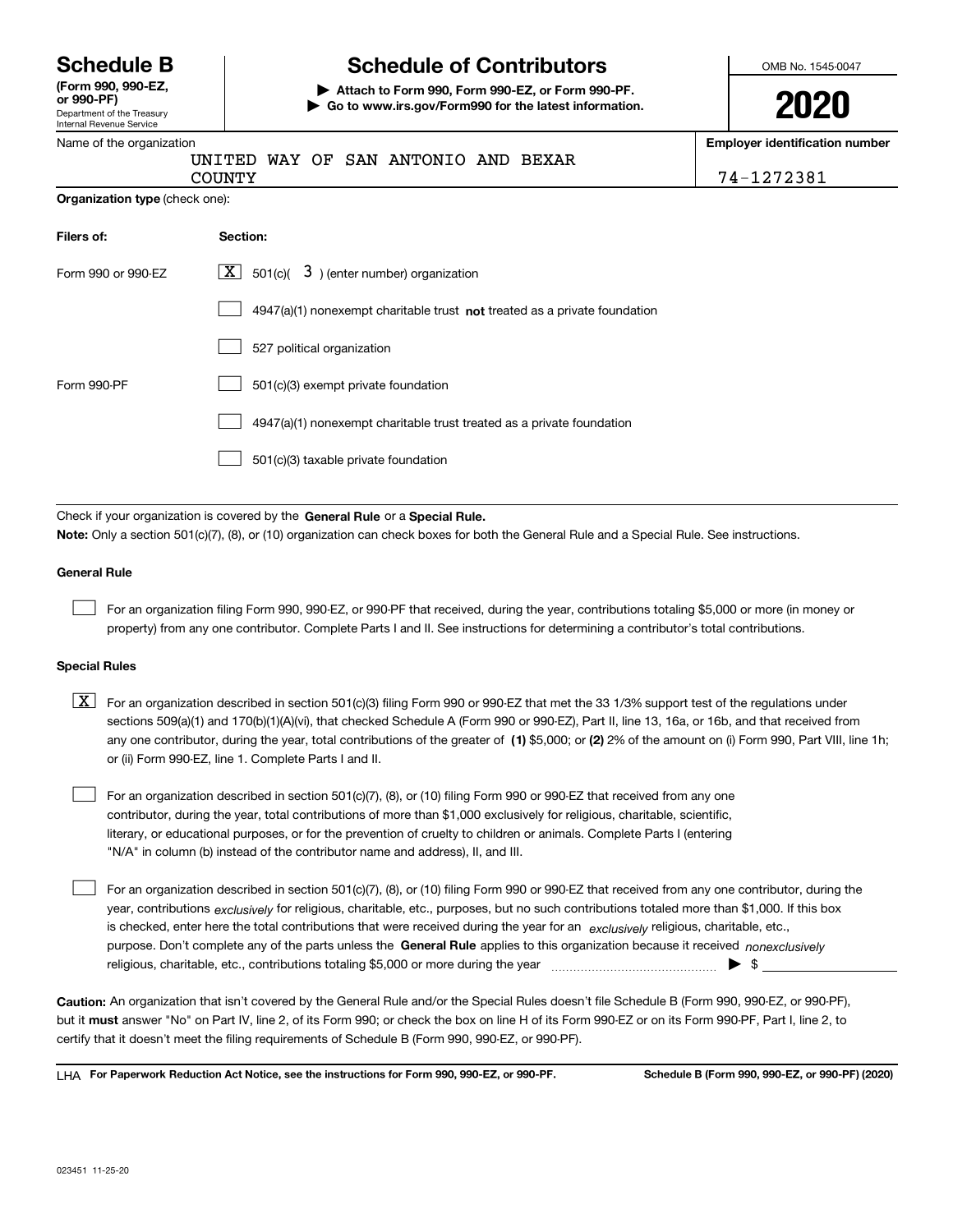#### Schedule B (Form 990, 990-EZ, or 990-PF) (2020) **Page 2** Page 2

|                | Schedule B (Form 990, 990-EZ, or 990-PF) (2020)                                                       |                                   | Page 2                                                                                                      |
|----------------|-------------------------------------------------------------------------------------------------------|-----------------------------------|-------------------------------------------------------------------------------------------------------------|
| <b>COUNTY</b>  | Name of organization<br>UNITED WAY OF SAN ANTONIO AND BEXAR                                           |                                   | <b>Employer identification number</b><br>74-1272381                                                         |
| Part I         | <b>Contributors</b> (see instructions). Use duplicate copies of Part I if additional space is needed. |                                   |                                                                                                             |
| (a)<br>No.     | (b)<br>Name, address, and ZIP + 4<br>TEXAS DEPARTMENT OF FAMILY AND                                   | (c)<br><b>Total contributions</b> | (d)<br>Type of contribution                                                                                 |
| 1              | PROTECTIVE SERVICES<br>701 W. 51ST STREET                                                             | 3,625,767.<br>$\frac{1}{2}$       | $\mathbf{X}$<br>Person<br>Payroll<br>Noncash<br>(Complete Part II for<br>noncash contributions.)            |
|                | AUSTIN, TX 78751                                                                                      |                                   |                                                                                                             |
| (a)<br>No.     | (b)<br>Name, address, and ZIP + 4                                                                     | (c)<br><b>Total contributions</b> | (d)<br>Type of contribution                                                                                 |
| $\overline{a}$ | NATIONAL PHILANTHROPIC TRUST<br>165 TOWNSHIP LINE ROAD, SUITE 200<br>JENKINTOWN, PA 19046             | 20,000,000.<br>\$                 | $\overline{\mathbf{X}}$<br>Person<br>Payroll<br>Noncash<br>(Complete Part II for<br>noncash contributions.) |
| (a)<br>No.     | (b)<br>Name, address, and ZIP + 4                                                                     | (c)<br><b>Total contributions</b> | (d)<br>Type of contribution                                                                                 |
| 3              | VALERO ENERGY FOUNDATION<br><b>VALERO WAY</b><br>1<br>SAN ANTONIO, TX 78249                           | 2,000,000.<br>\$                  | $\overline{\mathbf{X}}$<br>Person<br>Payroll<br>Noncash<br>(Complete Part II for<br>noncash contributions.) |
| (a)<br>No.     | (b)<br>Name, address, and ZIP + 4                                                                     | (c)<br><b>Total contributions</b> | (d)<br>Type of contribution                                                                                 |
| 4              | <b>USAA FOUNDATION</b><br>9800 FREDERICKSBURG ROAD<br>SAN ANTONIO, TX 78288                           | 1,700,000.<br>\$                  | $\mathbf{X}$<br>Person<br>Payroll<br>Noncash<br>(Complete Part II for<br>noncash contributions.)            |
| (a)<br>No.     | (b)<br>Name, address, and ZIP + 4                                                                     | (c)<br><b>Total contributions</b> | (d)<br>Type of contribution                                                                                 |
|                |                                                                                                       | \$                                | Person<br>Payroll<br><b>Noncash</b><br>(Complete Part II for<br>noncash contributions.)                     |
| (a)<br>No.     | (b)<br>Name, address, and ZIP + 4                                                                     | (c)<br><b>Total contributions</b> | (d)<br>Type of contribution                                                                                 |
|                |                                                                                                       | \$                                | Person<br>Payroll<br>Noncash<br>(Complete Part II for<br>noncash contributions.)                            |

023452 11-25-20 **Schedule B (Form 990, 990-EZ, or 990-PF) (2020)**

09480504 758098 3981.AUDIT 2020.05093 UNITED WAY OF SAN ANTONIO 3981.AU1

28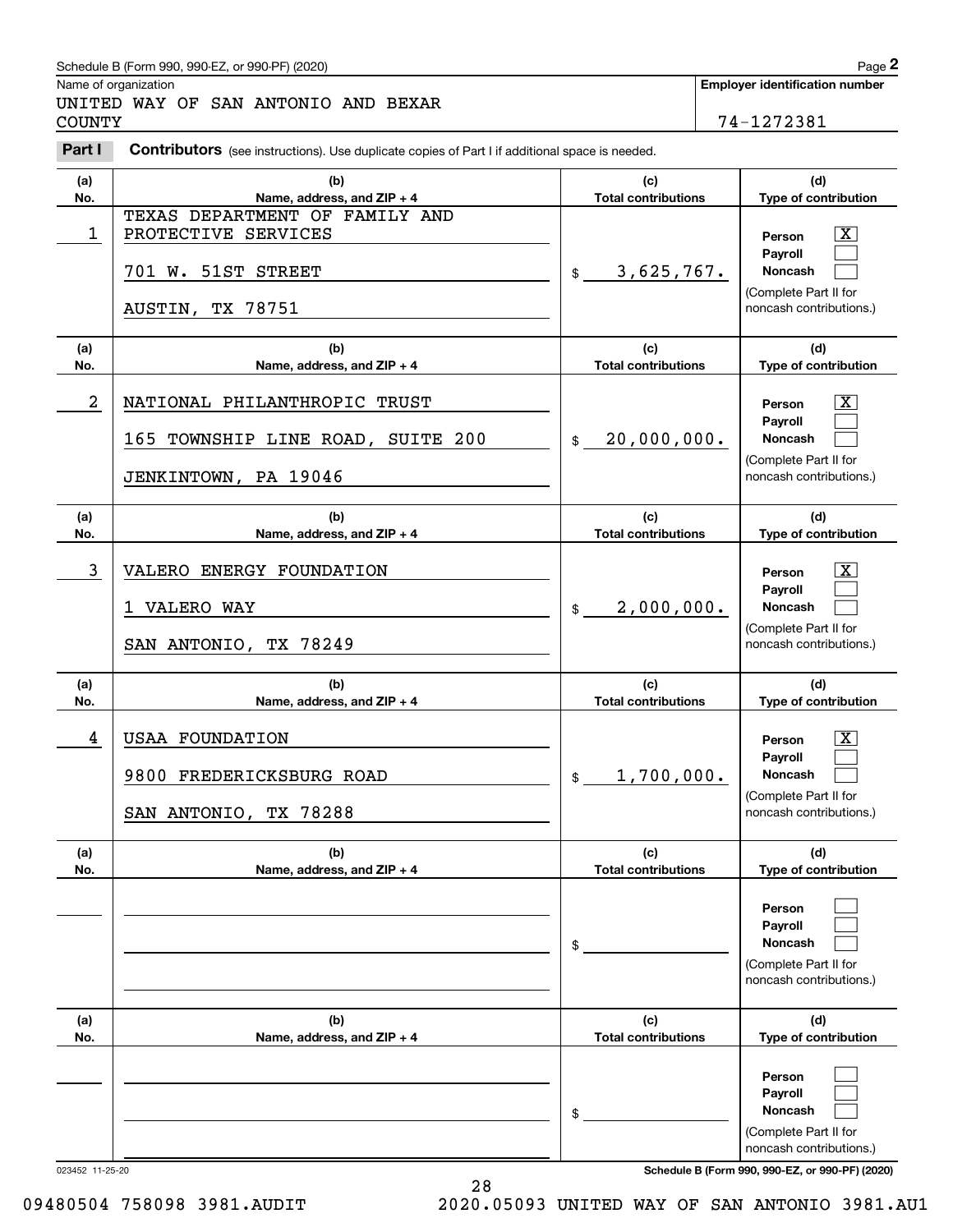|                      | Schedule B (Form 990, 990-EZ, or 990-PF) (2020)                                                     |                                          | Page $3$                                        |
|----------------------|-----------------------------------------------------------------------------------------------------|------------------------------------------|-------------------------------------------------|
| Name of organization |                                                                                                     |                                          | <b>Employer identification number</b>           |
| <b>COUNTY</b>        | UNITED WAY OF SAN ANTONIO AND BEXAR                                                                 |                                          | 74-1272381                                      |
| Part II              | Noncash Property (see instructions). Use duplicate copies of Part II if additional space is needed. |                                          |                                                 |
| (a)                  |                                                                                                     |                                          |                                                 |
| No.                  | (b)                                                                                                 | (c)                                      | (d)                                             |
| from                 | Description of noncash property given                                                               | FMV (or estimate)<br>(See instructions.) | Date received                                   |
| Part I               |                                                                                                     |                                          |                                                 |
|                      |                                                                                                     |                                          |                                                 |
|                      |                                                                                                     |                                          |                                                 |
|                      |                                                                                                     | \$                                       |                                                 |
|                      |                                                                                                     |                                          |                                                 |
| (a)                  |                                                                                                     |                                          |                                                 |
| No.                  | (b)                                                                                                 | (c)<br>FMV (or estimate)                 | (d)                                             |
| from<br>Part I       | Description of noncash property given                                                               | (See instructions.)                      | Date received                                   |
|                      |                                                                                                     |                                          |                                                 |
|                      |                                                                                                     |                                          |                                                 |
|                      |                                                                                                     |                                          |                                                 |
|                      |                                                                                                     | \$                                       |                                                 |
|                      |                                                                                                     |                                          |                                                 |
| (a)                  |                                                                                                     | (c)                                      |                                                 |
| No.<br>from          | (b)<br>Description of noncash property given                                                        | FMV (or estimate)                        | (d)<br>Date received                            |
| Part I               |                                                                                                     | (See instructions.)                      |                                                 |
|                      |                                                                                                     |                                          |                                                 |
|                      |                                                                                                     |                                          |                                                 |
|                      |                                                                                                     |                                          |                                                 |
|                      |                                                                                                     | \$                                       |                                                 |
| (a)                  |                                                                                                     |                                          |                                                 |
| No.                  | (b)                                                                                                 | (c)<br>FMV (or estimate)                 | (d)                                             |
| from                 | Description of noncash property given                                                               | (See instructions.)                      | Date received                                   |
| Part I               |                                                                                                     |                                          |                                                 |
|                      |                                                                                                     |                                          |                                                 |
|                      |                                                                                                     |                                          |                                                 |
|                      |                                                                                                     | \$                                       |                                                 |
|                      |                                                                                                     |                                          |                                                 |
| (a)                  |                                                                                                     | (c)                                      |                                                 |
| No.<br>from          | (b)                                                                                                 | FMV (or estimate)                        | (d)                                             |
| Part I               | Description of noncash property given                                                               | (See instructions.)                      | Date received                                   |
|                      |                                                                                                     |                                          |                                                 |
|                      |                                                                                                     |                                          |                                                 |
|                      |                                                                                                     |                                          |                                                 |
|                      |                                                                                                     | \$                                       |                                                 |
| (a)                  |                                                                                                     |                                          |                                                 |
| No.                  | (b)                                                                                                 | (c)                                      | (d)                                             |
| from                 | Description of noncash property given                                                               | FMV (or estimate)<br>(See instructions.) | Date received                                   |
| Part I               |                                                                                                     |                                          |                                                 |
|                      |                                                                                                     |                                          |                                                 |
|                      |                                                                                                     |                                          |                                                 |
|                      |                                                                                                     | \$                                       |                                                 |
| 023453 11-25-20      |                                                                                                     |                                          | Schedule B (Form 990, 990-EZ, or 990-PF) (2020) |

<sup>29</sup>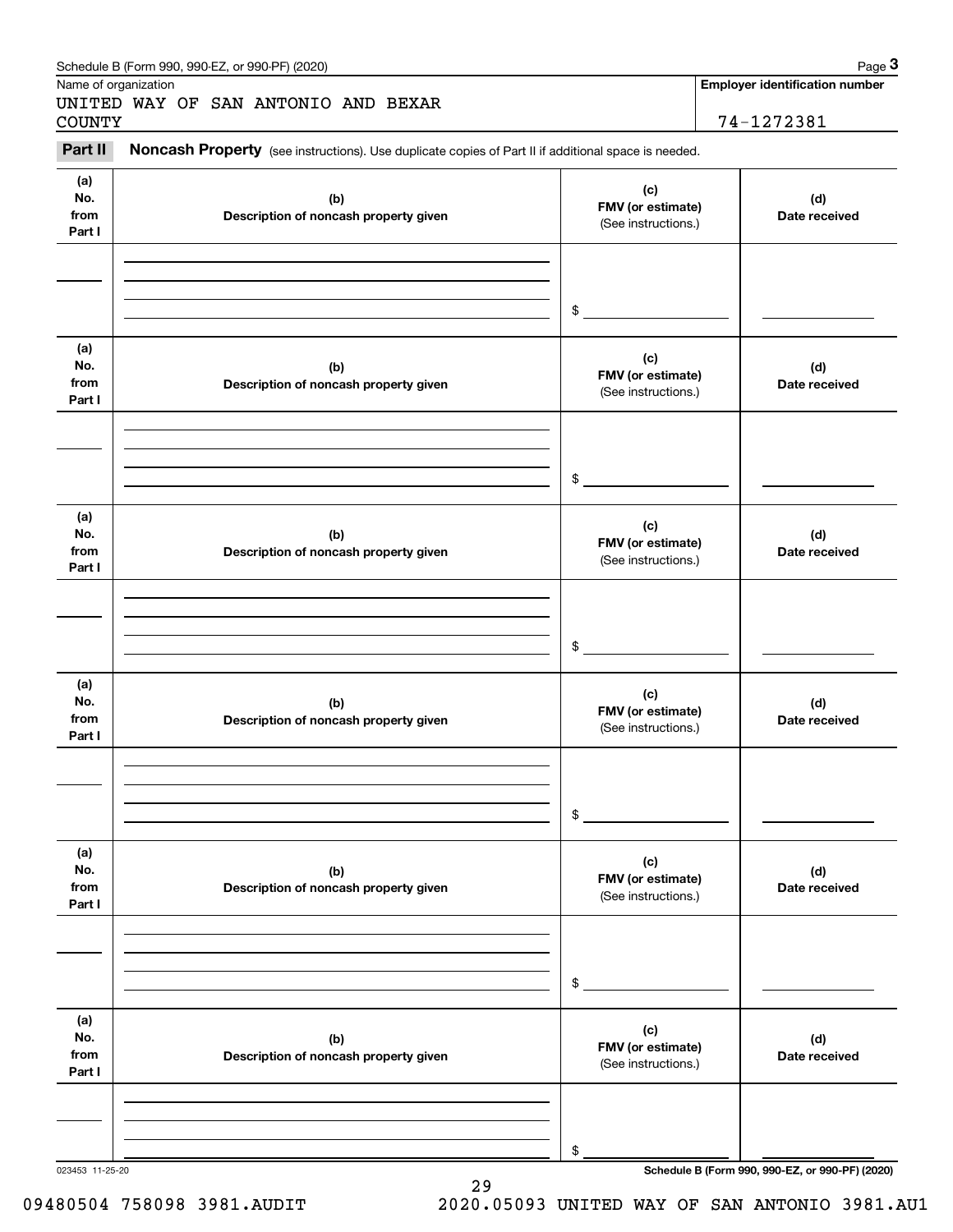| Schedule B (Form 990, 990-EZ, or 990-PF) (2020) | Page |
|-------------------------------------------------|------|
|-------------------------------------------------|------|

|                           | Schedule B (Form 990, 990-EZ, or 990-PF) (2020)                                                                                                                                                                                                                              |                      |                                          | Page 4                                          |  |  |  |  |
|---------------------------|------------------------------------------------------------------------------------------------------------------------------------------------------------------------------------------------------------------------------------------------------------------------------|----------------------|------------------------------------------|-------------------------------------------------|--|--|--|--|
|                           | Name of organization                                                                                                                                                                                                                                                         |                      |                                          | <b>Employer identification number</b>           |  |  |  |  |
|                           | UNITED WAY OF SAN ANTONIO AND BEXAR                                                                                                                                                                                                                                          |                      |                                          |                                                 |  |  |  |  |
| <b>COUNTY</b>             |                                                                                                                                                                                                                                                                              |                      |                                          | 74-1272381                                      |  |  |  |  |
| Part III                  | Exclusively religious, charitable, etc., contributions to organizations described in section 501(c)(7), (8), or (10) that total more than \$1,000 for the year<br>from any one contributor. Complete columns (a) through (e) and the following line entry. For organizations |                      |                                          |                                                 |  |  |  |  |
|                           | completing Part III, enter the total of exclusively religious, charitable, etc., contributions of \$1,000 or less for the year. (Enter this info. once.) $\blacktriangleright$ \$                                                                                            |                      |                                          |                                                 |  |  |  |  |
|                           | Use duplicate copies of Part III if additional space is needed.                                                                                                                                                                                                              |                      |                                          |                                                 |  |  |  |  |
| (a) No.<br>from           | (b) Purpose of gift                                                                                                                                                                                                                                                          | (c) Use of gift      |                                          | (d) Description of how gift is held             |  |  |  |  |
| Part I                    |                                                                                                                                                                                                                                                                              |                      |                                          |                                                 |  |  |  |  |
|                           |                                                                                                                                                                                                                                                                              |                      |                                          |                                                 |  |  |  |  |
|                           |                                                                                                                                                                                                                                                                              |                      |                                          |                                                 |  |  |  |  |
|                           |                                                                                                                                                                                                                                                                              |                      |                                          |                                                 |  |  |  |  |
|                           |                                                                                                                                                                                                                                                                              |                      |                                          |                                                 |  |  |  |  |
|                           |                                                                                                                                                                                                                                                                              | (e) Transfer of gift |                                          |                                                 |  |  |  |  |
|                           |                                                                                                                                                                                                                                                                              |                      |                                          |                                                 |  |  |  |  |
|                           | Transferee's name, address, and $ZIP + 4$                                                                                                                                                                                                                                    |                      |                                          | Relationship of transferor to transferee        |  |  |  |  |
|                           |                                                                                                                                                                                                                                                                              |                      |                                          |                                                 |  |  |  |  |
|                           |                                                                                                                                                                                                                                                                              |                      |                                          |                                                 |  |  |  |  |
|                           |                                                                                                                                                                                                                                                                              |                      |                                          |                                                 |  |  |  |  |
| (a) No.                   |                                                                                                                                                                                                                                                                              |                      |                                          |                                                 |  |  |  |  |
| from<br>Part I            | (b) Purpose of gift                                                                                                                                                                                                                                                          | (c) Use of gift      |                                          | (d) Description of how gift is held             |  |  |  |  |
|                           |                                                                                                                                                                                                                                                                              |                      |                                          |                                                 |  |  |  |  |
|                           |                                                                                                                                                                                                                                                                              |                      |                                          |                                                 |  |  |  |  |
|                           |                                                                                                                                                                                                                                                                              |                      |                                          |                                                 |  |  |  |  |
|                           |                                                                                                                                                                                                                                                                              |                      |                                          |                                                 |  |  |  |  |
|                           |                                                                                                                                                                                                                                                                              | (e) Transfer of gift |                                          |                                                 |  |  |  |  |
|                           |                                                                                                                                                                                                                                                                              |                      |                                          |                                                 |  |  |  |  |
|                           | Transferee's name, address, and $ZIP + 4$                                                                                                                                                                                                                                    |                      | Relationship of transferor to transferee |                                                 |  |  |  |  |
|                           |                                                                                                                                                                                                                                                                              |                      |                                          |                                                 |  |  |  |  |
|                           |                                                                                                                                                                                                                                                                              |                      |                                          |                                                 |  |  |  |  |
|                           |                                                                                                                                                                                                                                                                              |                      |                                          |                                                 |  |  |  |  |
| (a) No.                   |                                                                                                                                                                                                                                                                              |                      |                                          |                                                 |  |  |  |  |
| from<br>Part I            | (b) Purpose of gift                                                                                                                                                                                                                                                          | (c) Use of gift      |                                          | (d) Description of how gift is held             |  |  |  |  |
|                           |                                                                                                                                                                                                                                                                              |                      |                                          |                                                 |  |  |  |  |
|                           |                                                                                                                                                                                                                                                                              |                      |                                          |                                                 |  |  |  |  |
|                           |                                                                                                                                                                                                                                                                              |                      |                                          |                                                 |  |  |  |  |
|                           |                                                                                                                                                                                                                                                                              |                      |                                          |                                                 |  |  |  |  |
|                           | (e) Transfer of gift                                                                                                                                                                                                                                                         |                      |                                          |                                                 |  |  |  |  |
|                           |                                                                                                                                                                                                                                                                              |                      |                                          |                                                 |  |  |  |  |
|                           | Transferee's name, address, and $ZIP + 4$                                                                                                                                                                                                                                    |                      | Relationship of transferor to transferee |                                                 |  |  |  |  |
|                           |                                                                                                                                                                                                                                                                              |                      |                                          |                                                 |  |  |  |  |
|                           |                                                                                                                                                                                                                                                                              |                      |                                          |                                                 |  |  |  |  |
|                           |                                                                                                                                                                                                                                                                              |                      |                                          |                                                 |  |  |  |  |
|                           |                                                                                                                                                                                                                                                                              |                      |                                          |                                                 |  |  |  |  |
| (a) No.<br>from<br>Part I | (b) Purpose of gift                                                                                                                                                                                                                                                          | (c) Use of gift      |                                          | (d) Description of how gift is held             |  |  |  |  |
|                           |                                                                                                                                                                                                                                                                              |                      |                                          |                                                 |  |  |  |  |
|                           |                                                                                                                                                                                                                                                                              |                      |                                          |                                                 |  |  |  |  |
|                           |                                                                                                                                                                                                                                                                              |                      |                                          |                                                 |  |  |  |  |
|                           |                                                                                                                                                                                                                                                                              |                      |                                          |                                                 |  |  |  |  |
|                           |                                                                                                                                                                                                                                                                              | (e) Transfer of gift |                                          |                                                 |  |  |  |  |
|                           |                                                                                                                                                                                                                                                                              |                      |                                          |                                                 |  |  |  |  |
|                           | Transferee's name, address, and ZIP + 4                                                                                                                                                                                                                                      |                      |                                          | Relationship of transferor to transferee        |  |  |  |  |
|                           |                                                                                                                                                                                                                                                                              |                      |                                          |                                                 |  |  |  |  |
|                           |                                                                                                                                                                                                                                                                              |                      |                                          |                                                 |  |  |  |  |
|                           |                                                                                                                                                                                                                                                                              |                      |                                          |                                                 |  |  |  |  |
|                           |                                                                                                                                                                                                                                                                              |                      |                                          |                                                 |  |  |  |  |
| 023454 11-25-20           |                                                                                                                                                                                                                                                                              | 30                   |                                          | Schedule B (Form 990, 990-EZ, or 990-PF) (2020) |  |  |  |  |
|                           |                                                                                                                                                                                                                                                                              |                      |                                          |                                                 |  |  |  |  |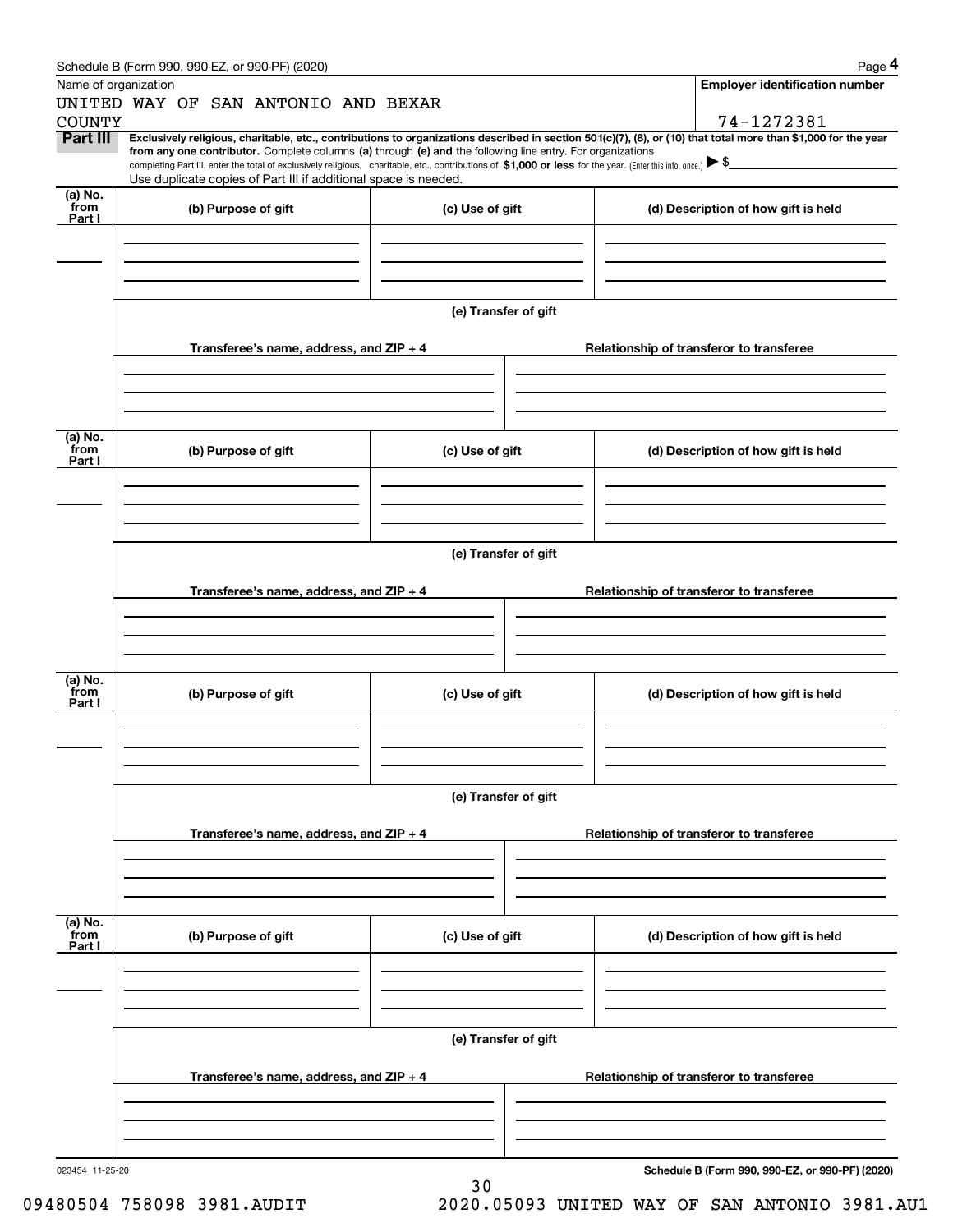| <b>SCHEDULE D</b> |                                                      |                                                                                                                                                       | <b>Supplemental Financial Statements</b>                                                                                             | OMB No. 1545-0047                                  |
|-------------------|------------------------------------------------------|-------------------------------------------------------------------------------------------------------------------------------------------------------|--------------------------------------------------------------------------------------------------------------------------------------|----------------------------------------------------|
|                   | (Form 990)                                           |                                                                                                                                                       | Complete if the organization answered "Yes" on Form 990,<br>Part IV, line 6, 7, 8, 9, 10, 11a, 11b, 11c, 11d, 11e, 11f, 12a, or 12b. |                                                    |
|                   | Department of the Treasury                           |                                                                                                                                                       | Attach to Form 990.                                                                                                                  | Open to Public<br><b>Inspection</b>                |
|                   | Internal Revenue Service<br>Name of the organization | Go to www.irs.gov/Form990 for instructions and the latest information.<br>UNITED WAY OF SAN ANTONIO AND BEXAR                                         |                                                                                                                                      | <b>Employer identification number</b>              |
|                   |                                                      | <b>COUNTY</b>                                                                                                                                         |                                                                                                                                      | 74-1272381                                         |
| Part I            |                                                      | Organizations Maintaining Donor Advised Funds or Other Similar Funds or Accounts. Complete if the                                                     |                                                                                                                                      |                                                    |
|                   |                                                      | organization answered "Yes" on Form 990, Part IV, line 6.                                                                                             |                                                                                                                                      |                                                    |
|                   |                                                      |                                                                                                                                                       | (a) Donor advised funds                                                                                                              | (b) Funds and other accounts                       |
| 1                 |                                                      |                                                                                                                                                       |                                                                                                                                      |                                                    |
| 2                 |                                                      | Aggregate value of contributions to (during year)                                                                                                     |                                                                                                                                      |                                                    |
| 3                 |                                                      |                                                                                                                                                       | <u> 1989 - Johann Barbara, martin amerikan basal dan berasal dalam basal dalam basal dalam basal dalam basal dala</u>                |                                                    |
| 4                 |                                                      |                                                                                                                                                       |                                                                                                                                      |                                                    |
| 5                 |                                                      | Did the organization inform all donors and donor advisors in writing that the assets held in donor advised funds                                      |                                                                                                                                      |                                                    |
|                   |                                                      |                                                                                                                                                       |                                                                                                                                      | Yes<br>No                                          |
| 6                 |                                                      | Did the organization inform all grantees, donors, and donor advisors in writing that grant funds can be used only                                     |                                                                                                                                      |                                                    |
|                   |                                                      | for charitable purposes and not for the benefit of the donor or donor advisor, or for any other purpose conferring                                    |                                                                                                                                      |                                                    |
| Part II           | impermissible private benefit?                       | Conservation Easements. Complete if the organization answered "Yes" on Form 990, Part IV, line 7.                                                     |                                                                                                                                      | Yes<br>No.                                         |
| 1                 |                                                      | Purpose(s) of conservation easements held by the organization (check all that apply).                                                                 |                                                                                                                                      |                                                    |
|                   |                                                      | Preservation of land for public use (for example, recreation or education)                                                                            |                                                                                                                                      | Preservation of a historically important land area |
|                   |                                                      | Protection of natural habitat                                                                                                                         |                                                                                                                                      | Preservation of a certified historic structure     |
|                   |                                                      | Preservation of open space                                                                                                                            |                                                                                                                                      |                                                    |
| 2                 |                                                      | Complete lines 2a through 2d if the organization held a qualified conservation contribution in the form of a conservation easement on the last        |                                                                                                                                      |                                                    |
|                   | day of the tax year.                                 |                                                                                                                                                       |                                                                                                                                      | Held at the End of the Tax Year                    |
|                   |                                                      |                                                                                                                                                       |                                                                                                                                      | 2a                                                 |
| b                 |                                                      | Total acreage restricted by conservation easements                                                                                                    |                                                                                                                                      | 2b                                                 |
|                   |                                                      | Number of conservation easements on a certified historic structure included in (a) manufacture included in (a)                                        |                                                                                                                                      | 2c                                                 |
| d                 |                                                      | Number of conservation easements included in (c) acquired after 7/25/06, and not on a historic structure                                              |                                                                                                                                      |                                                    |
|                   |                                                      |                                                                                                                                                       |                                                                                                                                      | 2d                                                 |
| 3                 |                                                      | Number of conservation easements modified, transferred, released, extinguished, or terminated by the organization during the tax                      |                                                                                                                                      |                                                    |
|                   | year                                                 |                                                                                                                                                       |                                                                                                                                      |                                                    |
| 4                 |                                                      | Number of states where property subject to conservation easement is located                                                                           |                                                                                                                                      |                                                    |
| 5                 |                                                      | Does the organization have a written policy regarding the periodic monitoring, inspection, handling of                                                |                                                                                                                                      |                                                    |
|                   |                                                      | violations, and enforcement of the conservation easements it holds?                                                                                   |                                                                                                                                      | <b>No</b><br>Yes                                   |
| 6                 |                                                      | Staff and volunteer hours devoted to monitoring, inspecting, handling of violations, and enforcing conservation easements during the year             |                                                                                                                                      |                                                    |
|                   |                                                      |                                                                                                                                                       |                                                                                                                                      |                                                    |
| 7                 |                                                      | Amount of expenses incurred in monitoring, inspecting, handling of violations, and enforcing conservation easements during the year                   |                                                                                                                                      |                                                    |
|                   | ▶ \$                                                 |                                                                                                                                                       |                                                                                                                                      |                                                    |
| 8                 |                                                      | Does each conservation easement reported on line 2(d) above satisfy the requirements of section 170(h)(4)(B)(i)                                       |                                                                                                                                      |                                                    |
|                   |                                                      |                                                                                                                                                       |                                                                                                                                      | Yes<br>No                                          |
| 9                 |                                                      | In Part XIII, describe how the organization reports conservation easements in its revenue and expense statement and                                   |                                                                                                                                      |                                                    |
|                   |                                                      | balance sheet, and include, if applicable, the text of the footnote to the organization's financial statements that describes the                     |                                                                                                                                      |                                                    |
|                   | Part III                                             | organization's accounting for conservation easements.<br>Organizations Maintaining Collections of Art, Historical Treasures, or Other Similar Assets. |                                                                                                                                      |                                                    |
|                   |                                                      | Complete if the organization answered "Yes" on Form 990, Part IV, line 8.                                                                             |                                                                                                                                      |                                                    |
|                   |                                                      | 1a If the organization elected, as permitted under FASB ASC 958, not to report in its revenue statement and balance sheet works                       |                                                                                                                                      |                                                    |
|                   |                                                      | of art, historical treasures, or other similar assets held for public exhibition, education, or research in furtherance of public                     |                                                                                                                                      |                                                    |
|                   |                                                      | service, provide in Part XIII the text of the footnote to its financial statements that describes these items.                                        |                                                                                                                                      |                                                    |
|                   |                                                      | <b>b</b> If the organization elected, as permitted under FASB ASC 958, to report in its revenue statement and balance sheet works of                  |                                                                                                                                      |                                                    |
|                   |                                                      | art, historical treasures, or other similar assets held for public exhibition, education, or research in furtherance of public service,               |                                                                                                                                      |                                                    |
|                   |                                                      | provide the following amounts relating to these items:                                                                                                |                                                                                                                                      |                                                    |
|                   |                                                      |                                                                                                                                                       |                                                                                                                                      |                                                    |
|                   |                                                      | (ii) Assets included in Form 990, Part X                                                                                                              |                                                                                                                                      |                                                    |
| 2                 |                                                      | If the organization received or held works of art, historical treasures, or other similar assets for financial gain, provide                          |                                                                                                                                      |                                                    |
|                   |                                                      | the following amounts required to be reported under FASB ASC 958 relating to these items:                                                             |                                                                                                                                      |                                                    |
| а                 |                                                      |                                                                                                                                                       |                                                                                                                                      | $\updownarrow$                                     |
|                   |                                                      |                                                                                                                                                       |                                                                                                                                      | ▶ \$                                               |
|                   |                                                      | LHA For Paperwork Reduction Act Notice, see the Instructions for Form 990.                                                                            |                                                                                                                                      | Schedule D (Form 990) 2020                         |
|                   | 032051 12-01-20                                      |                                                                                                                                                       |                                                                                                                                      |                                                    |
|                   |                                                      |                                                                                                                                                       | 31                                                                                                                                   |                                                    |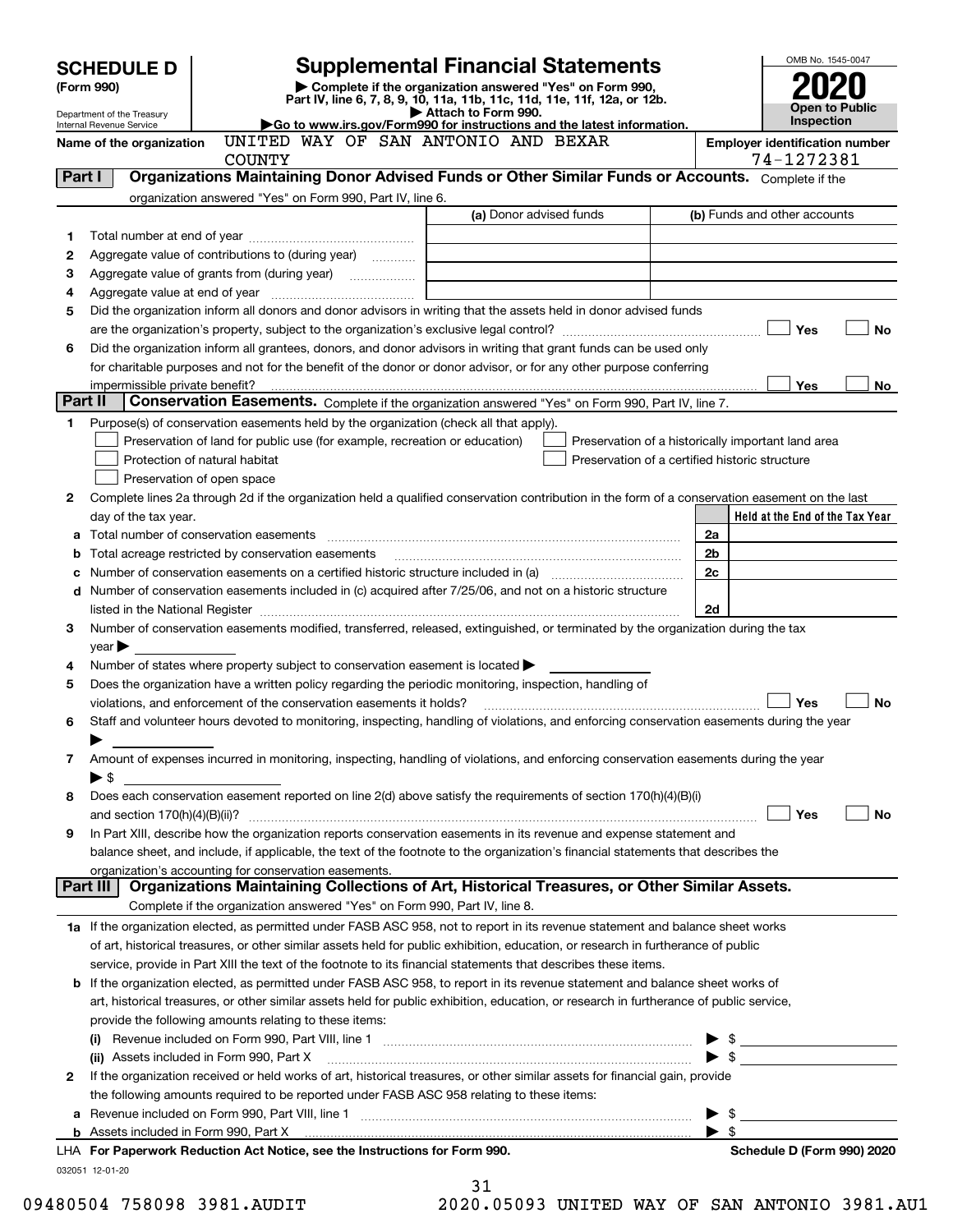|               |                                                                                                                                                                                                                                | UNITED WAY OF SAN ANTONIO AND BEXAR |                          |                                                                                                                                                                                                                               |             |                 |               |                                              |                   |
|---------------|--------------------------------------------------------------------------------------------------------------------------------------------------------------------------------------------------------------------------------|-------------------------------------|--------------------------|-------------------------------------------------------------------------------------------------------------------------------------------------------------------------------------------------------------------------------|-------------|-----------------|---------------|----------------------------------------------|-------------------|
|               | <b>COUNTY</b><br>Schedule D (Form 990) 2020                                                                                                                                                                                    |                                     |                          |                                                                                                                                                                                                                               |             |                 |               |                                              | 74-1272381 Page 2 |
|               | Organizations Maintaining Collections of Art, Historical Treasures, or Other Similar Assets (continued)<br>Part III I                                                                                                          |                                     |                          |                                                                                                                                                                                                                               |             |                 |               |                                              |                   |
| 3             | Using the organization's acquisition, accession, and other records, check any of the following that make significant use of its                                                                                                |                                     |                          |                                                                                                                                                                                                                               |             |                 |               |                                              |                   |
|               | collection items (check all that apply):                                                                                                                                                                                       |                                     |                          |                                                                                                                                                                                                                               |             |                 |               |                                              |                   |
| a             | Public exhibition                                                                                                                                                                                                              |                                     | Loan or exchange program |                                                                                                                                                                                                                               |             |                 |               |                                              |                   |
| b             | Scholarly research                                                                                                                                                                                                             |                                     |                          | Other and the contract of the contract of the contract of the contract of the contract of the contract of the contract of the contract of the contract of the contract of the contract of the contract of the contract of the |             |                 |               |                                              |                   |
| c             | Preservation for future generations                                                                                                                                                                                            |                                     |                          |                                                                                                                                                                                                                               |             |                 |               |                                              |                   |
| 4             | Provide a description of the organization's collections and explain how they further the organization's exempt purpose in Part XIII.                                                                                           |                                     |                          |                                                                                                                                                                                                                               |             |                 |               |                                              |                   |
| 5             | During the year, did the organization solicit or receive donations of art, historical treasures, or other similar assets                                                                                                       |                                     |                          |                                                                                                                                                                                                                               |             |                 |               |                                              |                   |
|               |                                                                                                                                                                                                                                |                                     |                          |                                                                                                                                                                                                                               |             |                 |               | Yes                                          | No                |
|               | Part IV<br>Escrow and Custodial Arrangements. Complete if the organization answered "Yes" on Form 990, Part IV, line 9, or                                                                                                     |                                     |                          |                                                                                                                                                                                                                               |             |                 |               |                                              |                   |
|               | reported an amount on Form 990, Part X, line 21.                                                                                                                                                                               |                                     |                          |                                                                                                                                                                                                                               |             |                 |               |                                              |                   |
|               | 1a Is the organization an agent, trustee, custodian or other intermediary for contributions or other assets not included                                                                                                       |                                     |                          |                                                                                                                                                                                                                               |             |                 |               |                                              |                   |
|               | on Form 990, Part X? [11] matter continuum matter contract to the contract of the contract of the contract of the contract of the contract of the contract of the contract of the contract of the contract of the contract of  |                                     |                          |                                                                                                                                                                                                                               |             |                 |               | Yes                                          | No                |
|               | <b>b</b> If "Yes," explain the arrangement in Part XIII and complete the following table:                                                                                                                                      |                                     |                          |                                                                                                                                                                                                                               |             |                 |               |                                              |                   |
|               |                                                                                                                                                                                                                                |                                     |                          |                                                                                                                                                                                                                               |             |                 |               | Amount                                       |                   |
|               | c Beginning balance entrance and contain the set of the set of the set of the set of the set of the set of the set of the set of the set of the set of the set of the set of the set of the set of the set of the set of the s |                                     |                          |                                                                                                                                                                                                                               |             | 1c              |               |                                              |                   |
|               |                                                                                                                                                                                                                                |                                     |                          |                                                                                                                                                                                                                               |             | 1d              |               |                                              |                   |
|               | e Distributions during the year manufactured and contain an account of the year manufactured and the year manufactured and the year manufactured and the year manufactured and the year manufactured and the year manufactured |                                     |                          |                                                                                                                                                                                                                               |             | 1e              |               |                                              |                   |
| f             |                                                                                                                                                                                                                                |                                     |                          |                                                                                                                                                                                                                               |             | 1f              |               |                                              |                   |
|               | 2a Did the organization include an amount on Form 990, Part X, line 21, for escrow or custodial account liability?                                                                                                             |                                     |                          |                                                                                                                                                                                                                               |             | .               |               | Yes                                          | No                |
|               | <b>b</b> If "Yes," explain the arrangement in Part XIII. Check here if the explanation has been provided on Part XIII                                                                                                          |                                     |                          |                                                                                                                                                                                                                               |             |                 |               |                                              |                   |
| <b>Part V</b> | <b>Endowment Funds.</b> Complete if the organization answered "Yes" on Form 990, Part IV, line 10.                                                                                                                             |                                     |                          |                                                                                                                                                                                                                               |             |                 |               |                                              |                   |
|               |                                                                                                                                                                                                                                | (a) Current year                    | (b) Prior year           | (c) Two years back                                                                                                                                                                                                            |             |                 |               | (d) Three years back $ $ (e) Four years back |                   |
|               | 1a Beginning of year balance                                                                                                                                                                                                   | 12,456,648.                         | 11,982,359.              | 11, 316, 415.                                                                                                                                                                                                                 |             |                 | 9, 441, 155.  |                                              | 5, 114, 980.      |
|               |                                                                                                                                                                                                                                |                                     | 3,000.                   |                                                                                                                                                                                                                               | 5,847.      |                 | 1,465,000.    |                                              | 3,917,500.        |
|               | c Net investment earnings, gains, and losses                                                                                                                                                                                   | 2,836,057.                          | 471,289.                 |                                                                                                                                                                                                                               | 660,097.    |                 | 410,260.      |                                              | 408,675.          |
|               |                                                                                                                                                                                                                                |                                     |                          |                                                                                                                                                                                                                               |             |                 |               |                                              |                   |
|               | e Other expenditures for facilities                                                                                                                                                                                            |                                     |                          |                                                                                                                                                                                                                               |             |                 |               |                                              |                   |
|               | and programs                                                                                                                                                                                                                   |                                     |                          |                                                                                                                                                                                                                               |             |                 |               |                                              |                   |
|               |                                                                                                                                                                                                                                |                                     |                          |                                                                                                                                                                                                                               |             |                 |               |                                              |                   |
| g             | End of year balance                                                                                                                                                                                                            | 15, 292, 705.                       | 12,456,648.              |                                                                                                                                                                                                                               | 11,982,359. |                 | 11, 316, 415. |                                              | 9,441,155.        |
| 2             | Provide the estimated percentage of the current year end balance (line 1g, column (a)) held as:                                                                                                                                |                                     |                          |                                                                                                                                                                                                                               |             |                 |               |                                              |                   |
|               | a Board designated or quasi-endowment >                                                                                                                                                                                        |                                     | %                        |                                                                                                                                                                                                                               |             |                 |               |                                              |                   |
|               | Permanent endowment $\blacktriangleright$ __ 100                                                                                                                                                                               | %                                   |                          |                                                                                                                                                                                                                               |             |                 |               |                                              |                   |
|               | $\mathbf c$ Term endowment $\blacktriangleright$                                                                                                                                                                               | %                                   |                          |                                                                                                                                                                                                                               |             |                 |               |                                              |                   |
|               | The percentages on lines 2a, 2b, and 2c should equal 100%.                                                                                                                                                                     |                                     |                          |                                                                                                                                                                                                                               |             |                 |               |                                              |                   |
|               | 3a Are there endowment funds not in the possession of the organization that are held and administered for the organization                                                                                                     |                                     |                          |                                                                                                                                                                                                                               |             |                 |               |                                              |                   |
|               | by:                                                                                                                                                                                                                            |                                     |                          |                                                                                                                                                                                                                               |             |                 |               |                                              | Yes<br>No         |
|               | (i)                                                                                                                                                                                                                            |                                     |                          |                                                                                                                                                                                                                               |             |                 |               | 3a(i)                                        | X                 |
|               |                                                                                                                                                                                                                                |                                     |                          |                                                                                                                                                                                                                               |             |                 |               | 3a(ii)                                       | X                 |
|               |                                                                                                                                                                                                                                |                                     |                          |                                                                                                                                                                                                                               |             |                 |               | 3b                                           | X                 |
|               | Describe in Part XIII the intended uses of the organization's endowment funds.                                                                                                                                                 |                                     |                          |                                                                                                                                                                                                                               |             |                 |               |                                              |                   |
|               | Land, Buildings, and Equipment.<br><b>Part VI</b>                                                                                                                                                                              |                                     |                          |                                                                                                                                                                                                                               |             |                 |               |                                              |                   |
|               | Complete if the organization answered "Yes" on Form 990, Part IV, line 11a. See Form 990, Part X, line 10.                                                                                                                     |                                     |                          |                                                                                                                                                                                                                               |             |                 |               |                                              |                   |
|               | Description of property                                                                                                                                                                                                        | (a) Cost or other                   |                          | (b) Cost or other                                                                                                                                                                                                             |             | (c) Accumulated |               | (d) Book value                               |                   |
|               |                                                                                                                                                                                                                                | basis (investment)                  |                          | basis (other)                                                                                                                                                                                                                 |             | depreciation    |               |                                              |                   |
|               |                                                                                                                                                                                                                                |                                     |                          | 610,693.                                                                                                                                                                                                                      |             |                 |               |                                              | 610,693.          |
|               |                                                                                                                                                                                                                                |                                     |                          | 1,968,250.                                                                                                                                                                                                                    |             | 1,797,467.      |               |                                              | 170,783.          |
|               |                                                                                                                                                                                                                                |                                     |                          |                                                                                                                                                                                                                               |             |                 |               |                                              |                   |
|               |                                                                                                                                                                                                                                |                                     |                          | 1,050,522.                                                                                                                                                                                                                    |             | 651,814.        |               |                                              | 398,708.          |
|               |                                                                                                                                                                                                                                |                                     |                          |                                                                                                                                                                                                                               |             |                 |               |                                              |                   |
|               |                                                                                                                                                                                                                                |                                     |                          |                                                                                                                                                                                                                               |             |                 |               | 1,180,184.                                   |                   |
|               |                                                                                                                                                                                                                                |                                     |                          |                                                                                                                                                                                                                               |             |                 |               |                                              |                   |

**Schedule D (Form 990) 2020**

032052 12-01-20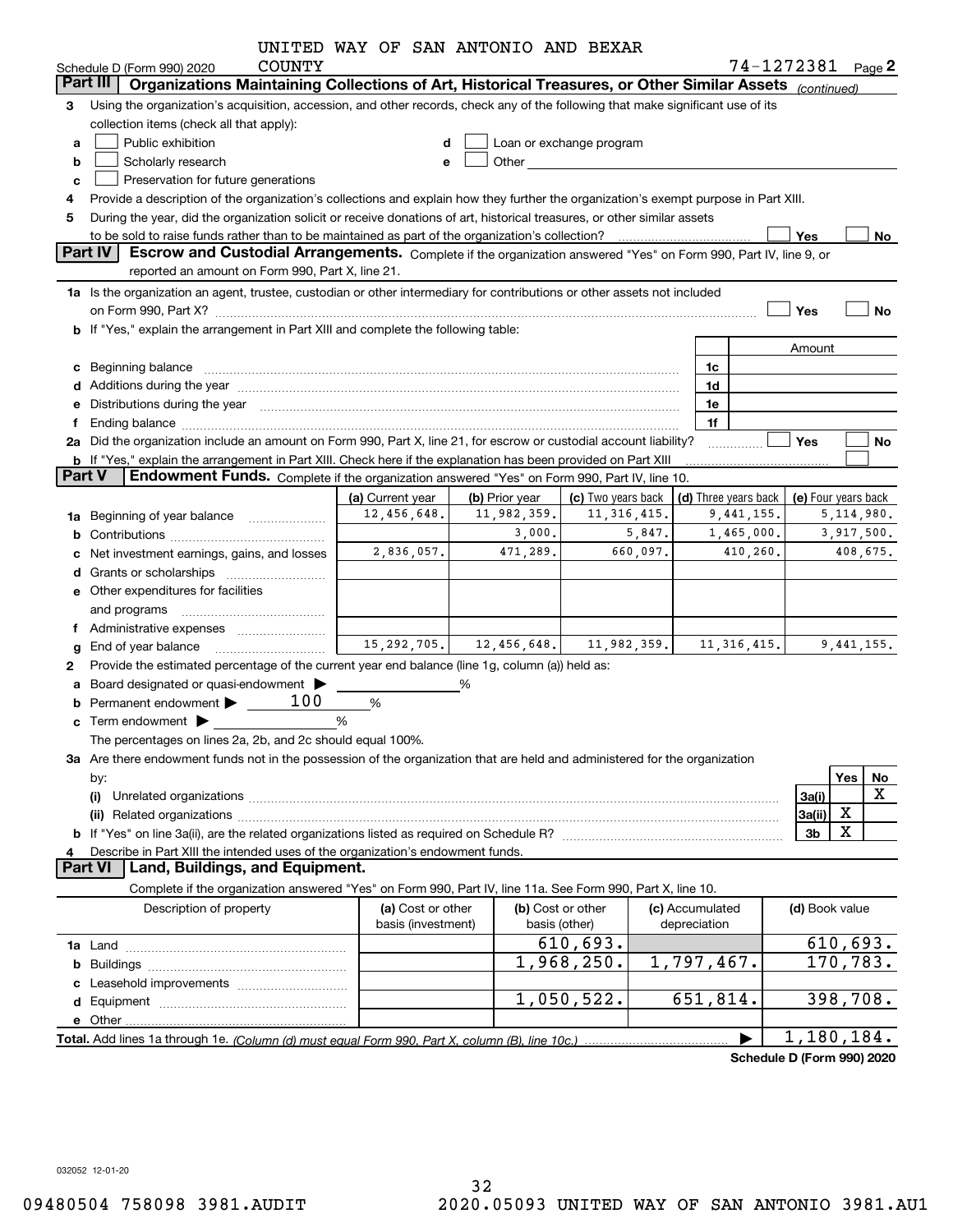| UNITED WAY OF SAN ANTONIO AND BEXAR |
|-------------------------------------|
|-------------------------------------|

Schedule D (Form 990) 2020 COUNTY

# **Part VII Investments - Other Securities.**

Complete if the organization answered "Yes" on Form 990, Part IV, line 11b. See Form 990, Part X, line 12.

| (a) Description of security or category (including name of security)                          | (b) Book value | (c) Method of valuation: Cost or end-of-year market value |
|-----------------------------------------------------------------------------------------------|----------------|-----------------------------------------------------------|
| (1) Financial derivatives                                                                     |                |                                                           |
| (2) Closely held equity interests                                                             |                |                                                           |
| $(3)$ Other                                                                                   |                |                                                           |
| (A)                                                                                           |                |                                                           |
| (B)                                                                                           |                |                                                           |
| (C)                                                                                           |                |                                                           |
| (D)                                                                                           |                |                                                           |
| (E)                                                                                           |                |                                                           |
| (F)                                                                                           |                |                                                           |
| (G)                                                                                           |                |                                                           |
| (H)                                                                                           |                |                                                           |
| <b>Total.</b> (Col. (b) must equal Form 990, Part X, col. (B) line 12.) $\blacktriangleright$ |                |                                                           |

#### **Part VIII Investments - Program Related.**

Complete if the organization answered "Yes" on Form 990, Part IV, line 11c. See Form 990, Part X, line 13.

| (a) Description of investment                                                          | (b) Book value | (c) Method of valuation: Cost or end-of-year market value |
|----------------------------------------------------------------------------------------|----------------|-----------------------------------------------------------|
| (1)                                                                                    |                |                                                           |
| (2)                                                                                    |                |                                                           |
| $\frac{1}{2}$                                                                          |                |                                                           |
| (4)                                                                                    |                |                                                           |
| (5)                                                                                    |                |                                                           |
| (6)                                                                                    |                |                                                           |
| (7)                                                                                    |                |                                                           |
| (8)                                                                                    |                |                                                           |
| (9)                                                                                    |                |                                                           |
| Total. (Col. (b) must equal Form 990, Part X, col. (B) line 13.) $\blacktriangleright$ |                |                                                           |

#### **Part IX Other Assets.**

Complete if the organization answered "Yes" on Form 990, Part IV, line 11d. See Form 990, Part X, line 15.

| (a) Description                                                                                                   | (b) Book value |
|-------------------------------------------------------------------------------------------------------------------|----------------|
| (1)                                                                                                               |                |
| (2)                                                                                                               |                |
| (3)                                                                                                               |                |
| (4)                                                                                                               |                |
| (5)                                                                                                               |                |
| (6)                                                                                                               |                |
| (7)                                                                                                               |                |
| (8)                                                                                                               |                |
| (9)                                                                                                               |                |
|                                                                                                                   |                |
| <b>Part X</b> Other Liabilities.                                                                                  |                |
| Complete if the organization answered "Yes" on Form 990, Part IV, line 11e or 11f. See Form 990, Part X, line 25. |                |

**1.(a)** Description of liability **Book value** Book value Book value Book value Book value (1)Federal income taxes (2)(3)(4)(5) (6)(7)(8)(9) $\blacktriangleright$ 

**Total.**  *(Column (b) must equal Form 990, Part X, col. (B) line 25.)* 

**2.**Liability for uncertain tax positions. In Part XIII, provide the text of the footnote to the organization's financial statements that reports the organization's liability for uncertain tax positions under FASB ASC 740. Check here if the text of the footnote has been provided in Part XIII

 $\boxed{\text{X}}$ 

**Schedule D (Form 990) 2020**

032053 12-01-20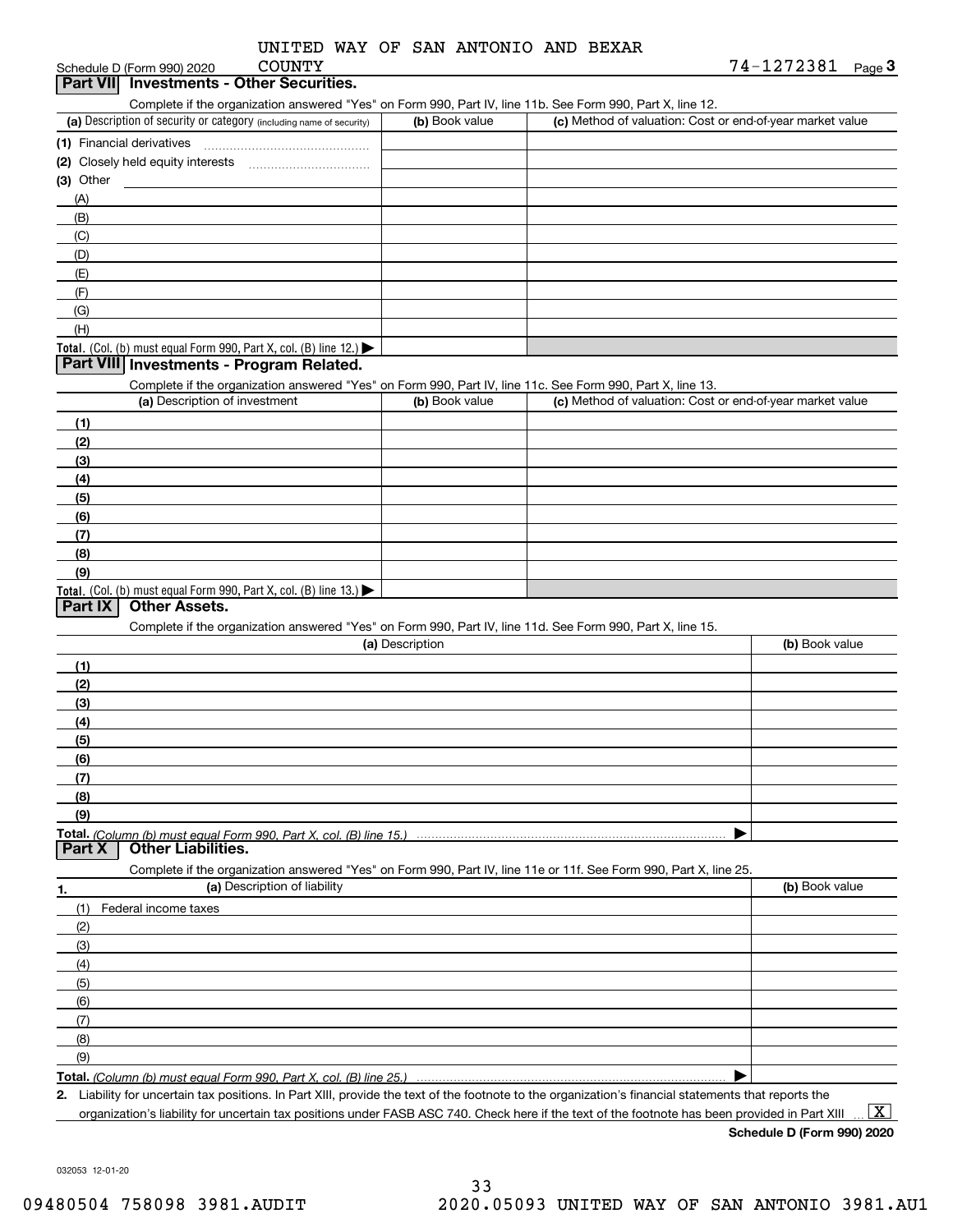|  |  |  |  | UNITED WAY OF SAN ANTONIO AND BEXAR |  |  |
|--|--|--|--|-------------------------------------|--|--|
|--|--|--|--|-------------------------------------|--|--|

|   | <b>COUNTY</b><br>Schedule D (Form 990) 2020                                                                                                                                                                                         |                | 74-1272381<br>Page 4             |  |
|---|-------------------------------------------------------------------------------------------------------------------------------------------------------------------------------------------------------------------------------------|----------------|----------------------------------|--|
|   | Reconciliation of Revenue per Audited Financial Statements With Revenue per Return.<br><b>Part XI</b>                                                                                                                               |                |                                  |  |
|   | Complete if the organization answered "Yes" on Form 990, Part IV, line 12a.                                                                                                                                                         |                |                                  |  |
| 1 | Total revenue, gains, and other support per audited financial statements                                                                                                                                                            | $\blacksquare$ | $\overline{58,992,791.}$         |  |
| 2 | Amounts included on line 1 but not on Form 990, Part VIII, line 12:                                                                                                                                                                 |                |                                  |  |
| a | 4,477,818.<br>2a<br>Net unrealized gains (losses) on investments [11] matter contracts and the unrealized gains (losses) on investments                                                                                             |                |                                  |  |
| b | 482,956.<br>2 <sub>b</sub>                                                                                                                                                                                                          |                |                                  |  |
| c | 2c                                                                                                                                                                                                                                  |                |                                  |  |
| d | 2d<br>Other (Describe in Part XIII.)                                                                                                                                                                                                |                |                                  |  |
| e | Add lines 2a through 2d                                                                                                                                                                                                             | <b>2e</b>      | $\frac{4,960,774.}{54,032,017.}$ |  |
| 3 |                                                                                                                                                                                                                                     | $\overline{3}$ |                                  |  |
|   | Amounts included on Form 990, Part VIII, line 12, but not on line 1:                                                                                                                                                                |                |                                  |  |
| a | 101,738.<br>4a                                                                                                                                                                                                                      |                |                                  |  |
| b | 9,085,540.<br>4 <sub>h</sub><br>Other (Describe in Part XIII.)                                                                                                                                                                      |                |                                  |  |
|   | Add lines 4a and 4b                                                                                                                                                                                                                 | 4c             | 9,187,278.                       |  |
| 5 |                                                                                                                                                                                                                                     |                | 63, 219, 295.                    |  |
|   | Part XII   Reconciliation of Expenses per Audited Financial Statements With Expenses per Return.                                                                                                                                    |                |                                  |  |
|   | Complete if the organization answered "Yes" on Form 990, Part IV, line 12a.                                                                                                                                                         |                |                                  |  |
| 1 |                                                                                                                                                                                                                                     | $\blacksquare$ | 28,904,253.                      |  |
| 2 | Amounts included on line 1 but not on Form 990, Part IX, line 25:                                                                                                                                                                   |                |                                  |  |
| a | 482,956.<br>2a                                                                                                                                                                                                                      |                |                                  |  |
| b | 2 <sub>b</sub>                                                                                                                                                                                                                      |                |                                  |  |
|   | Other losses<br>2c                                                                                                                                                                                                                  |                |                                  |  |
|   | 2d                                                                                                                                                                                                                                  |                |                                  |  |
| e | Add lines 2a through 2d <b>contained a contained a contained a contained a</b> contained a contained a contained a contained a contained a contained a contained a contained a contained a contained a contained a contained a cont | 2e             | 482,956.                         |  |
| 3 |                                                                                                                                                                                                                                     | 3              | 28, 421, 297.                    |  |
| 4 | Amounts included on Form 990, Part IX, line 25, but not on line 1:                                                                                                                                                                  |                |                                  |  |
| a | 1 <u>01,738.</u><br>4a                                                                                                                                                                                                              |                |                                  |  |
|   | 9,085,540.<br>4h<br>Other (Describe in Part XIII.) <b>Construction Construction</b> Chern Construction Chern Chern Chern Chern Chern Chern                                                                                          |                |                                  |  |
|   | Add lines 4a and 4b                                                                                                                                                                                                                 | 4с             | 9,187,278.                       |  |
| 5 |                                                                                                                                                                                                                                     | 5              | 37,608,575.                      |  |
|   | Part XIII Supplemental Information.                                                                                                                                                                                                 |                |                                  |  |

Provide the descriptions required for Part II, lines 3, 5, and 9; Part III, lines 1a and 4; Part IV, lines 1b and 2b; Part V, line 4; Part X, line 2; Part XI, lines 2d and 4b; and Part XII, lines 2d and 4b. Also complete this part to provide any additional information.

#### PART X, LINE 2:

| UWSA AND        | THE                        | ENDOWMENT ARE EXEMPT FROM FEDERAL INCOME TAXES UNDER SECTION                  |
|-----------------|----------------------------|-------------------------------------------------------------------------------|
| 501(C)(3)       | OF THE                     | INTERNAL REVENUE CODE (IRC); THEREFORE, NO PROVISION FOR                      |
|                 |                            | INCOME TAXES HAS BEEN MADE IN THESE CONSOLIDATED FINANCIAL STATEMENTS.        |
|                 |                            | GAAP REQUIRES RECOGNITION AND DISCLOSURE OF UNCERTAIN TAX POSITIONS<br>IN THE |
|                 |                            | FINANCIAL STATEMENTS. MANAGEMENT BELIEVES THAT IT HAS APPROPRIATE SUPPORT     |
|                 |                            | FOR ANY TAX POSITIONS TAKEN AND THAT IT HAS NO MATERIAL UNCERTAIN TAX         |
|                 |                            | POSITIONS. ACCORDINGLY, IT HAS NOT RECOGNIZED ANY LIABILITY FOR UNCERTAIN     |
|                 |                            | TAX POSITIONS. FOR THE YEARS ENDED JUNE 30, 2021 AND 2020, UWSA DID NOT       |
|                 |                            | RECOGNIZE ANY TAX RELATED INTEREST OR PENALTIES IN THE FINANCIAL              |
|                 |                            | STATEMENTS. TAX YEARS 2020-2018 REMAIN OPEN TO EXAMINATION BY THE TAXING      |
|                 |                            | JURSIDICTIONS THAT THE ORGANIZATION IS SUBJECT TO, AND THESE<br>PERIODS HAVE  |
| 032054 12-01-20 |                            | Schedule D (Form 990) 2020<br>34                                              |
|                 | 09480504 758098 3981.AUDIT | 2020.05093 UNITED WAY OF<br>SAN ANTONIO 3981.AU1                              |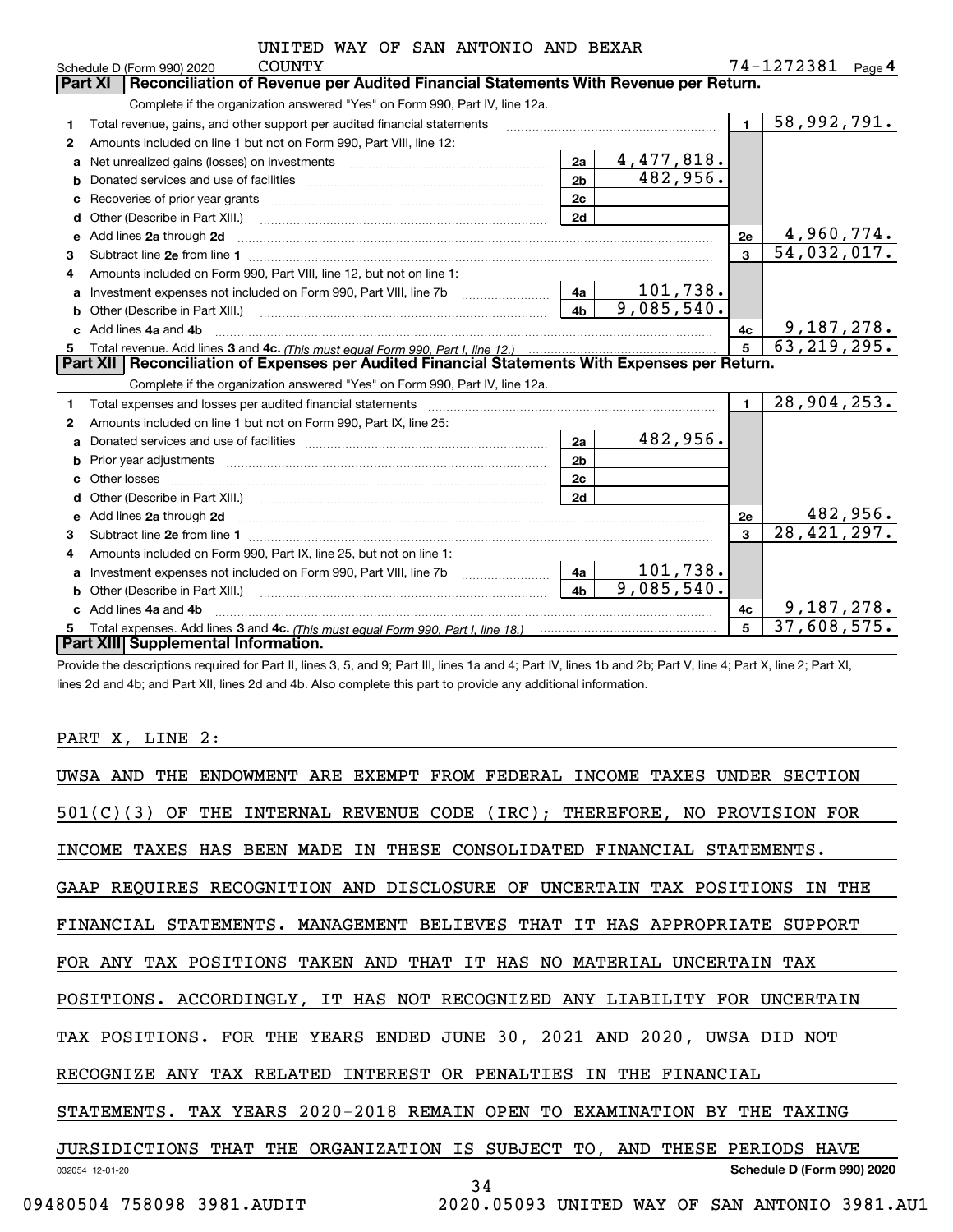| Schedule D (Form 990) 2020<br><b>Part XIII Supplemental Information</b> (continued) | UNITED WAY OF SAN ANTONIO AND BEXAR<br>COUNTY |                                                                                                                                                   | 74-1272381 Page 5          |
|-------------------------------------------------------------------------------------|-----------------------------------------------|---------------------------------------------------------------------------------------------------------------------------------------------------|----------------------------|
|                                                                                     |                                               | NOT BEEN EXTENDED BEYOND THE APPLICABLE STATUE OF LIMITATIONS.                                                                                    |                            |
|                                                                                     |                                               | FORM 990, SCHEDULE D, PART V, LINE 4:                                                                                                             |                            |
|                                                                                     |                                               | MAKING DISTRIBUTIONS EXCLUSIVELY TO UNITED WAY OF SAN ANTONIO AND BEXAR<br>COUNTY TO BE USED FOR ALLOCATIONS TO UNITED WAY PROGRAMS AND AGENCIES. |                            |
| FORM 990, SCHEDULE D, PART XI, LINE 4B:                                             |                                               |                                                                                                                                                   |                            |
| DONOR DESIGNATIONS                                                                  |                                               | 9,085,540                                                                                                                                         |                            |
|                                                                                     |                                               | FORM 990, SCHEDULE D, PART XII, LINE 4B:                                                                                                          |                            |
| DONOR DESIGNATIONS                                                                  |                                               | 9,085,540                                                                                                                                         |                            |
|                                                                                     |                                               |                                                                                                                                                   |                            |
|                                                                                     |                                               |                                                                                                                                                   |                            |
|                                                                                     |                                               |                                                                                                                                                   |                            |
|                                                                                     |                                               |                                                                                                                                                   |                            |
|                                                                                     |                                               |                                                                                                                                                   |                            |
|                                                                                     |                                               |                                                                                                                                                   |                            |
|                                                                                     |                                               |                                                                                                                                                   |                            |
|                                                                                     |                                               |                                                                                                                                                   |                            |
|                                                                                     |                                               |                                                                                                                                                   |                            |
|                                                                                     |                                               |                                                                                                                                                   |                            |
|                                                                                     |                                               |                                                                                                                                                   |                            |
|                                                                                     |                                               |                                                                                                                                                   |                            |
|                                                                                     |                                               |                                                                                                                                                   |                            |
|                                                                                     |                                               |                                                                                                                                                   |                            |
|                                                                                     |                                               |                                                                                                                                                   |                            |
|                                                                                     |                                               |                                                                                                                                                   | Schedule D (Form 990) 2020 |

032055 12-01-20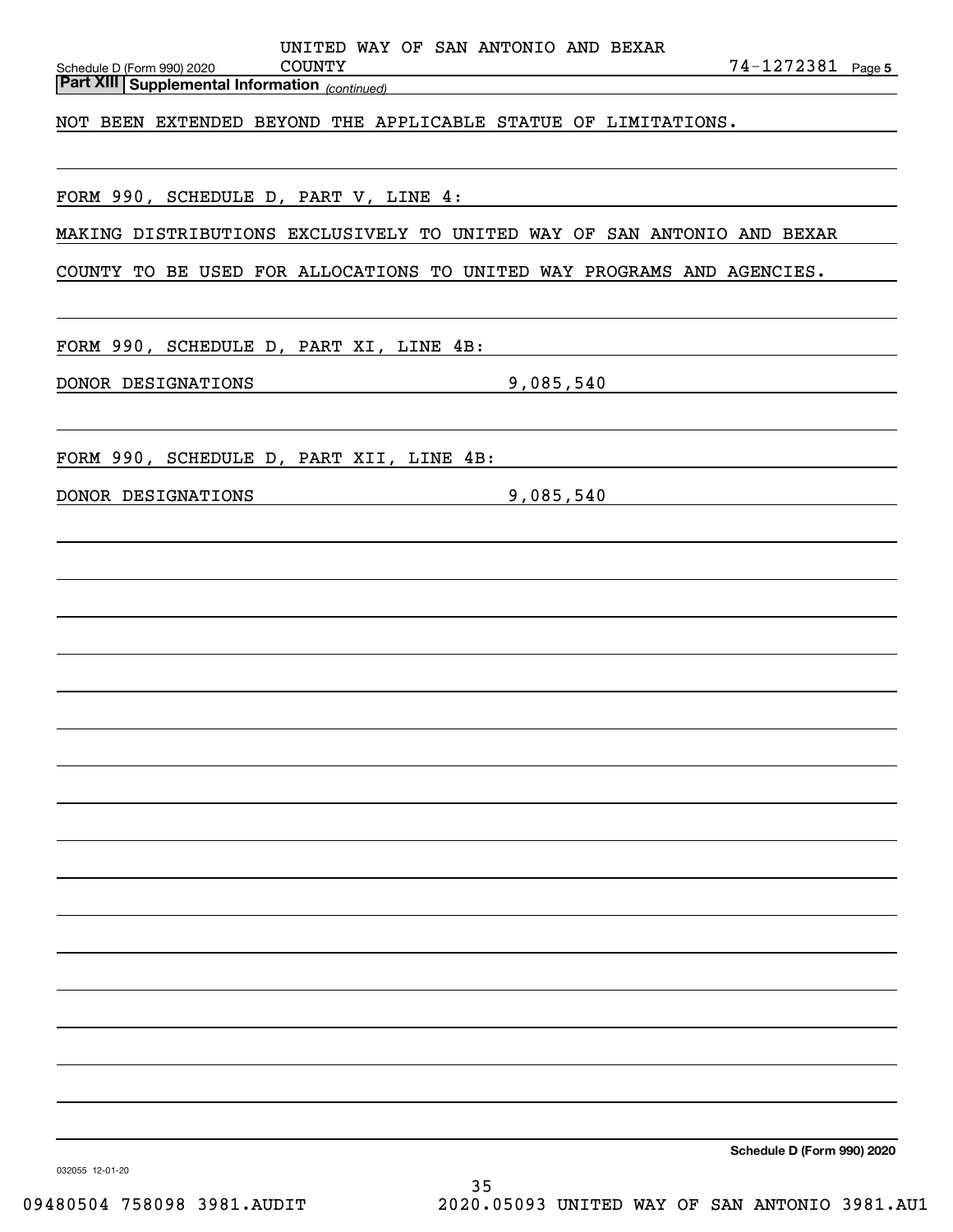| <b>SCHEDULE I</b>                                                                                                                                                              | <b>Grants and Other Assistance to Organizations,</b>                                                |                                                                                                                                       |                                    |                             |                                         |                                               |                                          |                                       | OMB No. 1545-0047                     |      |  |
|--------------------------------------------------------------------------------------------------------------------------------------------------------------------------------|-----------------------------------------------------------------------------------------------------|---------------------------------------------------------------------------------------------------------------------------------------|------------------------------------|-----------------------------|-----------------------------------------|-----------------------------------------------|------------------------------------------|---------------------------------------|---------------------------------------|------|--|
| (Form 990)                                                                                                                                                                     |                                                                                                     | Governments, and Individuals in the United States<br>Complete if the organization answered "Yes" on Form 990, Part IV, line 21 or 22. |                                    |                             |                                         |                                               |                                          |                                       | 2020                                  |      |  |
| Department of the Treasury<br>Internal Revenue Service                                                                                                                         | Attach to Form 990.<br>Go to www.irs.gov/Form990 for the latest information.                        |                                                                                                                                       |                                    |                             |                                         |                                               |                                          |                                       | <b>Open to Public</b><br>Inspection   |      |  |
| UNITED WAY OF SAN ANTONIO AND BEXAR<br>Name of the organization<br><b>COUNTY</b>                                                                                               |                                                                                                     |                                                                                                                                       |                                    |                             |                                         |                                               |                                          | <b>Employer identification number</b> | 74-1272381                            |      |  |
| Part I<br><b>General Information on Grants and Assistance</b>                                                                                                                  |                                                                                                     |                                                                                                                                       |                                    |                             |                                         |                                               |                                          |                                       |                                       |      |  |
| Does the organization maintain records to substantiate the amount of the grants or assistance, the grantees' eligibility for the grants or assistance, and the selection<br>1. |                                                                                                     |                                                                                                                                       |                                    |                             |                                         |                                               |                                          |                                       |                                       |      |  |
|                                                                                                                                                                                | criteria used to award the grants or assistance?                                                    |                                                                                                                                       |                                    |                             |                                         |                                               |                                          |                                       | $\boxed{\text{X}}$ Yes                | No   |  |
| Describe in Part IV the organization's procedures for monitoring the use of grant funds in the United States.<br>$\mathbf{2}$                                                  |                                                                                                     |                                                                                                                                       |                                    |                             |                                         |                                               |                                          |                                       |                                       |      |  |
| Part II<br>Grants and Other Assistance to Domestic Organizations and Domestic Governments. Complete if the organization answered "Yes" on Form 990, Part IV, line 21, for any  |                                                                                                     |                                                                                                                                       |                                    |                             |                                         |                                               |                                          |                                       |                                       |      |  |
|                                                                                                                                                                                | recipient that received more than \$5,000. Part II can be duplicated if additional space is needed. |                                                                                                                                       |                                    |                             |                                         | (f) Method of                                 |                                          |                                       |                                       |      |  |
|                                                                                                                                                                                | 1 (a) Name and address of organization<br>or government                                             | $(b)$ EIN                                                                                                                             | (c) IRC section<br>(if applicable) | (d) Amount of<br>cash grant | (e) Amount of<br>non-cash<br>assistance | valuation (book,<br>FMV, appraisal,<br>other) | (g) Description of<br>noncash assistance |                                       | (h) Purpose of grant<br>or assistance |      |  |
|                                                                                                                                                                                |                                                                                                     |                                                                                                                                       |                                    |                             |                                         |                                               |                                          |                                       |                                       |      |  |
| ALAMO AREA RAPE CRISIS CENTER                                                                                                                                                  |                                                                                                     |                                                                                                                                       |                                    |                             |                                         |                                               |                                          |                                       |                                       |      |  |
| 4606 CENTERVIEW, SUITE 200                                                                                                                                                     |                                                                                                     |                                                                                                                                       |                                    |                             |                                         |                                               |                                          | RESTRICTED TO SPECIFIC<br>PROGRAM     |                                       |      |  |
| SAN ANTONIO, TX 78228<br>ALAMO COLLEGES - SAN ANTONIO                                                                                                                          |                                                                                                     | $74 - 2236387$ 501(C)3                                                                                                                |                                    | 334,293.                    | 0.                                      |                                               |                                          |                                       |                                       |      |  |
|                                                                                                                                                                                |                                                                                                     |                                                                                                                                       |                                    |                             |                                         |                                               |                                          |                                       |                                       |      |  |
| COLLEGE EARLY CHILDHOOD CENTER -<br>210 W. ASHBY, 2ND FLOOR - SAN                                                                                                              |                                                                                                     |                                                                                                                                       |                                    |                             |                                         |                                               |                                          | RESTRICTED TO SPECIFIC                |                                       |      |  |
| ANTONIO, TX 78212                                                                                                                                                              |                                                                                                     | 74-2439927 GOVT                                                                                                                       |                                    | 29,240                      | 0.                                      |                                               |                                          | PROGRAM                               |                                       |      |  |
|                                                                                                                                                                                |                                                                                                     |                                                                                                                                       |                                    |                             |                                         |                                               |                                          |                                       |                                       |      |  |
| ALAMO COLLEGES FOUNDATION                                                                                                                                                      |                                                                                                     |                                                                                                                                       |                                    |                             |                                         |                                               |                                          |                                       |                                       |      |  |
| 2222 N. ALAMO ST.                                                                                                                                                              |                                                                                                     |                                                                                                                                       |                                    |                             |                                         |                                               |                                          | RESTRICTED TO SPECIFIC                |                                       |      |  |
| SAN ANTONIO, TX 78215                                                                                                                                                          |                                                                                                     | $74 - 2422589$ 501(C)3                                                                                                                |                                    | 152,102.                    | $\mathbf{0}$                            |                                               |                                          | ÞROGRAM                               |                                       |      |  |
|                                                                                                                                                                                |                                                                                                     |                                                                                                                                       |                                    |                             |                                         |                                               |                                          |                                       |                                       |      |  |
| ALAMO PUBLIC TELECOMMUNICATIONS                                                                                                                                                |                                                                                                     |                                                                                                                                       |                                    |                             |                                         |                                               |                                          | RESTRICTED TO SPECIFIC                |                                       |      |  |
| COUNCIL (KLRN) - 501 BROADWAY ST -<br>SAN ANTONIO, TX 78215                                                                                                                    |                                                                                                     | $74 - 2461534$ 501(C)3                                                                                                                |                                    | 161,138.                    | $\mathbf{0}$                            |                                               |                                          | PROGRAM                               |                                       |      |  |
|                                                                                                                                                                                |                                                                                                     |                                                                                                                                       |                                    |                             |                                         |                                               |                                          |                                       |                                       |      |  |
| ALPHA HOME, INC.                                                                                                                                                               |                                                                                                     |                                                                                                                                       |                                    |                             |                                         |                                               |                                          |                                       |                                       |      |  |
| 419 E. MAGNOLIA AVE.                                                                                                                                                           |                                                                                                     |                                                                                                                                       |                                    |                             |                                         |                                               |                                          | RESTRICTED TO SPECIFIC                |                                       |      |  |
| SAN ANTONIO, TX 78212                                                                                                                                                          |                                                                                                     | $74 - 1668144$ 501(C)3                                                                                                                |                                    | 116,871.                    | $\mathbf{0}$                            |                                               |                                          | PROGRAM                               |                                       |      |  |
|                                                                                                                                                                                |                                                                                                     |                                                                                                                                       |                                    |                             |                                         |                                               |                                          |                                       |                                       |      |  |
| AMERICAN HEART ASSOCIATION, S.A.                                                                                                                                               |                                                                                                     |                                                                                                                                       |                                    |                             |                                         |                                               |                                          |                                       |                                       |      |  |
| DIVISION - 8415 WURZBACH RD. - SAN                                                                                                                                             |                                                                                                     |                                                                                                                                       |                                    |                             |                                         |                                               |                                          | RESTRICTED TO SPECIFIC                |                                       |      |  |
| ANTONIO, TX 78229                                                                                                                                                              |                                                                                                     | $13 - 5613797$ 501(C)3                                                                                                                |                                    | 146,850                     | 0                                       |                                               |                                          | PROGRAM                               |                                       |      |  |
| $\mathbf{2}$                                                                                                                                                                   | Enter total number of section $501(c)(3)$ and government organizations listed in the line 1 table   |                                                                                                                                       |                                    |                             |                                         |                                               |                                          | ▶                                     |                                       | 134. |  |
| 3                                                                                                                                                                              | Enter total number of other organizations listed in the line 1 table                                |                                                                                                                                       |                                    |                             |                                         |                                               |                                          |                                       |                                       | 1.   |  |

**For Paperwork Reduction Act Notice, see the Instructions for Form 990. Schedule I (Form 990) 2020** LHA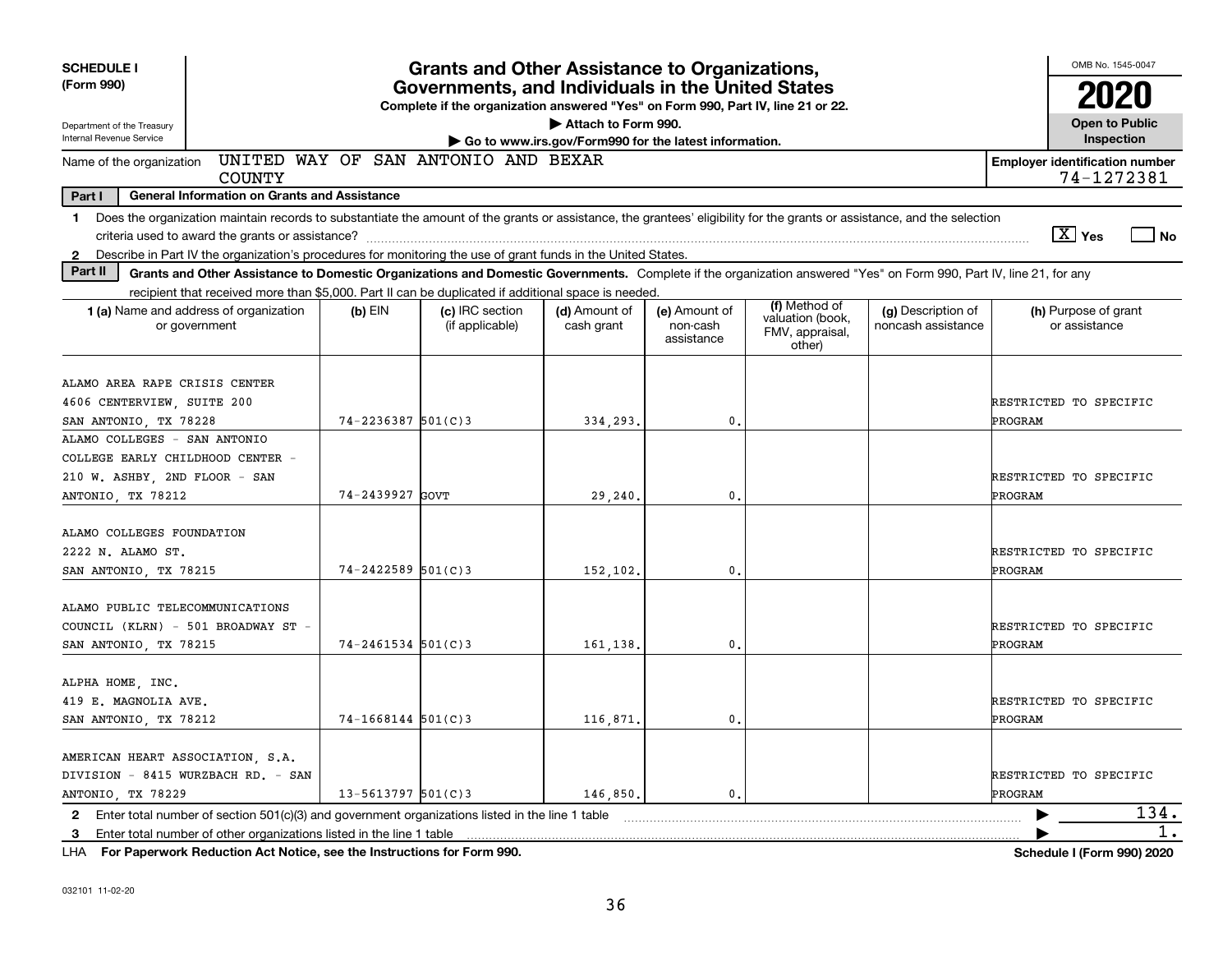| <b>COUNTY</b><br>Schedule I (Form 990)                                                                                                      |                          |                                  |                             |                                         |                                                                |                                           | 74-1272381<br>Page 1                  |
|---------------------------------------------------------------------------------------------------------------------------------------------|--------------------------|----------------------------------|-----------------------------|-----------------------------------------|----------------------------------------------------------------|-------------------------------------------|---------------------------------------|
| Continuation of Grants and Other Assistance to Domestic Organizations and Domestic Governments (Schedule I (Form 990), Part II.)<br>Part II |                          |                                  |                             |                                         |                                                                |                                           |                                       |
| (a) Name and address of<br>organization or government                                                                                       | $(b)$ EIN                | (c) IRC section<br>if applicable | (d) Amount of<br>cash grant | (e) Amount of<br>non-cash<br>assistance | (f) Method of<br>valuation<br>(book, FMV,<br>appraisal, other) | (g) Description of<br>non-cash assistance | (h) Purpose of grant<br>or assistance |
| AMERICAN INDIANS IN TEXAS-AT THE<br>SPANISH COLONIAL MISSIONS - 1313<br>GUADALUPE ST., STE 204 - SAN<br>ANTONIO, TX 78207                   | $74 - 2717029$ 501(C)3   |                                  | 81,250.                     | 0.                                      |                                                                |                                           | RESTRICTED TO SPECIFIC<br>PROGRAM     |
| AMERICAN NATIONAL RED CROSS - S.A.<br>AREA CHAPTER - 3642 EAST HOUSTON<br>ST. - SAN ANTONIO, TX 78219                                       | $53 - 0196605$ 501(C)3   |                                  | 198.944.                    | $\mathbf{0}$ .                          |                                                                |                                           | RESTRICTED TO SPECIFIC<br>PROGRAM     |
| ANY BABY CAN OF SAN ANTONIO<br>217 HOWARD ST.<br>SAN ANTONIO, TX 78212                                                                      | $74 - 2684333$ $501(C)3$ |                                  | 417,464.                    | 0.                                      |                                                                |                                           | RESTRICTED TO SPECIFIC<br>PROGRAM     |
| ASCENSION DEPAUL SERVICES<br>7607 SOMERSET RD.<br>SAN ANTONIO, TX 78211                                                                     | $74 - 6106876$ 501(C)3   |                                  | 76,290.                     | 0.                                      |                                                                |                                           | RESTRICTED TO SPECIFIC<br>PROGRAM     |
| AUSTISM SERVICE CENTER OF SAN<br>ANTONIO - 4242 WOODCOCK DR #101 -<br>SAN ANTONIO, TX 78228                                                 | $26 - 2592058$ 501(C) 3  |                                  | 207,779.                    | 0.                                      |                                                                |                                           | RESTRICTED TO SPECIFIC<br>PROGRAM     |
| AVANCE INC.<br>903 BILLY MITCHELL BLVD, SUITE 100<br>SAN ANTONIO, TX 78226                                                                  | $74-1769114$ 501(C)3     |                                  | 522,615.                    | 0.                                      |                                                                |                                           | RESTRICTED TO SPECIFIC<br>PROGRAM     |
| BEXAR COUNTY COMMUNITY HEALTH<br>COLLABORATIVE - 2300 W. COMMERCE<br>ST., SUITE 201 - SAN ANTONIO, TX<br>78207                              | 74-2953076 501(C)3       |                                  | 400,000,                    | 0.                                      |                                                                |                                           | RESTRICTED TO SPECIFIC<br>PROGRAM     |
| BIG BROTHERS BIG SISTERS OF SOUTH<br>TEXAS - 10843 GULFDALE DR. - SAN<br>ANTONIO, TX 78216                                                  | $74 - 1897630$ 501(C)3   |                                  | 336,129.                    | 0.                                      |                                                                |                                           | RESTRICTED TO SPECIFIC<br>PROGRAM     |
| BLESSED SACRAMENT ACADEMY CHILD<br>DEVELOPMENT CENTER - 1135 MISSION<br>ROAD - SAN ANTONIO, TX 78210                                        | $74 - 1369411$ 501(C)3   |                                  | 126,660.                    | $\mathbf{0}$ .                          |                                                                |                                           | RESTRICTED TO SPECIFIC<br>PROGRAM     |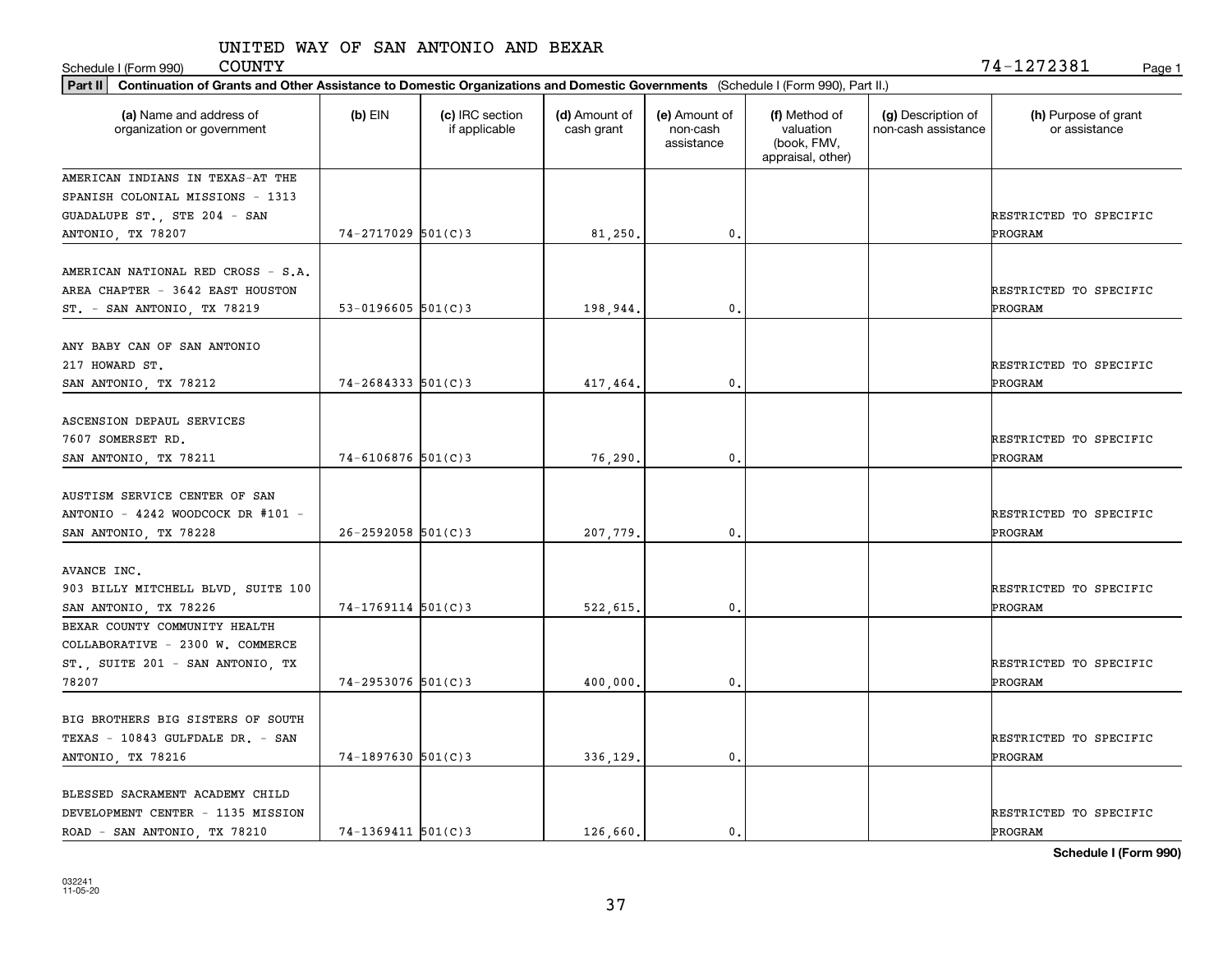Schedule I (Form 990) Page 1

| Part II   Continuation of Grants and Other Assistance to Domestic Organizations and Domestic Governments (Schedule I (Form 990), Part II.) |                        |                                  |                             |                                         |                                                                |                                           |                                          |  |  |  |
|--------------------------------------------------------------------------------------------------------------------------------------------|------------------------|----------------------------------|-----------------------------|-----------------------------------------|----------------------------------------------------------------|-------------------------------------------|------------------------------------------|--|--|--|
| (a) Name and address of<br>organization or government                                                                                      | $(b)$ EIN              | (c) IRC section<br>if applicable | (d) Amount of<br>cash grant | (e) Amount of<br>non-cash<br>assistance | (f) Method of<br>valuation<br>(book, FMV,<br>appraisal, other) | (g) Description of<br>non-cash assistance | (h) Purpose of grant<br>or assistance    |  |  |  |
| BOOKS AND BIBS CHILDCARE CENTER<br>3136 E. COMMERCE                                                                                        |                        |                                  |                             |                                         |                                                                |                                           | RESTRICTED TO SPECIFIC                   |  |  |  |
| SAN ANTONIO, TX 78220                                                                                                                      |                        |                                  | 16,970.                     | 0.                                      |                                                                |                                           | PROGRAM                                  |  |  |  |
| BOY SCOUTS OF AMERICA, ALAMO AREA<br>COUNCIL - 2226 N W MILITARY HWY. -<br>SAN ANTONIO, TX 78213                                           | $74 - 6079583$ 501(C)3 |                                  | 12,022.                     | 0.                                      |                                                                |                                           | RESTRICTED TO SPECIFIC<br>PROGRAM        |  |  |  |
| BOYS & GIRLS CLUBS OF SAN ANTONIO<br>TEXAS - 123 RALPH AVE. - SAN<br>ANTONIO, TX 78204                                                     | $74 - 1109637$ 501(C)3 |                                  | 250,000.                    | 0.                                      |                                                                |                                           | RESTRICTED TO SPECIFIC<br>PROGRAM        |  |  |  |
| BOYSVILLE, INC.<br>8555 E. LOOP 1604 NORTH<br>CONVERSE, TX 78109                                                                           | $74 - 1207553$ 501(C)3 |                                  | 208,097.                    | 0.                                      |                                                                |                                           | RESTRICTED TO SPECIFIC<br>PROGRAM        |  |  |  |
| BRIGHT HORIZONS - SAN ANTONIO<br>LOCATION - 200 TALCOTT AVENUE -<br>SOUTH WATERTOWN, MA 02472                                              | 80-0188269             |                                  | 7,020,                      | $\mathbf{0}$                            |                                                                |                                           | RESTRICTED TO SPECIFIC<br>PROGRAM        |  |  |  |
| <b>BRIGHTON CENTER</b><br>14207 HIGGINS RD.<br>SAN ANTONIO, TX 78217                                                                       | $74 - 2331826$ 501(C)3 |                                  | 208,488,                    | 0.                                      |                                                                |                                           | RESTRICTED TO SPECIFIC<br>PROGRAM        |  |  |  |
| CATHOLIC CHARITIES, ARCHDIOCESE OF<br>SAN ANTONIO, INC. - 202 W. FRENCH<br>PL. - SAN ANTONIO, TX 78212                                     | $74 - 1109743$ 501(C)3 |                                  | 1,478,743.                  | $^{\circ}$ .                            |                                                                |                                           | RESTRICTED TO SPECIFIC<br><b>PROGRAM</b> |  |  |  |
| CHILD ADVOCATES SAN ANTONIO<br>1956 S. WW WHITE ROAD<br>SAN ANTONIO, TX 78222                                                              | $74 - 2494625$ 501(C)3 |                                  | 153,387.                    | 0.                                      |                                                                |                                           | RESTRICTED TO SPECIFIC<br>PROGRAM        |  |  |  |
| CHILDREN'S ASSOCIATION FOR MAXIMUM<br>POTENTIAL - PO BOX 27086 - SAN<br>ANTONIO, TX 78227                                                  | $74 - 2095766$ 501(C)3 |                                  | 53.865.                     | $\mathbf{0}$ .                          |                                                                |                                           | RESTRICTED TO SPECIFIC<br>PROGRAM        |  |  |  |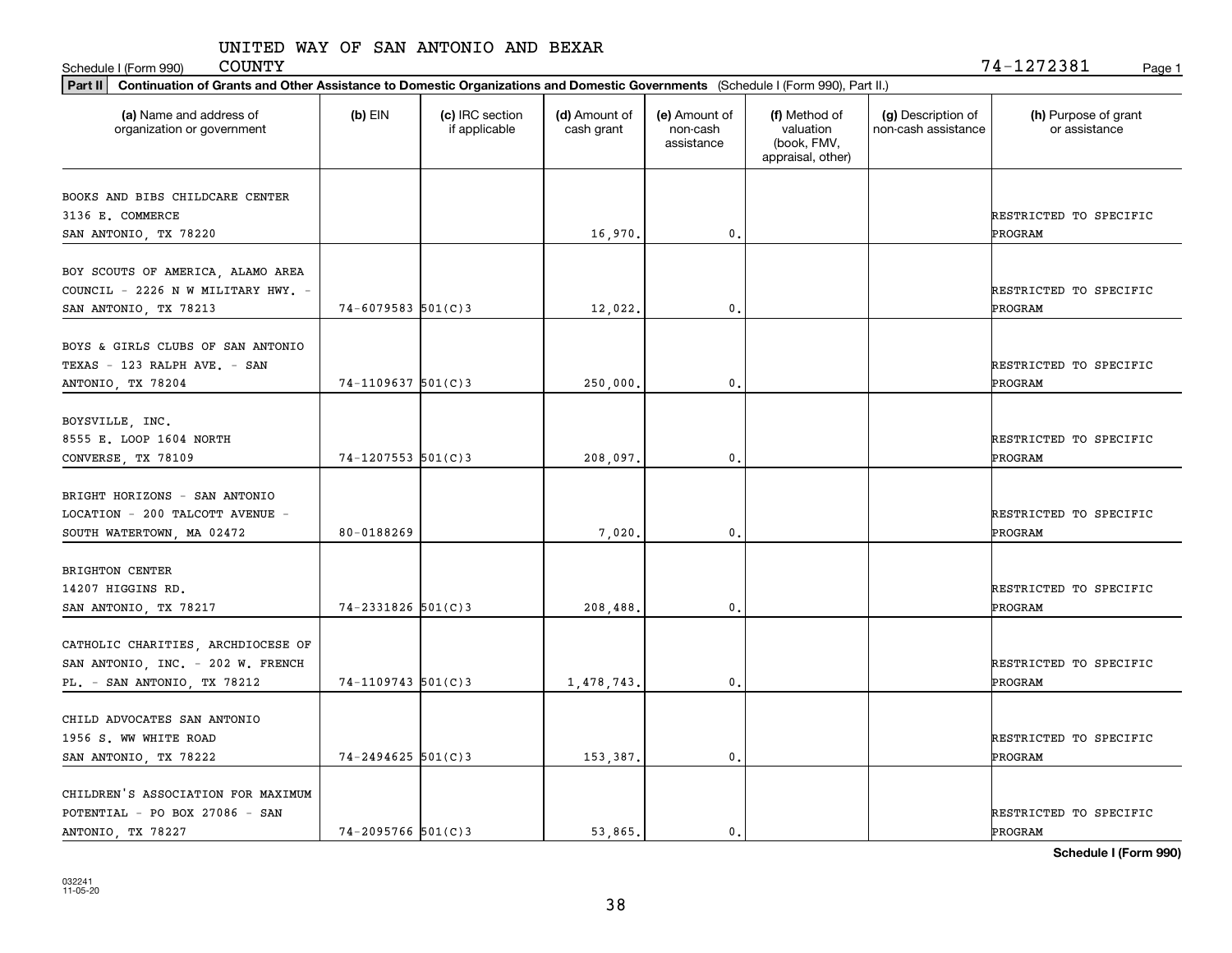Schedule I (Form 990) COUNTY Page 1

| Part II   Continuation of Grants and Other Assistance to Domestic Organizations and Domestic Governments (Schedule I (Form 990), Part II.) |                        |                                  |                             |                                         |                                                                |                                           |                                          |  |  |  |
|--------------------------------------------------------------------------------------------------------------------------------------------|------------------------|----------------------------------|-----------------------------|-----------------------------------------|----------------------------------------------------------------|-------------------------------------------|------------------------------------------|--|--|--|
| (a) Name and address of<br>organization or government                                                                                      | $(b)$ EIN              | (c) IRC section<br>if applicable | (d) Amount of<br>cash grant | (e) Amount of<br>non-cash<br>assistance | (f) Method of<br>valuation<br>(book, FMV,<br>appraisal, other) | (g) Description of<br>non-cash assistance | (h) Purpose of grant<br>or assistance    |  |  |  |
| CHILDREN'S BEREAVEMENT CENTER OF                                                                                                           |                        |                                  |                             |                                         |                                                                |                                           |                                          |  |  |  |
| SOUTH TEXAS - 205 W. OLMOS DR. -                                                                                                           |                        |                                  |                             |                                         |                                                                |                                           | RESTRICTED TO SPECIFIC                   |  |  |  |
| SAN ANTONIO, TX 78212                                                                                                                      | $74 - 2828178$ 501(C)3 |                                  | 128,773.                    | 0.                                      |                                                                |                                           | PROGRAM                                  |  |  |  |
|                                                                                                                                            |                        |                                  |                             |                                         |                                                                |                                           |                                          |  |  |  |
| CHILDREN'S SHELTER, THE                                                                                                                    |                        |                                  |                             |                                         |                                                                |                                           |                                          |  |  |  |
| 2939 W WOODLAWN                                                                                                                            |                        |                                  |                             |                                         |                                                                |                                           | RESTRICTED TO SPECIFIC                   |  |  |  |
| SAN ANTONIO, TX 78228                                                                                                                      | $74 - 1109660$ 501(C)3 |                                  | 793,970.                    | 0.                                      |                                                                |                                           | <b>PROGRAM</b>                           |  |  |  |
|                                                                                                                                            |                        |                                  |                             |                                         |                                                                |                                           |                                          |  |  |  |
| CHILDSAFE<br>3730 IH 10 E                                                                                                                  |                        |                                  |                             |                                         |                                                                |                                           | RESTRICTED TO SPECIFIC                   |  |  |  |
| SAN ANTONIO, TX 78220                                                                                                                      | $74 - 2633697$ 501(C)3 |                                  | 492,280.                    | 0.                                      |                                                                |                                           | PROGRAM                                  |  |  |  |
|                                                                                                                                            |                        |                                  |                             |                                         |                                                                |                                           |                                          |  |  |  |
| CHRISTIAN ASSISTANCE MINISTRY                                                                                                              |                        |                                  |                             |                                         |                                                                |                                           |                                          |  |  |  |
| 110 MCCULLOUGH AVE.                                                                                                                        |                        |                                  |                             |                                         |                                                                |                                           | RESTRICTED TO SPECIFIC                   |  |  |  |
| SAN ANTONIO, TX 78215                                                                                                                      | $74-1947967$ 501(C)3   |                                  | 157,242.                    | 0.                                      |                                                                |                                           | PROGRAM                                  |  |  |  |
|                                                                                                                                            |                        |                                  |                             |                                         |                                                                |                                           |                                          |  |  |  |
| CHRISTUS SANTA ROSA HEALTH CARE                                                                                                            |                        |                                  |                             |                                         |                                                                |                                           |                                          |  |  |  |
| CORPORATION - 333 N. SANTA ROSA                                                                                                            |                        |                                  |                             |                                         |                                                                |                                           | RESTRICTED TO SPECIFIC                   |  |  |  |
| ST. - SAN ANTONIO, TX 78207                                                                                                                | $74-1109665$ 501(C)3   |                                  | 161,454.                    | 0.                                      |                                                                |                                           | PROGRAM                                  |  |  |  |
|                                                                                                                                            |                        |                                  |                             |                                         |                                                                |                                           |                                          |  |  |  |
| CHRYSALIS MINISTRIES, INC.                                                                                                                 |                        |                                  |                             |                                         |                                                                |                                           |                                          |  |  |  |
| 509 SAN PEDRO                                                                                                                              | $74-1914047$ 501(C)3   |                                  |                             | 0.                                      |                                                                |                                           | RESTRICTED TO SPECIFIC<br><b>PROGRAM</b> |  |  |  |
| SAN ANTONIO, TX 78212                                                                                                                      |                        |                                  | 202,440                     |                                         |                                                                |                                           |                                          |  |  |  |
| CITY YEAR - SAN ANTONIO LOCATION                                                                                                           |                        |                                  |                             |                                         |                                                                |                                           |                                          |  |  |  |
| 287 COLUMBUS AVE.                                                                                                                          |                        |                                  |                             |                                         |                                                                |                                           | RESTRICTED TO SPECIFIC                   |  |  |  |
| BOSTON, MA 02116                                                                                                                           | $22 - 2882549$ 501(C)3 |                                  | 175,000.                    | 0.                                      |                                                                |                                           | PROGRAM                                  |  |  |  |
|                                                                                                                                            |                        |                                  |                             |                                         |                                                                |                                           |                                          |  |  |  |
| CLARITY CHILD GUIDANCE CENTER                                                                                                              |                        |                                  |                             |                                         |                                                                |                                           |                                          |  |  |  |
| 8535 TOM SLICK                                                                                                                             |                        |                                  |                             |                                         |                                                                |                                           | RESTRICTED TO SPECIFIC                   |  |  |  |
| SAN ANTONIO, TX 78229                                                                                                                      | $74 - 1153067$ 501(C)3 |                                  | 339,493.                    | 0.                                      |                                                                |                                           | PROGRAM                                  |  |  |  |
|                                                                                                                                            |                        |                                  |                             |                                         |                                                                |                                           |                                          |  |  |  |
| COLONIAL HILLS UNITED METHODIST                                                                                                            |                        |                                  |                             |                                         |                                                                |                                           |                                          |  |  |  |
| 5247 VANCE JACKSON<br>SAN ANTONIO, TX 78230                                                                                                | $74 - 2610528$ 501(C)3 |                                  | 6.647.                      | $\mathbf{0}$ .                          |                                                                |                                           | RESTRICTED TO SPECIFIC<br>PROGRAM        |  |  |  |
|                                                                                                                                            |                        |                                  |                             |                                         |                                                                |                                           |                                          |  |  |  |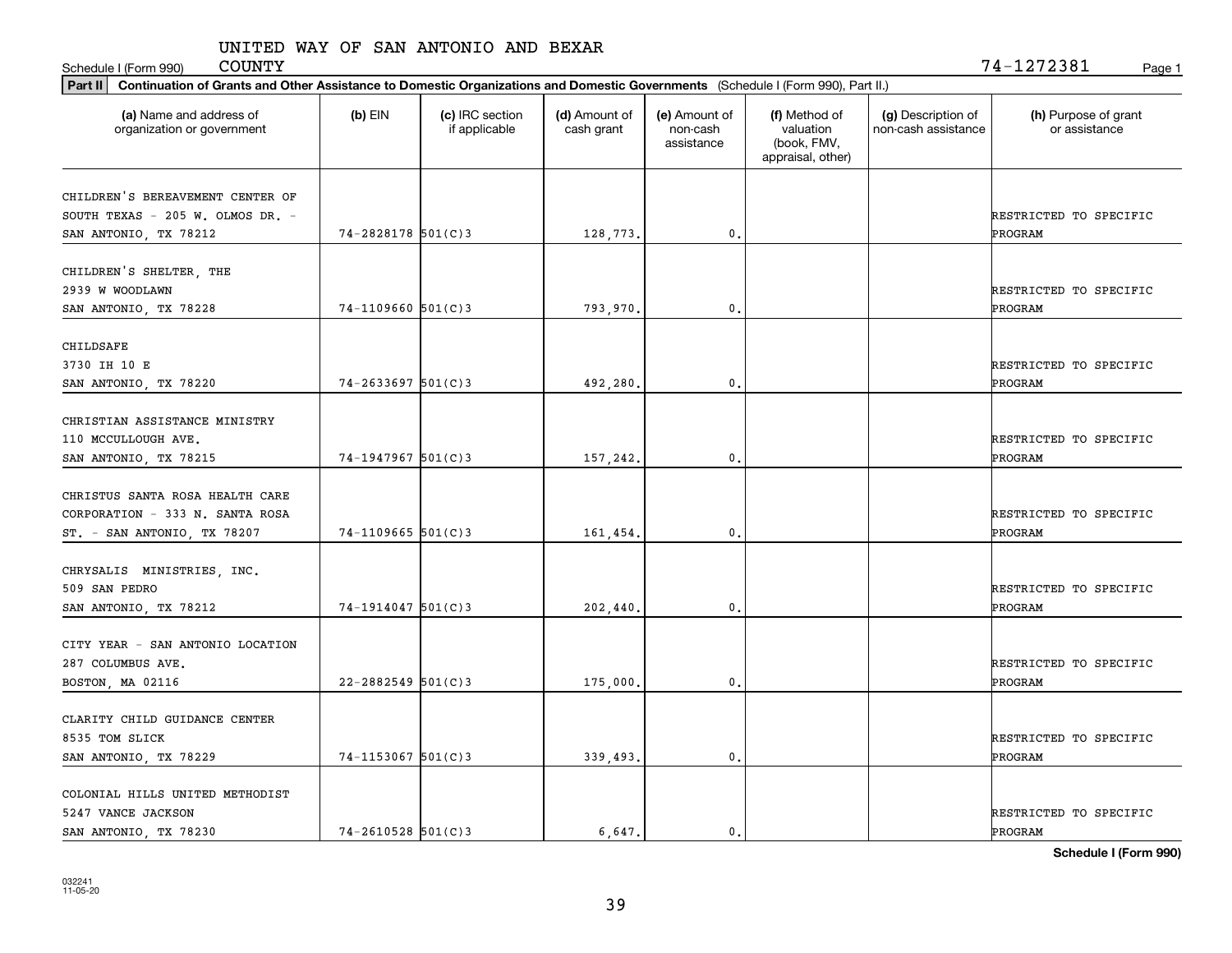Schedule I (Form 990) COUNTY Page 1

| Part II   Continuation of Grants and Other Assistance to Domestic Organizations and Domestic Governments (Schedule I (Form 990), Part II.) |                          |                                  |                             |                                         |                                                                |                                           |                                       |
|--------------------------------------------------------------------------------------------------------------------------------------------|--------------------------|----------------------------------|-----------------------------|-----------------------------------------|----------------------------------------------------------------|-------------------------------------------|---------------------------------------|
| (a) Name and address of<br>organization or government                                                                                      | $(b)$ EIN                | (c) IRC section<br>if applicable | (d) Amount of<br>cash grant | (e) Amount of<br>non-cash<br>assistance | (f) Method of<br>valuation<br>(book, FMV,<br>appraisal, other) | (g) Description of<br>non-cash assistance | (h) Purpose of grant<br>or assistance |
| COMMUNITIES-IN-SCHOOLS OF SAN                                                                                                              |                          |                                  |                             |                                         |                                                                |                                           |                                       |
| ANTONIO - 1616 E COMMERCE, BLDG 1 -                                                                                                        |                          |                                  |                             |                                         |                                                                |                                           | RESTRICTED TO SPECIFIC                |
| SAN ANTONIO, TX 78205                                                                                                                      | $74 - 2393714$ 501(C)3   |                                  | 556,334.                    | 0.                                      |                                                                |                                           | PROGRAM                               |
|                                                                                                                                            |                          |                                  |                             |                                         |                                                                |                                           |                                       |
| COMMUNITY INFORMATION NOW                                                                                                                  |                          |                                  |                             |                                         |                                                                |                                           |                                       |
| C/O UTSPH 7411 JOHN SMITH DR., STE                                                                                                         | $81 - 5286030$ $501(C)3$ |                                  | 50,000,                     | 0.                                      |                                                                |                                           | RESTRICTED TO SPECIFIC<br>PROGRAM     |
| SAN ANTONIO, TX 78229                                                                                                                      |                          |                                  |                             |                                         |                                                                |                                           |                                       |
| COUNTRY HOME LEARNING CENTER                                                                                                               |                          |                                  |                             |                                         |                                                                |                                           |                                       |
| 14966 SPRING FARM                                                                                                                          |                          |                                  |                             |                                         |                                                                |                                           | RESTRICTED TO SPECIFIC                |
| SAN ANTONIO, TX 78247                                                                                                                      | 74-2722253               |                                  | 8,827.                      | $\mathbf{0}$ .                          |                                                                |                                           | PROGRAM                               |
|                                                                                                                                            |                          |                                  |                             |                                         |                                                                |                                           |                                       |
| CROSSPOINT, INC.                                                                                                                           |                          |                                  |                             |                                         |                                                                |                                           |                                       |
| 301 YUCCA ST.                                                                                                                              |                          |                                  |                             |                                         |                                                                |                                           | RESTRICTED TO SPECIFIC                |
| SAN ANTONIO, TX 78203                                                                                                                      | $74 - 6058916$ 501(C)3   |                                  | 15,290.                     | 0.                                      |                                                                |                                           | PROGRAM                               |
| DEPELCHIN CHILDREN'S CENTER                                                                                                                |                          |                                  |                             |                                         |                                                                |                                           |                                       |
| 4950 MEMORIAL DR.                                                                                                                          |                          |                                  |                             |                                         |                                                                |                                           | RESTRICTED TO SPECIFIC                |
| HOUSTON, TX 77007                                                                                                                          | $76 - 0318867$ 501(C)3   |                                  | 254,100.                    | 0.                                      |                                                                |                                           | PROGRAM                               |
|                                                                                                                                            |                          |                                  |                             |                                         |                                                                |                                           |                                       |
| EDUCATION INVESTMENT FOUNDATION                                                                                                            |                          |                                  |                             |                                         |                                                                |                                           |                                       |
| PO BOX 1300                                                                                                                                |                          |                                  |                             |                                         |                                                                |                                           | RESTRICTED TO SPECIFIC                |
| SAN ANTONIO, TX 78295                                                                                                                      | $74 - 2623222$ 501(C)3   |                                  | 23,823.                     | 0.                                      |                                                                |                                           | PROGRAM                               |
| EL CENTRO DEL BARRIO, INC.                                                                                                                 |                          |                                  |                             |                                         |                                                                |                                           |                                       |
| 3750 COMMERCIAL AVE.                                                                                                                       |                          |                                  |                             |                                         |                                                                |                                           | RESTRICTED TO SPECIFIC                |
|                                                                                                                                            | $74 - 1787031$ 501(C)3   |                                  |                             | 0.                                      |                                                                |                                           | PROGRAM                               |
| SAN ANTONIO, TX 78221                                                                                                                      |                          |                                  | 10,005                      |                                         |                                                                |                                           |                                       |
| ELLA AUSTIN COMMUNITY CENTER                                                                                                               |                          |                                  |                             |                                         |                                                                |                                           |                                       |
| 1023 N. PINE ST.                                                                                                                           |                          |                                  |                             |                                         |                                                                |                                           | RESTRICTED TO SPECIFIC                |
| SAN ANTONIO, TX 78202                                                                                                                      | $74-1166908$ 501(C)3     |                                  | 168,072.                    | 0.                                      |                                                                |                                           | <b>PROGRAM</b>                        |
|                                                                                                                                            |                          |                                  |                             |                                         |                                                                |                                           |                                       |
| EMPOWER HOUSE (FORMERLY MARTINEZ                                                                                                           |                          |                                  |                             |                                         |                                                                |                                           |                                       |
| STREET WOMEN'S CENTER) - 801 N.                                                                                                            |                          |                                  |                             |                                         |                                                                |                                           | RESTRICTED TO SPECIFIC                |
| OLIVE ST - SAN ANTONIO, TX 78202                                                                                                           | $74 - 2934053$ 501(C)3   |                                  | 213.274.                    | $\mathfrak{o}$ .                        |                                                                |                                           | PROGRAM                               |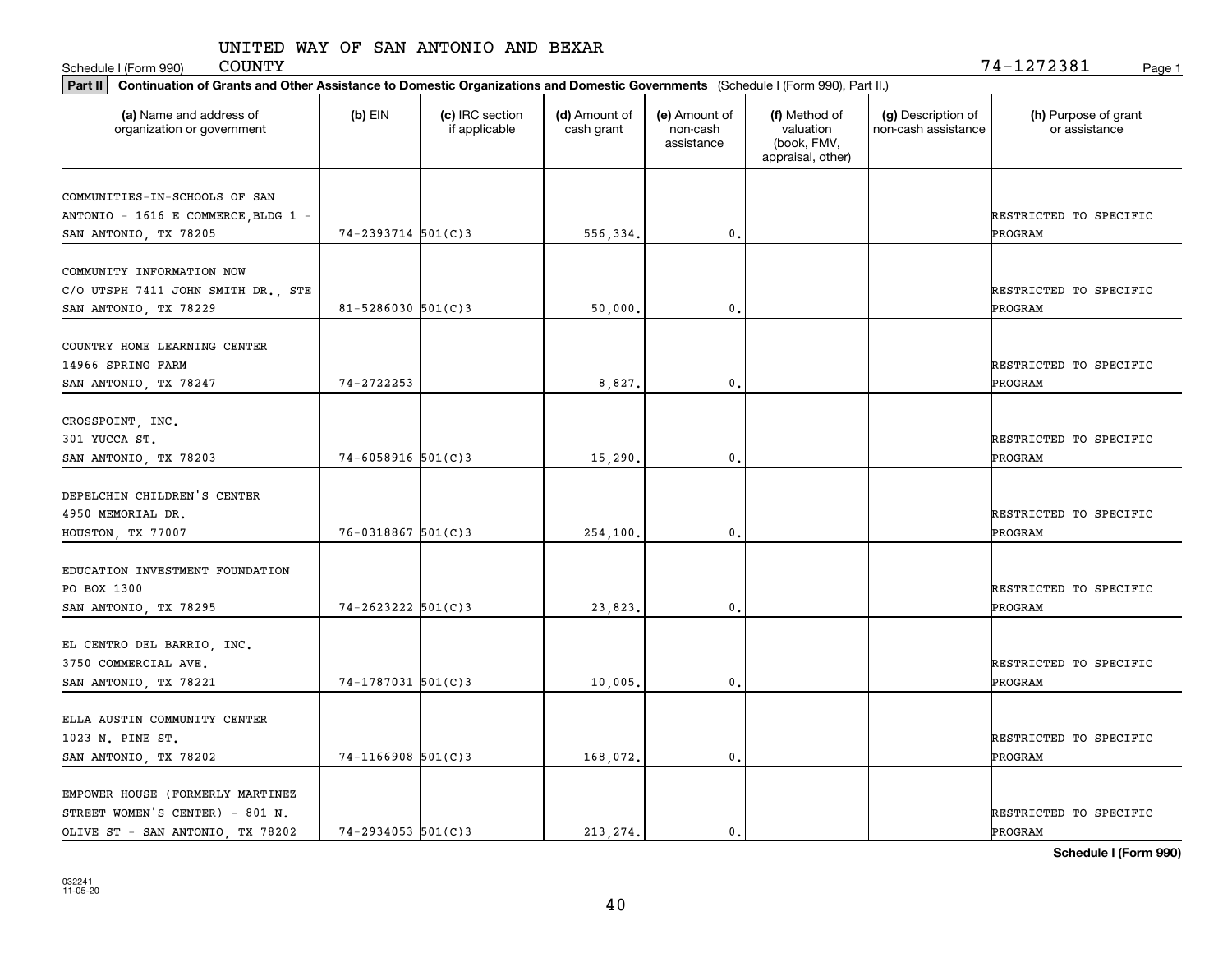Schedule I (Form 990) Page 1

|                                                                                               | Part II   Continuation of Grants and Other Assistance to Domestic Organizations and Domestic Governments (Schedule I (Form 990), Part II.) |                                  |                             |                                         |                                                                |                                           |                                          |  |  |  |  |
|-----------------------------------------------------------------------------------------------|--------------------------------------------------------------------------------------------------------------------------------------------|----------------------------------|-----------------------------|-----------------------------------------|----------------------------------------------------------------|-------------------------------------------|------------------------------------------|--|--|--|--|
| (a) Name and address of<br>organization or government                                         | $(b)$ EIN                                                                                                                                  | (c) IRC section<br>if applicable | (d) Amount of<br>cash grant | (e) Amount of<br>non-cash<br>assistance | (f) Method of<br>valuation<br>(book, FMV,<br>appraisal, other) | (g) Description of<br>non-cash assistance | (h) Purpose of grant<br>or assistance    |  |  |  |  |
|                                                                                               |                                                                                                                                            |                                  |                             |                                         |                                                                |                                           |                                          |  |  |  |  |
| ENDEAVORS, INC.<br>6363 DE ZAVALA RD.                                                         |                                                                                                                                            |                                  |                             |                                         |                                                                |                                           | RESTRICTED TO SPECIFIC                   |  |  |  |  |
| SAN ANTONIO, TX 78249                                                                         | $23 - 7223078$ 501(C) 3                                                                                                                    |                                  | 241,425.                    | 0.                                      |                                                                |                                           | PROGRAM                                  |  |  |  |  |
|                                                                                               |                                                                                                                                            |                                  |                             |                                         |                                                                |                                           |                                          |  |  |  |  |
| FAMILY SERVICE ASSOCIATION OF SAN<br>ANTONIO, INC. - 702 SAN PEDRO -<br>SAN ANTONIO, TX 78212 | $74 - 1117341$ 501(C)3                                                                                                                     |                                  | 2,500,686.                  | 0.                                      |                                                                |                                           | RESTRICTED TO SPECIFIC<br><b>PROGRAM</b> |  |  |  |  |
|                                                                                               |                                                                                                                                            |                                  |                             |                                         |                                                                |                                           |                                          |  |  |  |  |
| FAMILY VIOLENCE PREVENTION<br>SERVICES, INC. - 7911 BROADWAY -<br>SAN ANTONIO, TX 78209       | $74-1994151$ $501(C)3$                                                                                                                     |                                  | 839, 115.                   | $\mathbf{0}$ .                          |                                                                |                                           | RESTRICTED TO SPECIFIC<br>PROGRAM        |  |  |  |  |
|                                                                                               |                                                                                                                                            |                                  |                             |                                         |                                                                |                                           |                                          |  |  |  |  |
| FARMERS ASSISTING RETURNING                                                                   |                                                                                                                                            |                                  |                             |                                         |                                                                |                                           |                                          |  |  |  |  |
| MILITARY - PO BOX 763729 - DALLAS,                                                            |                                                                                                                                            |                                  |                             |                                         |                                                                |                                           | RESTRICTED TO SPECIFIC                   |  |  |  |  |
| TX 75376                                                                                      | $46 - 4740273$ 501(C) 3                                                                                                                    |                                  | 6,946                       | 0.                                      |                                                                |                                           | PROGRAM                                  |  |  |  |  |
| FONDOS UNIDOS DE PUERTO RICO, INC.<br>PO BOX 191914                                           |                                                                                                                                            |                                  |                             |                                         |                                                                |                                           | RESTRICTED TO SPECIFIC                   |  |  |  |  |
| SAN JUAN, PR 00919                                                                            | $66 - 0269222$ 501(C)3                                                                                                                     |                                  | 9,150,                      | 0.                                      |                                                                |                                           | PROGRAM                                  |  |  |  |  |
|                                                                                               |                                                                                                                                            |                                  |                             |                                         |                                                                |                                           |                                          |  |  |  |  |
| FOOTHILLS UNITED WAY, INC.                                                                    |                                                                                                                                            |                                  |                             |                                         |                                                                |                                           |                                          |  |  |  |  |
| 1285 CIMARRON DR., STE 101                                                                    |                                                                                                                                            |                                  |                             |                                         |                                                                |                                           | RESTRICTED TO SPECIFIC                   |  |  |  |  |
| LAFAYETTE, CO 80026                                                                           | $84 - 6042598$ 501(C)3                                                                                                                     |                                  | 10,906.                     | 0.                                      |                                                                |                                           | PROGRAM                                  |  |  |  |  |
|                                                                                               |                                                                                                                                            |                                  |                             |                                         |                                                                |                                           |                                          |  |  |  |  |
| G.R.A.S.P. (GREATER RANDOLPH AREA                                                             |                                                                                                                                            |                                  |                             |                                         |                                                                |                                           |                                          |  |  |  |  |
| SERVICE PROGRAMS) - 250 DONALAN                                                               |                                                                                                                                            |                                  |                             |                                         |                                                                |                                           | RESTRICTED TO SPECIFIC                   |  |  |  |  |
| DR. - CONVERSE, TX 78109                                                                      | $74 - 2353686$ $501(C)3$                                                                                                                   |                                  | 121,229.                    | 0.                                      |                                                                |                                           | <b>PROGRAM</b>                           |  |  |  |  |
| GIRL SCOUTS OF SOUTHWEST TEXAS                                                                |                                                                                                                                            |                                  |                             |                                         |                                                                |                                           |                                          |  |  |  |  |
| 811 N COKER LOOP                                                                              |                                                                                                                                            |                                  |                             |                                         |                                                                |                                           | RESTRICTED TO SPECIFIC                   |  |  |  |  |
| SAN ANTONIO, TX 78216                                                                         | $74-1109759$ 501(C)3                                                                                                                       |                                  | 77,179.                     | $\mathbf{0}$ .                          |                                                                |                                           | ÞROGRAM                                  |  |  |  |  |
|                                                                                               |                                                                                                                                            |                                  |                             |                                         |                                                                |                                           |                                          |  |  |  |  |
| GOOD SAMARITAN COMMUNITY SERVICES                                                             |                                                                                                                                            |                                  |                             |                                         |                                                                |                                           |                                          |  |  |  |  |
| 1600 SALTILLO                                                                                 |                                                                                                                                            |                                  |                             |                                         |                                                                |                                           | RESTRICTED TO SPECIFIC                   |  |  |  |  |
| SAN ANTONIO, TX 78207                                                                         | $74 - 1117340$ 501(C)3                                                                                                                     |                                  | 602.160.                    | 0.                                      |                                                                |                                           | PROGRAM                                  |  |  |  |  |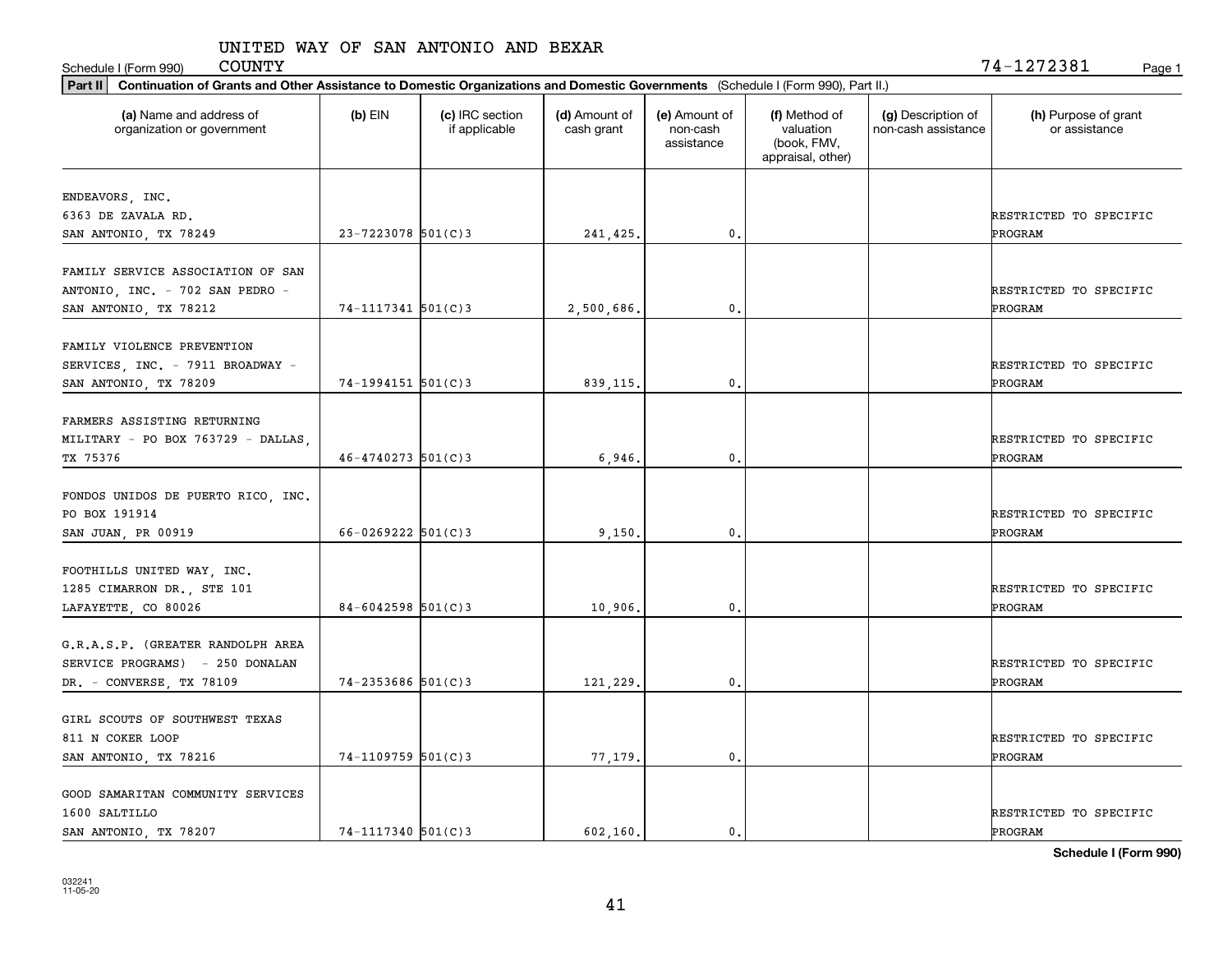Schedule I (Form 990) Page 1

 $\mathtt{COUNTY} \hspace{1.5cm} 74\mathtt{-}1272381$ 

| Part II   Continuation of Grants and Other Assistance to Domestic Organizations and Domestic Governments (Schedule I (Form 990), Part II.) |                        |                                  |                             |                                         |                                                                |                                           |                                       |
|--------------------------------------------------------------------------------------------------------------------------------------------|------------------------|----------------------------------|-----------------------------|-----------------------------------------|----------------------------------------------------------------|-------------------------------------------|---------------------------------------|
| (a) Name and address of<br>organization or government                                                                                      | $(b)$ EIN              | (c) IRC section<br>if applicable | (d) Amount of<br>cash grant | (e) Amount of<br>non-cash<br>assistance | (f) Method of<br>valuation<br>(book, FMV,<br>appraisal, other) | (g) Description of<br>non-cash assistance | (h) Purpose of grant<br>or assistance |
|                                                                                                                                            |                        |                                  |                             |                                         |                                                                |                                           |                                       |
| GOODWILL INDUSTRIES OF SAN ANTONIO<br>406 W COMMERCE                                                                                       |                        |                                  |                             |                                         |                                                                |                                           | RESTRICTED TO SPECIFIC                |
| SAN ANTONIO, TX 78207                                                                                                                      | $74 - 1238444$ 501(C)3 |                                  | 835,074.                    | 0.                                      |                                                                |                                           | PROGRAM                               |
|                                                                                                                                            |                        |                                  |                             |                                         |                                                                |                                           |                                       |
| GREATER LONGVIEW UNITED WAY, INC.<br>310 S. FREDONIA ST                                                                                    |                        |                                  |                             |                                         |                                                                |                                           | RESTRICTED TO SPECIFIC                |
| SAN ANTONIO, TX 75601                                                                                                                      | 75-0998908 501(C)3     |                                  | 10,926                      | 0.                                      |                                                                |                                           | PROGRAM                               |
| GUADALUPE COUNTY UNITED WAY, INC.<br>PO BOX 805                                                                                            |                        |                                  |                             |                                         |                                                                |                                           | RESTRICTED TO SPECIFIC                |
| SEGUIN, TX 78156                                                                                                                           | $74 - 2738713$ 501(C)3 |                                  | 45,236.                     | $\mathbf{0}$ .                          |                                                                |                                           | PROGRAM                               |
| <b>GUARDIAN HOUSE</b><br>1818 SAN PEDRO AVE<br>SAN ANTONIO, TX 78212                                                                       | 74-2780384 501(C)3     |                                  | 78,165.                     | 0.                                      |                                                                |                                           | RESTRICTED TO SPECIFIC<br>PROGRAM     |
| HAVEN FOR HOPE OF BEXAR COUNTY<br>1 HAVEN FOR HOPE WAY                                                                                     |                        |                                  |                             |                                         |                                                                |                                           | RESTRICTED TO SPECIFIC                |
| SAN ANTONIO, TX 78207                                                                                                                      | $20 - 8075412$ 501(C)3 |                                  | 1,418,782.                  | 0.                                      |                                                                |                                           | PROGRAM                               |
| HEALY-MURPHY CENTER, INC.<br>618 LIVE OAK<br>SAN ANTONIO, TX 78202                                                                         | 74-1667875 501(C)3     |                                  | 391,405.                    | 0.                                      |                                                                |                                           | RESTRICTED TO SPECIFIC<br>PROGRAM     |
| HOPE LUTHERAN DAY CARE CENTER<br>5714 CALLAGHAN RD                                                                                         |                        |                                  |                             |                                         |                                                                |                                           | RESTRICTED TO SPECIFIC                |
| SAN ANTONIO, TX 78228                                                                                                                      | $74-1931213$ $501(C)3$ |                                  | 7,000                       | $^{\circ}$ .                            |                                                                |                                           | PROGRAM                               |
| JBSA FORT SAM HOUSTON YOUTH                                                                                                                |                        |                                  |                             |                                         |                                                                |                                           |                                       |
| SERVICES - 2380 STANLEY ROAD, BLDG                                                                                                         |                        |                                  |                             |                                         |                                                                |                                           |                                       |
| 124 - JBSA FT. SAM HOUSTON, TX                                                                                                             |                        |                                  |                             |                                         |                                                                |                                           | RESTRICTED TO SPECIFIC                |
| 78224                                                                                                                                      |                        | GOVT                             | 150,246.                    | $\mathbf{0}$ .                          |                                                                |                                           | PROGRAM                               |
| JBSA LACKLAND AFB BOYS & GIRLS                                                                                                             |                        |                                  |                             |                                         |                                                                |                                           |                                       |
| CLUB - 2380 STANLEY ROAD, BLDG 124                                                                                                         |                        |                                  |                             |                                         |                                                                |                                           | RESTRICTED TO SPECIFIC                |
| - JBSA FT. SAM HOUSTON, TX 78224                                                                                                           |                        | <b>GOVT</b>                      | 75.502.                     | $\mathbf{0}$ .                          |                                                                |                                           | PROGRAM                               |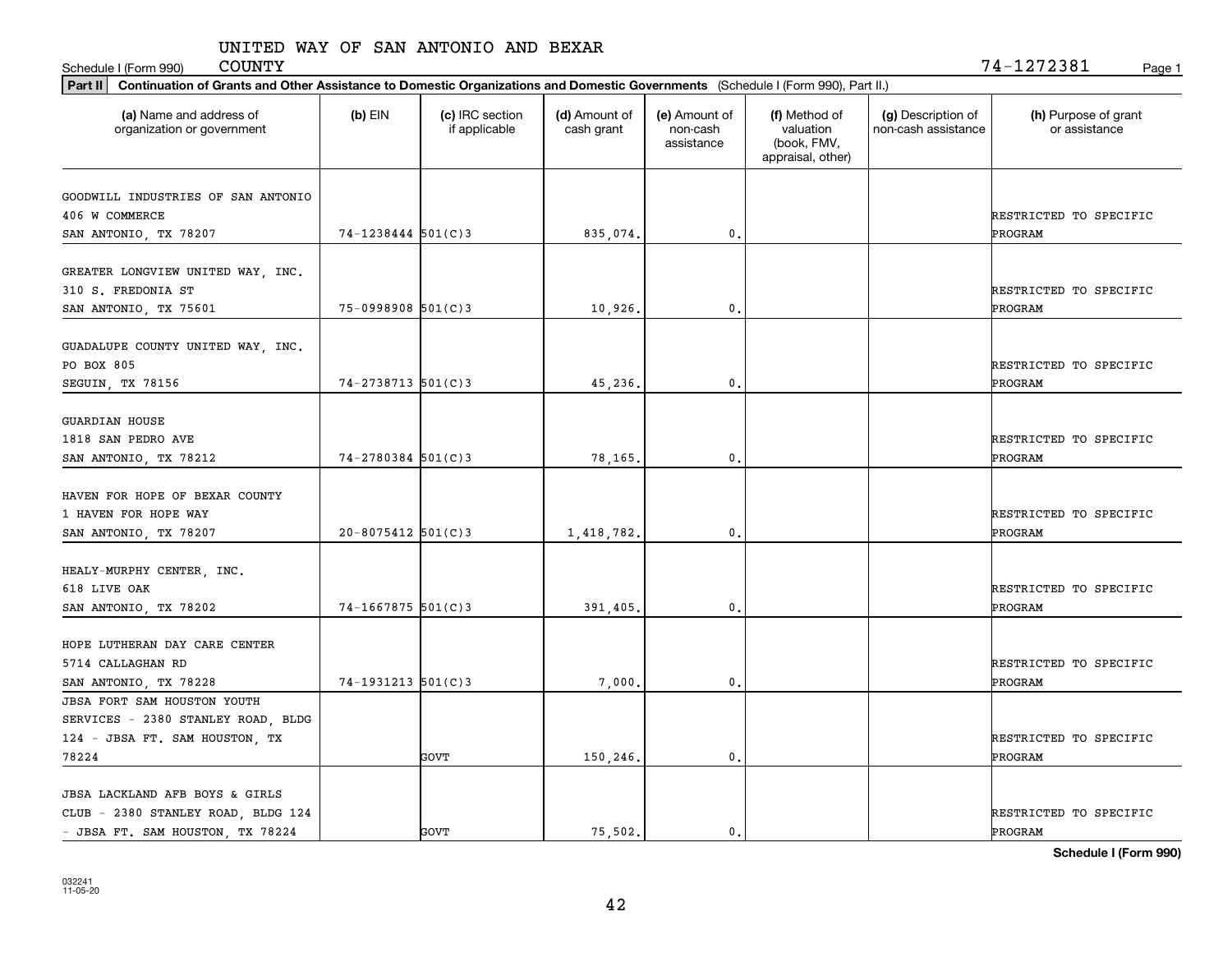Schedule I (Form 990) Page 1

| Part II   Continuation of Grants and Other Assistance to Domestic Organizations and Domestic Governments (Schedule I (Form 990), Part II.) |                        |                                  |                             |                                         |                                                                |                                           |                                       |  |  |  |
|--------------------------------------------------------------------------------------------------------------------------------------------|------------------------|----------------------------------|-----------------------------|-----------------------------------------|----------------------------------------------------------------|-------------------------------------------|---------------------------------------|--|--|--|
| (a) Name and address of<br>organization or government                                                                                      | $(b)$ EIN              | (c) IRC section<br>if applicable | (d) Amount of<br>cash grant | (e) Amount of<br>non-cash<br>assistance | (f) Method of<br>valuation<br>(book, FMV,<br>appraisal, other) | (g) Description of<br>non-cash assistance | (h) Purpose of grant<br>or assistance |  |  |  |
| <b>JBSA RANDOLPH AFB YOUTH ACTIVITIES</b>                                                                                                  |                        |                                  |                             |                                         |                                                                |                                           |                                       |  |  |  |
| 2380 STANLEY ROAD, BLDG 124                                                                                                                |                        |                                  |                             |                                         |                                                                |                                           | RESTRICTED TO SPECIFIC                |  |  |  |
| JBSA FT. SAM HOUSTON, TX 78224                                                                                                             |                        | GOVT                             | 75,428.                     | 0.                                      |                                                                |                                           | PROGRAM                               |  |  |  |
|                                                                                                                                            |                        |                                  |                             |                                         |                                                                |                                           |                                       |  |  |  |
| JEFFERSON AREA COMMUNITY OUTREACH                                                                                                          |                        |                                  |                             |                                         |                                                                |                                           |                                       |  |  |  |
| FOR OLDER PEOPLE - 2201 ST. CLOUD                                                                                                          |                        |                                  |                             |                                         |                                                                |                                           | RESTRICTED TO SPECIFIC                |  |  |  |
| - SAN ANTONIO, TX 78228                                                                                                                    | $74 - 2345987$ 501(C)3 |                                  | 11,739.                     | 0.                                      |                                                                |                                           | PROGRAM                               |  |  |  |
| JEWISH FAMILY SERVICE OF SAN                                                                                                               |                        |                                  |                             |                                         |                                                                |                                           |                                       |  |  |  |
| ANTONIO TEXAS, INC. - 12500 NW                                                                                                             |                        |                                  |                             |                                         |                                                                |                                           |                                       |  |  |  |
| MILITARY HWY #250 - SAN ANTONIO,                                                                                                           |                        |                                  |                             |                                         |                                                                |                                           | RESTRICTED TO SPECIFIC                |  |  |  |
| TX 78231                                                                                                                                   | $74 - 1759254$ 501(C)3 |                                  | 6,794                       | $\mathbf{0}$ .                          |                                                                |                                           | PROGRAM                               |  |  |  |
|                                                                                                                                            |                        |                                  |                             |                                         |                                                                |                                           |                                       |  |  |  |
| KERR COUNTY UNITED WAY                                                                                                                     |                        |                                  |                             |                                         |                                                                |                                           |                                       |  |  |  |
| PO BOX 290561                                                                                                                              |                        |                                  |                             |                                         |                                                                |                                           | RESTRICTED TO SPECIFIC                |  |  |  |
| KERRVILLE, TX 78029                                                                                                                        | 74-1475945 501(C)3     |                                  | 14,401.                     | 0.                                      |                                                                |                                           | PROGRAM                               |  |  |  |
| LORD OF LIFE LUTHERAN CENTER FOR                                                                                                           |                        |                                  |                             |                                         |                                                                |                                           |                                       |  |  |  |
| CHILD DEVELOPMENT - 5955 FM 78 -                                                                                                           |                        |                                  |                             |                                         |                                                                |                                           | RESTRICTED TO SPECIFIC                |  |  |  |
| SAN ANTONIO, TX 78244                                                                                                                      | $74 - 6185612$ 501(C)3 |                                  | 6,490.                      | 0.                                      |                                                                |                                           | PROGRAM                               |  |  |  |
|                                                                                                                                            |                        |                                  |                             |                                         |                                                                |                                           |                                       |  |  |  |
| MADONNA CENTER, INC.                                                                                                                       |                        |                                  |                             |                                         |                                                                |                                           |                                       |  |  |  |
| 1906 CASTROVILLE                                                                                                                           |                        |                                  |                             |                                         |                                                                |                                           | RESTRICTED TO SPECIFIC                |  |  |  |
| SAN ANTONIO, TX 78237                                                                                                                      | $74 - 1143119$ 501(C)3 |                                  | 195,166.                    | 0.                                      |                                                                |                                           | PROGRAM                               |  |  |  |
|                                                                                                                                            |                        |                                  |                             |                                         |                                                                |                                           |                                       |  |  |  |
| MEALS ON WHEELS SAN ANTONIO                                                                                                                |                        |                                  |                             |                                         |                                                                |                                           |                                       |  |  |  |
| 4306 NW LOOP 410                                                                                                                           |                        |                                  |                             |                                         |                                                                |                                           | RESTRICTED TO SPECIFIC                |  |  |  |
| SAN ANTONIO, TX 78229                                                                                                                      | $74-1948646$ 501(C)3   |                                  | 221,873.                    | 0.                                      |                                                                |                                           | PROGRAM                               |  |  |  |
|                                                                                                                                            |                        |                                  |                             |                                         |                                                                |                                           |                                       |  |  |  |
| METRO UNITED WAY, INC.                                                                                                                     |                        |                                  |                             |                                         |                                                                |                                           |                                       |  |  |  |
| PO BOX 4488                                                                                                                                |                        |                                  |                             |                                         |                                                                |                                           | RESTRICTED TO SPECIFIC                |  |  |  |
| LOUISVILLE, KY 40204                                                                                                                       | 61-0444680 $501(C)3$   |                                  | 35,605.                     | $\mathbf{0}$ .                          |                                                                |                                           | PROGRAM                               |  |  |  |
|                                                                                                                                            |                        |                                  |                             |                                         |                                                                |                                           |                                       |  |  |  |
| MILE HIGH UNITED WAY, INC.<br>711 PARK AVENUE WEST                                                                                         |                        |                                  |                             |                                         |                                                                |                                           | RESTRICTED TO SPECIFIC                |  |  |  |
| DENVER CO 80205                                                                                                                            | $84 - 0404235$ 501(C)3 |                                  | 9.734.                      | $\mathfrak{o}$ .                        |                                                                |                                           | PROGRAM                               |  |  |  |
|                                                                                                                                            |                        |                                  |                             |                                         |                                                                |                                           |                                       |  |  |  |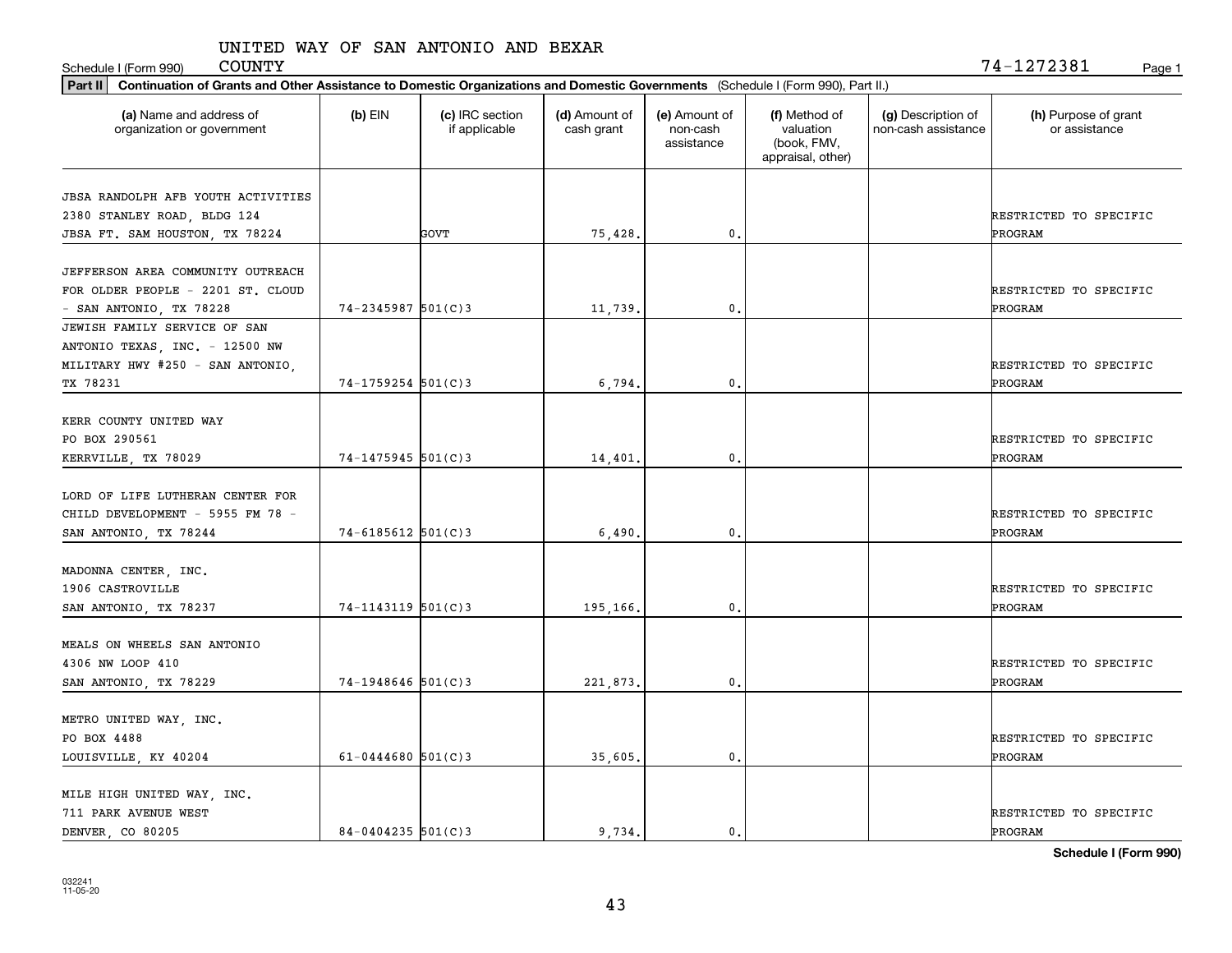Schedule I (Form 990) Page 1

 $\mathtt{COUNTY} \hspace{1.5cm} 74\mathtt{-}1272381$ 

| Part II   Continuation of Grants and Other Assistance to Domestic Organizations and Domestic Governments (Schedule I (Form 990), Part II.) |                        |                                  |                             |                                         |                                                                |                                           |                                       |
|--------------------------------------------------------------------------------------------------------------------------------------------|------------------------|----------------------------------|-----------------------------|-----------------------------------------|----------------------------------------------------------------|-------------------------------------------|---------------------------------------|
| (a) Name and address of<br>organization or government                                                                                      | $(b)$ EIN              | (c) IRC section<br>if applicable | (d) Amount of<br>cash grant | (e) Amount of<br>non-cash<br>assistance | (f) Method of<br>valuation<br>(book, FMV,<br>appraisal, other) | (g) Description of<br>non-cash assistance | (h) Purpose of grant<br>or assistance |
| MILLER CHILD DEVELOPMENT CENTER                                                                                                            |                        |                                  |                             |                                         |                                                                |                                           |                                       |
| 102 S MEL WAITERS WAY                                                                                                                      |                        |                                  |                             |                                         |                                                                |                                           | RESTRICTED TO SPECIFIC                |
| SAN ANTONIO, TX 78203                                                                                                                      | $74 - 6156076$ 501(C)3 |                                  | 12,271.                     | 0.                                      |                                                                |                                           | PROGRAM                               |
|                                                                                                                                            |                        |                                  |                             |                                         |                                                                |                                           |                                       |
| MISSION ROAD MINISTRIES                                                                                                                    |                        |                                  |                             |                                         |                                                                |                                           |                                       |
| 8706 MISSION ROAD                                                                                                                          |                        |                                  |                             |                                         |                                                                |                                           | RESTRICTED TO SPECIFIC                |
| SAN ANTONIO, TX 78214                                                                                                                      | 74-2958552 501(C)3     |                                  | 309,149.                    | 0.                                      |                                                                |                                           | PROGRAM                               |
|                                                                                                                                            |                        |                                  |                             |                                         |                                                                |                                           |                                       |
| NORTHEAST SENIOR ASSISTANCE (NESA)                                                                                                         |                        |                                  |                             |                                         |                                                                |                                           |                                       |
| 2903 NACOGDOCHES RD.                                                                                                                       |                        |                                  |                             |                                         |                                                                |                                           | RESTRICTED TO SPECIFIC                |
| SAN ANTONIO, TX 78217                                                                                                                      | $74 - 2405293$ 501(C)3 |                                  | 12,867.                     | $\mathbf{0}$ .                          |                                                                |                                           | PROGRAM                               |
|                                                                                                                                            |                        |                                  |                             |                                         |                                                                |                                           |                                       |
| ORANGE COUNTY UNITED WAY                                                                                                                   |                        |                                  |                             |                                         |                                                                |                                           |                                       |
| 18012 MITCHELL SOUTH                                                                                                                       |                        |                                  |                             |                                         |                                                                |                                           | RESTRICTED TO SPECIFIC                |
| IRVINE, CA 92614                                                                                                                           | $33 - 0047994$ 501(C)3 |                                  | 5,207                       | 0.                                      |                                                                |                                           | PROGRAM                               |
|                                                                                                                                            |                        |                                  |                             |                                         |                                                                |                                           |                                       |
| PRESA COMMUNITY SERVICE CENTER                                                                                                             |                        |                                  |                             |                                         |                                                                |                                           |                                       |
| 3721 S. PRESA STREET                                                                                                                       |                        |                                  |                             |                                         |                                                                |                                           | RESTRICTED TO SPECIFIC                |
| SAN ANTONIO, TX 78210                                                                                                                      | 74-1902249 501(C)3     |                                  | 204,456.                    | $\mathbf{0}$                            |                                                                |                                           | PROGRAM                               |
|                                                                                                                                            |                        |                                  |                             |                                         |                                                                |                                           |                                       |
| RESPITE CARE OF SAN ANTONIO                                                                                                                |                        |                                  |                             |                                         |                                                                |                                           |                                       |
| INCORPORATED - PO BOX 12633 - SAN                                                                                                          |                        |                                  |                             |                                         |                                                                |                                           | RESTRICTED TO SPECIFIC                |
| ANTONIO, TX 78212                                                                                                                          | $74 - 2467770$ 501(C)3 |                                  | 159,817.                    | 0.                                      |                                                                |                                           | PROGRAM                               |
| RESTORE EDUCATION                                                                                                                          |                        |                                  |                             |                                         |                                                                |                                           |                                       |
| PO BOX 692338                                                                                                                              |                        |                                  |                             |                                         |                                                                |                                           | RESTRICTED TO SPECIFIC                |
|                                                                                                                                            |                        |                                  |                             |                                         |                                                                |                                           |                                       |
| SAN ANTONIO, TX 78269                                                                                                                      | $26 - 2966263$ 501(C)3 |                                  | 447,791.                    | $^{\circ}$ .                            |                                                                |                                           | PROGRAM                               |
| RIDE CONNECT TEXAS (FORMERLY                                                                                                               |                        |                                  |                             |                                         |                                                                |                                           |                                       |
| $SWOOP$ ) - 517 SW MILITAR DR. - SAN                                                                                                       |                        |                                  |                             |                                         |                                                                |                                           | RESTRICTED TO SPECIFIC                |
|                                                                                                                                            | $45 - 5521039$ 501(C)3 |                                  | 9,884                       | $\mathbf{0}$ .                          |                                                                |                                           | PROGRAM                               |
| ANTONIO, TX 78221                                                                                                                          |                        |                                  |                             |                                         |                                                                |                                           |                                       |
| RISE RECOVERY                                                                                                                              |                        |                                  |                             |                                         |                                                                |                                           |                                       |
| 10226 IRONSIDE DR                                                                                                                          |                        |                                  |                             |                                         |                                                                |                                           | RESTRICTED TO SPECIFIC                |
| SAN ANTONIO, TX 78230                                                                                                                      | $74 - 2216041$ 501(C)3 |                                  | 422,983.                    | $\mathbf{0}$ .                          |                                                                |                                           | PROGRAM                               |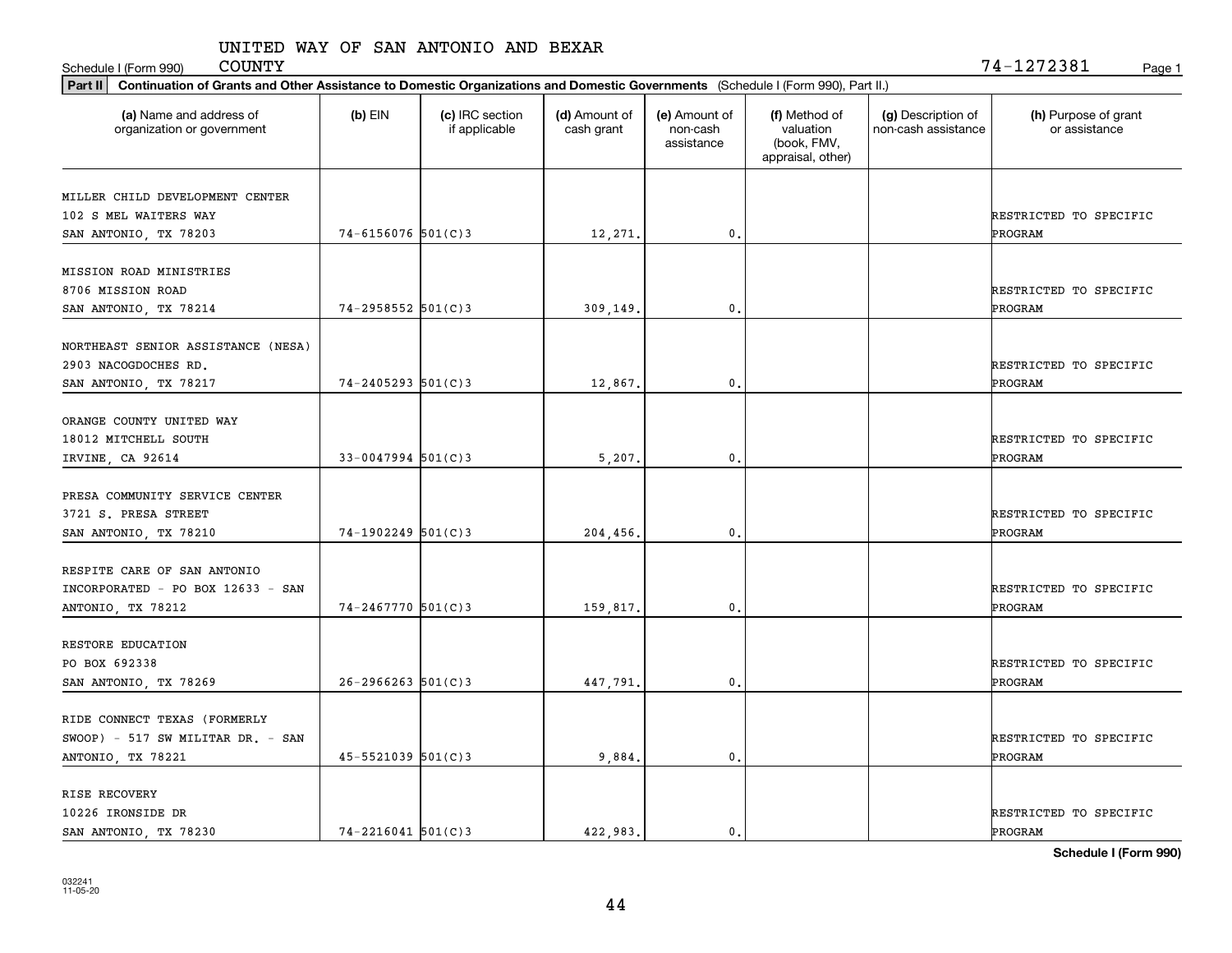| Part II   Continuation of Grants and Other Assistance to Domestic Organizations and Domestic Governments (Schedule I (Form 990), Part II.) |                         |                                  |                             |                                         |                                                                |                                           |                                       |  |  |  |
|--------------------------------------------------------------------------------------------------------------------------------------------|-------------------------|----------------------------------|-----------------------------|-----------------------------------------|----------------------------------------------------------------|-------------------------------------------|---------------------------------------|--|--|--|
| (a) Name and address of<br>organization or government                                                                                      | $(b)$ EIN               | (c) IRC section<br>if applicable | (d) Amount of<br>cash grant | (e) Amount of<br>non-cash<br>assistance | (f) Method of<br>valuation<br>(book, FMV,<br>appraisal, other) | (g) Description of<br>non-cash assistance | (h) Purpose of grant<br>or assistance |  |  |  |
| ROY MASS' YOUTH ALTERNATIVES, INC.                                                                                                         |                         |                                  |                             |                                         |                                                                |                                           |                                       |  |  |  |
| 3103 WEST AVE.                                                                                                                             |                         |                                  |                             |                                         |                                                                |                                           | RESTRICTED TO SPECIFIC                |  |  |  |
| SAN ANTONIO, TX 78213                                                                                                                      | $74-1914638$ 501(C)3    |                                  | 295,753.                    | 0.                                      |                                                                |                                           | PROGRAM                               |  |  |  |
|                                                                                                                                            |                         |                                  |                             |                                         |                                                                |                                           |                                       |  |  |  |
| ROZELLE EDUCATIONAL GROUP                                                                                                                  |                         |                                  |                             |                                         |                                                                |                                           |                                       |  |  |  |
| 623 S. WW WHITE ROAD                                                                                                                       |                         |                                  |                             |                                         |                                                                |                                           | RESTRICTED TO SPECIFIC                |  |  |  |
| SAN ANTONIO, TX 78220                                                                                                                      | 26-4289113              |                                  | 12, 115.                    | 0.                                      |                                                                |                                           | PROGRAM                               |  |  |  |
|                                                                                                                                            |                         |                                  |                             |                                         |                                                                |                                           |                                       |  |  |  |
| SA CHRISTIAN HOPE RESOURCE CENTER<br>PO BOX 780904                                                                                         |                         |                                  |                             |                                         |                                                                |                                           |                                       |  |  |  |
|                                                                                                                                            | $74 - 2989365$ 501(C)3  |                                  | 112,500.                    | 0.                                      |                                                                |                                           | RESTRICTED TO SPECIFIC<br>PROGRAM     |  |  |  |
| SAN ANTONIO, TX 78278                                                                                                                      |                         |                                  |                             |                                         |                                                                |                                           |                                       |  |  |  |
| SA YOUTH                                                                                                                                   |                         |                                  |                             |                                         |                                                                |                                           |                                       |  |  |  |
| 1215 W POPLAR ST.                                                                                                                          |                         |                                  |                             |                                         |                                                                |                                           | RESTRICTED TO SPECIFIC                |  |  |  |
| SAN ANTONIO, TX 78207                                                                                                                      | 74-2333088 501(C)3      |                                  | 13,510.                     | 0.                                      |                                                                |                                           | PROGRAM                               |  |  |  |
|                                                                                                                                            |                         |                                  |                             |                                         |                                                                |                                           |                                       |  |  |  |
| SALVATION ARMY NATIONAL CORP. -                                                                                                            |                         |                                  |                             |                                         |                                                                |                                           |                                       |  |  |  |
| SAN ANTONIO LOCATION - 521 W.                                                                                                              |                         |                                  |                             |                                         |                                                                |                                           | RESTRICTED TO SPECIFIC                |  |  |  |
| ELMIRA ST - SAN ANTONIO, TX 78212                                                                                                          | $22 - 2406433$ 501(C)3  |                                  | 579, 375.                   | 0.                                      |                                                                |                                           | PROGRAM                               |  |  |  |
| SAN ANTONIO AIDS FOUNDATION                                                                                                                |                         |                                  |                             |                                         |                                                                |                                           |                                       |  |  |  |
| 818 EAST GRAYSON STREET                                                                                                                    |                         |                                  |                             |                                         |                                                                |                                           | RESTRICTED TO SPECIFIC                |  |  |  |
| SAN ANTONIO, TX 78208                                                                                                                      | $74 - 2427853$ 501(C) 3 |                                  | 56,482.                     | 0.                                      |                                                                |                                           | PROGRAM                               |  |  |  |
|                                                                                                                                            |                         |                                  |                             |                                         |                                                                |                                           |                                       |  |  |  |
| SAN ANTONIO COUNCIL ON ALCOHOL AND                                                                                                         |                         |                                  |                             |                                         |                                                                |                                           |                                       |  |  |  |
| DRUG AWARENESS - 7500 HWY 90, STE                                                                                                          |                         |                                  |                             |                                         |                                                                |                                           | RESTRICTED TO SPECIFIC                |  |  |  |
| 201 - SAN ANTONIO, TX 78227                                                                                                                | $74-1340188$ 501(C)3    |                                  | 21,703.                     | 0.                                      |                                                                |                                           | PROGRAM                               |  |  |  |
|                                                                                                                                            |                         |                                  |                             |                                         |                                                                |                                           |                                       |  |  |  |
| SAN ANTONIO FOOD BANK, INC.                                                                                                                |                         |                                  |                             |                                         |                                                                |                                           |                                       |  |  |  |
| 5200 ENRIQUE M. BARRERA PARKWAY                                                                                                            |                         |                                  |                             |                                         |                                                                |                                           | RESTRICTED TO SPECIFIC                |  |  |  |
| SAN ANTONIO, TX 78227                                                                                                                      | $74 - 2122979$ 501(C)3  |                                  | 952,908.                    | 0.                                      |                                                                |                                           | PROGRAM                               |  |  |  |
| SAN ANTONIO GROWTH FOR THE                                                                                                                 |                         |                                  |                             |                                         |                                                                |                                           |                                       |  |  |  |
| EASTSIDE - 220 CHESTNUT ST. - SAN                                                                                                          |                         |                                  |                             |                                         |                                                                |                                           | RESTRICTED TO SPECIFIC                |  |  |  |
| ANTONIO, TX 78202                                                                                                                          | $74 - 2876270$ 501(C)3  |                                  | 9.605.                      | $\mathbf{0}$ .                          |                                                                |                                           | PROGRAM                               |  |  |  |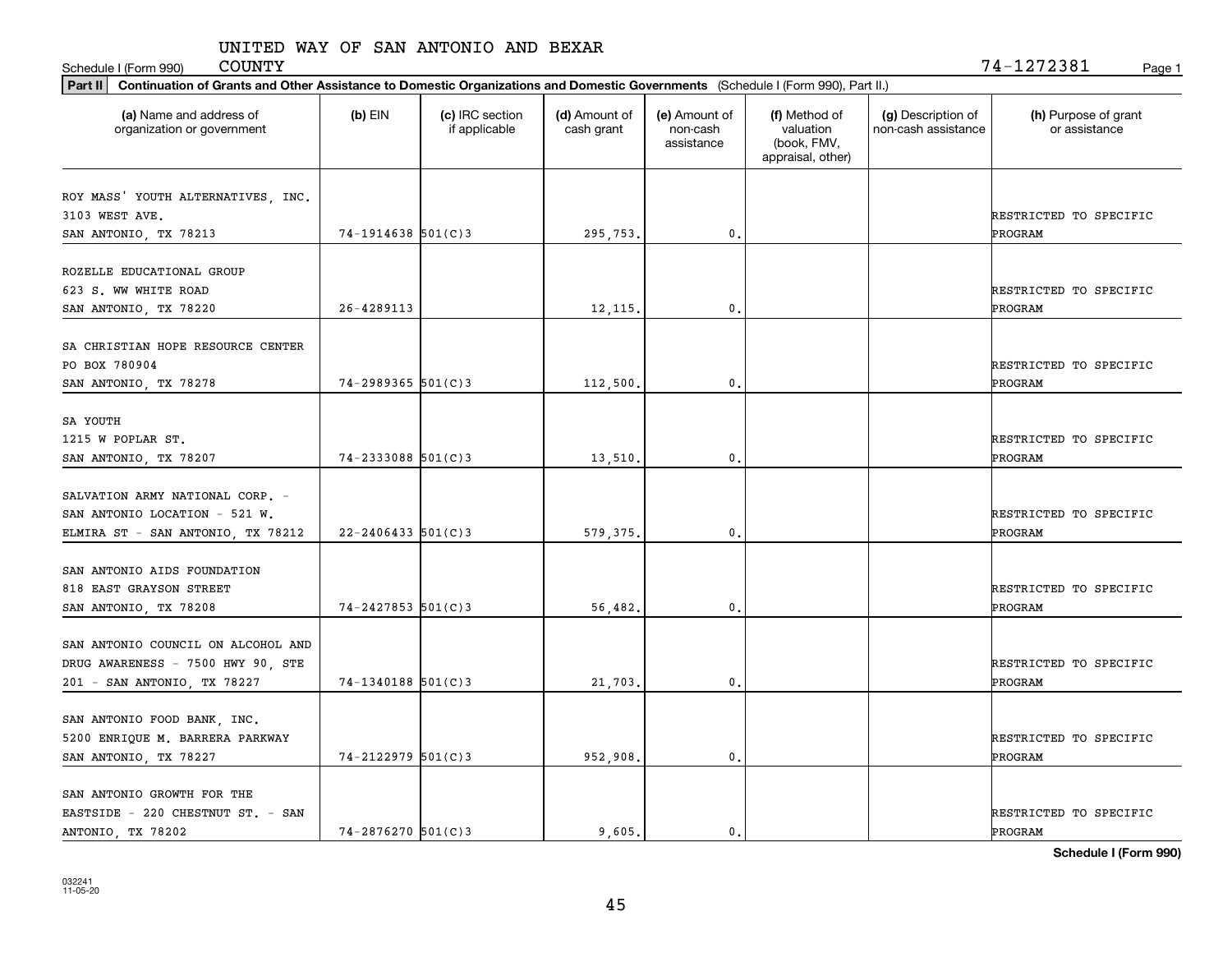Schedule I (Form 990) Page 1

| Part II   Continuation of Grants and Other Assistance to Domestic Organizations and Domestic Governments (Schedule I (Form 990), Part II.) |                         |                                  |                             |                                         |                                                                |                                           |                                       |  |  |  |
|--------------------------------------------------------------------------------------------------------------------------------------------|-------------------------|----------------------------------|-----------------------------|-----------------------------------------|----------------------------------------------------------------|-------------------------------------------|---------------------------------------|--|--|--|
| (a) Name and address of<br>organization or government                                                                                      | $(b)$ EIN               | (c) IRC section<br>if applicable | (d) Amount of<br>cash grant | (e) Amount of<br>non-cash<br>assistance | (f) Method of<br>valuation<br>(book, FMV,<br>appraisal, other) | (g) Description of<br>non-cash assistance | (h) Purpose of grant<br>or assistance |  |  |  |
| SAN ANTONIO HOUSING AUTHORITY                                                                                                              |                         |                                  |                             |                                         |                                                                |                                           |                                       |  |  |  |
| 818 S. FLORES                                                                                                                              |                         |                                  |                             |                                         |                                                                |                                           | RESTRICTED TO SPECIFIC                |  |  |  |
| SAN ANTONIO, TX 78204                                                                                                                      | 74-6002070 GOVT         |                                  | 48,294.                     | 0.                                      |                                                                |                                           | PROGRAM                               |  |  |  |
|                                                                                                                                            |                         |                                  |                             |                                         |                                                                |                                           |                                       |  |  |  |
| SAN ANTONIO LEGAL SERVICES                                                                                                                 |                         |                                  |                             |                                         |                                                                |                                           |                                       |  |  |  |
| ASSOCIATION - PO BOX 12404 - SAN                                                                                                           |                         |                                  |                             |                                         |                                                                |                                           | RESTRICTED TO SPECIFIC                |  |  |  |
| ANTONIO, TX 78212                                                                                                                          | $32 - 0092986$ 501(C)3  |                                  | 10,000.                     | 0.                                      |                                                                |                                           | PROGRAM                               |  |  |  |
|                                                                                                                                            |                         |                                  |                             |                                         |                                                                |                                           |                                       |  |  |  |
| SAN ANTONIO LIFETIME RECOVERY,                                                                                                             |                         |                                  |                             |                                         |                                                                |                                           |                                       |  |  |  |
| INC. - 10290 SOUTHTON ROAD - SAN                                                                                                           |                         |                                  |                             |                                         |                                                                |                                           | RESTRICTED TO SPECIFIC                |  |  |  |
| ANTONIO, TX 78223                                                                                                                          | $74 - 1540097$ 501(C)3  |                                  | 165,378.                    | 0.                                      |                                                                |                                           | PROGRAM                               |  |  |  |
|                                                                                                                                            |                         |                                  |                             |                                         |                                                                |                                           |                                       |  |  |  |
| SAN ANTONIO METROPOLITAN MINISTRY,                                                                                                         |                         |                                  |                             |                                         |                                                                |                                           |                                       |  |  |  |
| INC. - 1919 NW LOOP 410, STE 100 -                                                                                                         |                         |                                  |                             |                                         |                                                                |                                           | RESTRICTED TO SPECIFIC                |  |  |  |
| SAN ANTONIO, TX 78213                                                                                                                      | $74 - 2285793$ 501(C)3  |                                  | 133, 277.                   | 0.                                      |                                                                |                                           | PROGRAM                               |  |  |  |
| SAN ANTONIO PUBLIC LIBRARY                                                                                                                 |                         |                                  |                             |                                         |                                                                |                                           |                                       |  |  |  |
|                                                                                                                                            |                         |                                  |                             |                                         |                                                                |                                           |                                       |  |  |  |
| FOUNDATION - 625 SHOOK AVENUE -                                                                                                            | $74 - 2283582$ 501(C) 3 |                                  |                             | 0.                                      |                                                                |                                           | RESTRICTED TO SPECIFIC<br>PROGRAM     |  |  |  |
| SAN ANTONIO, TX 78212                                                                                                                      |                         |                                  | 43,015.                     |                                         |                                                                |                                           |                                       |  |  |  |
| SAN ANTONIO SPORTS FOUNDATION                                                                                                              |                         |                                  |                             |                                         |                                                                |                                           |                                       |  |  |  |
| PO BOX 830386                                                                                                                              |                         |                                  |                             |                                         |                                                                |                                           | RESTRICTED TO SPECIFIC                |  |  |  |
| SAN ANTONIO, TX 78283                                                                                                                      | $74 - 2471362$ 501(C)3  |                                  | 24,880.                     | 0.                                      |                                                                |                                           | PROGRAM                               |  |  |  |
|                                                                                                                                            |                         |                                  |                             |                                         |                                                                |                                           |                                       |  |  |  |
| SETON HOME (UNITED STATES CATHOLIC                                                                                                         |                         |                                  |                             |                                         |                                                                |                                           |                                       |  |  |  |
| CONFERENCE) - 1115 MISSION ROAD -                                                                                                          |                         |                                  |                             |                                         |                                                                |                                           | RESTRICTED TO SPECIFIC                |  |  |  |
| SAN ANTONIO, TX 78210                                                                                                                      | $74 - 2247996$ 501(C)3  |                                  | 147,802.                    | 0.                                      |                                                                |                                           | PROGRAM                               |  |  |  |
|                                                                                                                                            |                         |                                  |                             |                                         |                                                                |                                           |                                       |  |  |  |
| SILVER AND BLACK GIVE BACK                                                                                                                 |                         |                                  |                             |                                         |                                                                |                                           |                                       |  |  |  |
| 1 AT&T CENTER                                                                                                                              |                         |                                  |                             |                                         |                                                                |                                           | RESTRICTED TO SPECIFIC                |  |  |  |
| SAN ANTONIO, TX 78219                                                                                                                      | $74 - 2509544$ 501(C)3  |                                  | 16,461.                     | 0.                                      |                                                                |                                           | <b>PROGRAM</b>                        |  |  |  |
|                                                                                                                                            |                         |                                  |                             |                                         |                                                                |                                           |                                       |  |  |  |
| ST. PAUL LUTHERAN CHILD                                                                                                                    |                         |                                  |                             |                                         |                                                                |                                           |                                       |  |  |  |
| DEVELOPMENT CENTER - 2302 S. PRESA                                                                                                         |                         |                                  |                             |                                         |                                                                |                                           | RESTRICTED TO SPECIFIC                |  |  |  |
| ST - SAN ANTONIO, TX 78210                                                                                                                 | $74 - 2219636$ 501(C)3  |                                  | 405.794.                    | $\mathbf{0}$ .                          |                                                                |                                           | PROGRAM                               |  |  |  |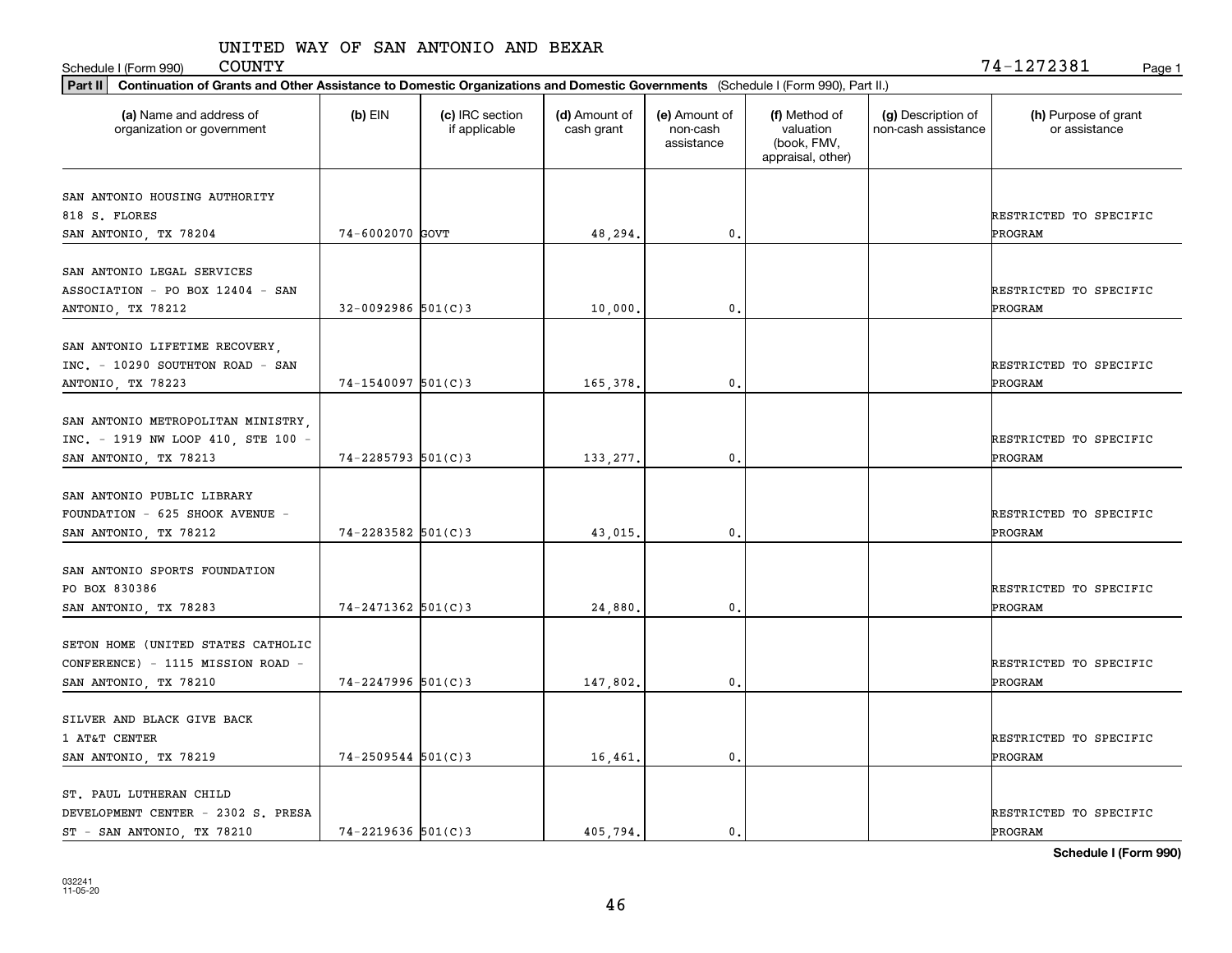Schedule I (Form 990) Page 1

| Part II   Continuation of Grants and Other Assistance to Domestic Organizations and Domestic Governments (Schedule I (Form 990), Part II.) |                        |                                  |                             |                                         |                                                                |                                           |                                       |  |  |  |
|--------------------------------------------------------------------------------------------------------------------------------------------|------------------------|----------------------------------|-----------------------------|-----------------------------------------|----------------------------------------------------------------|-------------------------------------------|---------------------------------------|--|--|--|
| (a) Name and address of<br>organization or government                                                                                      | $(b)$ EIN              | (c) IRC section<br>if applicable | (d) Amount of<br>cash grant | (e) Amount of<br>non-cash<br>assistance | (f) Method of<br>valuation<br>(book, FMV,<br>appraisal, other) | (g) Description of<br>non-cash assistance | (h) Purpose of grant<br>or assistance |  |  |  |
|                                                                                                                                            |                        |                                  |                             |                                         |                                                                |                                           |                                       |  |  |  |
| ST. PETER - ST. JOSEPH CHILDREN'S<br>HOME - 919 MISSION ROAD - SAN                                                                         |                        |                                  |                             |                                         |                                                                |                                           |                                       |  |  |  |
| ANTONIO, TX 78210                                                                                                                          | $74 - 1143129$ 501(C)3 |                                  | 180,781.                    | 0.                                      |                                                                |                                           | RESTRICTED TO SPECIFIC<br>PROGRAM     |  |  |  |
|                                                                                                                                            |                        |                                  |                             |                                         |                                                                |                                           |                                       |  |  |  |
| TEXAS DIAPER BANK                                                                                                                          |                        |                                  |                             |                                         |                                                                |                                           |                                       |  |  |  |
| 1803 GRANDSTAND DR., STE 150                                                                                                               |                        |                                  |                             |                                         |                                                                |                                           | RESTRICTED TO SPECIFIC                |  |  |  |
| SAN ANTONIO, TX 78238                                                                                                                      | $74 - 2886380$ 501(C)3 |                                  | 46,957.                     | 0.                                      |                                                                |                                           | <b>PROGRAM</b>                        |  |  |  |
|                                                                                                                                            |                        |                                  |                             |                                         |                                                                |                                           |                                       |  |  |  |
| THE ARC OF SAN ANTONIO, INC.                                                                                                               |                        |                                  |                             |                                         |                                                                |                                           |                                       |  |  |  |
| 13430 WEST AVE.                                                                                                                            |                        |                                  |                             |                                         |                                                                |                                           | RESTRICTED TO SPECIFIC                |  |  |  |
| SAN ANTONIO, TX 78216                                                                                                                      | $74-1200110$ 501(C)3   |                                  | 59,244.                     | $\mathbf{0}$ .                          |                                                                |                                           | PROGRAM                               |  |  |  |
| THE CENTER FOR HEALTH CARE                                                                                                                 |                        |                                  |                             |                                         |                                                                |                                           |                                       |  |  |  |
| SERVICES - 6800 PARK TEN BLVD.,                                                                                                            |                        |                                  |                             |                                         |                                                                |                                           |                                       |  |  |  |
| SUITE 200-S - SAN ANTONIO, TX                                                                                                              |                        |                                  |                             |                                         |                                                                |                                           | RESTRICTED TO SPECIFIC                |  |  |  |
| 78213                                                                                                                                      | 74-1590659 GOVT        |                                  | 228,057.                    | 0.                                      |                                                                |                                           | PROGRAM                               |  |  |  |
|                                                                                                                                            |                        |                                  |                             |                                         |                                                                |                                           |                                       |  |  |  |
| THE FAMILY PLACE                                                                                                                           |                        |                                  |                             |                                         |                                                                |                                           |                                       |  |  |  |
| PO BOX 7999                                                                                                                                |                        |                                  |                             |                                         |                                                                |                                           | RESTRICTED TO SPECIFIC                |  |  |  |
| DALLAS, TX 78205                                                                                                                           | $75 - 1590896$ 501(C)3 |                                  | 5,616.                      | 0.                                      |                                                                |                                           | PROGRAM                               |  |  |  |
| ONE HUNDRED CLUB OF SAN ANTONIO                                                                                                            |                        |                                  |                             |                                         |                                                                |                                           |                                       |  |  |  |
| PO BOX 6741                                                                                                                                |                        |                                  |                             |                                         |                                                                |                                           | RESTRICTED TO SPECIFIC                |  |  |  |
| SAN ANTONIO, TX 78209                                                                                                                      | $23 - 7292314$ 501(C)3 |                                  | 5,389                       | 0.                                      |                                                                |                                           | PROGRAM                               |  |  |  |
|                                                                                                                                            |                        |                                  |                             |                                         |                                                                |                                           |                                       |  |  |  |
| THRIVEWELL CANCER FOUNDATION                                                                                                               |                        |                                  |                             |                                         |                                                                |                                           |                                       |  |  |  |
| 4383 MEDICAL DR., SUITE 4078                                                                                                               |                        |                                  |                             |                                         |                                                                |                                           | RESTRICTED TO SPECIFIC                |  |  |  |
| SAN ANTONIO, TX 78229                                                                                                                      | $26 - 0371270$ 501(C)3 |                                  | 65,234.                     | 0.                                      |                                                                |                                           | <b>PROGRAM</b>                        |  |  |  |
| UNITED SERVICE ORGANIZATIONS, INC.                                                                                                         |                        |                                  |                             |                                         |                                                                |                                           |                                       |  |  |  |
| - SAN ANTONIO LOCATION - 420 E.                                                                                                            |                        |                                  |                             |                                         |                                                                |                                           |                                       |  |  |  |
| COMMERCE ST. - SAN ANTONIO, TX                                                                                                             |                        |                                  |                             |                                         |                                                                |                                           | RESTRICTED TO SPECIFIC                |  |  |  |
| 78205                                                                                                                                      | 13-1610451 $501(C)$ 3  |                                  | 120,076.                    | $\mathbf{0}$ .                          |                                                                |                                           | ÞROGRAM                               |  |  |  |
|                                                                                                                                            |                        |                                  |                             |                                         |                                                                |                                           |                                       |  |  |  |
| UNITED WAY FOR GREATER AUSTIN                                                                                                              |                        |                                  |                             |                                         |                                                                |                                           |                                       |  |  |  |
| 2000 E MLK JR. BLVD                                                                                                                        |                        |                                  |                             |                                         |                                                                |                                           | RESTRICTED TO SPECIFIC                |  |  |  |
| AUSTIN, TX 78702                                                                                                                           | $74 - 1193439$ 501(C)3 |                                  | 49.448.                     | 0.                                      |                                                                |                                           | PROGRAM                               |  |  |  |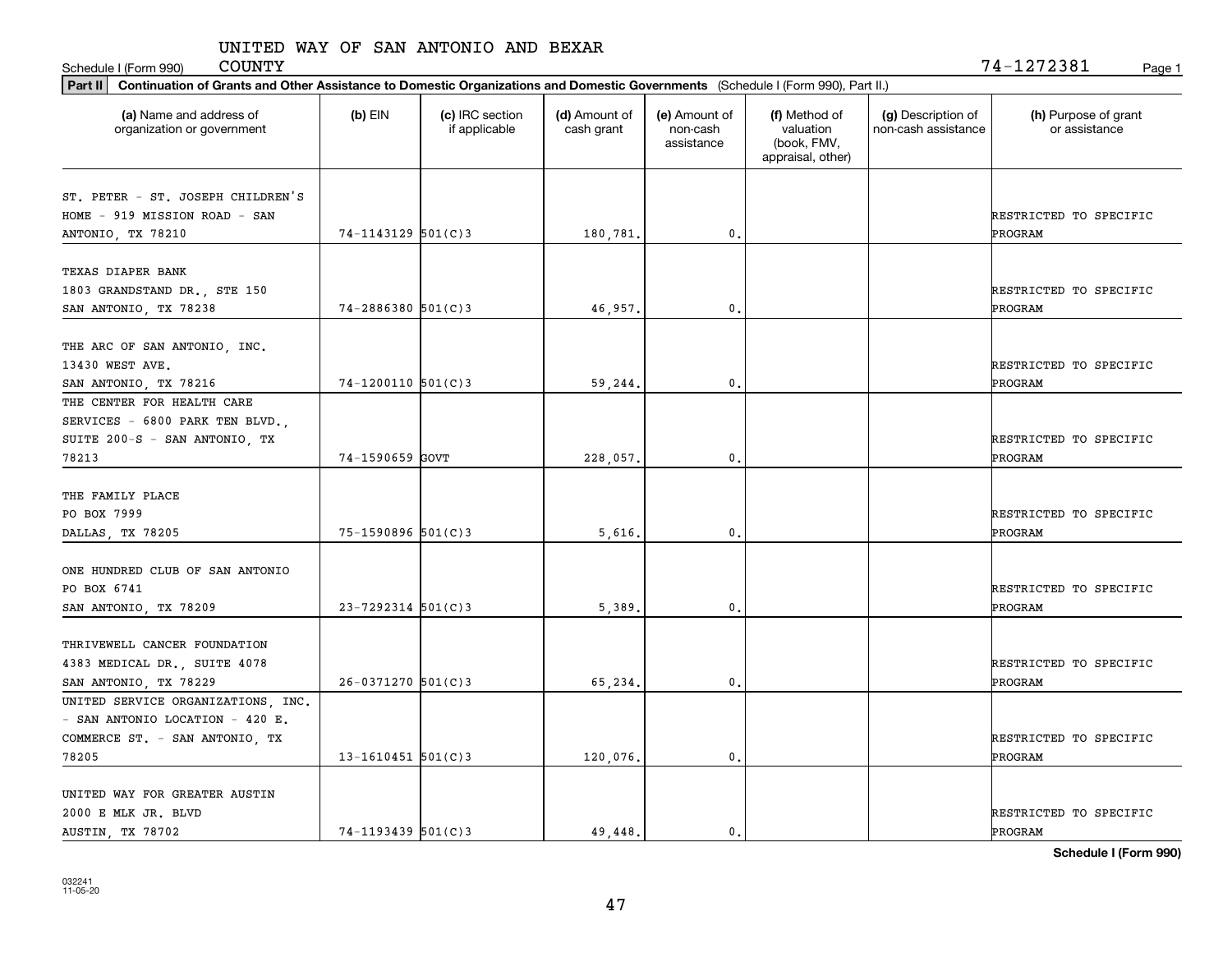Schedule I (Form 990) Page 1

| Part II   Continuation of Grants and Other Assistance to Domestic Organizations and Domestic Governments (Schedule I (Form 990), Part II.) |                          |                                  |                             |                                         |                                                                |                                           |                                       |
|--------------------------------------------------------------------------------------------------------------------------------------------|--------------------------|----------------------------------|-----------------------------|-----------------------------------------|----------------------------------------------------------------|-------------------------------------------|---------------------------------------|
| (a) Name and address of<br>organization or government                                                                                      | $(b)$ EIN                | (c) IRC section<br>if applicable | (d) Amount of<br>cash grant | (e) Amount of<br>non-cash<br>assistance | (f) Method of<br>valuation<br>(book, FMV,<br>appraisal, other) | (g) Description of<br>non-cash assistance | (h) Purpose of grant<br>or assistance |
| UNITED WAY OF CENTRAL GEORGIA,<br>INC. - PO BOX 1302 - MACRON, GA                                                                          |                          |                                  |                             |                                         |                                                                |                                           | RESTRICTED TO SPECIFIC                |
| 31202                                                                                                                                      | $58 - 0639811$ $501(C)3$ |                                  | 11,169.                     | $\mathbf{0}$ .                          |                                                                |                                           | PROGRAM                               |
| UNITED WAY OF CENTRAL MARYLAND<br>1800 WASHINGTON BLVD STE 340<br>BALTIMORE, MD 21230                                                      | $52 - 0591543$ $501(C)3$ |                                  | 7,869.                      | 0.                                      |                                                                |                                           | RESTRICTED TO SPECIFIC<br>PROGRAM     |
| UNITED WAY OF COASTAL BEND, INC.<br>4659 EVERHART ROAD<br>CORPUS CHRISTI, TX 78411                                                         | $74 - 1207552$ 501(C)3   |                                  | 21,258.                     | $\mathbf{0}$ .                          |                                                                |                                           | RESTRICTED TO SPECIFIC<br>PROGRAM     |
| UNITED WAY OF COMAL COUNTY<br>468 S. SEGUIN AVE. STE 403<br>NEW BRAUNFELS, TX 78130                                                        | $74 - 2640723$ 501(C)3   |                                  | 221,718.                    | 0.                                      |                                                                |                                           | RESTRICTED TO SPECIFIC<br>PROGRAM     |
| UNITED WAY OF DENTON COUNTY, INC.<br>1314 TEASLEY LN<br>DENTON, TX 76205                                                                   | $75 - 1251128$ 501(C) 3  |                                  | 15,798.                     | 0.                                      |                                                                |                                           | RESTRICTED TO SPECIFIC<br>PROGRAM     |
| UNITED WAY OF GREATER ATLANTA<br>40 COURTLAND ST., N.E., SUITE 300<br>ATLANTA, GA 30303                                                    | $58 - 0566194$ $501(C)3$ |                                  | 46,498.                     | 0.                                      |                                                                |                                           | RESTRICTED TO SPECIFIC<br>PROGRAM     |
| UNITED WAY OF GREATER HIGH POINT<br>815 PHILLIPS AVENUE<br>HIGH POINT, NC 27262                                                            | $56 - 0547486$ 501(C)3   |                                  | 22,260.                     | 0.                                      |                                                                |                                           | RESTRICTED TO SPECIFIC<br>PROGRAM     |
| UNITED WAY OF GREATER HOUSTON<br>50 WAUGH DR.<br>HOUSTON, TX 77007                                                                         | $74-1167964$ 501(C)3     |                                  | 70,776.                     | $\mathbf{0}$ .                          |                                                                |                                           | RESTRICTED TO SPECIFIC<br>PROGRAM     |
| UNITED WAY OF HAYS COUNTY<br>PO BOX 1728<br>SAN MARCOS, TX 78667                                                                           | $74 - 2257167$ 501(C)3   |                                  | 5.453.                      | 0.                                      |                                                                |                                           | RESTRICTED TO SPECIFIC<br>PROGRAM     |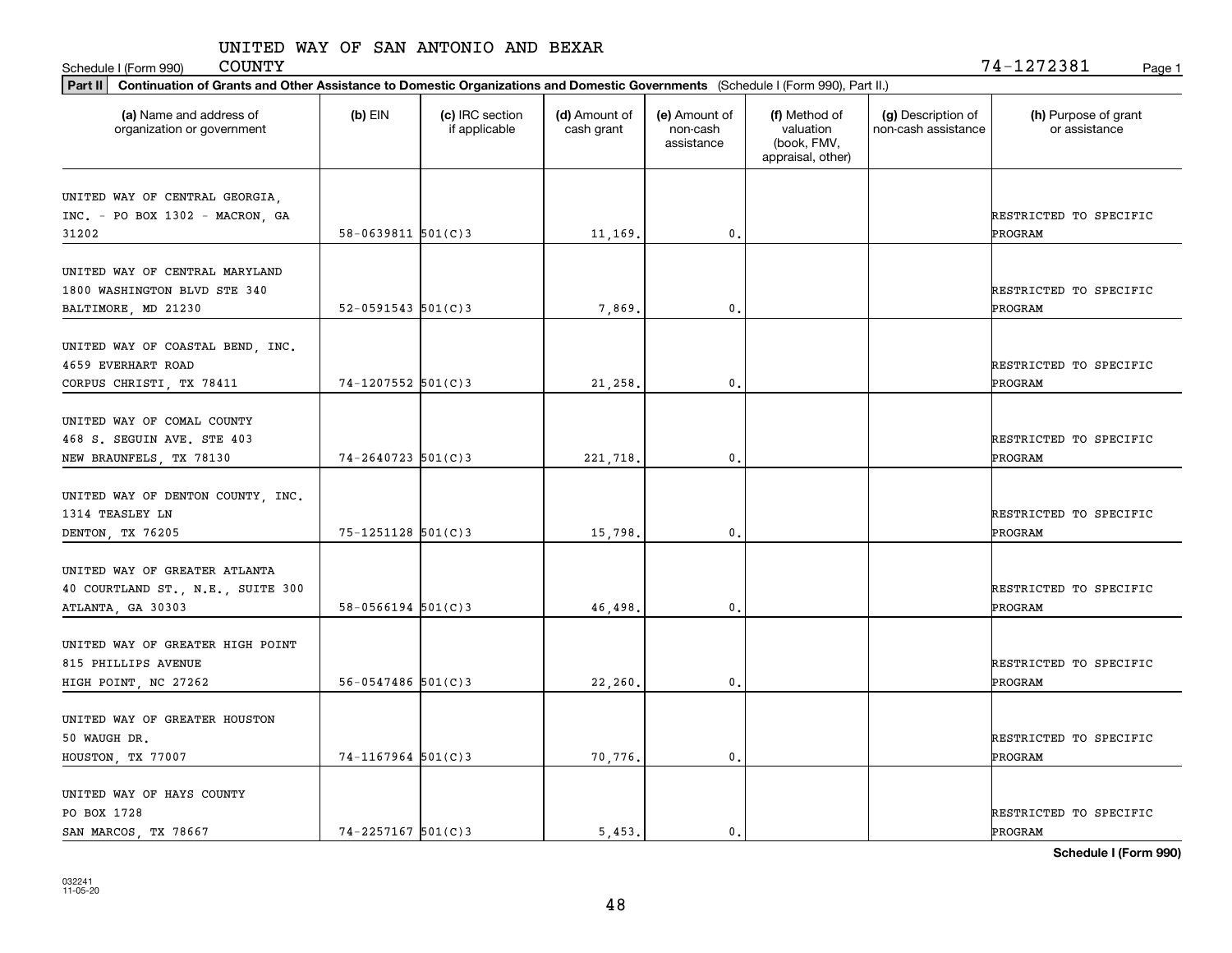Schedule I (Form 990) COUNTY<br>
Page 1<br>
Rect II Continuation of Grants and Other Assistance to Demostic Organizations and Demostic Governments (Schedule I (Form 990) Part II)

| Continuation of Grants and Other Assistance to Domestic Organizations and Domestic Governments (Schedule I (Form 990), Part II.)<br>Part II |                          |                                  |                             |                                         |                                                                |                                           |                                       |  |  |
|---------------------------------------------------------------------------------------------------------------------------------------------|--------------------------|----------------------------------|-----------------------------|-----------------------------------------|----------------------------------------------------------------|-------------------------------------------|---------------------------------------|--|--|
| (a) Name and address of<br>organization or government                                                                                       | $(b)$ EIN                | (c) IRC section<br>if applicable | (d) Amount of<br>cash grant | (e) Amount of<br>non-cash<br>assistance | (f) Method of<br>valuation<br>(book, FMV,<br>appraisal, other) | (g) Description of<br>non-cash assistance | (h) Purpose of grant<br>or assistance |  |  |
| UNITED WAY OF JOHNSON COUNTY, INC.<br>PO BOX 31<br>CLEBURNE, TX 76033                                                                       | $75 - 1101239$ $501(C)3$ |                                  | 15,015.                     | 0.                                      |                                                                |                                           | RESTRICTED TO SPECIFIC<br>PROGRAM     |  |  |
| UNITED WAY OF LAREDO, INC.<br>1815 E HILLSIDE RD<br>LAREDO, TX 78041                                                                        | $74 - 1543862$ 501(C)3   |                                  | 7,495.                      | 0.                                      |                                                                |                                           | RESTRICTED TO SPECIFIC<br>PROGRAM     |  |  |
| UNITED WAY OF METROPOLITAN CHICAGO<br>333 SOUTH WABASH AVENUE, 30TH FLOOR<br>CHICAGO, IL 60604                                              | $30 - 0200478$ 501(C) 3  |                                  | 11,928.                     | $\mathbf{0}$                            |                                                                |                                           | RESTRICTED TO SPECIFIC<br>PROGRAM     |  |  |
| UNITED WAY OF METROPOLITAN DALLAS,<br>INC. - 1800 N. LAMAR - DALLAS, TX<br>75202                                                            | $75 - 6005352$ 501(C)3   |                                  | 161,741.                    | $\mathfrak{o}$ .                        |                                                                |                                           | RESTRICTED TO SPECIFIC<br>PROGRAM     |  |  |
| UNITED WAY OF MIDDLE TENNESSEE INC<br>250 VENTURE CIRCLE<br>NASHVILLE, TN 37228                                                             | $62 - 0533104$ 501(C)3   |                                  | 5,841.                      | 0.                                      |                                                                |                                           | RESTRICTED TO SPECIFIC<br>PROGRAM     |  |  |
| UNITED WAY OF SALT LAKE<br>257 E 200 S, STE 300<br>SALT LAKE CITY, UT 84111                                                                 | $87 - 0227091$ 501(C)3   |                                  | 25,618.                     | 0.                                      |                                                                |                                           | RESTRICTED TO SPECIFIC<br>PROGRAM     |  |  |
| UNITED WAY OF SOUTH TEXAS<br>PO BOX 187<br>MCALLEN, TX 78505                                                                                | $74 - 2052527$ 501(C)3   |                                  | 10,650,                     | 0.                                      |                                                                |                                           | RESTRICTED TO SPECIFIC<br>PROGRAM     |  |  |
| UNITED WAY OF TARRANT COUNTY<br>1500 N MAIN ST., STE 200<br>FORT WORTH, TX 76164                                                            | $75 - 0858360$ 501(C)3   |                                  | 40,761.                     | 0.                                      |                                                                |                                           | RESTRICTED TO SPECIFIC<br>PROGRAM     |  |  |
| UNITED WAY OF THE CROSSROADS<br>(FORMERLY VICTORIA COUNTY UNITED<br>WAY) - 101 S MAIN ST STE 500 -<br>VICTORIA, TX 77901                    | $74 - 6024990$ 501(C)3   |                                  | 6.573.                      | $\mathfrak{o}$ .                        |                                                                |                                           | RESTRICTED TO SPECIFIC<br>PROGRAM     |  |  |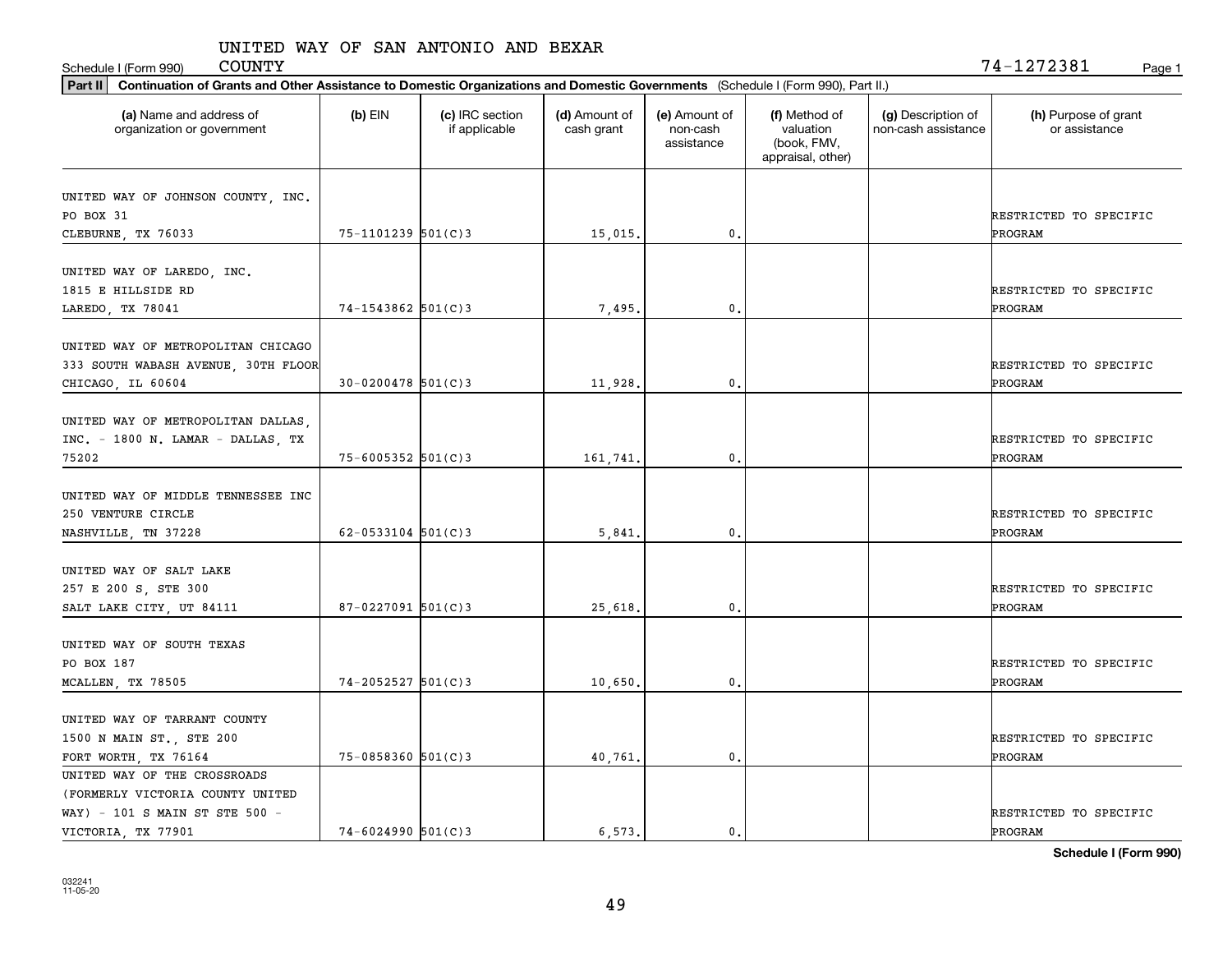Schedule I (Form 990) COUNTY Page 1

| Part II   Continuation of Grants and Other Assistance to Domestic Organizations and Domestic Governments (Schedule I (Form 990), Part II.) |                        |                                  |                             |                                         |                                                                |                                           |                                       |
|--------------------------------------------------------------------------------------------------------------------------------------------|------------------------|----------------------------------|-----------------------------|-----------------------------------------|----------------------------------------------------------------|-------------------------------------------|---------------------------------------|
| (a) Name and address of<br>organization or government                                                                                      | $(b)$ EIN              | (c) IRC section<br>if applicable | (d) Amount of<br>cash grant | (e) Amount of<br>non-cash<br>assistance | (f) Method of<br>valuation<br>(book, FMV,<br>appraisal, other) | (g) Description of<br>non-cash assistance | (h) Purpose of grant<br>or assistance |
| UNITED WAY OF THE GREATER FT HOOD                                                                                                          |                        |                                  |                             |                                         |                                                                |                                           |                                       |
| AREA - 208 W AVE A - KILLEEN, TX                                                                                                           |                        |                                  |                             |                                         |                                                                |                                           | RESTRICTED TO SPECIFIC                |
| 76541                                                                                                                                      | $74 - 1750544$ 501(C)3 |                                  | 11,246.                     | 0.                                      |                                                                |                                           | PROGRAM                               |
|                                                                                                                                            |                        |                                  |                             |                                         |                                                                |                                           |                                       |
| UNITED WAY OF THE MIDLANDS                                                                                                                 |                        |                                  |                             |                                         |                                                                |                                           |                                       |
| 2201 FARNAM ST., SUITE 200                                                                                                                 |                        |                                  |                             |                                         |                                                                |                                           | RESTRICTED TO SPECIFIC                |
| <b>OMAHA, NE 68102</b>                                                                                                                     | $47 - 0376605$ 501(C)3 |                                  | 23,027.                     | 0.                                      |                                                                |                                           | <b>PROGRAM</b>                        |
|                                                                                                                                            |                        |                                  |                             |                                         |                                                                |                                           |                                       |
| UNITED WAY OF WACO-MCLENNAN COUNTY                                                                                                         |                        |                                  |                             |                                         |                                                                |                                           |                                       |
| PO BOX 7634                                                                                                                                |                        |                                  |                             |                                         |                                                                |                                           | RESTRICTED TO SPECIFIC                |
| WACO, TX 76714                                                                                                                             | $74 - 1189027$ 501(C)3 |                                  | 16,105.                     | $\mathbf{0}$ .                          |                                                                |                                           | PROGRAM                               |
| UNITED WAY OF WEST ELLIS COUNTY                                                                                                            |                        |                                  |                             |                                         |                                                                |                                           |                                       |
| INC - PO BOX 1025 - MIDLOTHIAN, TX                                                                                                         |                        |                                  |                             |                                         |                                                                |                                           | RESTRICTED TO SPECIFIC                |
| 76065                                                                                                                                      | $75 - 6002917$ 501(C)3 |                                  | 5,350.                      | 0.                                      |                                                                |                                           | PROGRAM                               |
|                                                                                                                                            |                        |                                  |                             |                                         |                                                                |                                           |                                       |
| UNITED WAY OF WESTERN NEBRASKA                                                                                                             |                        |                                  |                             |                                         |                                                                |                                           |                                       |
| 1517 BROADWAY                                                                                                                              |                        |                                  |                             |                                         |                                                                |                                           | RESTRICTED TO SPECIFIC                |
| SCOTTSBLUFF, NE 69361                                                                                                                      | $47 - 0424788$ 501(C)3 |                                  | 8,607,                      | 0.                                      |                                                                |                                           | PROGRAM                               |
|                                                                                                                                            |                        |                                  |                             |                                         |                                                                |                                           |                                       |
| UNITED WAY OF WILLIAMSON COUNTY                                                                                                            |                        |                                  |                             |                                         |                                                                |                                           |                                       |
| PO BOX 708                                                                                                                                 |                        |                                  |                             |                                         |                                                                |                                           | RESTRICTED TO SPECIFIC                |
| ROUND ROCK, TX 78680                                                                                                                       | $23 - 7396732$ 501(C)3 |                                  | 15,633.                     | 0.                                      |                                                                |                                           | PROGRAM                               |
|                                                                                                                                            |                        |                                  |                             |                                         |                                                                |                                           |                                       |
| URBAN STRATEGIES, INC.                                                                                                                     |                        |                                  |                             |                                         |                                                                |                                           | RESTRICTED TO SPECIFIC                |
| 720 OLIVE ST., STE 2600<br>SAINT LOUIS, MO 63101                                                                                           | $43 - 1141027$ 501(C)3 |                                  | 178,768.                    | 0.                                      |                                                                |                                           | <b>PROGRAM</b>                        |
|                                                                                                                                            |                        |                                  |                             |                                         |                                                                |                                           |                                       |
| VALLEY OF THE SUN UNITED WAY                                                                                                               |                        |                                  |                             |                                         |                                                                |                                           |                                       |
| 3200 E CAMELBACK RD. #375                                                                                                                  |                        |                                  |                             |                                         |                                                                |                                           | RESTRICTED TO SPECIFIC                |
| PHOENIX, AZ 85018                                                                                                                          | $86 - 0104419$ 501(C)3 |                                  | 7,578.                      | $\mathbf{0}$ .                          |                                                                |                                           | ÞROGRAM                               |
| VOICES FOR CHILDREN OF SAN ANTONIO                                                                                                         |                        |                                  |                             |                                         |                                                                |                                           |                                       |
| COMMUNITY RESEARCH CENTER - 118 N.                                                                                                         |                        |                                  |                             |                                         |                                                                |                                           |                                       |
| MEDINA STREET, SUITE 121 - SAN                                                                                                             |                        |                                  |                             |                                         |                                                                |                                           | RESTRICTED TO SPECIFIC                |
| ANTONIO, TX 78207                                                                                                                          | $74 - 2987232$ 501(C)3 |                                  | 5.000.                      | 0.                                      |                                                                |                                           | PROGRAM                               |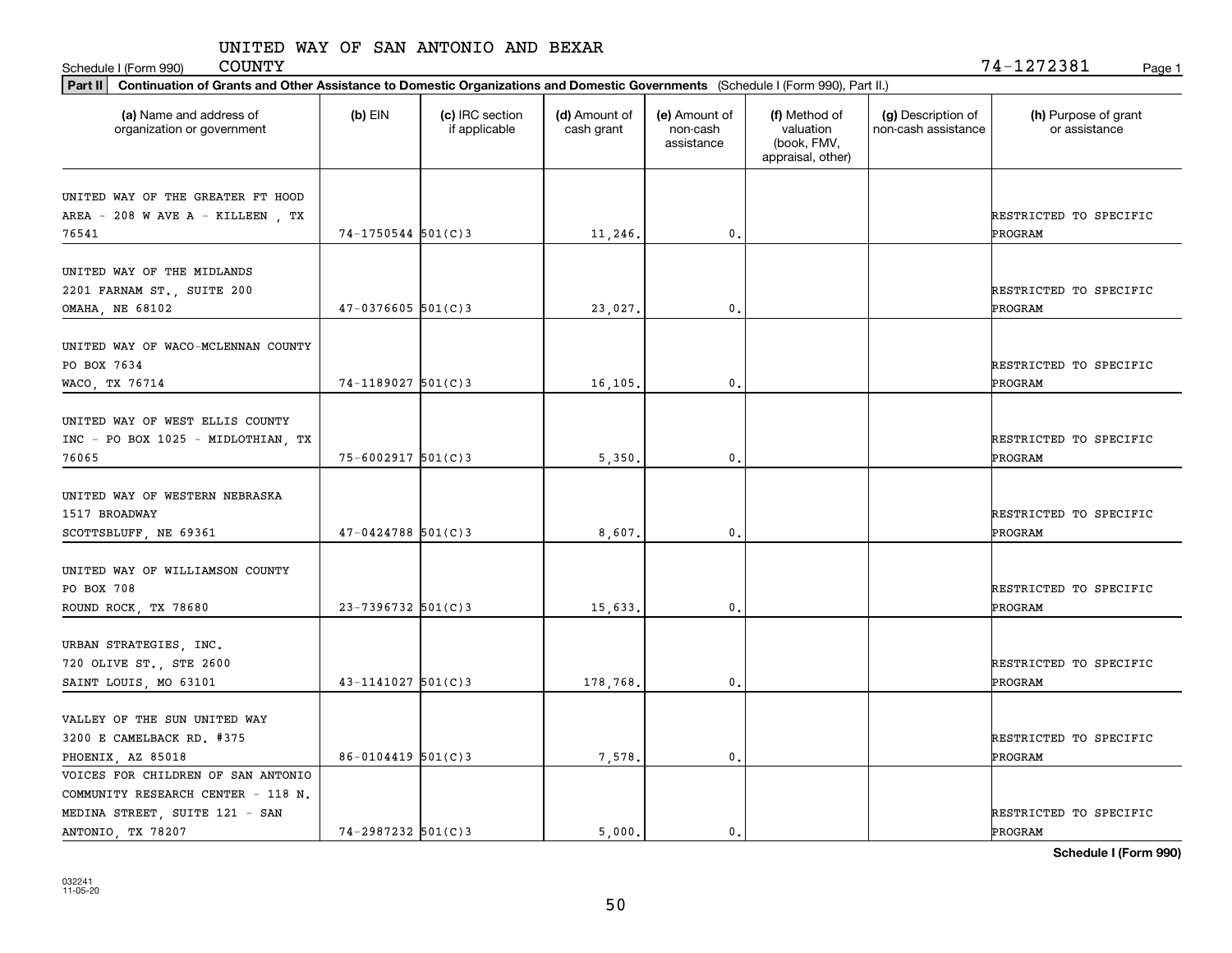Schedule I (Form 990) COUNTY Page 1 COUNTY

| Part II   Continuation of Grants and Other Assistance to Domestic Organizations and Domestic Governments (Schedule I (Form 990), Part II.) |                        |                                  |                             |                                         |                                                                |                                           |                                       |  |  |
|--------------------------------------------------------------------------------------------------------------------------------------------|------------------------|----------------------------------|-----------------------------|-----------------------------------------|----------------------------------------------------------------|-------------------------------------------|---------------------------------------|--|--|
| (a) Name and address of<br>organization or government                                                                                      | $(b)$ EIN              | (c) IRC section<br>if applicable | (d) Amount of<br>cash grant | (e) Amount of<br>non-cash<br>assistance | (f) Method of<br>valuation<br>(book, FMV,<br>appraisal, other) | (g) Description of<br>non-cash assistance | (h) Purpose of grant<br>or assistance |  |  |
| YOUNG MEN'S CHRISTIAN ASSOCIATION                                                                                                          |                        |                                  |                             |                                         |                                                                |                                           |                                       |  |  |
| OF GREATER SAN ANTONIO - 231 E                                                                                                             |                        |                                  |                             |                                         |                                                                |                                           | RESTRICTED TO SPECIFIC                |  |  |
| RHAPSODY - SAN ANTONIO, TX 78216                                                                                                           | $74-1109634$ 501(C)3   |                                  | 1,242,863.                  | $\mathbf{0}$ .                          |                                                                |                                           | PROGRAM                               |  |  |
|                                                                                                                                            |                        |                                  |                             |                                         |                                                                |                                           |                                       |  |  |
| YOUNG WOMEN'S CHRISTIAN                                                                                                                    |                        |                                  |                             |                                         |                                                                |                                           |                                       |  |  |
| ASSOCIATION - 503 CASTROVILLE RD -                                                                                                         |                        |                                  |                             |                                         |                                                                |                                           | RESTRICTED TO SPECIFIC                |  |  |
| SAN ANTONIO, TX 78237                                                                                                                      | $74 - 1143135$ 501(C)3 |                                  | 569,830.                    | $\mathbf{0}$ .                          |                                                                |                                           | PROGRAM                               |  |  |
|                                                                                                                                            |                        |                                  |                             |                                         |                                                                |                                           |                                       |  |  |
|                                                                                                                                            |                        |                                  |                             |                                         |                                                                |                                           |                                       |  |  |
|                                                                                                                                            |                        |                                  |                             |                                         |                                                                |                                           | RESTRICTED TO SPECIFIC                |  |  |
| COMMUNITY INITIATIVES                                                                                                                      |                        |                                  | 592,783.                    | $\mathbf{0}$ .                          |                                                                |                                           | PROGRAM                               |  |  |
|                                                                                                                                            |                        |                                  |                             |                                         |                                                                |                                           |                                       |  |  |
|                                                                                                                                            |                        |                                  |                             |                                         |                                                                |                                           |                                       |  |  |
|                                                                                                                                            |                        |                                  |                             |                                         |                                                                |                                           |                                       |  |  |
|                                                                                                                                            |                        |                                  |                             |                                         |                                                                |                                           |                                       |  |  |
|                                                                                                                                            |                        |                                  |                             |                                         |                                                                |                                           |                                       |  |  |
|                                                                                                                                            |                        |                                  |                             |                                         |                                                                |                                           |                                       |  |  |
|                                                                                                                                            |                        |                                  |                             |                                         |                                                                |                                           |                                       |  |  |
|                                                                                                                                            |                        |                                  |                             |                                         |                                                                |                                           |                                       |  |  |
|                                                                                                                                            |                        |                                  |                             |                                         |                                                                |                                           |                                       |  |  |
|                                                                                                                                            |                        |                                  |                             |                                         |                                                                |                                           |                                       |  |  |
|                                                                                                                                            |                        |                                  |                             |                                         |                                                                |                                           |                                       |  |  |
|                                                                                                                                            |                        |                                  |                             |                                         |                                                                |                                           |                                       |  |  |
|                                                                                                                                            |                        |                                  |                             |                                         |                                                                |                                           |                                       |  |  |
|                                                                                                                                            |                        |                                  |                             |                                         |                                                                |                                           |                                       |  |  |
|                                                                                                                                            |                        |                                  |                             |                                         |                                                                |                                           |                                       |  |  |
|                                                                                                                                            |                        |                                  |                             |                                         |                                                                |                                           |                                       |  |  |
|                                                                                                                                            |                        |                                  |                             |                                         |                                                                |                                           |                                       |  |  |
|                                                                                                                                            |                        |                                  |                             |                                         |                                                                |                                           |                                       |  |  |
|                                                                                                                                            |                        |                                  |                             |                                         |                                                                |                                           |                                       |  |  |
|                                                                                                                                            |                        |                                  |                             |                                         |                                                                |                                           |                                       |  |  |
|                                                                                                                                            |                        |                                  |                             |                                         |                                                                |                                           |                                       |  |  |
|                                                                                                                                            |                        |                                  |                             |                                         |                                                                |                                           |                                       |  |  |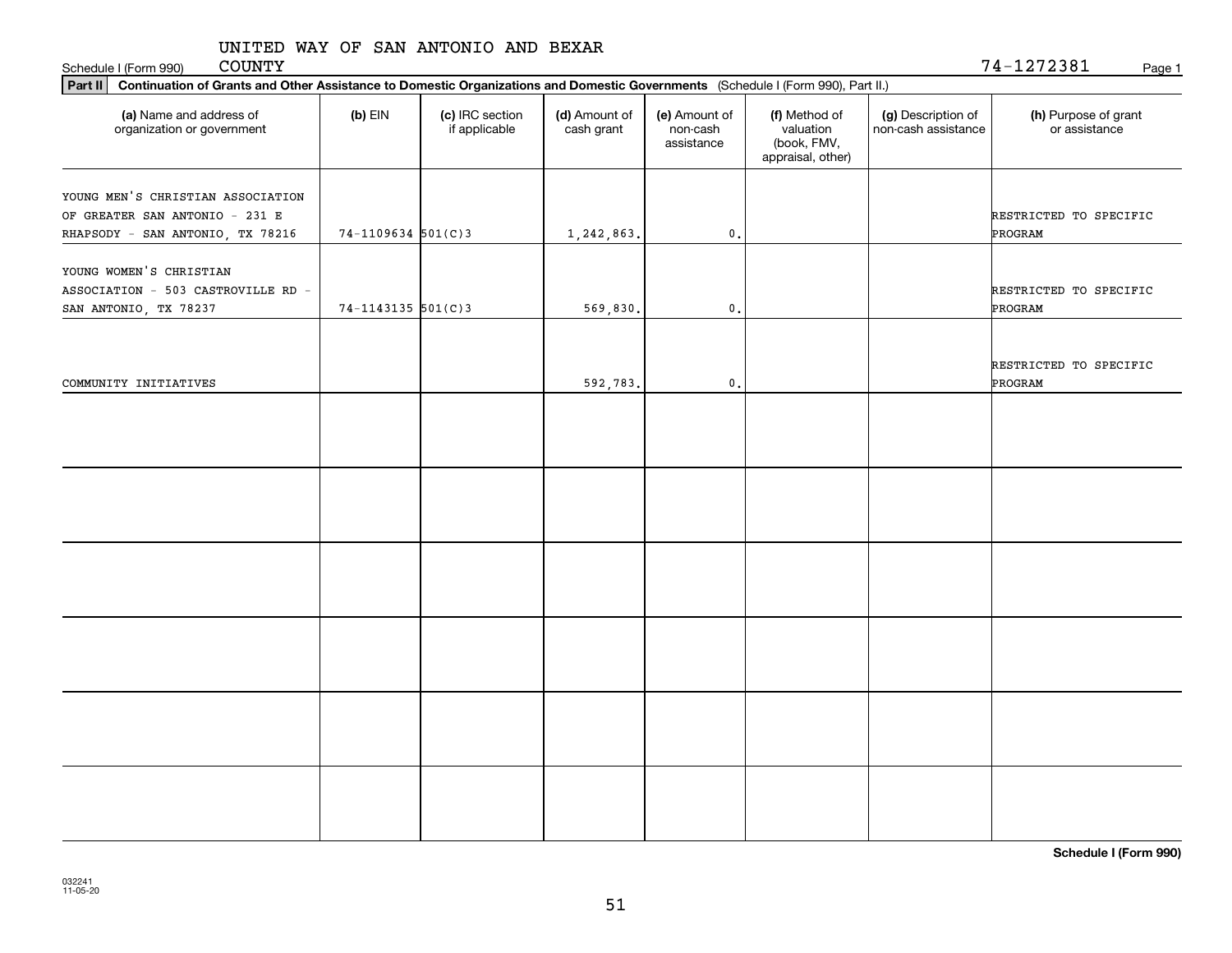| UNITED WAY OF SAN ANTONIO AND BEXAR |
|-------------------------------------|
|-------------------------------------|

Schedule I (Form 990) 2020 COUNTY

**2**COUNTY 74-1272381

**Part III** | Grants and Other Assistance to Domestic Individuals. Complete if the organization answered "Yes" on Form 990, Part IV, line 22. Part III can be duplicated if additional space is needed.

| (a) Type of grant or assistance    | (b) Number of<br>recipients | (c) Amount of<br>cash grant | (d) Amount of non-<br>cash assistance | (e) Method of valuation<br>(book, FMV, appraisal, other) | (f) Description of noncash assistance |
|------------------------------------|-----------------------------|-----------------------------|---------------------------------------|----------------------------------------------------------|---------------------------------------|
|                                    |                             |                             |                                       |                                                          |                                       |
|                                    |                             |                             |                                       |                                                          |                                       |
|                                    |                             |                             |                                       |                                                          |                                       |
|                                    |                             |                             |                                       |                                                          |                                       |
|                                    |                             |                             |                                       |                                                          |                                       |
|                                    |                             |                             |                                       |                                                          |                                       |
|                                    |                             |                             |                                       |                                                          |                                       |
|                                    |                             |                             |                                       |                                                          |                                       |
|                                    |                             |                             |                                       |                                                          |                                       |
|                                    |                             |                             |                                       |                                                          |                                       |
| <u>a mila manda manda manda ma</u> |                             |                             | $\sim$<br>$\mathbf{r}$                | $\cdots$<br>.                                            |                                       |

Part IV | Supplemental Information. Provide the information required in Part I, line 2; Part III, column (b); and any other additional information.

FORM 990, SCHEDULE I, PART 1, LINE 2

THE UNITED WAY OF SAN ANTONIO AND BEXAR COUNTY HAS AN ESTABLISHED

ACCOUNTABLILITY REVIEW PROCESS FOR ITS INVESTMENTS THAT INVOLVES THE

ANNUAL ASSESSMENT OF THE ORGANIZATIONAL SOUNDNESS OF THE PARTNER AGENCY

AND THE EFFECTIVENESS OF THE PROGRAM IN WHICH UNITED WAY IS INVESTING.

ORGANIZATIONAL SOUNDNESS IS ASSESSED THROUGH OUR REVIEW PROCESS WHICH

LOOKS AT 21 ELEMENTS IN FOUR AREAS: BOARD GOVERNANCE, FINANCIAL

ACCOUNTABILITY, ADMINISTRATIVE EFFICIENCY AND ABILITY TO GENERATE

#### NON-UNITED WAY RESOURCES. PROGRAM EFFECTIVENESS IS ASSESSED BY LOOKING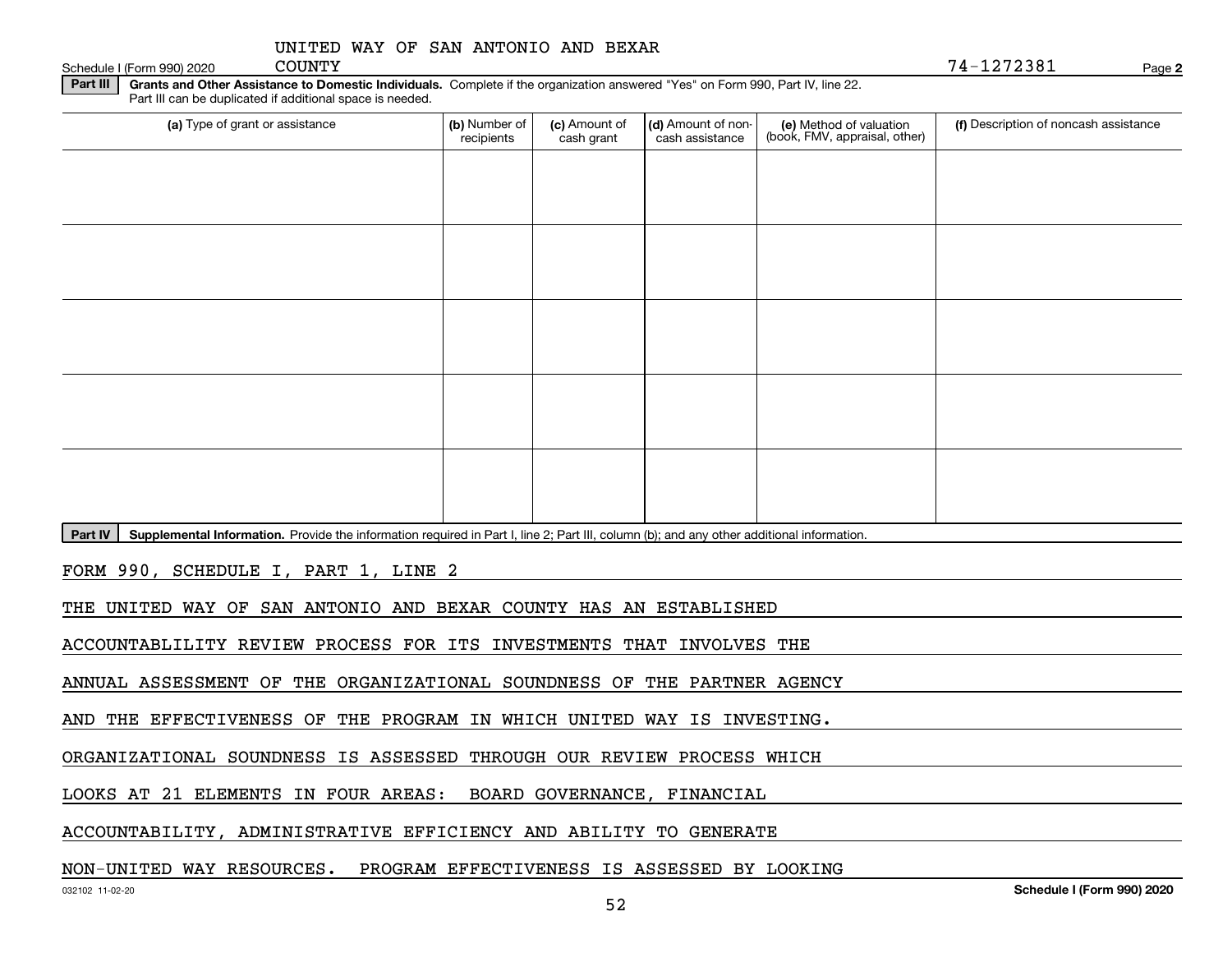| UNITED WAY OF SAN ANTONIO AND BEXAR                                          |                       |
|------------------------------------------------------------------------------|-----------------------|
| <b>COUNTY</b><br>Schedule I (Form 990)<br>Part IV   Supplemental Information | 74-1272381 Page 2     |
| AT ANOTHER 21 ELEMENTS IN FIVE KEY AREAS: TARGET POPULATION, COMMUNITY       |                       |
| NEEDS, PROGRAM OUTCOMES, PROGRAM DESIGN, LOGIC MODELS AND IMPACT.            |                       |
|                                                                              |                       |
|                                                                              |                       |
|                                                                              |                       |
|                                                                              |                       |
|                                                                              |                       |
|                                                                              |                       |
|                                                                              |                       |
|                                                                              |                       |
|                                                                              |                       |
|                                                                              |                       |
|                                                                              |                       |
|                                                                              |                       |
|                                                                              |                       |
|                                                                              |                       |
|                                                                              |                       |
|                                                                              |                       |
|                                                                              |                       |
|                                                                              |                       |
|                                                                              |                       |
|                                                                              |                       |
|                                                                              |                       |
|                                                                              |                       |
|                                                                              |                       |
|                                                                              |                       |
|                                                                              |                       |
|                                                                              |                       |
|                                                                              | Schedule I (Form 990) |
| 032291<br>04-01-20                                                           |                       |

53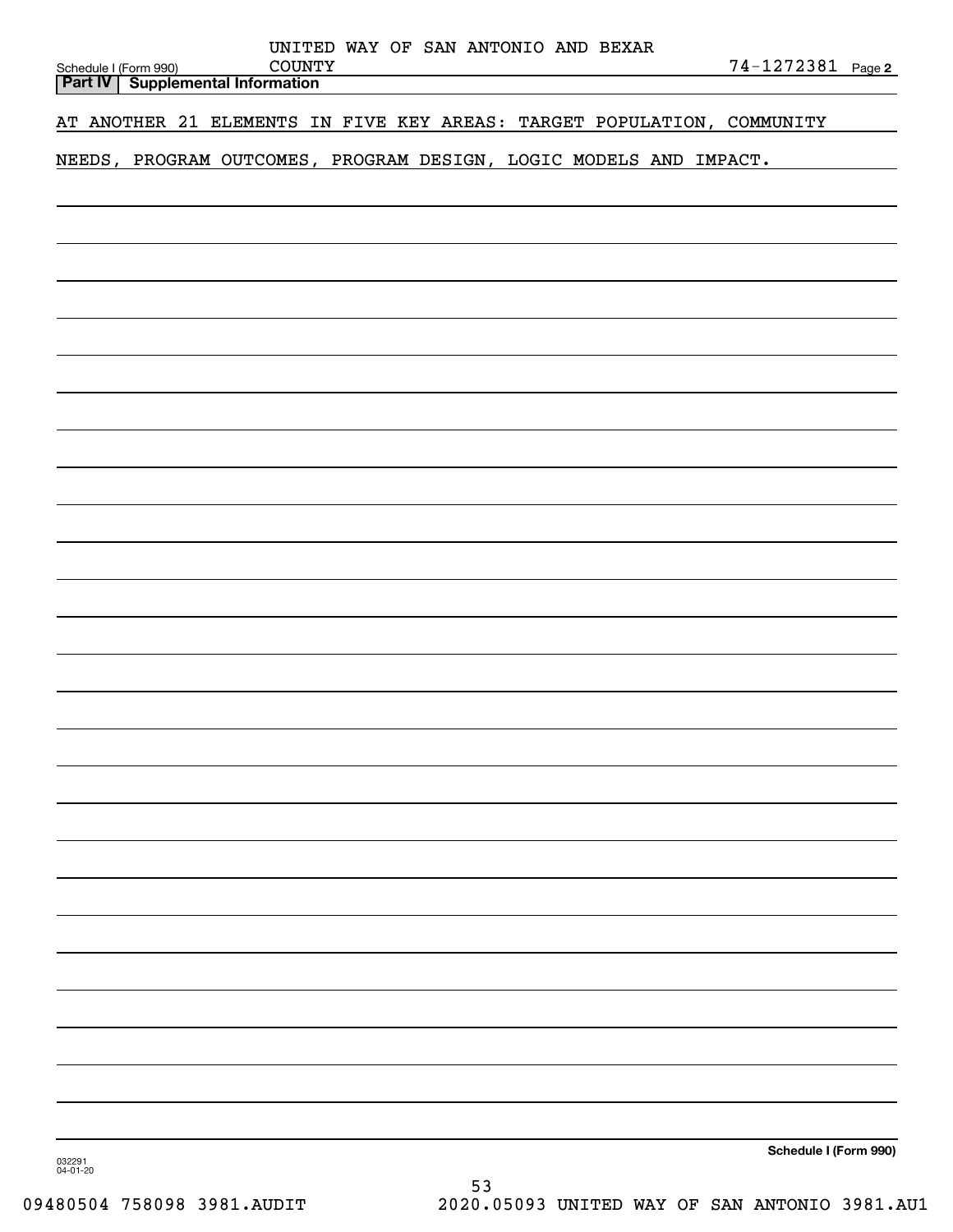|    | <b>Compensation Information</b><br><b>SCHEDULE J</b>                                                                                                                                                          |                            | OMB No. 1545-0047 |            |                                                    |  |  |  |
|----|---------------------------------------------------------------------------------------------------------------------------------------------------------------------------------------------------------------|----------------------------|-------------------|------------|----------------------------------------------------|--|--|--|
|    | (Form 990)<br>For certain Officers, Directors, Trustees, Key Employees, and Highest                                                                                                                           |                            |                   |            |                                                    |  |  |  |
|    | <b>Compensated Employees</b>                                                                                                                                                                                  |                            | 2020              |            |                                                    |  |  |  |
|    | Complete if the organization answered "Yes" on Form 990, Part IV, line 23.<br><b>Open to Public</b><br>Attach to Form 990.                                                                                    |                            |                   |            |                                                    |  |  |  |
|    | Department of the Treasury<br>Go to www.irs.gov/Form990 for instructions and the latest information.<br>Internal Revenue Service                                                                              |                            | Inspection        |            |                                                    |  |  |  |
|    | <b>Employer identification number</b><br>UNITED WAY OF SAN ANTONIO AND BEXAR<br>Name of the organization                                                                                                      |                            |                   |            |                                                    |  |  |  |
|    | <b>COUNTY</b>                                                                                                                                                                                                 | 74-1272381                 |                   |            |                                                    |  |  |  |
|    | <b>Questions Regarding Compensation</b><br>Part I                                                                                                                                                             |                            |                   |            |                                                    |  |  |  |
|    |                                                                                                                                                                                                               |                            |                   | <b>Yes</b> | No                                                 |  |  |  |
|    | <b>1a</b> Check the appropriate box(es) if the organization provided any of the following to or for a person listed on Form 990,                                                                              |                            |                   |            |                                                    |  |  |  |
|    | Part VII, Section A, line 1a. Complete Part III to provide any relevant information regarding these items.                                                                                                    |                            |                   |            |                                                    |  |  |  |
|    | First-class or charter travel<br>Housing allowance or residence for personal use                                                                                                                              |                            |                   |            |                                                    |  |  |  |
|    | Travel for companions<br>Payments for business use of personal residence                                                                                                                                      |                            |                   |            |                                                    |  |  |  |
|    | Tax indemnification and gross-up payments<br>Health or social club dues or initiation fees                                                                                                                    |                            |                   |            |                                                    |  |  |  |
|    | Discretionary spending account<br>Personal services (such as maid, chauffeur, chef)                                                                                                                           |                            |                   |            |                                                    |  |  |  |
|    |                                                                                                                                                                                                               |                            |                   |            |                                                    |  |  |  |
|    | <b>b</b> If any of the boxes on line 1a are checked, did the organization follow a written policy regarding payment or                                                                                        |                            |                   |            |                                                    |  |  |  |
|    | reimbursement or provision of all of the expenses described above? If "No," complete Part III to explain                                                                                                      |                            | 1b                |            |                                                    |  |  |  |
| 2  | Did the organization require substantiation prior to reimbursing or allowing expenses incurred by all directors,                                                                                              |                            |                   |            |                                                    |  |  |  |
|    | trustees, and officers, including the CEO/Executive Director, regarding the items checked on line 1a?                                                                                                         |                            | $\mathbf{2}$      |            |                                                    |  |  |  |
|    |                                                                                                                                                                                                               |                            |                   |            |                                                    |  |  |  |
| З  | Indicate which, if any, of the following the organization used to establish the compensation of the organization's                                                                                            |                            |                   |            |                                                    |  |  |  |
|    | CEO/Executive Director. Check all that apply. Do not check any boxes for methods used by a related organization to                                                                                            |                            |                   |            |                                                    |  |  |  |
|    | establish compensation of the CEO/Executive Director, but explain in Part III.                                                                                                                                |                            |                   |            |                                                    |  |  |  |
|    | $ \mathbf{X} $ Compensation committee<br>Written employment contract                                                                                                                                          |                            |                   |            |                                                    |  |  |  |
|    | $X$ Compensation survey or study<br>$X$ Independent compensation consultant                                                                                                                                   |                            |                   |            |                                                    |  |  |  |
|    | $\lfloor x \rfloor$ Approval by the board or compensation committee<br>Form 990 of other organizations                                                                                                        |                            |                   |            |                                                    |  |  |  |
|    |                                                                                                                                                                                                               |                            |                   |            |                                                    |  |  |  |
|    | During the year, did any person listed on Form 990, Part VII, Section A, line 1a, with respect to the filing                                                                                                  |                            |                   |            |                                                    |  |  |  |
|    | organization or a related organization:                                                                                                                                                                       |                            | 4a                |            | х                                                  |  |  |  |
| а  | Receive a severance payment or change-of-control payment?                                                                                                                                                     |                            |                   |            |                                                    |  |  |  |
| b  | Participate in or receive payment from a supplemental nonqualified retirement plan?                                                                                                                           |                            | 4b<br>4c          |            | $\overline{\mathbf{x}}$<br>$\overline{\mathbf{x}}$ |  |  |  |
|    | Participate in or receive payment from an equity-based compensation arrangement?<br>с                                                                                                                         |                            |                   |            |                                                    |  |  |  |
|    | If "Yes" to any of lines 4a-c, list the persons and provide the applicable amounts for each item in Part III.                                                                                                 |                            |                   |            |                                                    |  |  |  |
|    |                                                                                                                                                                                                               |                            |                   |            |                                                    |  |  |  |
|    | Only section 501(c)(3), 501(c)(4), and 501(c)(29) organizations must complete lines 5-9.<br>For persons listed on Form 990, Part VII, Section A, line 1a, did the organization pay or accrue any compensation |                            |                   |            |                                                    |  |  |  |
|    | contingent on the revenues of:                                                                                                                                                                                |                            |                   |            |                                                    |  |  |  |
|    | a The organization? <b>Constitution</b> and the organization?                                                                                                                                                 |                            | 5a                |            | x                                                  |  |  |  |
|    |                                                                                                                                                                                                               |                            | 5b                |            | $\overline{\mathbf{x}}$                            |  |  |  |
|    | If "Yes" on line 5a or 5b, describe in Part III.                                                                                                                                                              |                            |                   |            |                                                    |  |  |  |
| 6. | For persons listed on Form 990, Part VII, Section A, line 1a, did the organization pay or accrue any compensation                                                                                             |                            |                   |            |                                                    |  |  |  |
|    | contingent on the net earnings of:                                                                                                                                                                            |                            |                   |            |                                                    |  |  |  |
| a  |                                                                                                                                                                                                               |                            | 6a                |            | х                                                  |  |  |  |
|    |                                                                                                                                                                                                               |                            | 6b                |            | $\overline{\mathbf{x}}$                            |  |  |  |
|    | If "Yes" on line 6a or 6b, describe in Part III.                                                                                                                                                              |                            |                   |            |                                                    |  |  |  |
|    | 7 For persons listed on Form 990, Part VII, Section A, line 1a, did the organization provide any nonfixed payments                                                                                            |                            |                   |            |                                                    |  |  |  |
|    |                                                                                                                                                                                                               |                            | 7                 |            | х                                                  |  |  |  |
| 8  | Were any amounts reported on Form 990, Part VII, paid or accrued pursuant to a contract that was subject to the                                                                                               |                            |                   |            |                                                    |  |  |  |
|    | initial contract exception described in Regulations section 53.4958-4(a)(3)? If "Yes," describe in Part III                                                                                                   |                            | 8                 |            | х                                                  |  |  |  |
| 9  | If "Yes" on line 8, did the organization also follow the rebuttable presumption procedure described in                                                                                                        |                            |                   |            |                                                    |  |  |  |
|    | Regulations section 53.4958-6(c)?                                                                                                                                                                             |                            | 9                 |            |                                                    |  |  |  |
|    | LHA For Paperwork Reduction Act Notice, see the Instructions for Form 990.                                                                                                                                    | Schedule J (Form 990) 2020 |                   |            |                                                    |  |  |  |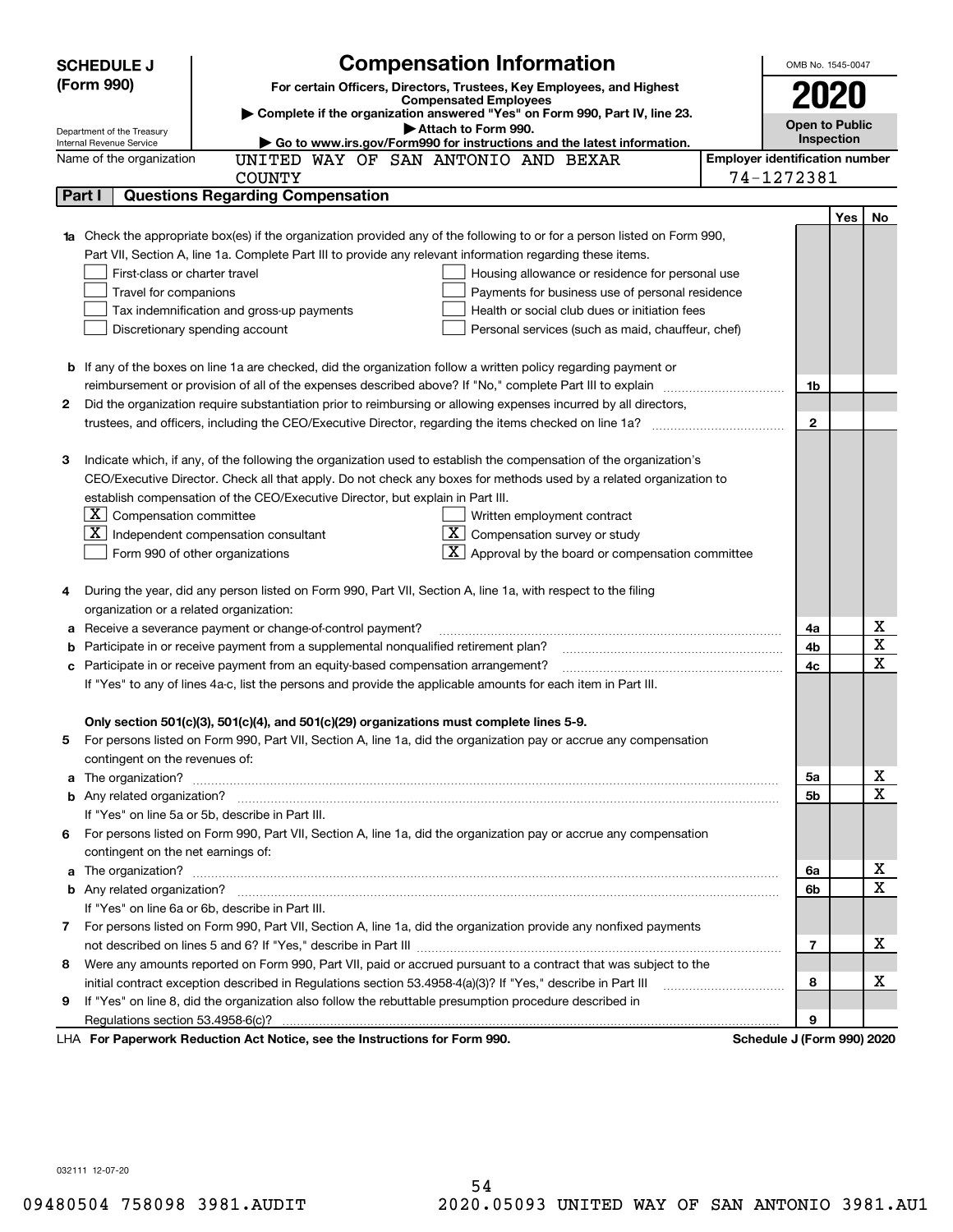**COUNTY** 

**Part II Officers, Directors, Trustees, Key Employees, and Highest Compensated Employees.**  Schedule J (Form 990) 2020 Page Use duplicate copies if additional space is needed.

For each individual whose compensation must be reported on Schedule J, report compensation from the organization on row (i) and from related organizations, described in the instructions, on row (ii). Do not list any individuals that aren't listed on Form 990, Part VII.

74-1272381

**Note:**  The sum of columns (B)(i)-(iii) for each listed individual must equal the total amount of Form 990, Part VII, Section A, line 1a, applicable column (D) and (E) amounts for that individual.

| (A) Name and Title                   |      | (B) Breakdown of W-2 and/or 1099-MISC compensation |                                           |                                           | (C) Retirement and<br>other deferred | (D) Nontaxable<br>benefits | (E) Total of columns<br>$(B)(i)-(D)$ | (F) Compensation<br>in column (B)         |
|--------------------------------------|------|----------------------------------------------------|-------------------------------------------|-------------------------------------------|--------------------------------------|----------------------------|--------------------------------------|-------------------------------------------|
|                                      |      | (i) Base<br>compensation                           | (ii) Bonus &<br>incentive<br>compensation | (iii) Other<br>reportable<br>compensation | compensation                         |                            |                                      | reported as deferred<br>on prior Form 990 |
|                                      |      |                                                    |                                           |                                           |                                      |                            |                                      |                                           |
| MR. LYNDON HERRIDGE<br>(1)           | (i)  | 421,828.                                           | 0.                                        | 0.                                        | 25,650.                              | 7,309.                     | 454, 787.                            | 0.                                        |
| <b>CHAIR</b><br>VICE                 | (ii) | 0.                                                 | $\overline{0}$ .                          | 0.                                        | $\mathbf 0$ .                        | 0.                         | $\mathbf 0$                          | $\overline{0}$ .                          |
| MR. CHRISTOPHER MARTIN<br>(2)        | (i)  | 321, 279.                                          | $\overline{0}$ .                          | 0.                                        | 25,650.                              | 23,543.                    | 370,472.                             | 0.                                        |
| PRESIDENT & CEO                      | (ii) | 0.                                                 | $\overline{0}$ .                          | 0.                                        | $\mathbf 0$ .                        | 0.                         | $\mathbf 0$                          | $\overline{0}$ .                          |
| MR. GLENN LUCADOU<br>(3)             | (i)  | 181,862.                                           | $\overline{0}$ .                          | 0.                                        | 17,280.                              | 20,844.                    | 219,986.                             | $\overline{0}$ .                          |
| CHIEF DEVELOPMENT OFFICER            | (ii) | $\mathbf 0$ .                                      | $\overline{0}$ .                          | 0.                                        | $\mathbf 0$ .                        | 0.                         | $\mathbf 0$                          | $\overline{0}$ .                          |
| MR. EDWARD H. GUERRA<br>(4)          | (i)  | 179,383.                                           | $\mathbf 0$ .                             | 0.                                        | 16,065.                              | 15,833.                    | 211,281                              | $\overline{0}$ .                          |
| CFO<br>EVP.                          | (ii) | 0.                                                 | $\mathbf 0$ .                             | 0.                                        | $\mathbf 0$ .                        | 0.                         | $\mathbf 0$ .                        | $\overline{0}$ .                          |
| MS. MARY ELLEN BURNS<br>(5)          | (i)  | 159,812.                                           | $\mathbf 0$ .                             | 0.                                        | 15,131                               | 22,237.                    | 197,180                              | $\overline{0}$ .                          |
| GRANT IMPLEMENTATION<br>SVP.         | (ii) | 0.                                                 | $\mathbf 0$ .                             | 0.                                        | 0.                                   | 0.                         | $\mathbf 0$ .                        | $\overline{0}$ .                          |
| MS. LINDA GARZA<br>(6)               | (i)  | 166,346.                                           | 0.                                        | 0.                                        | 15, 134.                             | 14,218.                    | 195,698.                             | $\overline{0}$ .                          |
| CORPORATE CAMPAIGNS<br>SVP.          | (ii) | 0.                                                 | 0.                                        | $0$ .                                     | 0.                                   | 0.                         | $\mathbf 0$ .                        | $\overline{0}$ .                          |
| MS. LADY ROMANO<br>(7)               | (i)  | 140,339.                                           | 0.                                        | $0$ .                                     | 12,600.                              | 17,028.                    | 169,967.                             | $\overline{0}$ .                          |
| COMMUNITY IMPACT<br>SVP.             | (ii) | 0.                                                 | 0.                                        | 0.                                        | 0.                                   | 0.                         | 0.                                   | 0.                                        |
| MS. RHONDA DAHLKE<br>(8)             | (i)  | 126,948.                                           | $\overline{0}$ .                          | $\overline{0}$ .                          | 11,703.                              | 13,928.                    | 152, 579.                            | $\overline{0}$ .                          |
| VP, CORPORATE CAMPAIGNS & LEADRSHP E | (ii) | 0.                                                 | $\overline{0}$ .                          | 0.                                        | 0.                                   | 0.                         | 0.                                   | $\overline{0}$ .                          |
|                                      | (i)  |                                                    |                                           |                                           |                                      |                            |                                      |                                           |
|                                      | (ii) |                                                    |                                           |                                           |                                      |                            |                                      |                                           |
|                                      | (i)  |                                                    |                                           |                                           |                                      |                            |                                      |                                           |
|                                      | (ii) |                                                    |                                           |                                           |                                      |                            |                                      |                                           |
|                                      | (i)  |                                                    |                                           |                                           |                                      |                            |                                      |                                           |
|                                      | (ii) |                                                    |                                           |                                           |                                      |                            |                                      |                                           |
|                                      | (i)  |                                                    |                                           |                                           |                                      |                            |                                      |                                           |
|                                      | (ii) |                                                    |                                           |                                           |                                      |                            |                                      |                                           |
|                                      | (i)  |                                                    |                                           |                                           |                                      |                            |                                      |                                           |
|                                      | (ii) |                                                    |                                           |                                           |                                      |                            |                                      |                                           |
|                                      | (i)  |                                                    |                                           |                                           |                                      |                            |                                      |                                           |
|                                      | (ii) |                                                    |                                           |                                           |                                      |                            |                                      |                                           |
|                                      | (i)  |                                                    |                                           |                                           |                                      |                            |                                      |                                           |
|                                      | (ii) |                                                    |                                           |                                           |                                      |                            |                                      |                                           |
|                                      | (i)  |                                                    |                                           |                                           |                                      |                            |                                      |                                           |
|                                      | (ii) |                                                    |                                           |                                           |                                      |                            |                                      |                                           |

**Schedule J (Form 990) 2020**

**2**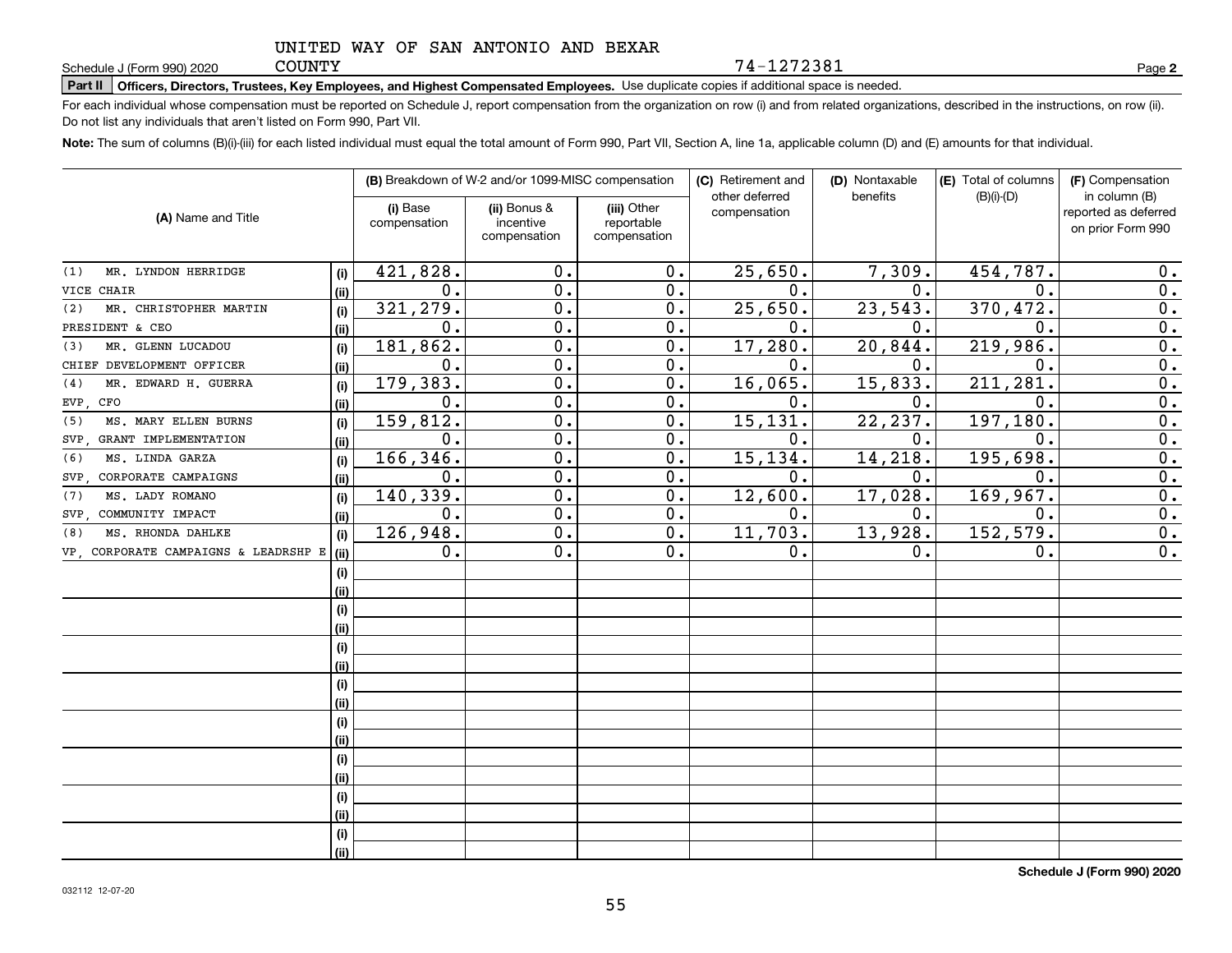**Part III Supplemental Information**

Schedule J (Form 990) 2020 COUNTY<br>Part III Supplemental Information<br>Provide the information, explanation, or descriptions required for Part I, lines 1a, 1b, 3, 4a, 4b, 4c, 5a, 5b, 6a, 6b, 7, and 8, and for Part II. Also co

Page 3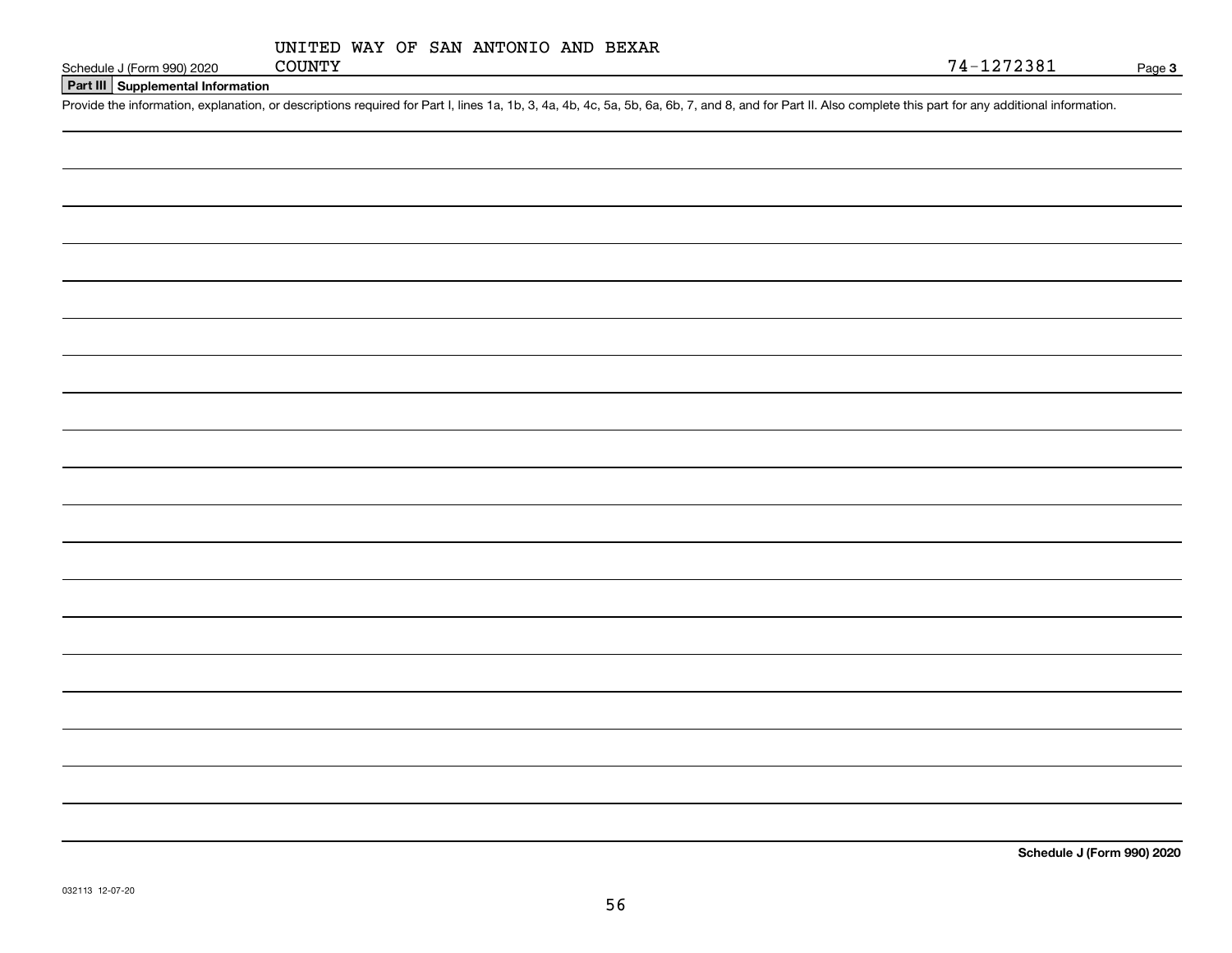**(Form 990 or 990-EZ)**

Department of the Treasury Internal Revenue Service Name of the organization

# **SCHEDULE O Supplemental Information to Form 990 or 990-EZ**

**Complete to provide information for responses to specific questions on Form 990 or 990-EZ or to provide any additional information. | Attach to Form 990 or 990-EZ. | Go to www.irs.gov/Form990 for the latest information.**



COUNTY 74-1272381

FORM 990, PART I, LINE 1, DESCRIPTION OF ORGANIZATION MISSION - CONTINUED:

FOUNDED IN 1939, UWSA IS NOW THE LARGEST PRIVATE HEALTH AND HUMAN

UNITED WAY OF SAN ANTONIO AND BEXAR

SERVICES ORGANIZATION IN BEXAR COUNTY. A LOCALLY AND NATIONALLY

RESPECTED NONPROFIT, UWSA RECEIVED A 3-STAR RATING FROM CHARITY

NAVIGATOR. UWSA HAS ALSO EARNED A 2020 GOLD SEAL OF TRANSPARENCY BY

ADDING INFORMATION TO OUR NONPROFIT PROFILE ON GUIDESTAR. NOW,

COMMUNITY MEMBERS AS WELL AS 10+ MILLION GUIDESTAR USERS CAN FIND

IN-DEPTH INFORMATION ABOUT OUR GOALS, STRATEGIES, AND PROGRESS.

OUR GOALS FOCUS ON CHILDREN WHO ARE HAPPY, HEALTHY, AND READY FOR

SCHOOL, STUDENTS WHO GRADUATE FROM HIGH SCHOOL AND BECOME SUCCESSFUL

ADULTS, SELF-SUFFICIENT INDIVIDUALS AND FAMILIES, AND MEETING

RESIDENTS' URGENT AND IMMEDIATE NEEDS. UWSA IS COMMITTED TO SERVING THE

COMMUNITY AT LARGE, INCLUDING THOSE WHO SERVE(D) IN THE MILITARY. AS

MILITARY CITY, USA, WE PROVIDE SERVICES TO THE LARGE AND IMPORTANT

GROUP OF MILITARY MEMBERS AND VETERANS RESIDING IN BEXAR COUNTY.

DURING FISCAL YEAR-ENDED 6/30/21, MORE THAN 157,580 PEOPLE RECEIVED HELP THROUGH UWSA; AN ADDITIONAL 1.6 MILLION UNITS OF SERVICE WERE PROVIDED FOOD BANK RESOURCES. WE CREATE, LEVERAGE, MANAGE AND INVEST RESOURCES. WE WORK WITH STRATEGIC PARTNERS SUCH AS BUSINESSES, HUMAN SERVICES AGENCIES, FAITH-BASED ORGANIZATIONS, SCHOOLS, GOVERNMENT INSTITUTIONS AND, MOST IMPORTANTLY, RESIDENTS THEMSELVES TO ENSURE OUR STRATEGIES AND COMMUNITY DOLLARS DO AS MUCH GOOD AS POSSIBLE.

ONE OF THE MANY WAYS WE SUPPORT OUR GOALS IS TO CONDUCT AN ANNUAL

032211 11-20-20 LHA For Paperwork Reduction Act Notice, see the Instructions for Form 990 or 990-EZ. Schedule O (Form 990 or 990-EZ) 2020 57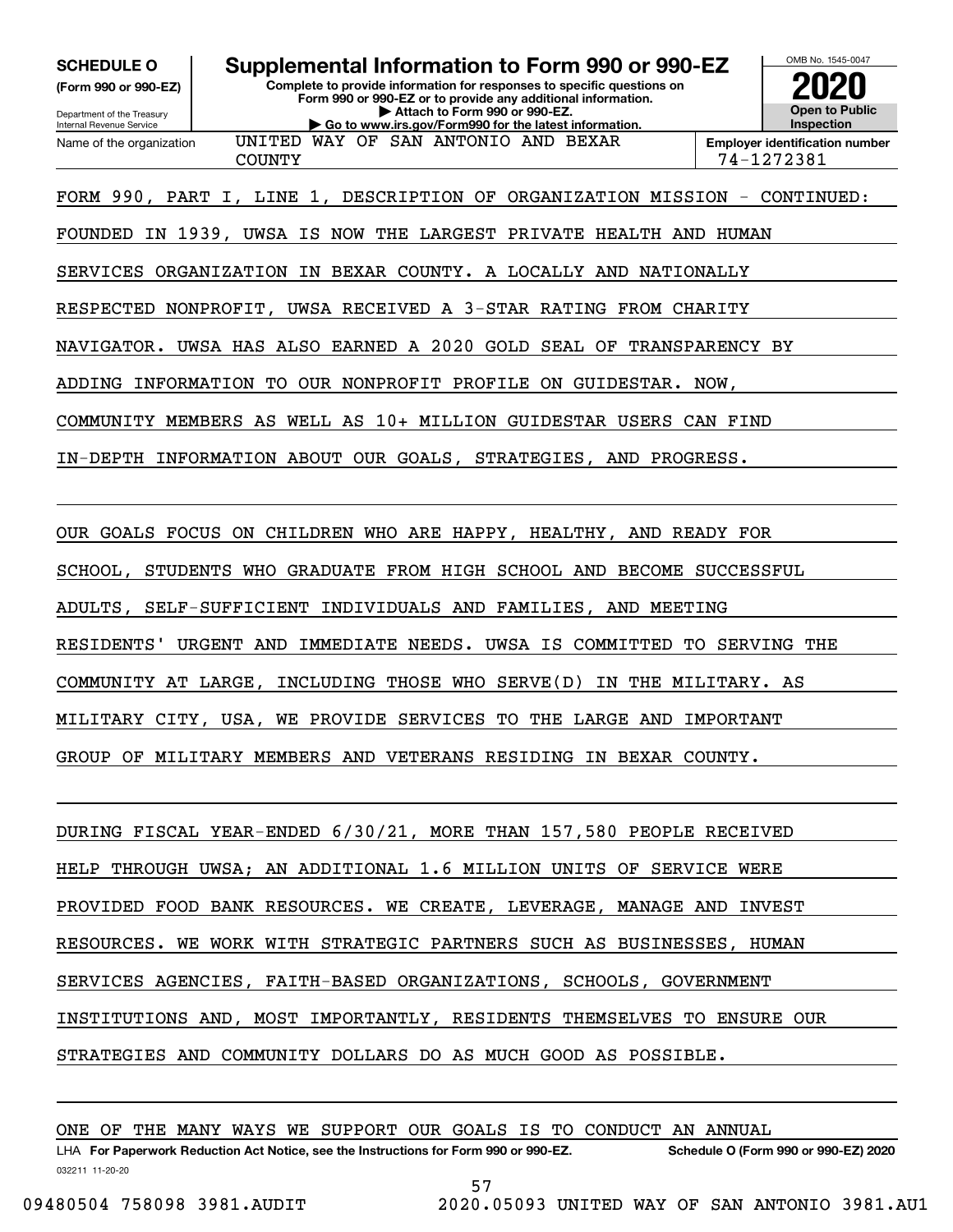| Schedule O (Form 990 or 990-EZ) 2020                                             | Page 2                                              |
|----------------------------------------------------------------------------------|-----------------------------------------------------|
| UNITED WAY OF SAN ANTONIO AND BEXAR<br>Name of the organization<br><b>COUNTY</b> | <b>Employer identification number</b><br>74-1272381 |
| COMMUNITY FUNDRAISING CAMPAIGN. IN 2020, \$48,300,000 WAS RAISED AND             |                                                     |
| INVESTMENTS WERE MADE IN HIGH-QUALITY, OUTCOMES-DRIVEN PROGRAMS,                 |                                                     |
| DIRECT-SERVICE PROVIDERS, AND PUBLIC-POLICY INITIATIVES. FOR FY21, WE            |                                                     |
| ALSO WERE AWARDED AND MANAGED \$4.0 MILLION IN STATE, FEDERAL, AND               |                                                     |
| PRIVATE FOUNDATION GRANTS THAT ARE ALIGNED WITH OUR GOALS. UWSA                  |                                                     |
| CONTINUES TO WORK TO DEVELOP COMMITTED VOLUNTEERS AND ADVOCATES                  | TO BE                                               |
| FORCE<br>THAT<br>HELPS<br>UWSA ACHIEVE ITS MISSION.<br>THE                       |                                                     |
|                                                                                  |                                                     |
|                                                                                  |                                                     |
| FORM 990, PART III, LINE 4A, PROGRAM SERVICE ACCOMPLISHMENTS:                    |                                                     |
| OUR FOUR IMPACT AREAS INCLUDE:                                                   |                                                     |

READY CHILDREN: ALL CHILDREN ARE HAPPY, HEALTHY, AND READY TO SUCCEED IN KINDERGARTEN. IN FY21, 13,912 LIVES WERE IMPACTED THROUGH PARENTING PROGRAMS; QUALITY EARLY CHILDHOOD EDUCATION PROGRAMS; AND CHILD PROTECTION, DISABILITY, AND HEALTH SERVICES. IN ADDITION TO INTERVENTION AND PREVENTION SERVICES OFFERED TO CHILDREN AND FAMILIES, 14 SYSTEMS WERE ENGAGED TO PREVENT CHILD ABUSE.

032212 11-20-20 **Schedule O (Form 990 or 990-EZ) 2020** READYKIDSA: A COMMUNITY COALITION OF OVER 90 ORGANIZATIONS BUILDS ON SUCCESSFUL CHILD AND FAMILY PROGRAMS TO PROMOTE HAPPY, HEALTHY, READY CHILDREN AGES 0-8 WITH TOOLS AND RESOURCES TO SUPPORT PARENTS, CAREGIVERS, AND EDUCATORS. IN 2017, THIS COALITION ENGAGED IN A STRATEGIC PLANNING PROCESS TO DEVELOP THE BEXAR COUNTY CHILDREN'S AGENDA, WHICH HAS GUIDED THE EARLY CHILDHOOD INVESTMENT OF UWSA AS WELL AS THE CITY OF SAN ANTONIO. THE BEXAR COUNTY CHILDREN'S AGENDA NOT ONLY IDENTIFIES THE PRIORITY ISSUES AROUND CHILD WELL-BEING, BUT ALSO INCLUDES A CORRESPONDING SCORECARD WITH THE KEY INDICATORS THAT WILL 58 09480504 758098 3981.AUDIT 2020.05093 UNITED WAY OF SAN ANTONIO 3981.AU1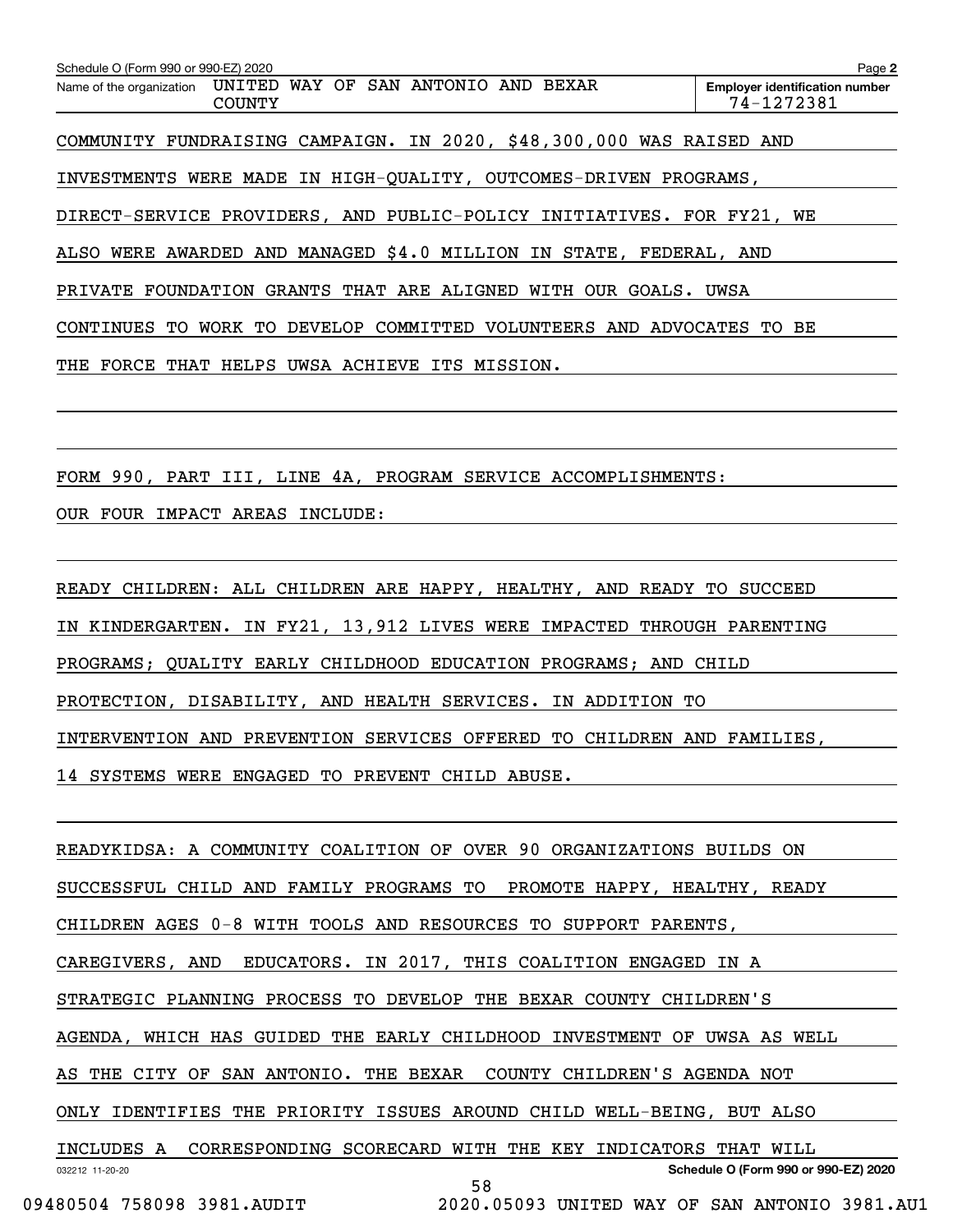| Schedule O (Form 990 or 990-EZ) 2020 |               |                                                              |                                                       | Page 2                                              |
|--------------------------------------|---------------|--------------------------------------------------------------|-------------------------------------------------------|-----------------------------------------------------|
|                                      | <b>COUNTY</b> | Name of the organization UNITED WAY OF SAN ANTONIO AND BEXAR |                                                       | <b>Employer identification number</b><br>74-1272381 |
|                                      |               |                                                              | HELP THE COALITION MONITOR ACTUAL PROGRESS TOWARD ITS | VISION                                              |
|                                      |               |                                                              |                                                       |                                                     |

MATERNAL, INFANT AND EARLY CHILDHOOD HOME VISITING PROGRAM (MIECHV) GRANT: A FEDERALLY-FUNDED TEXAS HOME VISITING PROGRAM FOR AT RISK PREGNANT WOMEN AND FAMILIES WITH CHILDREN 0-5 IS FOCUSED ON THE PREVENTION OF CHILD ABUSE. WITH THREE LOCAL ORGANIZATIONS AS PARTNERS, RESOURCES AND SKILL BUILDING INTERVENTIONS WERE PROVIDED TO SUPPORT PARENTS TO RAISE HEALTHY CHILDREN WHO ARE READY TO LEARN BY KINDERGARTEN. IN FY21, 480 FAMILIES WERE SERVED THROUGH IN-HOME PARENTING CLASSES AND NURSE HOME VISITING PROGRAMS AND ALL OUTCOME PERFORMANCE TARGETS WERE MET.

(WWW.READYKIDSA.COM).

SUCCESSFUL STUDENTS: YOUNG PEOPLE ARE ACTIVELY ENGAGED IN THEIR COMMUNITIES, PREPARED FOR THE 21ST CENTURY WORKFORCE, AND HAVE RESOURCE-RICH ENVIRONMENTS WITH PREPARED AND ENGAGED ADULTS TO SUPPORT THEM TO BECOME SUCCESSFUL ADULTS. IN FY21, APPROXIMATELY 6,594 SCHOOL AGE CHILDREN THROUGH AGE 24 AND THEIR CAREGIVERS RECEIVED SERVICES IN THE AREAS OF YOUTH DEVELOPMENT, MENTORING, AND CHARACTER-BUILDING PROGRAMS TO DECREASE YOUTH DISCONNECTION, CHRONIC ABSENTEEISM AND DISCIPLINARY/BEHAVIORAL REFERRALS; COUNSELING AND MENTAL HEALTH SERVICES (INCLUDING SUBSTANCE USE COUNSELING); AND ACADEMIC SUPPORTS TO INCREASE READING AND MATH PROFICIENCIES. IN ADDITION TO INTERVENTIONS AND ENGAGEMENT SERVICES OFFERED TO YOUTH AND THEIR CAREGIVERS, 19 SYSTEMS WERE ENGAGED TO IMPLEMENT TRAUMA-SENSITIVE AND RESTORATIVE JUSTICE PRACTICES.

| STRONG INDIVIDUALS AND FAMILIES: ENSURES ALL INDIVIDUALS AND FAMILIES |    |                                               |                                      |  |
|-----------------------------------------------------------------------|----|-----------------------------------------------|--------------------------------------|--|
| 032212 11-20-20                                                       |    |                                               | Schedule O (Form 990 or 990-EZ) 2020 |  |
|                                                                       | 59 |                                               |                                      |  |
| 09480504 758098 3981.AUDIT                                            |    | 2020.05093 UNITED WAY OF SAN ANTONIO 3981.AU1 |                                      |  |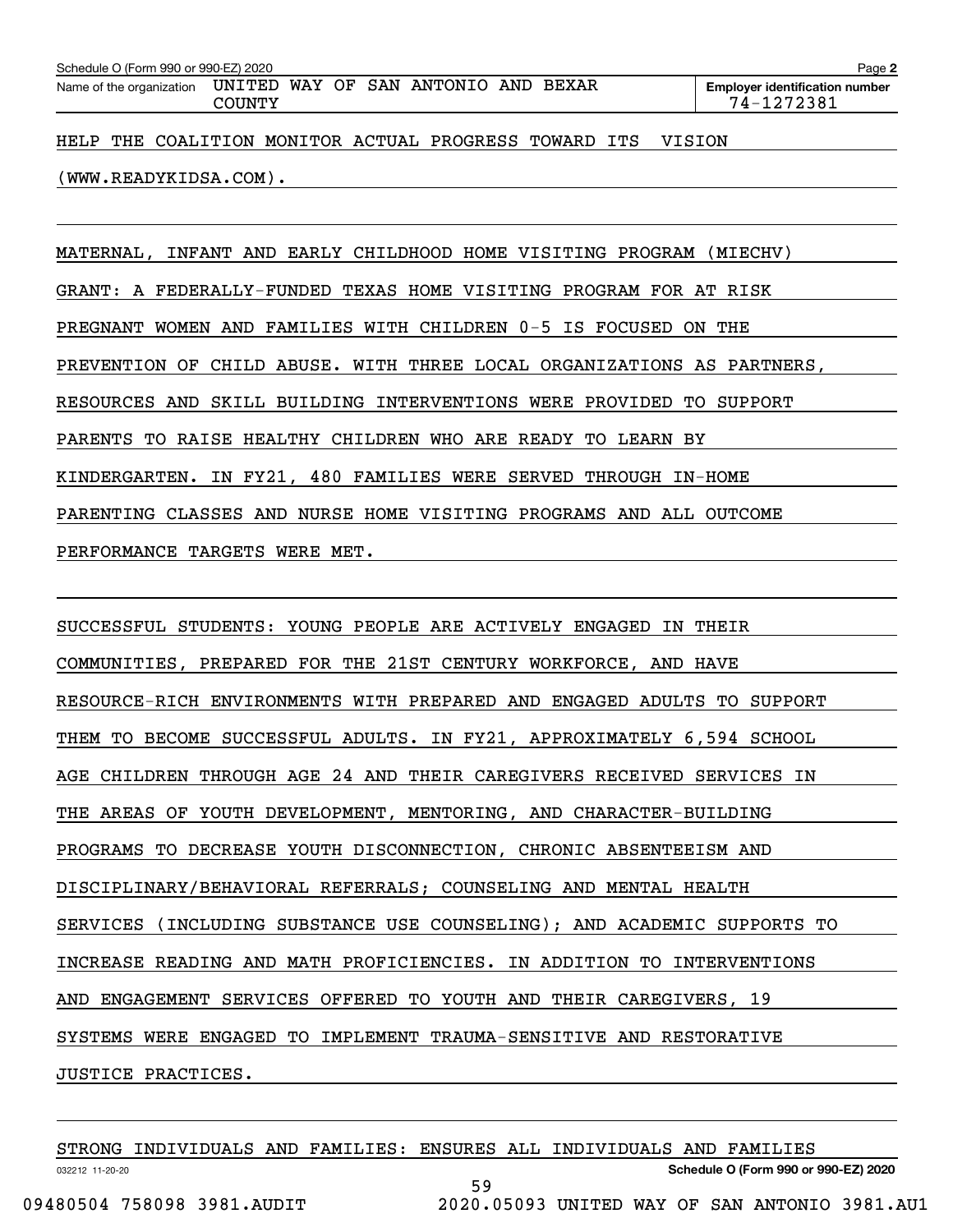| Schedule O (Form 990 or 990-EZ) 2020                                          | Page 2                                              |
|-------------------------------------------------------------------------------|-----------------------------------------------------|
| Name of the organization UNITED WAY OF SAN ANTONIO AND BEXAR<br><b>COUNTY</b> | <b>Employer identification number</b><br>74-1272381 |
| ARE STABLE, FLOURISH ECONOMICALLY, REACH THEIR FULL POTENTIAL AND             |                                                     |
| MAINTAIN A QUALITY OF LIFE FREE FROM DISCRIMINATION. IN FY21, A TOTAL         |                                                     |
| OF 16,698 INDIVIDUALS RECEIVED SERVICES FOCUSED ON PROVIDING EDUCATION        |                                                     |
| AND WORKFORCE DEVELOPMENT, AND DECREASING FAMILY VIOLENCE. SERVICES           |                                                     |
| INCLUDED EMPLOYMENT TRAINING, HEALTH/MENTAL HEALTH, SUBSTANCE ABUSED,         |                                                     |
| FINANCIAL LITERACY, AND COUNSELING PROGRAMS. ADDITIONALLY, 15 SYSTEMS         |                                                     |
| WERE ENGAGED IN BUILDING AN AWARENESS CAMPAIGN TO REDUCE THE WAGE             |                                                     |
| DISPARITY BETWEEN WOMEN OF COLOR AND ANGLO MEN.                               |                                                     |
|                                                                               |                                                     |
| VOLUNTEER INCOME TAX ASSISTANCE PROGRAM (VITA): PROVIDING CRITICAL            |                                                     |
| ACCESS FOR FINANCIAL STABILITY, VITA OFFERS FREE INCOME TAX PREPARATION       |                                                     |
| TO INDIVIDUALS AND HOUSEHOLDS WHO EARNED UP TO \$55,000 FOR THE 2020 TAX      |                                                     |
| YEAR. THE PROGRAM IS A SAFE ALTERNATIVE TO COSTLY, AND OFTEN PREDATORY,       |                                                     |

TAX PREPARATION SERVICES. WORKING IN VITA SITES THROUGHOUT THE CITY,

352 TRAINED AND IRS-CERTIFIED VOLUNTEERS PREPARED 13,436 RETURNS

RESULTING IN \$3 MILLION SAVINGS IN TAX PREPARATION FEES. \$26,810,818

WAS REFUNDED TO LOCAL FILERS AND \$7.9 MILLION IN EARNED INCOME TAX

CREDIT (EITC) WENT BACK TO 3,803 TAXPAYERS.

SAFETY NET: A "SAFETY NET" OF EMERGENCY/DISASTER CARE SERVICES TO MEET IMMEDIATE, URGENT NEEDS. TO BREAK THE CYCLE OF POVERTY, UWSA FIGHTS AGAINST HUNGER AND HOMELESSNESS AND CHAMPIONS COMPASSION AND RESILIENCY. IN 2021, 183,511 LIVES WERE IMPACTED: 9,550 WERE PROVIDED EMERGENCY CLOTHING, 108,285 RECEIVED FOOD BAGS OR BOXES, 1,907 WERE PROVIDED UTILITY ASSISTANCE, AND 63,769 PEOPLE WERE GIVEN SHELTER, CRISIS, AND DISASTER SERVICES.

| EMERGENCY FOOD AND SHELTER PROGRAM (EFSP): EFSP IS A RESTRICTED FEDERAL |  |  |                                               |  |  |                                      |  |
|-------------------------------------------------------------------------|--|--|-----------------------------------------------|--|--|--------------------------------------|--|
| 032212 11-20-20                                                         |  |  |                                               |  |  | Schedule O (Form 990 or 990-EZ) 2020 |  |
|                                                                         |  |  | 60                                            |  |  |                                      |  |
| 09480504 758098 3981.AUDIT                                              |  |  | 2020.05093 UNITED WAY OF SAN ANTONIO 3981.AU1 |  |  |                                      |  |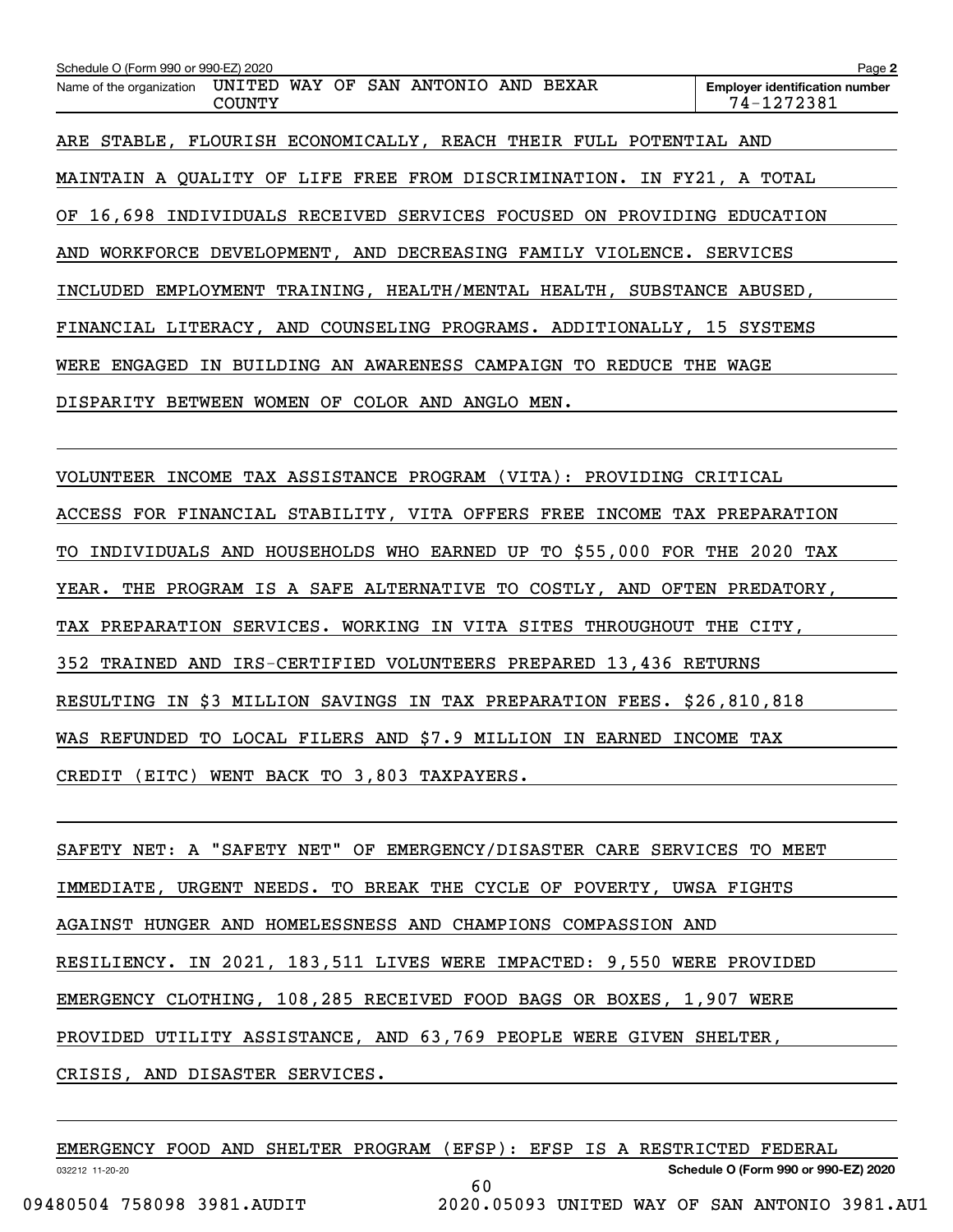| Schedule O (Form 990 or 990-EZ) 2020                                                | Page 2                                              |
|-------------------------------------------------------------------------------------|-----------------------------------------------------|
| WAY OF SAN ANTONIO AND BEXAR<br>UNITED<br>Name of the organization<br><b>COUNTY</b> | <b>Employer identification number</b><br>74-1272381 |
| THROUGH THE U.S. DEPARTMENT OF HOMELAND SECURITY. THIS<br>GRANT AWARDED             |                                                     |
| UNIQUE PUBLIC-PRIVATE PARTNERSHIP BRINGS THE VOLUNTARY AND GOVERNMENT               |                                                     |
| SECTORS TOGETHER TO PROVIDE EMERGENCY SHELTER, FOOD, AND SUPPORTIVE                 |                                                     |
| SERVICES FOR INDIVIDUALS AND FAMILIES IN BEXAR COUNTY.                              | THE BEXAR                                           |
| COUNTY, TX LOCAL BOARD #788600, ADMINISTERED BY UWSA, LOOKS AT NEEDS                |                                                     |
| AND GAPS IN SERVICES IN THE COMMUNITY, AND FOCUSES THE DOLLARS                      |                                                     |
| ACCORDINGLY. THE EFSP BEXAR COUNTY LOCAL BOARD HAS ADMINISTERED \$905K              |                                                     |
| IN FEDERAL FUNDS IN OUR COMMUNITY IN TWO DISTRIBUTIONS                              | DURING THE                                          |
| FISCAL YEAR: PHASE 38 AND A SPECIAL SUPPLEMENTAL APPROPRIATION FOR                  |                                                     |
| HUMANITARIAN ASSISTANCE.                                                            |                                                     |
|                                                                                     |                                                     |

THE EFSP BEXAR COUNTY LOCAL BOARD WAS AWARDED DIRECT FUNDS FOR PHASE 38 IN THE AMOUNT OF \$740,598 (AND AN ADDITIONAL \$50,000 IN STATE SET-ASIDE FUNDS). THE EFSP BEXAR COUNTY LOCAL BOARD WAS AWARDED \$115,020.25 IN REIMBURSEMENT FUNDS FOR CRITICAL MIGRANT SERVICES THAT WERE DELIVERED IN THE MOST TIMELY, SEAMLESS, COST-EFFECTIVE, UNDUPLICATED, AND COMPASSIONATE MANNER IN OUR COMMUNITY.

032212 11-20-20 **Schedule O (Form 990 or 990-EZ) 2020** DUAL GENERATION INITIATIVE: THE UWSA DUAL GENERATION INITIATIVE ASSERTS THAT WHEN CHILDREN ARE SURROUNDED BY STRONG FAMILIES AND HEALTHY COMMUNITIES, THEY CAN OVERCOME CHALLENGES CREATED BY POVERTY AND FULFILL THEIR POTENTIAL. THIS APPROACH IS A COMMUNITY EFFORT TO HELP FAMILIES IN THE EASTSIDE OF SAN ANTONIO SECURE STABLE HOUSING, CHILDCARE, WELL-PAYING JOBS, AND EDUCATION, SO THEY CAN ACHIEVE GREATER STABILITY AND SUCCESS. A RANGE OF FOUNDATIONS CURRENTLY FUND THE UWSA DUAL GENERATION INITIATIVE. IN 2021, 114 HOUSEHOLDS WITH CHILDREN 0 TO 10 WERE ACTIVELY ENGAGED IN SECURING SERVICES AND/OR SUPPORT FOR THEIR FAMILIES; IN 42 OF THESE HOUSEHOLDS, AT LEAST ONE ADULT COMPLETED 61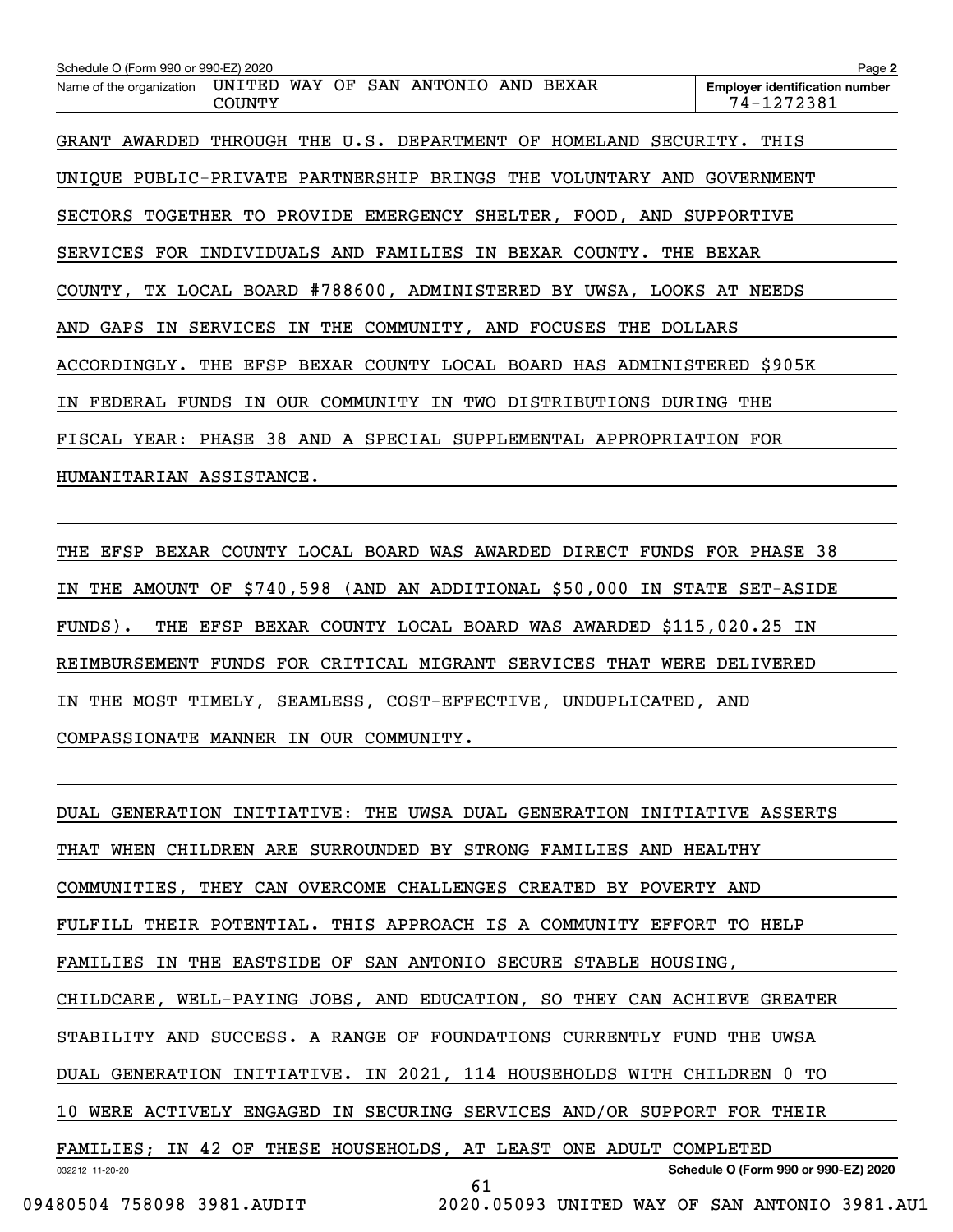| Schedule O (Form 990 or 990-EZ) 2020 |                  |  |                              |  | Page $\geq$                                         |
|--------------------------------------|------------------|--|------------------------------|--|-----------------------------------------------------|
| Name of the organization             | UNITED<br>COUNTY |  | WAY OF SAN ANTONIO AND BEXAR |  | <b>Employer identification number</b><br>74-1272381 |
|                                      |                  |  |                              |  |                                                     |

TRAINING AND GAINED EMPLOYMENT.

NATIONAL PHILANTHROPIC TRUST: IN FY21, A SPECIAL ONE-TIME MAJOR DONATION OF \$20M WAS AWARDED TO UWSA BY THE NATIONAL PHILANTHROPIC TRUST. THE BOARD OF DIRECTORS HAS COMMITTED \$10M OF THE FUNDS TO BE USED AS FOLLOWS: \$3M FOR THE UWSA ENDOWMENT AND LEGACY FUND, \$6.4M FOR THE UWSA DUAL GENERATION PROGRAM, AND \$600,000 FOR TECHNOLOGY UPGRADES

AND CAPITAL IMPROVEMENTS.

SIEMER INSTITUTE GRANT: THE SIEMER FAMILY FOUNDATION GRANT FOCUSES ON THE PREVENTION OF HOMELESSNESS AND CHRONIC ABSENTEEISM IN SCHOOL-AGED CHILDREN AND SUPPORTS UWSA'S DUAL GENERATION PARTNERSHIP WORK. THE MULTI-YEAR GRANT IS FOR \$150,000 ANNUALLY FOR THREE YEARS. THE GRANT FOCUSES ON A TWO-GENERATION APPROACH TO FINANCIALLY STABILIZE FAMILIES.

HEALTHY OUTCOMES THROUGH PREVENTION AND EARLY SUPPORT (HOPES) III GRANT: UWSA'S HOPES III GRANT FROM THE TEXAS DEPARTMENT OF FAMILY AND PROTECTIVE SERVICES (DFPS), PREVENTION & EARLY INTERVENTION DIVISION (PEI) WAS AWARDED IN APRIL 2017 AND FOCUSES ON INCREASING PROTECTIVE FACTORS IN FAMILIES WITH CHILDREN UNDER THE AGE OF FIVE. THIS IS DONE THROUGH THE PROMOTION OF CHILD WELL-BEING, EARLY CHILDHOOD EDUCATION AND OTHER FAMILY SERVICES, AND IS ACCOMPLISHED THROUGH COMMUNITY COLLABORATION WITH NINE AGENCIES THAT COLLECTIVELY SERVED 903 FAMILIES; AND CONNECTED 456 FAMILIES WITH SUPPORT SERVICES; AND PROVIDED DEVELOPMENTALLY APPROPRIATE TEXT MESSAGES TO 2,309 PARENTS.

MILITARY FAMILIES AND VETERANS PILOT PREVENTION PROGRAM (MFVPPP) GRANT:

032212 11-20-20 **Schedule O (Form 990 or 990-EZ) 2020** THIS GRANT COMPLETED ITS WORK ON 8/31/2020. THROUGH ITS PARTNERSHIP 62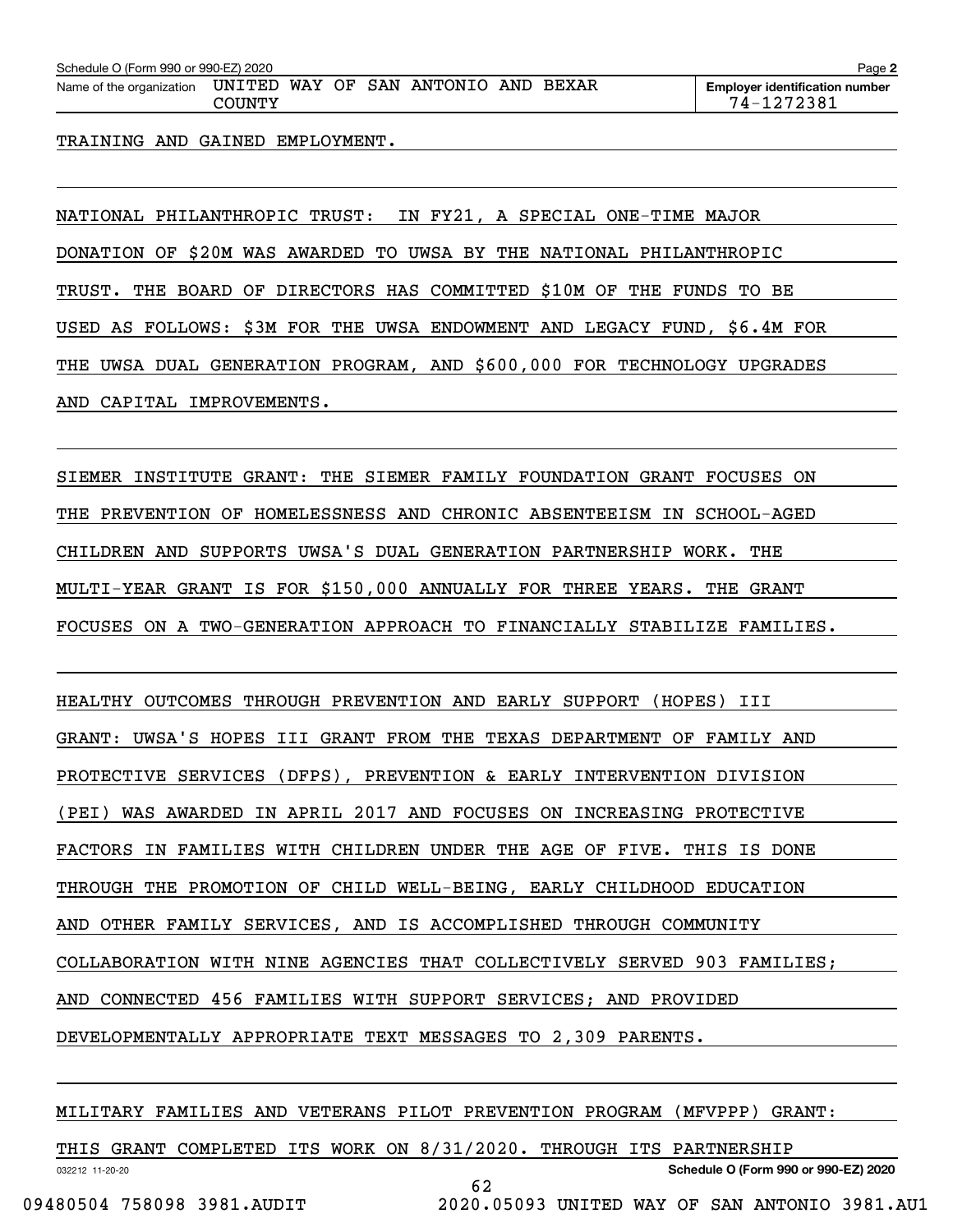| Schedule O (Form 990 or 990-EZ) 2020                                                | Page 2                                              |
|-------------------------------------------------------------------------------------|-----------------------------------------------------|
| WAY OF SAN ANTONIO AND BEXAR<br>UNITED<br>Name of the organization<br><b>COUNTY</b> | <b>Employer identification number</b><br>74-1272381 |
| WITH 7 LOCAL AGENCIES, UWSA MANAGED A STATE GRANT PILOTING A NEW                    |                                                     |
| SUPPORT SYSTEM TO IMPROVE THE WELL-BEING OF TEXAS MILITARY AND VETERAN              |                                                     |
| FAMILIES. THIS FOCUS WAS TO REDUCE MILITARY AND VETERAN FAMILIES' RISK              |                                                     |
| OF CHILD ABUSE AND/OR NEGLECT BY COMBINING RESOURCES FOR EASY                       |                                                     |
| AVAILABILITY AND SUPPORTS CUSTOMIZED TO THE UNIQUE STRESSORS OF                     | OUR                                                 |
| MILITARY COMMUNITY. COLLECTIVELY, IN THE LAST SERVICE YEAR OF                       | THIS                                                |
| GRANT (8.20.2020), 221 FAMILIES WERE SERVED, AND AN ADDITIONAL 1,820                |                                                     |
| CHILDCARE PROFESSIONALS RECEIVED EDUCATION AND<br>TRAINING                          | ON THE<br>UNIQUE                                    |
| NEEDS OF<br>MILITARY<br>CHILDREN AND<br>FAMILIES.                                   |                                                     |
|                                                                                     |                                                     |

SERVICES TO MILITARY AND VETERAN FAMILIES (SMVF) GRANT: THROUGH ITS PARTNERSHIP WITH 4 LOCAL AGENCIES, UWSA MANAGES A STATE GRANT TO IMPROVE THE WELL-BEING OF TEXAS MILITARY AND VETERAN FAMILIES. THIS FOCUS IS TO REDUCE MILITARY AND VETERAN FAMILIES' RISK OF CHILD ABUSE AND/OR NEGLECT BY COMBINING RESOURCES FOR EASY AVAILABILITY AND SUPPORT CUSTOMIZED TO THE UNIQUE STRESSORS OF OUR MILITARY COMMUNITY. COLLECTIVELY, IN 2021, 155 FAMILIES WERE SERVED, AND AN ADDITIONAL 734 VETERAN INDIVIDUALS WERE ASSISTED THROUGH MISSION UNITED, A RESOURCE AND REFERRAL SERVICE DESIGNED TO SUPPORT THE UNIQUE NEEDS OF MILITARY CHILDREN AND FAMILIES.

032212 11-20-20 **Schedule O (Form 990 or 990-EZ) 2020** FORM 990, PART III, LINE 4B, PROGRAM SERVICE ACCOMPLISHMENTS: 2-1-1 CHILDCARE GRANT: THE 2-1-1 TEXAS/UWSA HELP LINE GUIDES FAMILIES TO CHILDCARE PROVIDERS AND RESOURCES, LICENSED CHILDCARE FACILITIES, FAMILY CHILDCARE HOMES AND OUT-OF-SCHOOL TIME CARE. CALL SPECIALISTS ALSO INFORM FAMILIES ON CHILDCARE SUBSIDY PROGRAMS. IN FY21, WE HANDLED 1,964 CALLS RELATED TO CHILDCARE, YIELDING A TOTAL OF 2,178 REFERRALS 63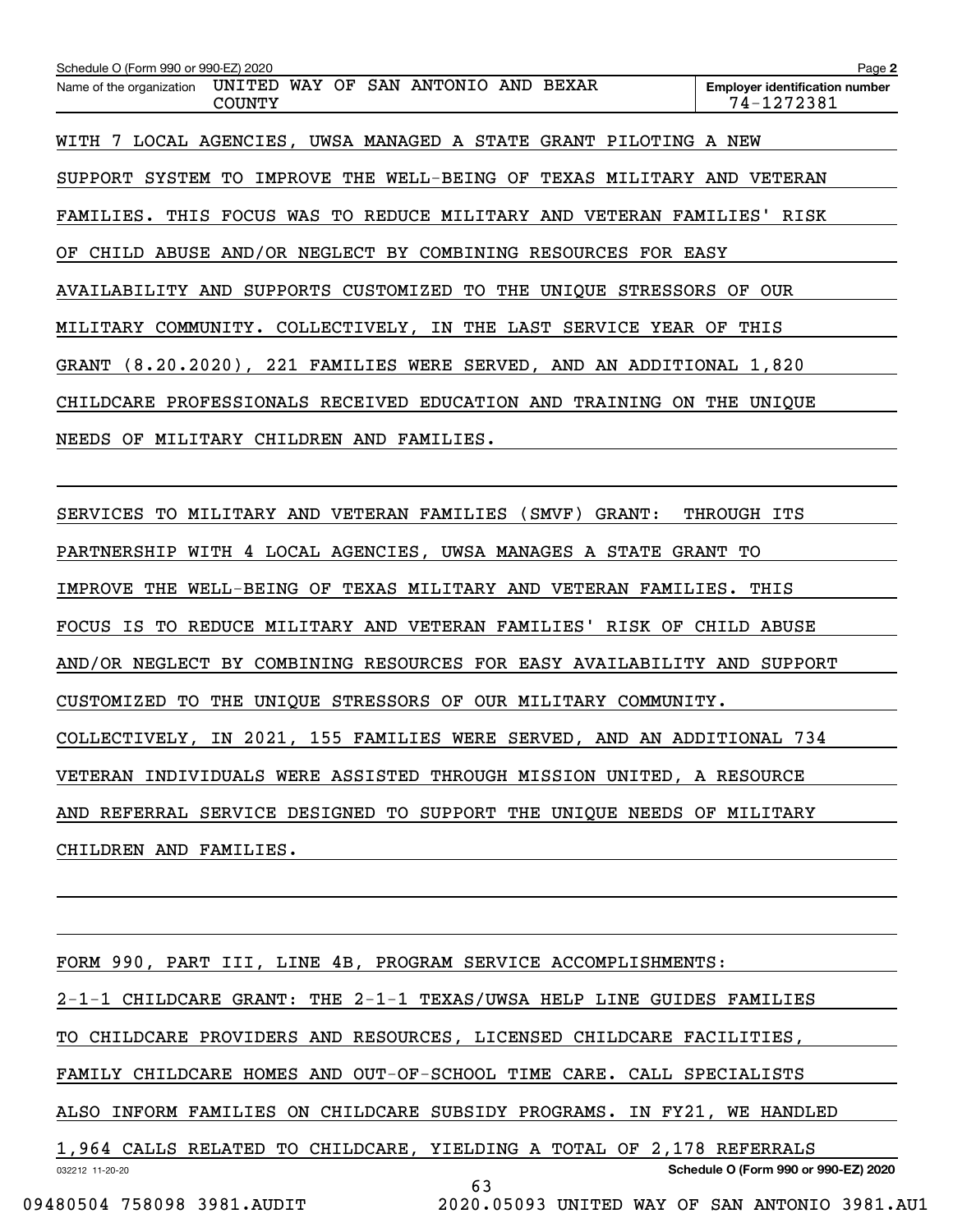| Schedule O (Form 990 or 990-EZ) 2020 |                  |  |                              |  | Page 2                                              |
|--------------------------------------|------------------|--|------------------------------|--|-----------------------------------------------------|
| Name of the organization             | UNITED<br>COUNTY |  | WAY OF SAN ANTONIO AND BEXAR |  | <b>Employer identification number</b><br>74-1272381 |
|                                      |                  |  |                              |  |                                                     |

FOR CHILDCARE NEEDS.

PROJECT COOL: SINCE 1997, UWSA AND GOVERNMENT/COMMUNITY/CORPORATE PARTNERS PROVIDE HEAT RELIEF TO SENIOR RESIDENTS OVER 60 YEARS OLD, AND RESIDENTS WITH DISABILITIES, THROUGH DONATION AND FREE DISTRIBUTION OF 20-INCH BOX FANS. IN 2020, OUR 2-1-1 HELP LINE HANDLED 843 CALLERS YIELDING 880 FAN NEEDS.

SMOKE DETECTOR PROGRAM: A SAN ANTONIO FIRE DEPARTMENT SMOKE DETECTOR PROGRAM OFFERING FREE SMOKE DETECTORS, INCLUDING INSTALLATION, TO CITIZENS LIVING IN SINGLE-FAMILY HOMES. TENS OF THOUSANDS HAVE BEEN INSTALLED THROUGHOUT SAN ANTONIO SINCE THE PROGRAM'S INCEPTION. THOSE IN NEED CONTACT THE UWSA 2-1-1 HELP LINE. IN 2020, 162 CALLERS MADE INQUIRIES YIELDING 207 SMOKE DETECTOR NEEDS.

2-1-1 MIDDLE RIO GRANDE AND GOLDEN CRESCENT AREA INFORMATION CENTERS GRANTS: OUR ALAMO AREA INFORMATION CENTER ENSURES REGIONAL EXTENDED AFTER-HOURS COVERAGE (EVENINGS, WEEKENDS, AND HOLIDAYS) FOR TWO AREA INFORMATION CENTERS TO ENSURE ALL RESIDENTS IN TEXAS HAVE ACCESS TO INFORMATION AND REFERRAL SERVICES 24 HOURS A DAY. IN 2020, WE ASSISTED 2,222 CALLERS.

032212 11-20-20 **Schedule O (Form 990 or 990-EZ) 2020** MISSION UNITED: HOME TO JOINT BASE SAN ANTONIO-RANDOLPH, JBSA-FORT SAM HOUSTON, JBSA-LACKLAND AND JBSA-CAMP BULLIS, SAN ANTONIO IS KNOWN AS MILITARY CITY, USA. OUT OF CONCERN FOR HIGHLY STRESSED AND VULNERABLE MILITARY FAMILIES, UWSA CREATED MISSION UNITED IN 2015 TO HELP MILITARY/VETERAN FAMILIES NAVIGATE THE COMPLEX ARRAY OF COMMUNITY AND MILITARY SUPPORT PROGRAMS. IN 2020, MISSION UNITED RECEIVED OVER 6,925 64

 <sup>09480504 758098 3981.</sup>AUDIT 2020.05093 UNITED WAY OF SAN ANTONIO 3981.AU1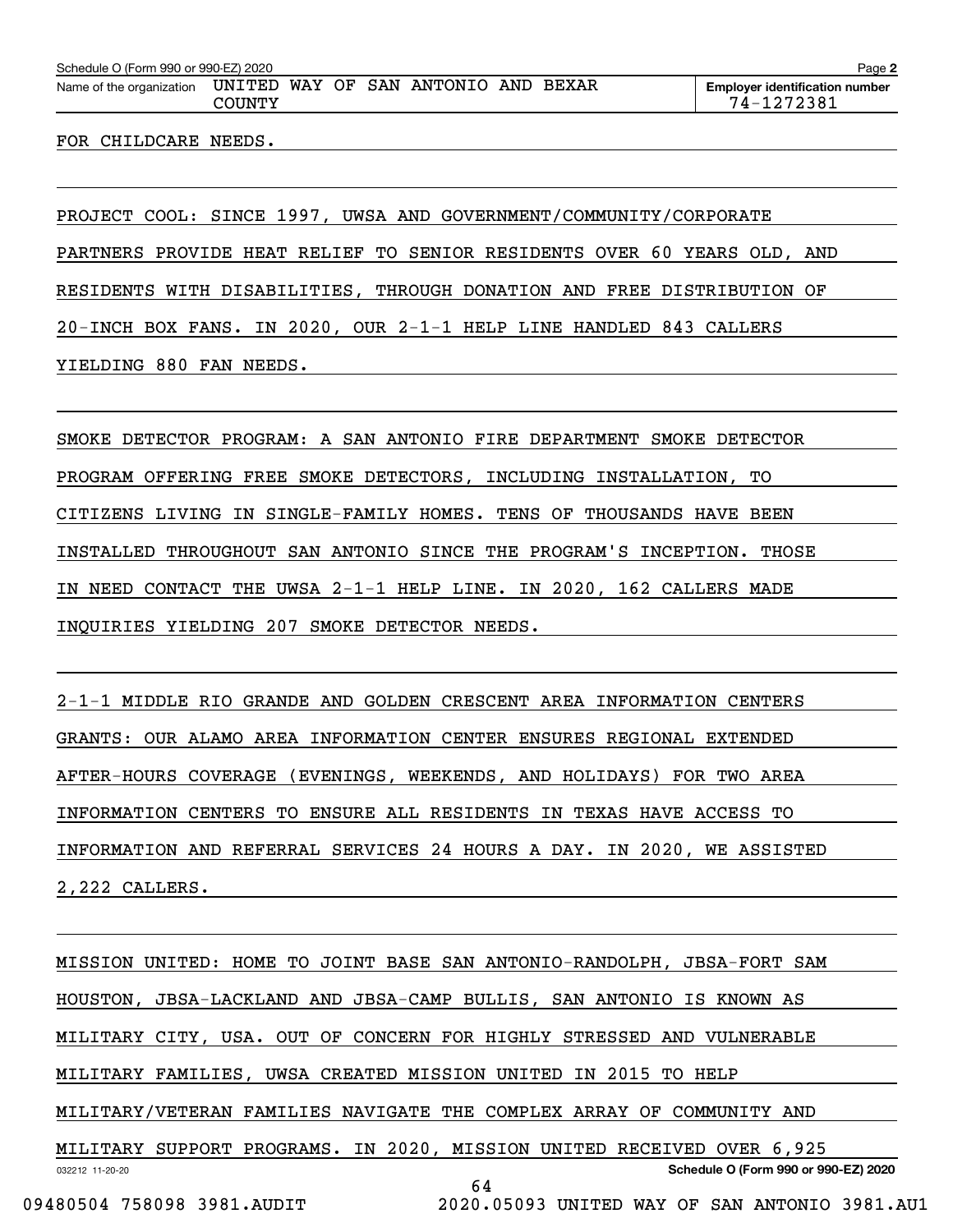| Schedule O (Form 990 or 990-EZ) 2020                     |               |                                     |                                                                      | Page 2                                              |
|----------------------------------------------------------|---------------|-------------------------------------|----------------------------------------------------------------------|-----------------------------------------------------|
| Name of the organization                                 | <b>COUNTY</b> | UNITED WAY OF SAN ANTONIO AND BEXAR |                                                                      | <b>Employer identification number</b><br>74-1272381 |
| MILITARY CALLS THROUGH OUR 2-1-1 HELP LINE. IN ADDITION, |               |                                     |                                                                      | MISSION UNITED                                      |
|                                                          |               |                                     | CONDUCTED OVER 403 FOLLOW-UP CALLS CONNECTING ACTIVE-DUTY SERVICE    |                                                     |
|                                                          |               |                                     | MEMBERS, RESERVISTS, VETERANS, AND THEIR FAMILIES TO VITAL COMMUNITY |                                                     |
| RESOURCES.                                               |               |                                     |                                                                      |                                                     |
|                                                          |               |                                     |                                                                      |                                                     |

LABOR RELATIONS: UWSA HAS HAD A STAFF LABOR LIAISON TEAM SINCE THE MID-1970S. THESE STAFF MEMBERS EDUCATE AND ENGAGE LABOR LEADERS AND UNIONS AND SHARPEN THE FOCUS FOR SUPPORTING THE UWSA COMMUNITY CAMPAIGN THROUGH WORKSHOPS, TRAINING SESSIONS, EVENTS, AND AWARDS. THEY EMPHASIZE THE 2-1-1 HELP LINE FOR HEALTH AND HUMAN SERVICES REFERRALS AND INFORMATION.

FORM 990, PART III, LINE 4C, PROGRAM SERVICE ACCOMPLISHMENTS:

WU HOSTS AN ANNUAL PURSE AUCTION AND PROGRAM TO BENEFIT THE SCHOLARSHIP PROGRAM. MENTORING CIRCLES WERE LAUNCHED IN 2017 TO OFFER

GUIDANCE/RESOURCES TO SCHOLARSHIP RECIPIENTS.

EMERGING LEADERS COUNCIL (ELC): FOUNDED IN 2014, UWSA'S EMERGING

LEADERS COUNCIL (ELC) ENGAGES YOUNG PROFESSIONALS IN UWSA'S WORK TO

STRENGTHEN THE GREATER SAN ANTONIO COMMUNITY. EMERGING LEADERS SUPPORT

UWSA THROUGH PHILANTHROPIC EFFORTS, NETWORKING, VOLUNTEERISM, AND

PROFESSIONAL DEVELOPMENT OPPORTUNITIES. IN 2020, ELC HAD OVER 3,100

MEMBERS AND OVER 70 MEMBERS THAT LOGGED 500+ VOLUNTEER HOURS AT FOUR

(4) VIRTUAL AND IN-PERSON COMMUNITY EVENTS. ELC MEMBERSHIP INCLUDES

PROFESSIONAL/EDUCATIONAL PROGRAMS TO LEARN MORE ABOUT THE PROGRAMS

65

WHERE ELC DONATIONS ARE MAKING AN IMPACT.

032212 11-20-20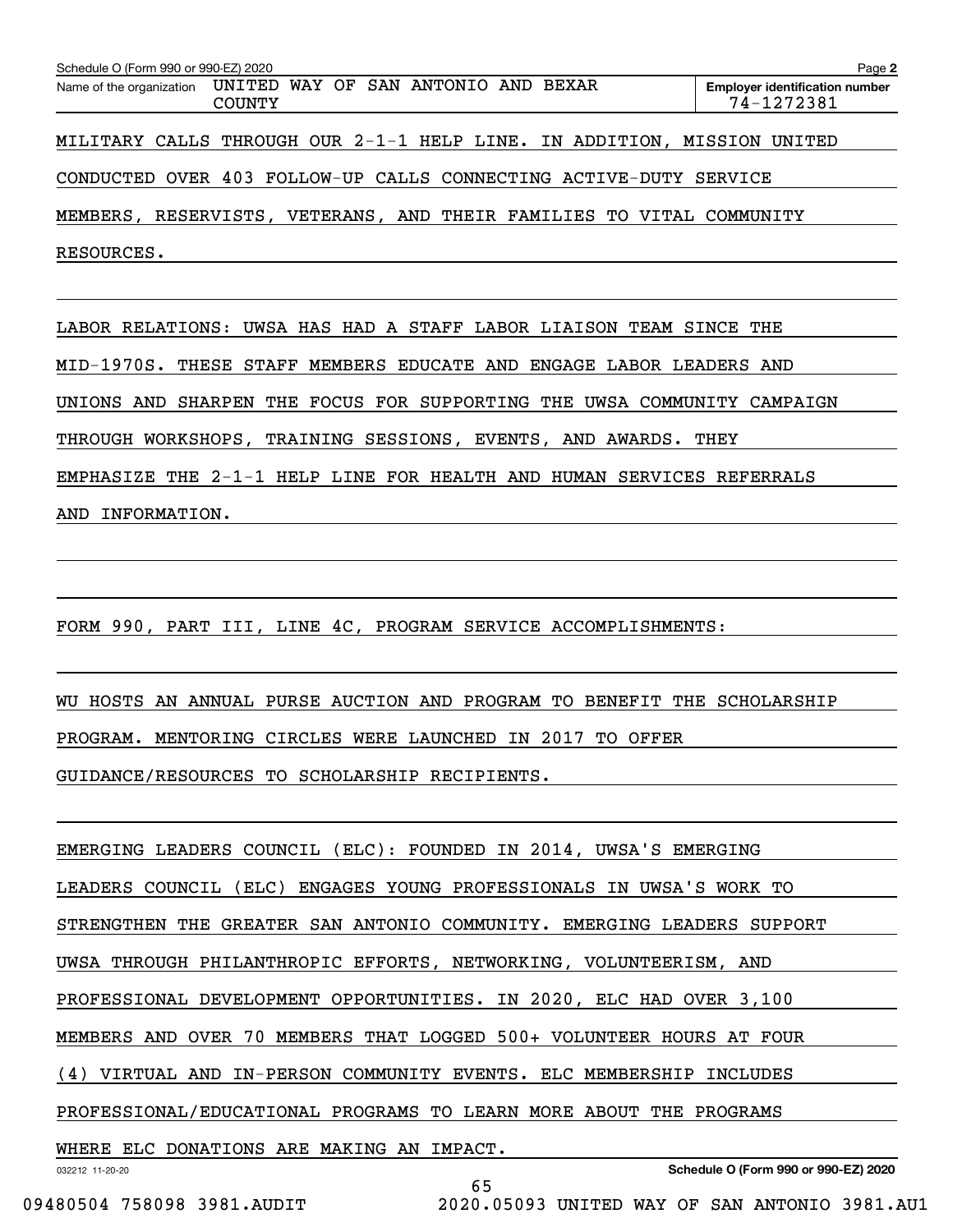| Schedule O (Form 990 or 990-EZ) 2020 |                  |  |                        |       | Page 2                                              |
|--------------------------------------|------------------|--|------------------------|-------|-----------------------------------------------------|
| Name of the organization             | UNITED<br>COUNTY |  | WAY OF SAN ANTONIO AND | BEXAR | <b>Employer identification number</b><br>74-1272381 |

THE VOLUNTEER CENTER AT UNITED WAY: BEXAR COUNTY'S LARGEST RESOURCE DEVOTED SOLELY TO THE PROMOTION AND NURTURING OF VOLUNTEERISM AND COMMUNITY SERVICE. THE CENTER MOBILIZES THOUSANDS OF VOLUNTEERS FOR COMMUNITY-WIDE CIVIC EVENTS AND UWSA SIGNATURE EVENTS.

SAN ANTONIO VOLUNTEER ADMINISTRATORS (SAVA): A PROFESSIONAL

ORGANIZATION FOR VOLUNTEER ADMINISTRATORS WHO HAVE VOLUNTEER MANAGEMENT

RESPONSIBILITIES OR INTERESTS. MEMBERS PARTICIPATE IN BI-MONTHLY

MEETINGS AND LUNCH-AND-LEARNS, TRAINING WORKSHOPS, AND MAKE VALUABLE

CONNECTIONS WITH OTHER VOLUNTEER MANAGEMENT PROFESSIONALS.

UNITED WAY THANK-A-THON: AN OPPORTUNITY TO SHARE A SPECIAL MESSAGE FOR SOMEONE WHO IS PROVIDING SUPPORT AND CARE DURING THE COVID-19 PANDEMIC. UWSA THEN PROVIDED THE THANK YOU MESSAGE TO LOCAL HOSPITALS, FIRST RESPONDERS, SCHOOL DISTRICTS, GROCERY RETAILERS, FOOD SERVICE INDUSTRY, CHILDCARE CENTERS, RESEARCHERS/SCIENTISTS, AND SMALL BUSINESSES. WE HAD A TOTAL OF 2,285 MESSAGES THAT WERE SUBMITTED TO GIVE THANKS TO SAN ANTONIO FRONT LINE WORKERS.

DO GOOD FROM HOME: THROUGH UNITED WAY DAY OF ACTION, UNITED WAY OF SAN ANTONIO AND BEXAR COUNTY HOSTED A VIRTUAL/REMOTE VOLUNTEER OPPORTUNITY FOR FAMILIES TO PARTICIPATE IN, WHERE VOLUNTEERS WERE INVITED TO ENGAGE IN PRE-PLANNED VOLUNTEER PROJECTS TO GIVE BACK TO THE SAN ANTONIO COMMUNITY. VOLUNTEERS HAD FIVE FAMILY-FRIENDLY PROJECT OPTIONS TO CHOOSE FROM FEATURING FREE AND LOW-COST OPTIONS.

|                            | SHOEBOX PROJECT: THE 6TH ANNUAL SHOEBOX PROJECT, UNITED WAY'S SHOEBOX |  |    |  |  |                                               |  |
|----------------------------|-----------------------------------------------------------------------|--|----|--|--|-----------------------------------------------|--|
| 032212 11-20-20            |                                                                       |  |    |  |  | Schedule O (Form 990 or 990-EZ) 2020          |  |
|                            |                                                                       |  | 66 |  |  |                                               |  |
| 09480504 758098 3981.AUDIT |                                                                       |  |    |  |  | 2020.05093 UNITED WAY OF SAN ANTONIO 3981.AU1 |  |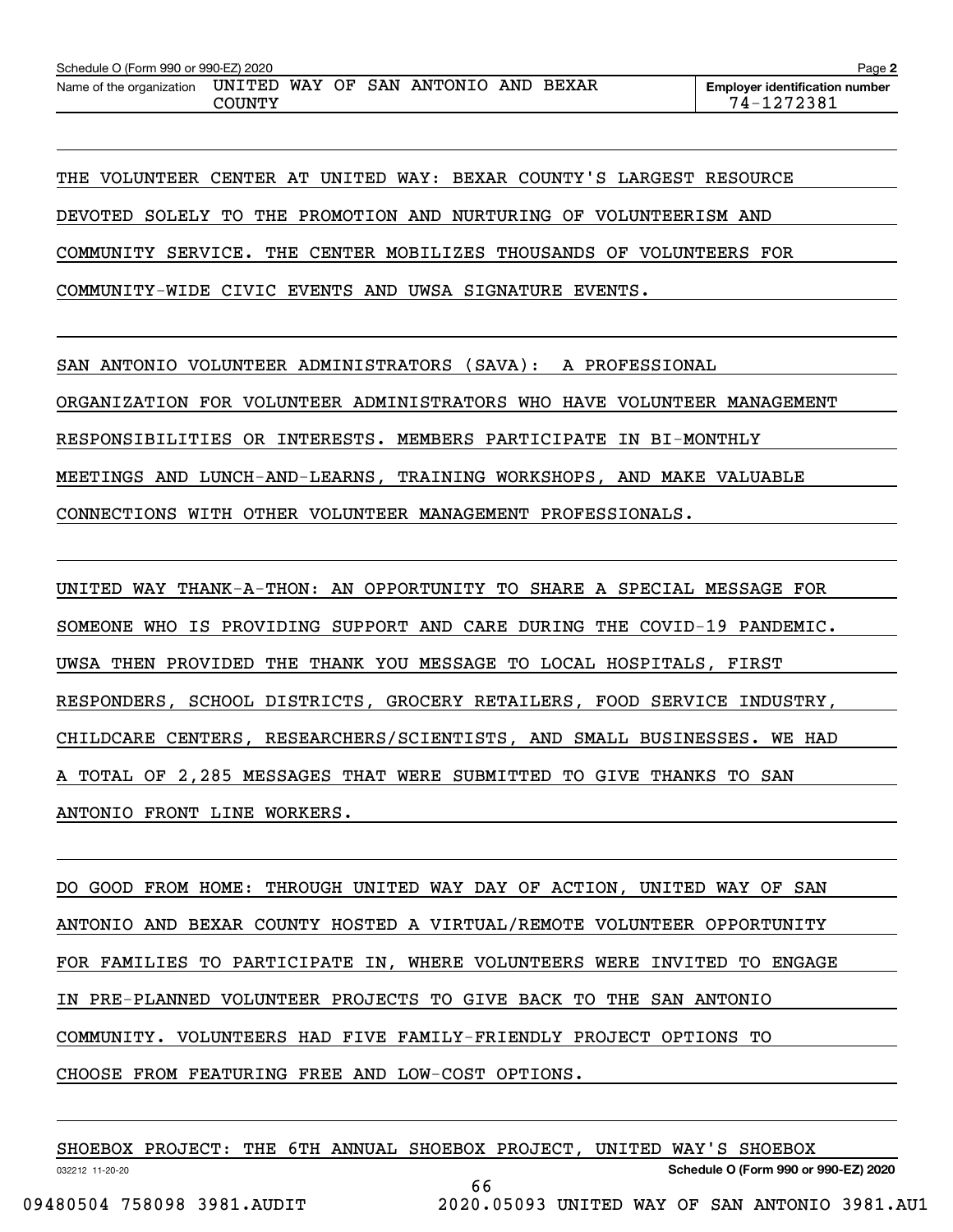| Schedule O (Form 990 or 990-EZ) 2020                                             | Page 2                                              |
|----------------------------------------------------------------------------------|-----------------------------------------------------|
| UNITED WAY OF SAN ANTONIO AND BEXAR<br>Name of the organization<br><b>COUNTY</b> | <b>Employer identification number</b><br>74-1272381 |
| PROJECT, KICKED OFF IN APRIL, WAS SIDELINED BY THE COVID-19 PANDEMIC,            |                                                     |
| THEN RELAUNCHED IN SEPTEMBER. IT WAS CLEAR THE NEED WAS EVEN<br>AND              |                                                     |
| GREATER THAN BEFORE. IT WAS ALSO CLEAR THAT SMALL ITEMS IN A SMALL BOX,          |                                                     |
| MAKE A BIG IMPACT ACROSS THE COMMUNITY. AND WE COULDN'T DO IT WITHOUT            |                                                     |
| IN ALL, 6,566 BOXES BENEFITTED THE CLIENTS OF 69 NONPROFIT<br>THE BOX!           |                                                     |
| <b>AGENCIES</b>                                                                  |                                                     |

BEXAR NECESSITIES: AN "ELECTRONIC BULLETIN BOARD" ALLOWING NONPROFIT AGENCIES TO POST REQUESTS FOR DIFFICULT-TO-LOCATE RESOURCES AND ACCESS INFORMATION ABOUT SERVICE AVAILABILITY OR CHANGES. THE PROGRAM NETWORKS NONPROFITS, UNIVERSITIES, HOSPITALS, PUBLIC SECTOR ORGANIZATIONS AND THE FAITH-BASED COMMUNITY VIA AN EMAIL LIST-SERVE. BEXAR NECESSITIES COLLABORATES WITH COMMUNITY PARTNERS TO FILL THE NEEDS OF THOSE INDIVIDUALS WHO ARE SEEKING HELP. IN 2020, THERE WERE APPROXIMATELY 1,748 MEMBERS, 491 OF WHICH WERE ADDED DURING THE 2021 YEAR, BRINGING OUR TOTAL TO 2,239 TO DATE.

COMMUNITY CHAMPIONS SPIRIT OF SA AWARDS: RECOGNIZES AN INDIVIDUAL WHOSE VOLUNTEER EFFORTS HAVE MADE A SIGNIFICANT IMPACT DURING THE COVID-19 PANDEMIC, DEMONSTRATING "ABOVE AND BEYOND" COMMITMENT IN ANY ONE OF UNITED WAY'S FOUR IMPACT AREAS:

1) STRONG INDIVIDUALS AND FAMILIES

2) READY CHILDREN

3) SUCCESSFUL STUDENTS

4) SAFETY NET

FORM 990, PART VI, SECTION A, LINE 2:

032212 11-20-20 MR. ERNESTO ANCIRA, JR. (MEMBER-AT-LARGE) AND MS. APRIL ANCIRA (EXEC COMM

67

**Schedule O (Form 990 or 990-EZ) 2020**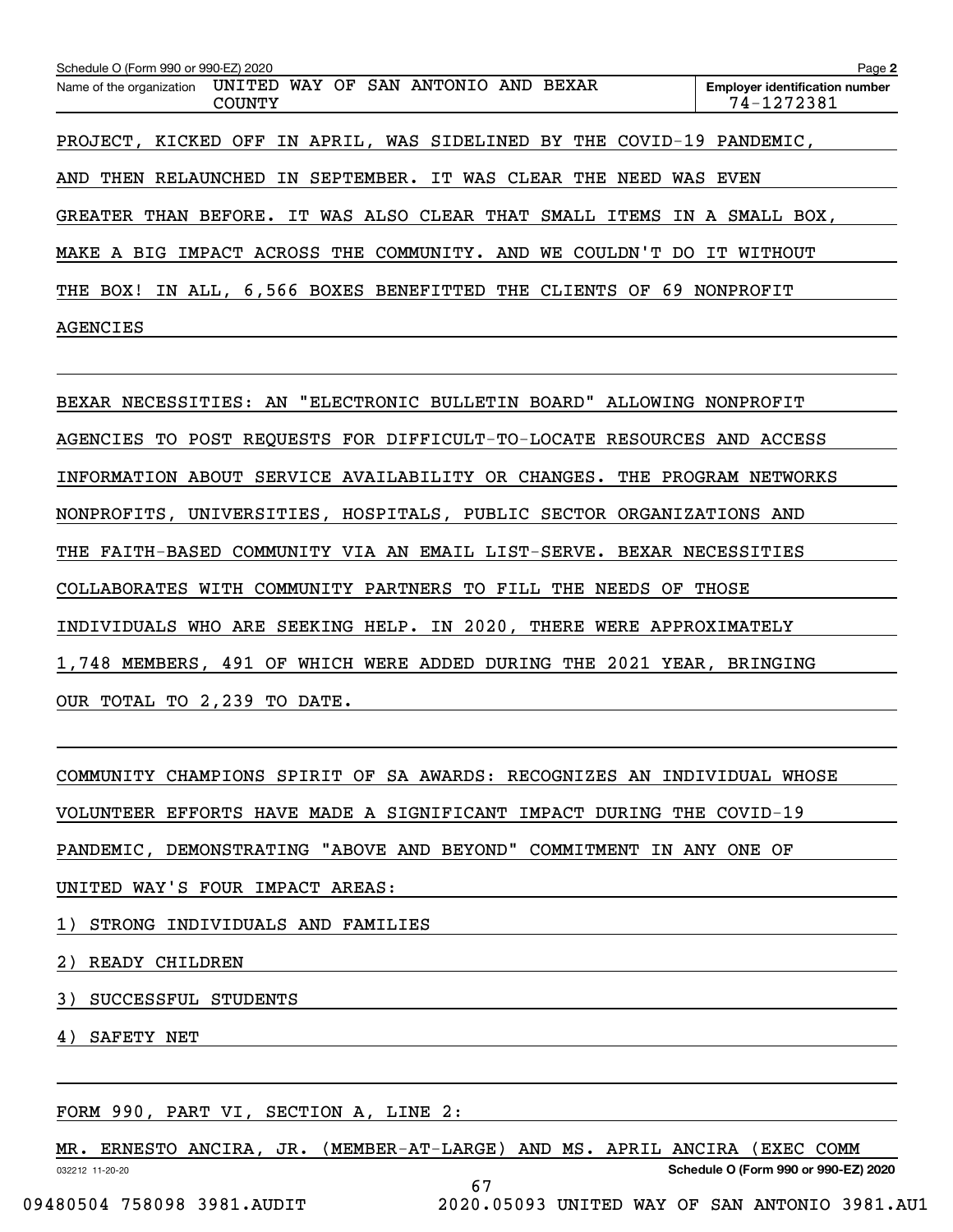| Schedule O (Form 990 or 990-EZ) 2020 |                  |  |                        |       | Page 2                                              |
|--------------------------------------|------------------|--|------------------------|-------|-----------------------------------------------------|
| Name of the organization             | UNITED<br>COUNTY |  | WAY OF SAN ANTONIO AND | BEXAR | <b>Employer identification number</b><br>74-1272381 |

MBR-AT-LARGE) HAVE A FAMILIAL RELATIONSHIP.

MR. BRADLEY C. BARRON (EXEC COMM CAMPAIGN CHAIR), MR. J. DAN BATES

(MEMBER-AT-LARGE), MS. MARY ROSE BROWN (EXEC COMM MARKETING CHAIR), MS.

JELYNNE LEBLANC BURLEY (MEMBER-AT-LARGE), AND MR. WILLIAM E. GREEHEY

(MEMBER-AT-LARGE) HAVE A BUSINESS RELATIONSHIP.

MR. J. DAN BATES (MEMBER-AT-LARGE), MR. PHILLIP D. GREEN (EXEC COMM

MBR-AT-LARGE), MR. ADAM L. HAMILTON, P.E. (EXEC COMM MBR-AT-LARGE),

KIMBERLY S. LUBEL (EXEC COMM CHAIRPERSON), AND MR. PHILIP J. PFEIFFER (EXEC

COMM MBR-AT-LARGE) HAVE A BUSINESS RELATIONSHIP.

MR. J. DAN BATES (MEMBER-AT-LARGE), MR. J. MICHAEL BELZ (MEMBER-AT-LARGE), MR. DAVID BOHNE (EXEC COMM MBR-AT-LARGE), AND MS. SUZANNE GOUDGE (MEMBER-AT-LARGE) HAVE A BUSINESS RELATIONSHIP.

MR. R. RENE ESCOBEDO (EXEC COMM TREASURER) AND MR. RUBEN M. ESCOBEDO, CPA (MEMBER-AT-LARGE) HAVE A FAMILIAL RELATIONSHIP.

MR. JAMES D. GOUDGE (MEMBER-AT-LARGE) AND MS. SUZANNE GOUDGE

(MEMBER-AT-LARGE) HAVE A FAMILIAL RELATIONSHIP.

MR. PETER J. HOLT (EXEC COMM MEMBER-AT-LARGE) AND MR. PETER M. HOLT

(MEMBER-AT-LARGE) HAVE A FAMILIAL RELATIONSHIP.

MS. KATHY MAYS JOHNSON (EXEC COMM MBR-AT-LARGE) AND MR. L. LOWRY MAYS

(MEMBER-AT-LARGE) HAVE A FAMILIAL RELATIONSHIP.

032212 11-20-20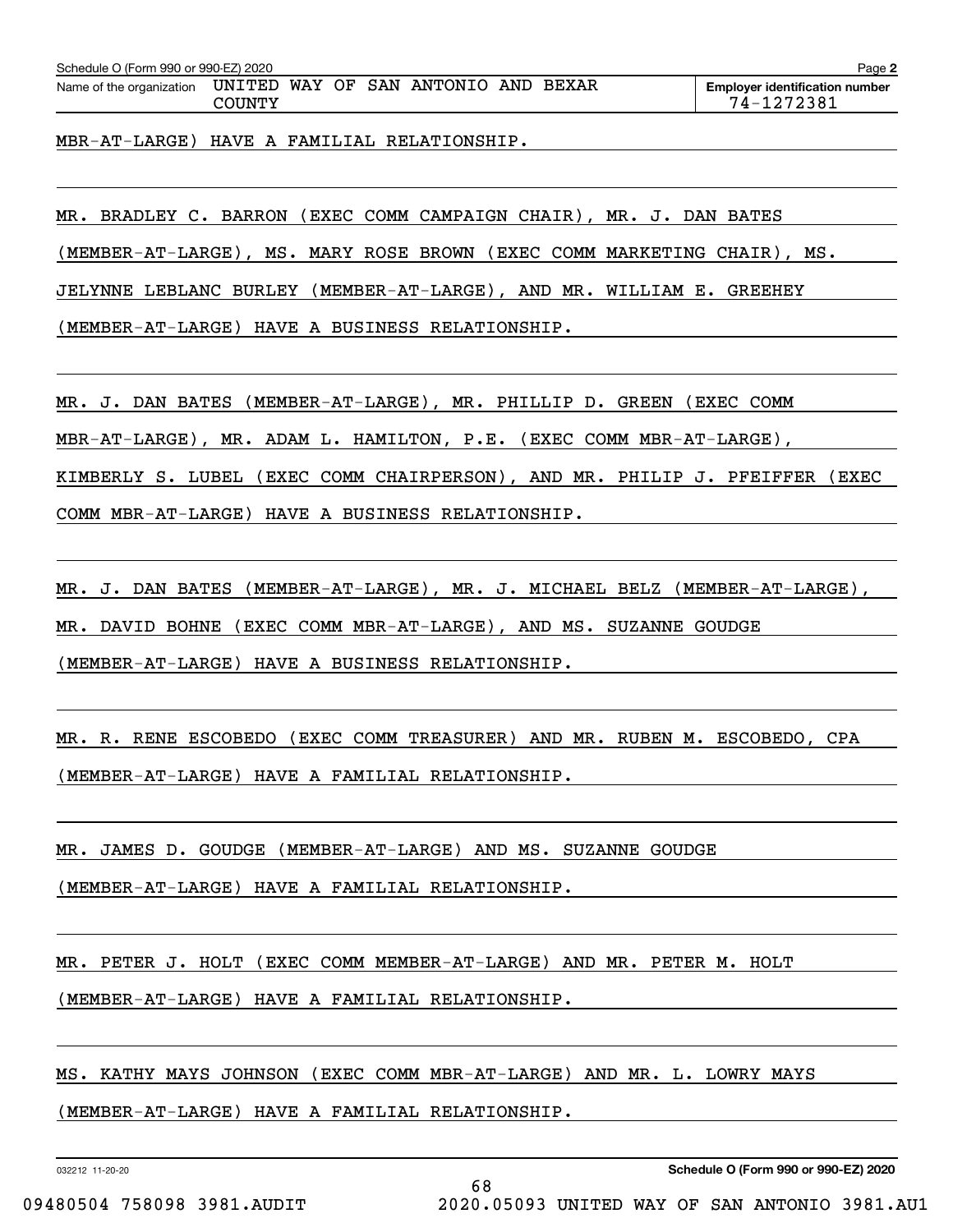| Schedule O (Form 990 or 990-EZ) 2020                         |               |  |                                                                    | Page 2                                                                     |
|--------------------------------------------------------------|---------------|--|--------------------------------------------------------------------|----------------------------------------------------------------------------|
| Name of the organization UNITED WAY OF SAN ANTONIO AND BEXAR | <b>COUNTY</b> |  |                                                                    | <b>Employer identification number</b><br>74-1272381                        |
|                                                              |               |  | MR. JOSEPH W. GORDER (MEMBER-AT-LARGE), MR. PHILIP J. PFEIFFER     | (EXEC COMM                                                                 |
|                                                              |               |  |                                                                    | MBR-AT-LARGE), MS. DONNA TITZMAN (EXEC COMM PERSONNEL CHAIR), MS. LAURA J. |
|                                                              |               |  | VACCARO (EXEC COMM COMMUNITY SERVICE CHAIR), AND MS. HANNAH ZUNKER |                                                                            |
| (MEMBER-AT-LARGE) HAVE A BUSINESS RELATIONSHIP.              |               |  |                                                                    |                                                                            |

FORM 990, PART VI, SECTION B, LINE 11B:

THE FORM 990 IS REVIEWED BY THE AUDIT COMMITTEE WITH MANAGEMENT AND THE CPA THAT PREPARED THE TAX RETURN. UPON APPROVAL OF THE TAX RETURN BY THE AUDIT COMMITTEE, IT IS PRESENTED TO THE BOARD BEFORE BEING FILED.

FORM 990, PART VI, SECTION B, LINE 12C:

THE WRITTEN CONFLICT OF INTEREST POLICY IS CONTAINED WITHIN THE EMPLOYEE HANDBOOK. ANNUALLY, ALL EMPLOYEES, OFFICERS AND TRUSTEES ARE ASKED TO READ THE POLICY AND CONFIRM IN WRITING COMPLIANCE WITH THE POLICY.

FORM 990, PART VI, SECTION B, LINE 15:

COMPENSATION SALARY RANGES FOR ALL POSITIONS ARE DETERMINED BY AN OUTSIDE VOLUNTEER COMMITTEE COMPOSED OF HUMAN RESOURCE PROFESSIONALS FROM A LOCAL MAJOR CORPORATION. THIS VOLUNTEER COMMITTEE SECURES COMPARABLE SALARY DATA FROM LOCAL AND NATIONAL SOURCES TO ESTABLISH THE GRADE AND SALARY RANGE FOR EACH POSITION WITHIN UNITED WAY. THESE GRADE AND SALARY RANGES ARE APPROVED ANNUALLY BY THE PERSONNEL COMMITTEE AND SUBSEQUENTLY THE GOVERNING BODY OF VOLUNTEERS. THIS PROCESS WAS LAST PERFORMED IN NOVEMBER 2020.

FORM 990, PART VI, SECTION C, LINE 18:

UWSA'S FORM 990 IS AVAILABLE UPON REQUEST AND ALSO ON GUIDESTAR'S WEBSITE.

69

FORM 990, PART VI, SECTION C, LINE 19:

032212 11-20-20

**Schedule O (Form 990 or 990-EZ) 2020**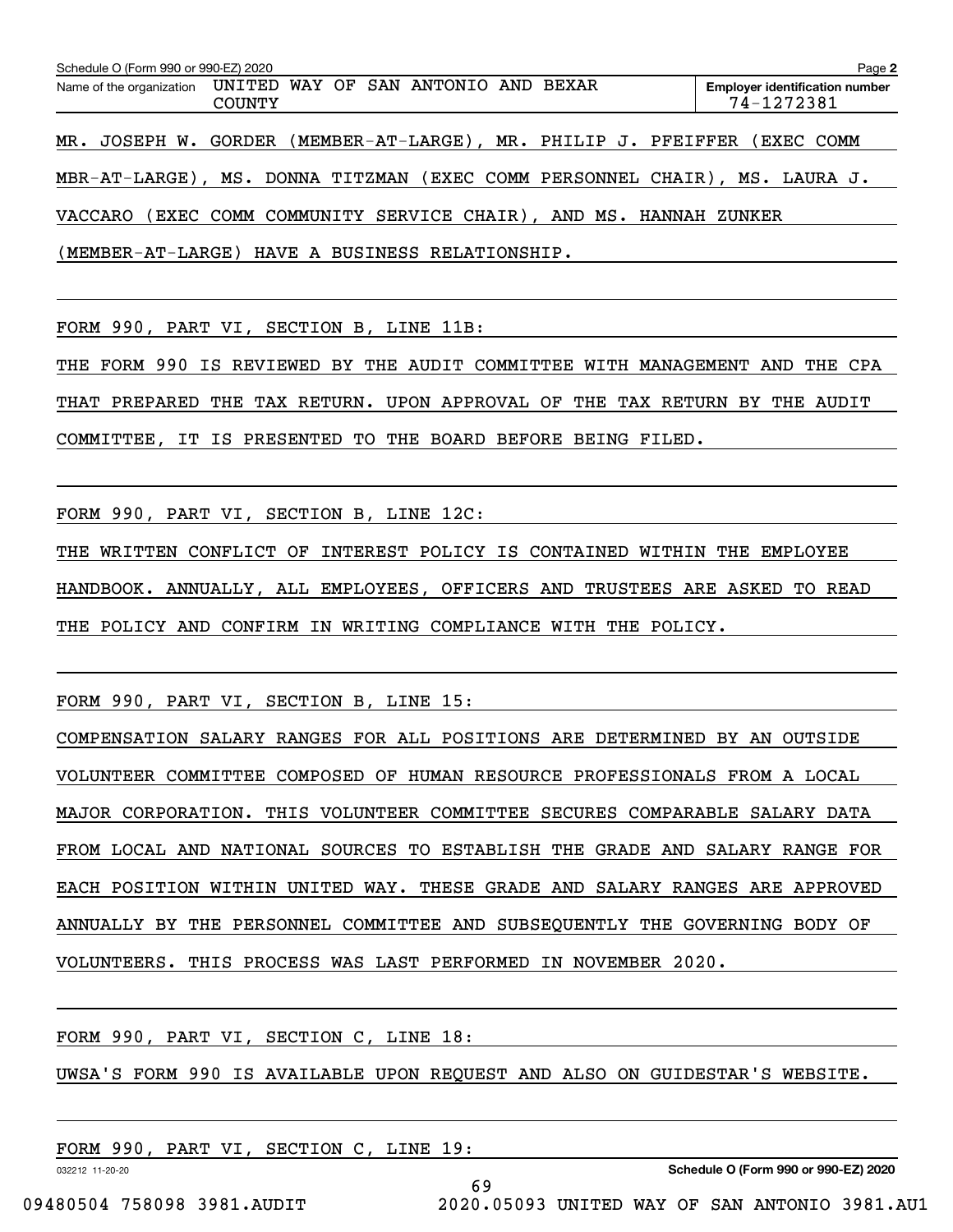| Schedule O (Form 990 or 990-EZ) 2020<br>Page 2 |        |                                                              |  |                                                                             |  |  |  |  |  |
|------------------------------------------------|--------|--------------------------------------------------------------|--|-----------------------------------------------------------------------------|--|--|--|--|--|
|                                                | COUNTY | Name of the organization UNITED WAY OF SAN ANTONIO AND BEXAR |  | <b>Employer identification number</b><br>74-1272381                         |  |  |  |  |  |
|                                                |        |                                                              |  | THE GOVERNING DOCUMENTS, CONFLICT OF INTEREST POLICY, FINANCIAL STATEMENTS, |  |  |  |  |  |

# AND FORM 990 ARE AVAILABLE UPON REQUEST.

FORM 990, PART VIII, LINE 12, COLUMN A AND PART IX, LINE 25, COLUMN C AND D UWSA PAYS ALL ADMINISTRATIVE AND FUNDRAISING EXPENSES OF THE UNITED WAY OF SAN ANTONIO AND BEXAR COUNTY ENDOWMENT AND LEGACY FUND. THE COMBINED REVENUE OF BOTH ENTITIES IS \$64,080,326 AND TOTAL MANAGEMENT AND FUNDRAISING EXPENSES ARE \$4,300,032, RESULTING IN A CONSOLIDATING OPERATING EXPENSE RATIO OF 6.71%.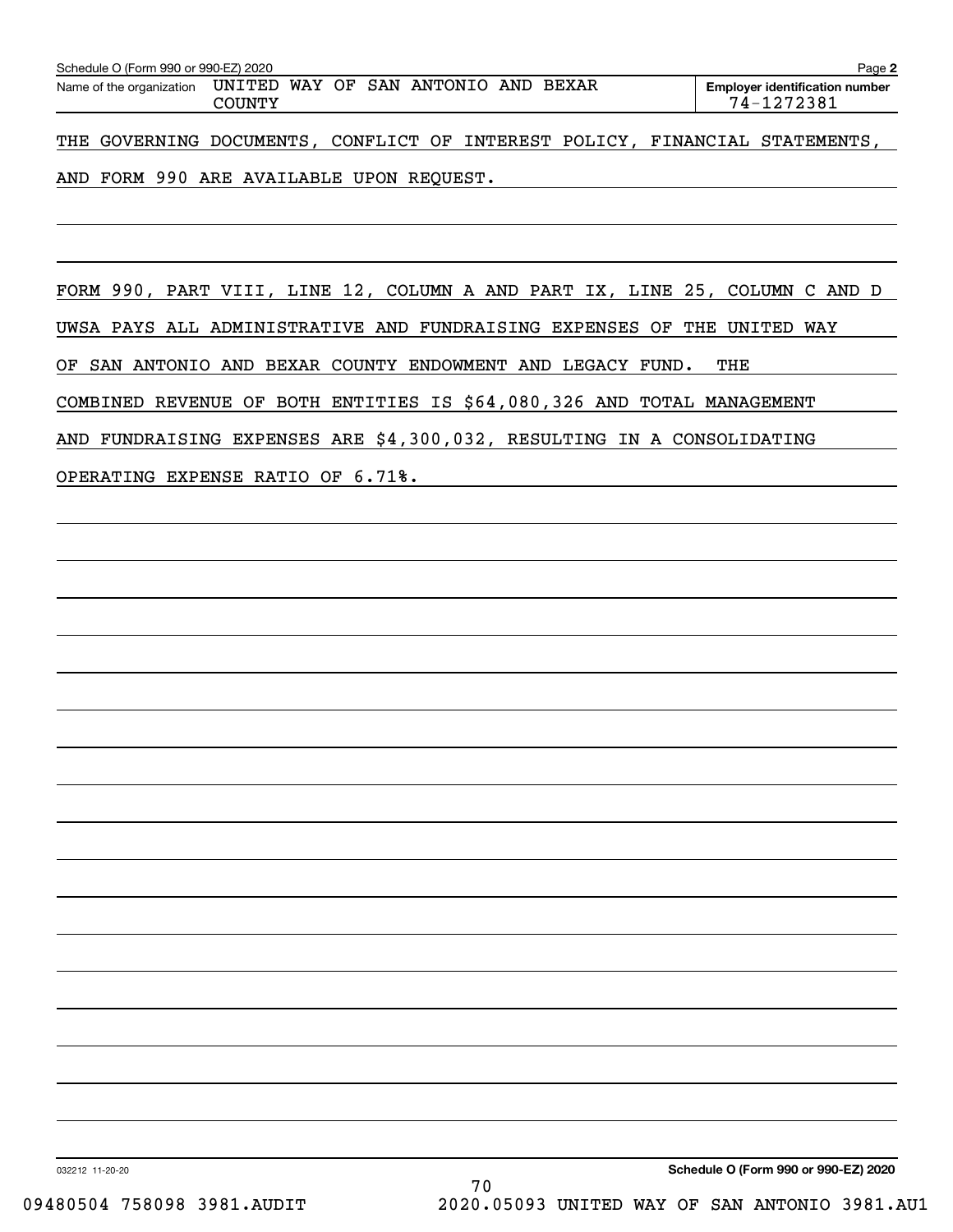| <b>SCHEDULE R</b><br>(Form 990)<br>Department of the Treasury<br>Internal Revenue Service<br>UNITED<br>Name of the organization<br><b>COUNTY</b>                                                                              | <b>Related Organizations and Unrelated Partnerships</b><br>> Complete if the organization answered "Yes" on Form 990, Part IV, line 33, 34, 35b, 36, or 37.<br>► Go to www.irs.gov/Form990 for instructions and the latest information.<br>WAY OF SAN ANTONIO AND BEXAR | Attach to Form 990.                                 |                                      |                                                          | <b>Employer identification number</b><br>74-1272381 | OMB No. 1545-0047<br>2020<br><b>Open to Public</b><br>Inspection |                             |
|-------------------------------------------------------------------------------------------------------------------------------------------------------------------------------------------------------------------------------|-------------------------------------------------------------------------------------------------------------------------------------------------------------------------------------------------------------------------------------------------------------------------|-----------------------------------------------------|--------------------------------------|----------------------------------------------------------|-----------------------------------------------------|------------------------------------------------------------------|-----------------------------|
| Identification of Disregarded Entities. Complete if the organization answered "Yes" on Form 990, Part IV, line 33.<br>Part I<br>(a)<br>Name, address, and EIN (if applicable)<br>of disregarded entity                        | (b)<br>Primary activity                                                                                                                                                                                                                                                 | (c)<br>Legal domicile (state or<br>foreign country) | (d)<br>Total income                  | (e)<br>End-of-year assets                                | Direct controlling                                  | (f)<br>entity                                                    |                             |
|                                                                                                                                                                                                                               |                                                                                                                                                                                                                                                                         |                                                     |                                      |                                                          |                                                     |                                                                  |                             |
|                                                                                                                                                                                                                               |                                                                                                                                                                                                                                                                         |                                                     |                                      |                                                          |                                                     |                                                                  |                             |
| Identification of Related Tax-Exempt Organizations. Complete if the organization answered "Yes" on Form 990, Part IV, line 34, because it had one or more related tax-exempt<br>Part II<br>organizations during the tax year. |                                                                                                                                                                                                                                                                         |                                                     |                                      |                                                          |                                                     |                                                                  |                             |
| (a)<br>Name, address, and EIN<br>of related organization                                                                                                                                                                      | (b)<br>Primary activity                                                                                                                                                                                                                                                 | (c)<br>Legal domicile (state or<br>foreign country) | (d)<br><b>Exempt Code</b><br>section | (e)<br>Public charity<br>status (if section<br>501(c)(3) | (f)<br>Direct controlling<br>entity                 | $(g)$<br>Section 512(b)(13)                                      | controlled<br>entity?<br>No |
| UNITED WAY OF SAN ANTONIO AND BEXAR COUNTY                                                                                                                                                                                    |                                                                                                                                                                                                                                                                         |                                                     |                                      |                                                          | UNITED WAY OF SAN                                   | Yes                                                              |                             |

| (a)<br>Name, address, and EIN<br>of related organization | (b)<br>Primary activity | (c)<br>Legal domicile (state or<br>foreign country) | (d)<br><b>Exempt Code</b><br>section | (e)<br>Public charity<br>status (if section | (f)<br>Direct controlling<br>entity | $(g)$<br>Section 512(b)(13)<br>controlled<br>entity? |    |
|----------------------------------------------------------|-------------------------|-----------------------------------------------------|--------------------------------------|---------------------------------------------|-------------------------------------|------------------------------------------------------|----|
|                                                          |                         |                                                     |                                      | 501(c)(3))                                  |                                     | Yes                                                  | No |
| UNITED WAY OF SAN ANTONIO AND BEXAR COUNTY               |                         |                                                     |                                      |                                             | UNITED WAY OF SAN                   |                                                      |    |
| ENDOWMENT AND LEGACY FUND, 81-2566792,                   |                         |                                                     |                                      |                                             | ANTONIO AND BEXAR                   |                                                      |    |
| 700 SOUTH ALAMO, SAN ANTONIO, TX 78205                   | SEE PART VII            | TEXAS                                               | 501(C)(3)                            | LINE 12A, I                                 | COUNTY                              | X                                                    |    |
|                                                          |                         |                                                     |                                      |                                             |                                     |                                                      |    |
|                                                          |                         |                                                     |                                      |                                             |                                     |                                                      |    |
|                                                          |                         |                                                     |                                      |                                             |                                     |                                                      |    |
|                                                          |                         |                                                     |                                      |                                             |                                     |                                                      |    |
|                                                          |                         |                                                     |                                      |                                             |                                     |                                                      |    |
|                                                          |                         |                                                     |                                      |                                             |                                     |                                                      |    |
|                                                          |                         |                                                     |                                      |                                             |                                     |                                                      |    |
|                                                          |                         |                                                     |                                      |                                             |                                     |                                                      |    |
|                                                          |                         |                                                     |                                      |                                             |                                     |                                                      |    |

**For Paperwork Reduction Act Notice, see the Instructions for Form 990. Schedule R (Form 990) 2020**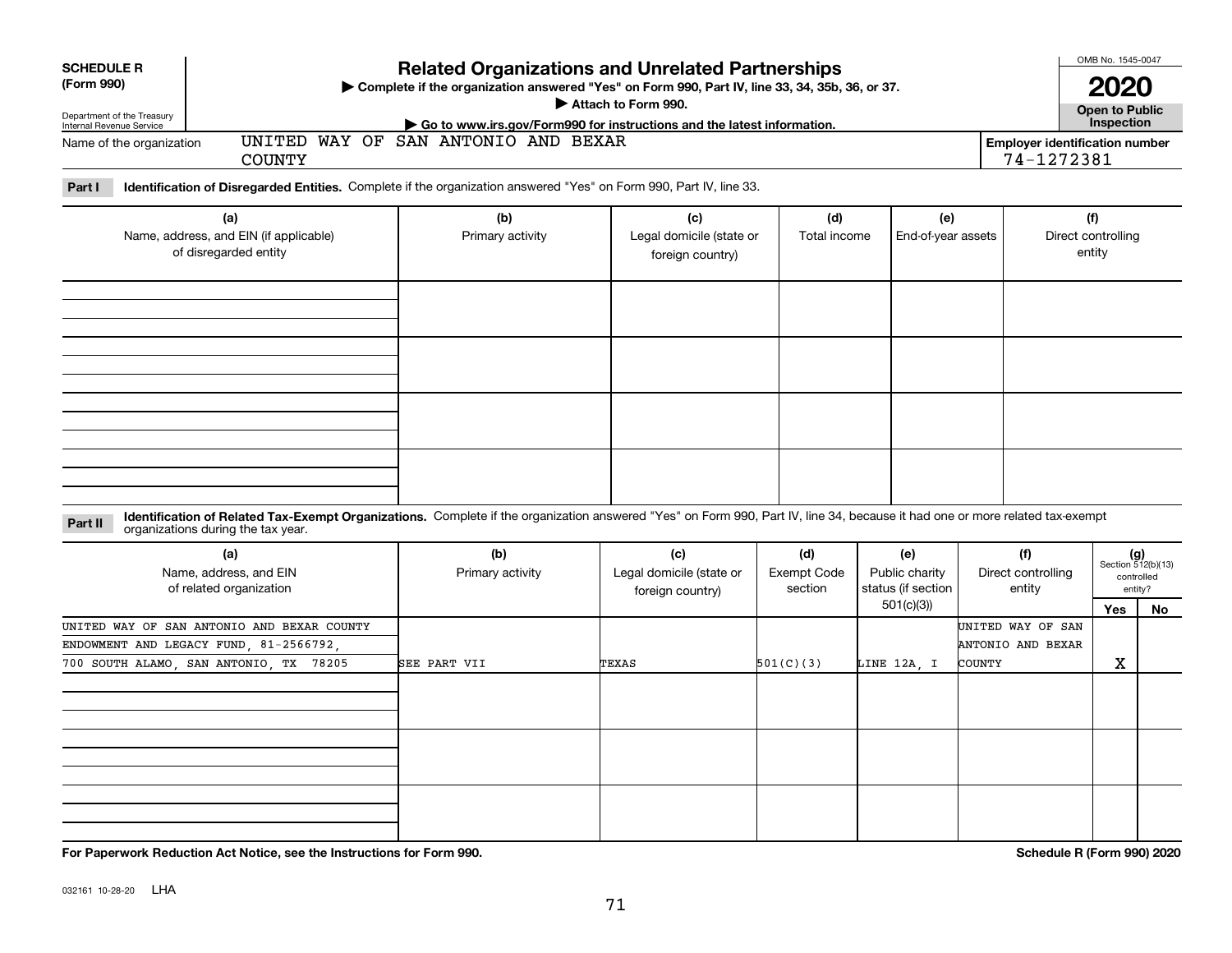Schedule R (Form 990) 2020 COUNTY

#### **2**COUNTY 74-1272381

**Identification of Related Organizations Taxable as a Partnership.** Complete if the organization answered "Yes" on Form 990, Part IV, line 34, because it had one or more related **Part III** organizations treated as a partnership during the tax year.

| (a)                                               | (b)              | (c)                  | (d)                          | (e)                                                                                       | (f)                      | (g)                               |                                  | (h) | (i)                                                                     | (j) | (k)                                                       |
|---------------------------------------------------|------------------|----------------------|------------------------------|-------------------------------------------------------------------------------------------|--------------------------|-----------------------------------|----------------------------------|-----|-------------------------------------------------------------------------|-----|-----------------------------------------------------------|
| Name, address, and EIN<br>of related organization | Primary activity | Legal<br>domicile    | Direct controlling<br>entity | Predominant income<br>related, unrelated,<br>excluded from tax under<br>sections 512-514) | Share of total<br>income | Share of<br>end-of-year<br>assets | Disproportionate<br>allocations? |     | Code V-UBI<br>amount in box<br>20 of Schedule<br>K-1 (Form 1065) Yes No |     | General or Percentage<br>managing<br>partner?<br>partner? |
|                                                   |                  | (state or<br>foreign |                              |                                                                                           |                          |                                   |                                  |     |                                                                         |     |                                                           |
|                                                   |                  | country)             |                              |                                                                                           |                          |                                   | Yes $ $                          | No  |                                                                         |     |                                                           |
|                                                   |                  |                      |                              |                                                                                           |                          |                                   |                                  |     |                                                                         |     |                                                           |
|                                                   |                  |                      |                              |                                                                                           |                          |                                   |                                  |     |                                                                         |     |                                                           |
|                                                   |                  |                      |                              |                                                                                           |                          |                                   |                                  |     |                                                                         |     |                                                           |
|                                                   |                  |                      |                              |                                                                                           |                          |                                   |                                  |     |                                                                         |     |                                                           |
|                                                   |                  |                      |                              |                                                                                           |                          |                                   |                                  |     |                                                                         |     |                                                           |
|                                                   |                  |                      |                              |                                                                                           |                          |                                   |                                  |     |                                                                         |     |                                                           |
|                                                   |                  |                      |                              |                                                                                           |                          |                                   |                                  |     |                                                                         |     |                                                           |
|                                                   |                  |                      |                              |                                                                                           |                          |                                   |                                  |     |                                                                         |     |                                                           |
|                                                   |                  |                      |                              |                                                                                           |                          |                                   |                                  |     |                                                                         |     |                                                           |
|                                                   |                  |                      |                              |                                                                                           |                          |                                   |                                  |     |                                                                         |     |                                                           |
|                                                   |                  |                      |                              |                                                                                           |                          |                                   |                                  |     |                                                                         |     |                                                           |
|                                                   |                  |                      |                              |                                                                                           |                          |                                   |                                  |     |                                                                         |     |                                                           |
|                                                   |                  |                      |                              |                                                                                           |                          |                                   |                                  |     |                                                                         |     |                                                           |
|                                                   |                  |                      |                              |                                                                                           |                          |                                   |                                  |     |                                                                         |     |                                                           |
|                                                   |                  |                      |                              |                                                                                           |                          |                                   |                                  |     |                                                                         |     |                                                           |
|                                                   |                  |                      |                              |                                                                                           |                          |                                   |                                  |     |                                                                         |     |                                                           |

**Identification of Related Organizations Taxable as a Corporation or Trust.** Complete if the organization answered "Yes" on Form 990, Part IV, line 34, because it had one or more related **Part IV** organizations treated as a corporation or trust during the tax year.

| (a)<br>Name, address, and EIN<br>of related organization | (b)<br>(c)<br>Primary activity<br>Legal domicile<br>(state or<br>foreign |          | (d)<br>Direct controlling<br>entity | (e)<br>Type of entity<br>(C corp, S corp,<br>or trust) |  | (g)<br>Share of<br>end-of-year<br>assets | (h)<br>Percentage<br>ownership | $\begin{array}{c} \textbf{(i)}\\ \text{Section}\\ 512 \text{(b)} \text{(13)}\\ \text{controlled}\\ \text{entity?} \end{array}$ |        |
|----------------------------------------------------------|--------------------------------------------------------------------------|----------|-------------------------------------|--------------------------------------------------------|--|------------------------------------------|--------------------------------|--------------------------------------------------------------------------------------------------------------------------------|--------|
|                                                          |                                                                          | country) |                                     |                                                        |  |                                          |                                |                                                                                                                                | Yes No |
|                                                          |                                                                          |          |                                     |                                                        |  |                                          |                                |                                                                                                                                |        |
|                                                          |                                                                          |          |                                     |                                                        |  |                                          |                                |                                                                                                                                |        |
|                                                          |                                                                          |          |                                     |                                                        |  |                                          |                                |                                                                                                                                |        |
|                                                          |                                                                          |          |                                     |                                                        |  |                                          |                                |                                                                                                                                |        |
|                                                          |                                                                          |          |                                     |                                                        |  |                                          |                                |                                                                                                                                |        |
|                                                          |                                                                          |          |                                     |                                                        |  |                                          |                                |                                                                                                                                |        |
|                                                          |                                                                          |          |                                     |                                                        |  |                                          |                                |                                                                                                                                |        |
|                                                          |                                                                          |          |                                     |                                                        |  |                                          |                                |                                                                                                                                |        |
|                                                          |                                                                          |          |                                     |                                                        |  |                                          |                                |                                                                                                                                |        |
|                                                          |                                                                          |          |                                     |                                                        |  |                                          |                                |                                                                                                                                |        |
|                                                          |                                                                          |          |                                     |                                                        |  |                                          |                                |                                                                                                                                |        |
|                                                          |                                                                          |          |                                     |                                                        |  |                                          |                                |                                                                                                                                |        |
|                                                          |                                                                          |          |                                     |                                                        |  |                                          |                                |                                                                                                                                |        |
|                                                          |                                                                          |          |                                     |                                                        |  |                                          |                                |                                                                                                                                |        |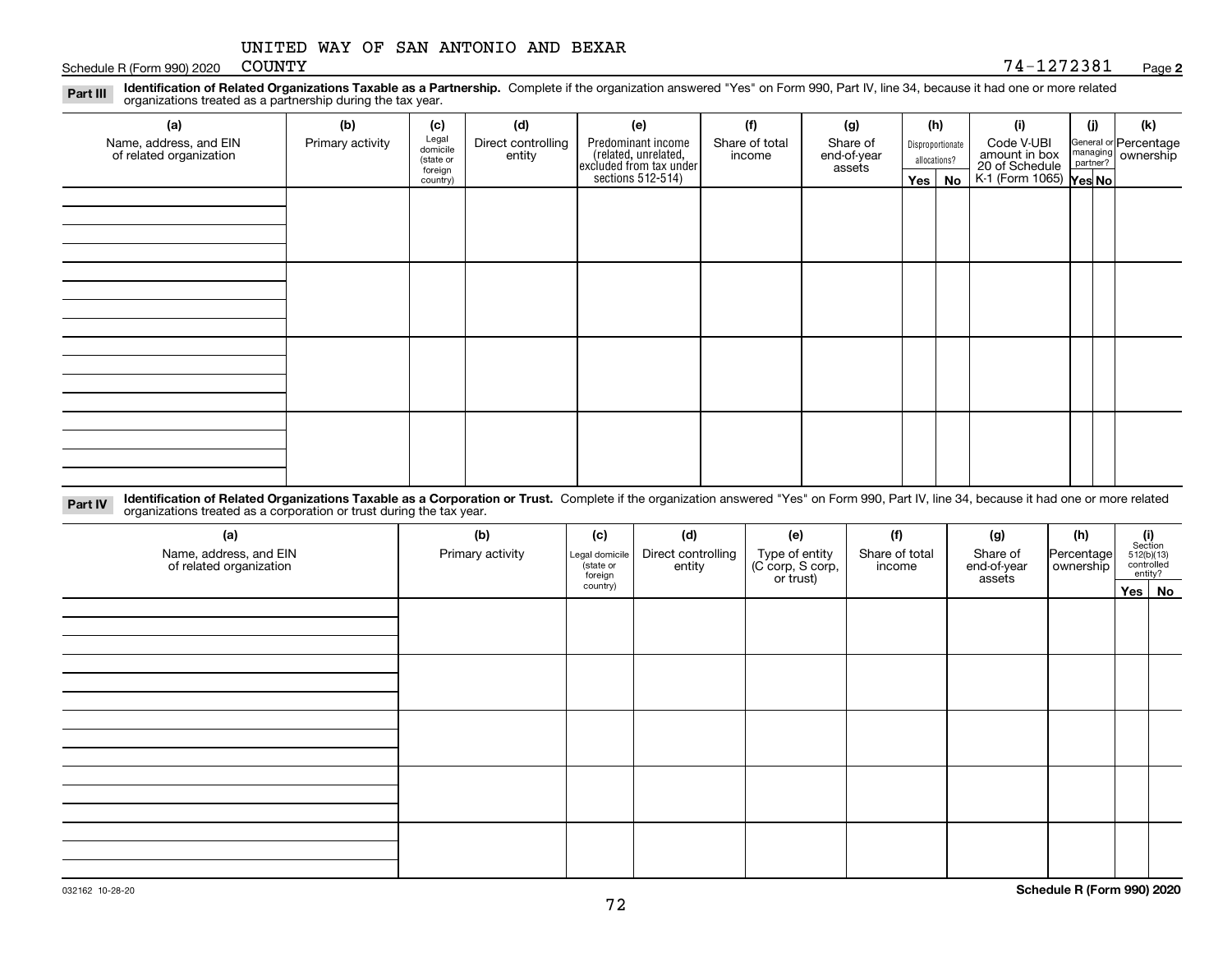## UNITED WAY OF SAN ANTONIO AND BEXAR

Schedule R (Form 990) 2020 COUNTY

|  | Part V Transactions With Related Organizations. Complete if the organization answered "Yes" on Form 990, Part IV, line 34, 35b, or 36. |  |  |
|--|----------------------------------------------------------------------------------------------------------------------------------------|--|--|
|--|----------------------------------------------------------------------------------------------------------------------------------------|--|--|

| Note: Complete line 1 if any entity is listed in Parts II, III, or IV of this schedule. |                                                                                                                                                                                                                                |                |   |                         |  |
|-----------------------------------------------------------------------------------------|--------------------------------------------------------------------------------------------------------------------------------------------------------------------------------------------------------------------------------|----------------|---|-------------------------|--|
|                                                                                         | During the tax year, did the organization engage in any of the following transactions with one or more related organizations listed in Parts II-IV?                                                                            |                |   |                         |  |
|                                                                                         |                                                                                                                                                                                                                                | 1a             |   | X                       |  |
|                                                                                         | b Gift, grant, or capital contribution to related organization(s) manufaction contracts and contribution to related organization(s)                                                                                            | 1b             |   | X                       |  |
|                                                                                         | c Gift, grant, or capital contribution from related organization(s) manufaction(s) and contribution from related organization(s) manufaction contribution from related organization(s) manufaction contribution from related o | 1c             |   | X                       |  |
|                                                                                         |                                                                                                                                                                                                                                | 1d             |   | X                       |  |
|                                                                                         | e Loans or loan guarantees by related organization(s) enconversements and construction of the construction of the constraint of the constraint of the constraint of the constraint of the constraint of the constraint of the  | 1e             |   | X                       |  |
|                                                                                         |                                                                                                                                                                                                                                |                |   |                         |  |
|                                                                                         | f Dividends from related organization(s) material contracts and contracts are contracted as a contract of the contract of the contract of the contract of the contract of the contract of the contract of the contract of the  | 1f             |   | X                       |  |
|                                                                                         | g Sale of assets to related organization(s) www.assettion.com/www.assettion.com/www.assettion.com/www.assettion.com/www.assettion.com/www.assettion.com/www.assettion.com/www.assettion.com/www.assettion.com/www.assettion.co | 1a             |   | $\overline{\mathbf{X}}$ |  |
|                                                                                         | h Purchase of assets from related organization(s) manufactured and content to content the content of assets from related organization(s)                                                                                       | 1 <sub>h</sub> |   | X                       |  |
|                                                                                         | i Exchange of assets with related organization(s) match contains and contain a substantial contains and contains a substantial contains and contains a substantial contains and contains a substantial contains and contains a | 1i             |   | X                       |  |
|                                                                                         | Lease of facilities, equipment, or other assets to related organization(s) [11] manufaction(singularam manufaction in the manufaction (singularam manufaction in the manufaction of facilities, equipment, or other assets to  | 1i.            |   | X                       |  |
|                                                                                         |                                                                                                                                                                                                                                |                |   |                         |  |
|                                                                                         | k Lease of facilities, equipment, or other assets from related organization(s) manufaction content and content to the assets from related organization(s) manufaction content and content and content and content and content  | 1k             |   | X                       |  |
|                                                                                         |                                                                                                                                                                                                                                | 11             | X |                         |  |
|                                                                                         | m Performance of services or membership or fundraising solicitations by related organization(s)                                                                                                                                | 1 <sub>m</sub> |   | $\mathbf{x}$            |  |
|                                                                                         |                                                                                                                                                                                                                                | 1n             | Х |                         |  |
|                                                                                         | o Sharing of paid employees with related organization(s) manufaction(since the manufacture of the manufacture of the manufacture of the manufacture of the manufacture of the manufacture of the manufacture of the manufactur | 1o             | Χ |                         |  |
|                                                                                         |                                                                                                                                                                                                                                |                |   |                         |  |
|                                                                                         | p Reimbursement paid to related organization(s) for expenses [1111] and the content of the content of the content of the content of the content of the content of the content of the content of the content of the content of  | 1p             |   | X                       |  |
|                                                                                         |                                                                                                                                                                                                                                | 1a             |   | X                       |  |
|                                                                                         |                                                                                                                                                                                                                                |                |   |                         |  |
|                                                                                         | r Other transfer of cash or property to related organization(s)                                                                                                                                                                | 1r             |   | х                       |  |
|                                                                                         |                                                                                                                                                                                                                                |                |   | X                       |  |

**2**If the answer to any of the above is "Yes," see the instructions for information on who must complete this line, including covered relationships and transaction thresholds.

| (a)<br>Name of related organization | (b)<br>Transaction<br>type (a-s) | (c)<br>Amount involved | (d)<br>Method of determining amount involved |
|-------------------------------------|----------------------------------|------------------------|----------------------------------------------|
| (1) SEE PART VII                    | L                                |                        | 0. NOT MEASURED                              |
| (2) SEE PART VII                    | N                                |                        | 0. NOT MEASURED                              |
| (3) SEE PART VII                    | $\Omega$                         |                        | 0. NOT MEASURED                              |
| (4)                                 |                                  |                        |                                              |
| (5)                                 |                                  |                        |                                              |
| (6)                                 |                                  |                        |                                              |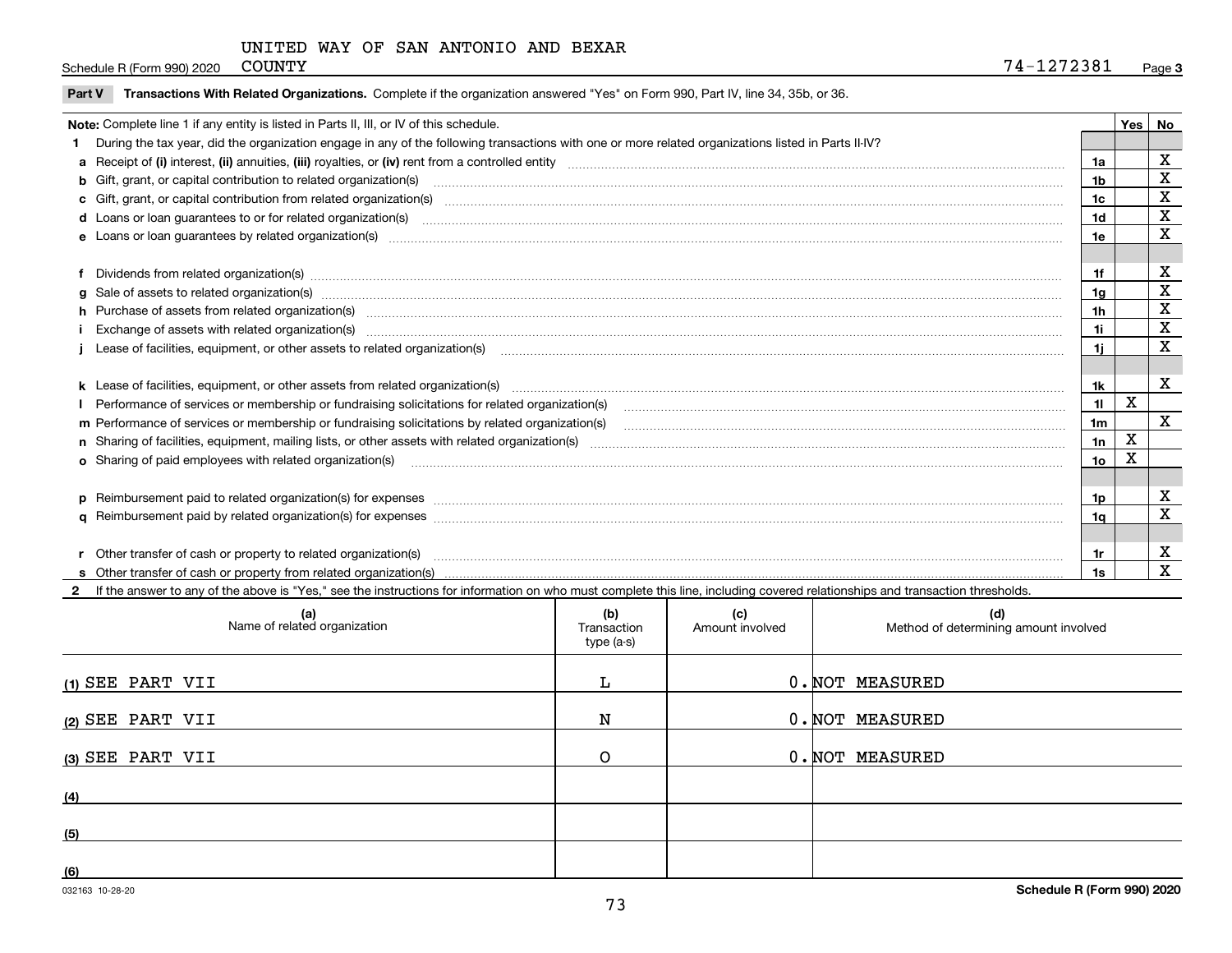## UNITED WAY OF SAN ANTONIO AND BEXAR

Schedule R (Form 990) 2020 COUNTY

## **Part VI Unrelated Organizations Taxable as a Partnership. Complete if the organization answered "Yes" on Form 990, Part IV, line 37.**

Provide the following information for each entity taxed as a partnership through which the organization conducted more than five percent of its activities (measured by total assets or gross revenue) that was not a related organization. See instructions regarding exclusion for certain investment partnerships.

| that was not a related erganization. See includitions regarding excludion for contain invectment partnerompe.<br>(a) | (b)              | (c)                           | (d)                                                                                        |                                                                                                                  |  | (f)             | (g)                   |  | (h)                              | (i)                                                                                          | (i) | (k) |
|----------------------------------------------------------------------------------------------------------------------|------------------|-------------------------------|--------------------------------------------------------------------------------------------|------------------------------------------------------------------------------------------------------------------|--|-----------------|-----------------------|--|----------------------------------|----------------------------------------------------------------------------------------------|-----|-----|
| Name, address, and EIN                                                                                               | Primary activity | Legal domicile                | Predominant income<br>(related, unrelated,<br>excluded from tax under<br>sections 512-514) | $\begin{array}{c} \textbf{(e)}\\ \text{Are all} \\ \text{partners sec.}\\ 501(c)(3)\\ \text{orgs.?} \end{array}$ |  | Share of        | Share of              |  | Disproportionate<br>allocations? | Code V-UBI<br>amount in box 20 managing<br>of Schedule K-1 partner?<br>(Form 1065)<br>ves No |     |     |
| of entity                                                                                                            |                  | (state or foreign<br>country) |                                                                                            |                                                                                                                  |  | total<br>income | end-of-year<br>assets |  |                                  |                                                                                              |     |     |
|                                                                                                                      |                  |                               |                                                                                            | Yes No                                                                                                           |  |                 |                       |  | Yes No                           |                                                                                              |     |     |
|                                                                                                                      |                  |                               |                                                                                            |                                                                                                                  |  |                 |                       |  |                                  |                                                                                              |     |     |
|                                                                                                                      |                  |                               |                                                                                            |                                                                                                                  |  |                 |                       |  |                                  |                                                                                              |     |     |
|                                                                                                                      |                  |                               |                                                                                            |                                                                                                                  |  |                 |                       |  |                                  |                                                                                              |     |     |
|                                                                                                                      |                  |                               |                                                                                            |                                                                                                                  |  |                 |                       |  |                                  |                                                                                              |     |     |
|                                                                                                                      |                  |                               |                                                                                            |                                                                                                                  |  |                 |                       |  |                                  |                                                                                              |     |     |
|                                                                                                                      |                  |                               |                                                                                            |                                                                                                                  |  |                 |                       |  |                                  |                                                                                              |     |     |
|                                                                                                                      |                  |                               |                                                                                            |                                                                                                                  |  |                 |                       |  |                                  |                                                                                              |     |     |
|                                                                                                                      |                  |                               |                                                                                            |                                                                                                                  |  |                 |                       |  |                                  |                                                                                              |     |     |
|                                                                                                                      |                  |                               |                                                                                            |                                                                                                                  |  |                 |                       |  |                                  |                                                                                              |     |     |
|                                                                                                                      |                  |                               |                                                                                            |                                                                                                                  |  |                 |                       |  |                                  |                                                                                              |     |     |
|                                                                                                                      |                  |                               |                                                                                            |                                                                                                                  |  |                 |                       |  |                                  |                                                                                              |     |     |
|                                                                                                                      |                  |                               |                                                                                            |                                                                                                                  |  |                 |                       |  |                                  |                                                                                              |     |     |
|                                                                                                                      |                  |                               |                                                                                            |                                                                                                                  |  |                 |                       |  |                                  |                                                                                              |     |     |
|                                                                                                                      |                  |                               |                                                                                            |                                                                                                                  |  |                 |                       |  |                                  |                                                                                              |     |     |
|                                                                                                                      |                  |                               |                                                                                            |                                                                                                                  |  |                 |                       |  |                                  |                                                                                              |     |     |
|                                                                                                                      |                  |                               |                                                                                            |                                                                                                                  |  |                 |                       |  |                                  |                                                                                              |     |     |
|                                                                                                                      |                  |                               |                                                                                            |                                                                                                                  |  |                 |                       |  |                                  |                                                                                              |     |     |
|                                                                                                                      |                  |                               |                                                                                            |                                                                                                                  |  |                 |                       |  |                                  |                                                                                              |     |     |
|                                                                                                                      |                  |                               |                                                                                            |                                                                                                                  |  |                 |                       |  |                                  |                                                                                              |     |     |
|                                                                                                                      |                  |                               |                                                                                            |                                                                                                                  |  |                 |                       |  |                                  |                                                                                              |     |     |
|                                                                                                                      |                  |                               |                                                                                            |                                                                                                                  |  |                 |                       |  |                                  |                                                                                              |     |     |
|                                                                                                                      |                  |                               |                                                                                            |                                                                                                                  |  |                 |                       |  |                                  |                                                                                              |     |     |
|                                                                                                                      |                  |                               |                                                                                            |                                                                                                                  |  |                 |                       |  |                                  |                                                                                              |     |     |
|                                                                                                                      |                  |                               |                                                                                            |                                                                                                                  |  |                 |                       |  |                                  |                                                                                              |     |     |
|                                                                                                                      |                  |                               |                                                                                            |                                                                                                                  |  |                 |                       |  |                                  |                                                                                              |     |     |
|                                                                                                                      |                  |                               |                                                                                            |                                                                                                                  |  |                 |                       |  |                                  |                                                                                              |     |     |
|                                                                                                                      |                  |                               |                                                                                            |                                                                                                                  |  |                 |                       |  |                                  |                                                                                              |     |     |

**Schedule R (Form 990) 2020**